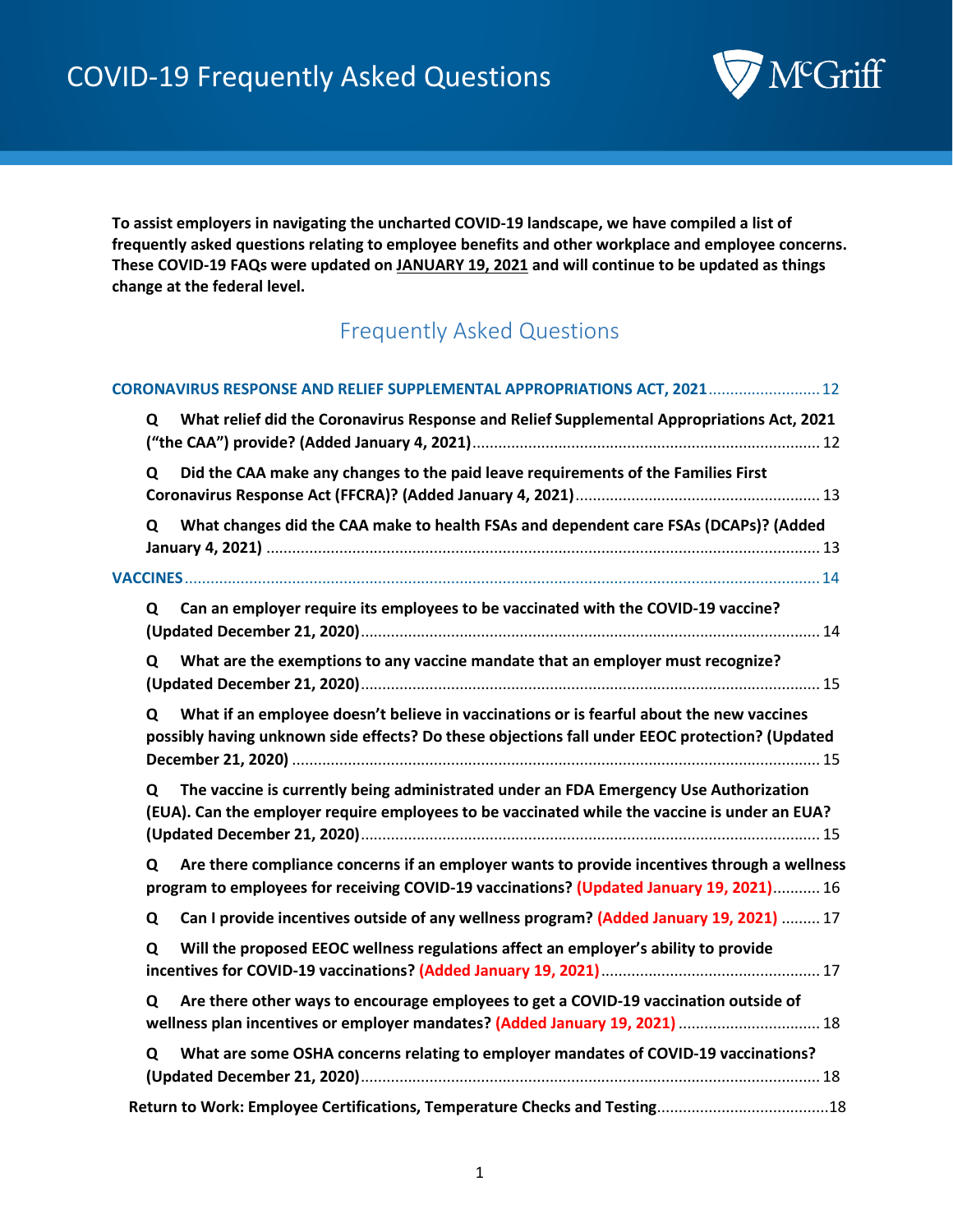

| When employees return to work, can they be asked if they have been diagnosed with or<br>Q<br>tested for COVID-19 or if they are experiencing any symptoms associated with COVID-19? 18               |
|------------------------------------------------------------------------------------------------------------------------------------------------------------------------------------------------------|
| Can an employer require employees who have been away from the workplace due to COVID-<br>Q<br>19 symptoms to provide a doctor's note certifying fitness to return to work? 19                        |
| Can an employer ask questions about an employee's travel, even if the employee is not<br>Q                                                                                                           |
| Can employers require a daily temperature check as a condition to work?  20<br>Q                                                                                                                     |
| If an employer requires and performs a daily temperature check, should employees be<br>Q                                                                                                             |
| Can employers perform temperature checks on customers or other visitors to the office? 20<br>Q                                                                                                       |
| Can employers require molecular testing for the active COVID-19 virus before permitting<br>Q                                                                                                         |
| Can employers require serological antibody testing for COVID-19 before permitting<br>Q                                                                                                               |
| FFCRA and the CARES Act require carriers to pay for the costs of COVID-19 testing. Will an<br>Q<br>employer's health plan cover the cost of employer-mandated testing of employees before            |
| Does an employer have to compensate non-exempt employees for time spent in temperature<br>Q                                                                                                          |
| What can an employer do if an employee refuses to self-certify, undergo testing or have a<br>Q                                                                                                       |
|                                                                                                                                                                                                      |
| Can COVID-19 information related to employee certifications, temperature checks or testing<br>Q<br>be stored in existing medical files or must employers create a new medical file system solely for |
| If an employee becomes aware that a coworker has symptoms related to COVID-19, does<br>Q<br>ADA confidentiality prevent the employee from disclosing this information to a supervisor? 24            |
| If a manager becomes aware that an employee has COVID-19 or symptoms related to the<br>Q<br>virus, does ADA confidentiality prevent the supervisor from reporting this information? 24               |
|                                                                                                                                                                                                      |
| Can an employer require that employees wear face masks and/or wear gloves while at work?<br>Q                                                                                                        |
| What if an employee refuses to wear required face masks or gloves as mandated by the<br>Q                                                                                                            |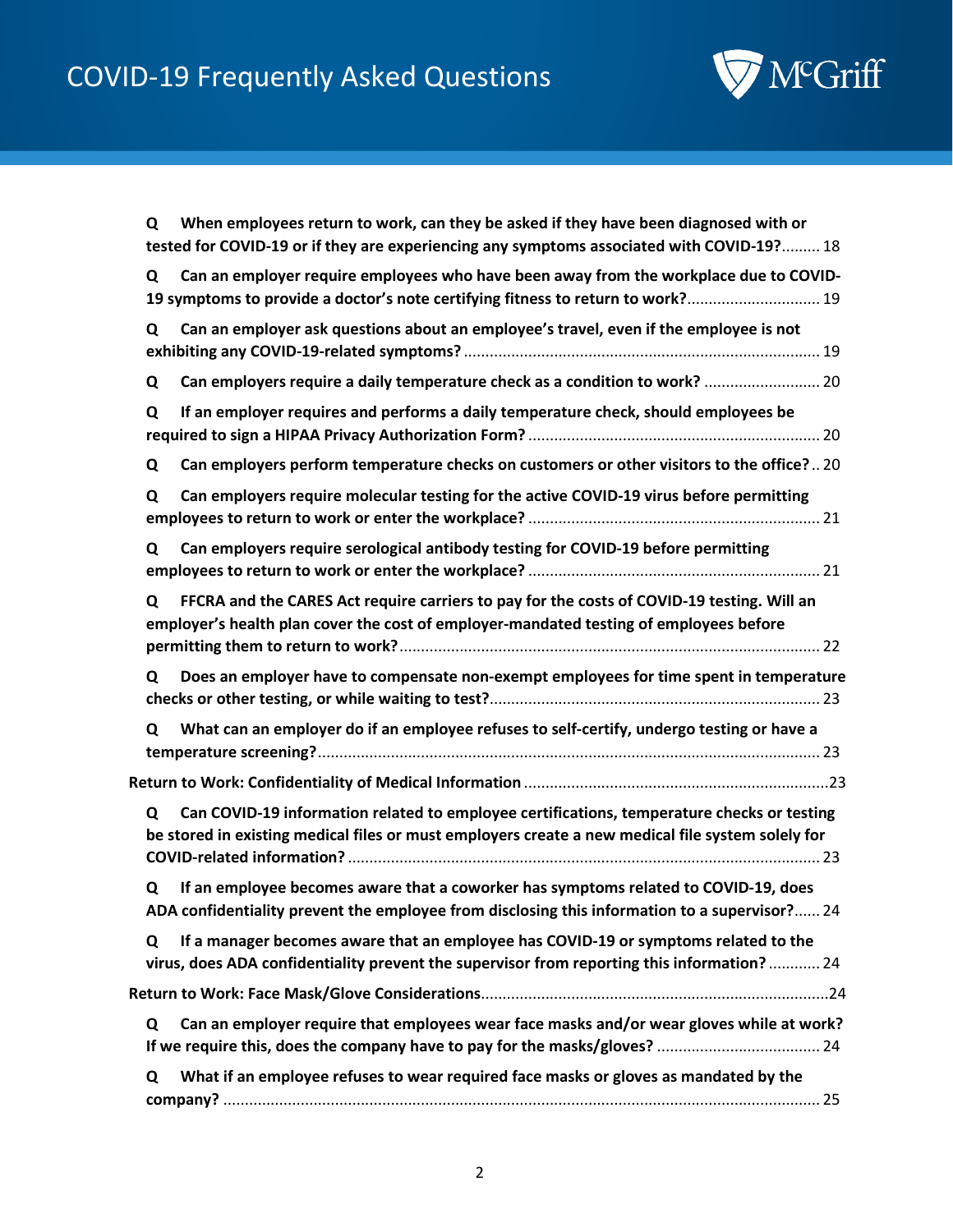

| Does the EEOC have any practical tools available to employers to reduce and address<br>Q<br>workplace harassment that may arise as a result of the COVID-19 pandemic? 25                                                                                                            |
|-------------------------------------------------------------------------------------------------------------------------------------------------------------------------------------------------------------------------------------------------------------------------------------|
|                                                                                                                                                                                                                                                                                     |
| How should an employer choose which employees to return to work first? Can risk factors,<br>Q<br>such as age or underlying medical conditions, be taken into account to help protect these                                                                                          |
| If an employee has a medical condition identified by the CDC as placing the individual at a<br>Q<br>"higher risk for severe illness" and the employer is concerned that the employee's health may be                                                                                |
| Should employers provide special considerations to pregnant employees when determining<br>Q                                                                                                                                                                                         |
| Are employers required to restore employees returning to work after a furlough to their<br>Q                                                                                                                                                                                        |
| Q                                                                                                                                                                                                                                                                                   |
| What if an employee is scared of being exposed to COVID-19 and does not want – or refuses –<br>Q                                                                                                                                                                                    |
| An employee is scared to return to work because of a family or household member who is at<br>Q<br>higher risk of severe illness from COVID-19 due to an underlying medical condition. Is an employer<br>required under the ADA to permit this employee to continue to telework?  29 |
| Some employees do not want to return to work because they are receiving more pay through<br>Q                                                                                                                                                                                       |
|                                                                                                                                                                                                                                                                                     |
| If coverage was terminated during the layoff or furlough, will an employee be immediately<br>Q<br>eligible for health insurance benefits when he or she returns to work, or must the employee                                                                                       |
| Q If an employer decreased (or increased) employees' share of premium contributions during a<br>shutdown or furlough, can the rates be adjusted again when employees return to work? 30                                                                                             |
|                                                                                                                                                                                                                                                                                     |
| Once I reopen my business' doors or return furloughed employees to work, do I still have to<br>Q<br>comply with the emergency paid sick leave and expanded family and medical leave requirements                                                                                    |
| Will employees be eligible for paid sick leave or expanded family medical leave when I<br>Q                                                                                                                                                                                         |
|                                                                                                                                                                                                                                                                                     |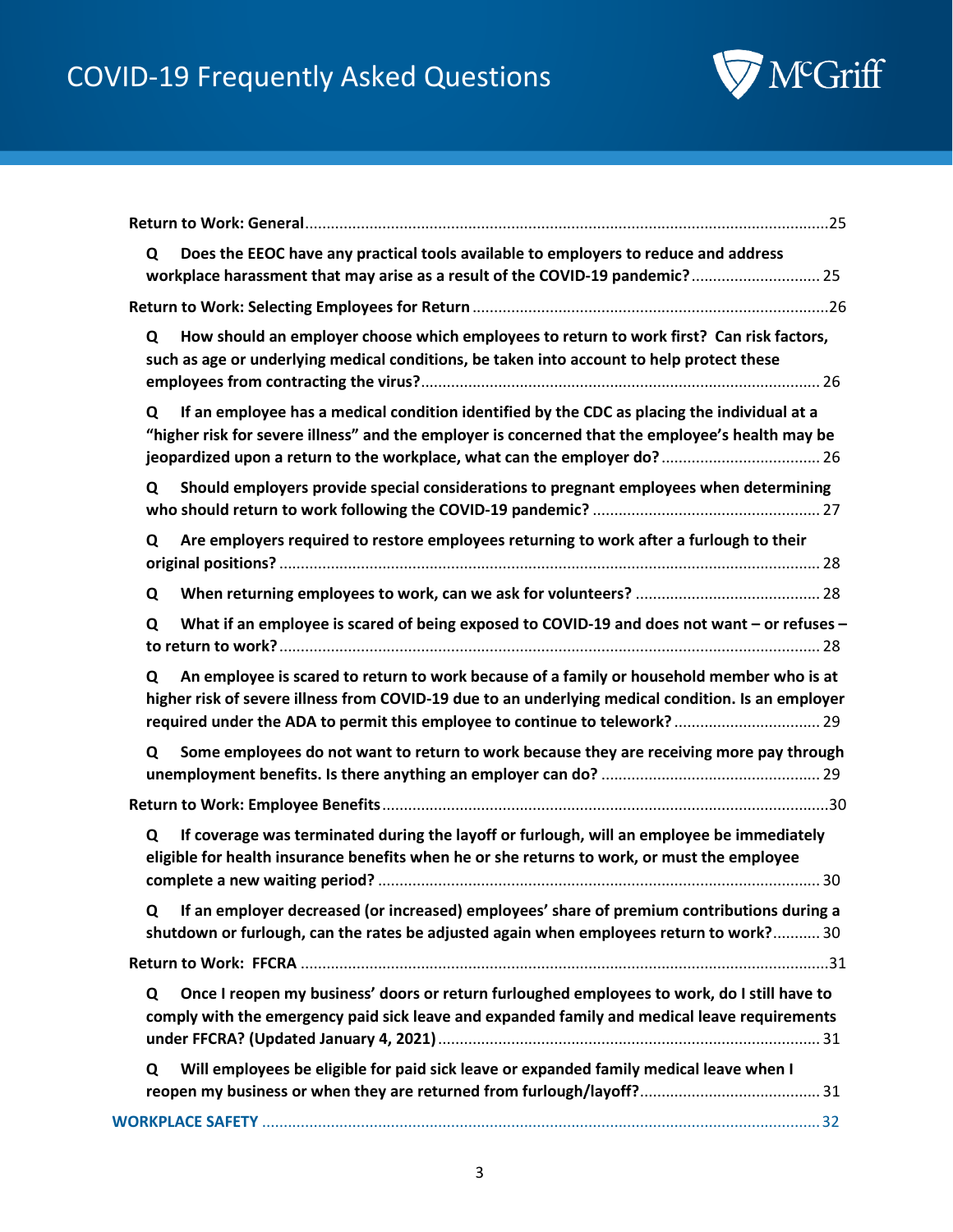

| Can we ask our health insurance carrier to give us the names of all employees who have tested<br>Q                                                                                                        |  |
|-----------------------------------------------------------------------------------------------------------------------------------------------------------------------------------------------------------|--|
| Can an employer take an employee's temperature as a condition to work?32<br>Q                                                                                                                             |  |
| Can an employer ask its employees about recent travel or possible exposure to COVID-19? Can<br>Q                                                                                                          |  |
| During a pandemic, how much information may we request from employees who call in sick?<br>Q<br>Can we send employees home if they display COVID-19 symptoms during a pandemic?33                         |  |
| May an ADA-covered employer require employees who have been away from the workplace<br>Q<br>during a pandemic to provide a doctor's note certifying fitness to return to work?34                          |  |
| May I share with other employees if an employee has been exposed to or tested positive for<br>Q                                                                                                           |  |
| Q                                                                                                                                                                                                         |  |
| Can an employer reach out to employees with chronic conditions that would make them more<br>Q                                                                                                             |  |
| Is an employer liable for injury of a worker when an employee is working remotely?36<br>Q                                                                                                                 |  |
|                                                                                                                                                                                                           |  |
|                                                                                                                                                                                                           |  |
| We have a calendar year plan. Our plan is subject to ERISA and has more than 100 participants.<br>Q                                                                                                       |  |
| If we have an HRA or a Health FSA, are there any extensions of the deadlines for participants to<br>Q                                                                                                     |  |
| Has the DOL extended the deadlines for a qualifying beneficiary to elect COBRA? 37<br>Q                                                                                                                   |  |
| Did the DOL extend the time an employer must allow a qualified beneficiary to make COBRA<br>Q                                                                                                             |  |
|                                                                                                                                                                                                           |  |
| We just received news that our voluntary dental carrier will be giving us a refund or a discount.<br>Q<br>This benefit is fully-insured and is 100% voluntary (employee paid). Can we keep this money for |  |
|                                                                                                                                                                                                           |  |
| We decided to extend the grace period for our employees to use their Health FSA dollars in<br>Q<br>2020 and/or 2021. Will this impact HSA eligibility? (Updated January 4, 2021) 40                       |  |
| If an employer offers a high-deductible health plan (HDHP) with a health savings account (HSA),<br>Q                                                                                                      |  |

**[can the plan cover COVID-19 testing and treatment without a deductible -](#page-39-2) or with a deductible**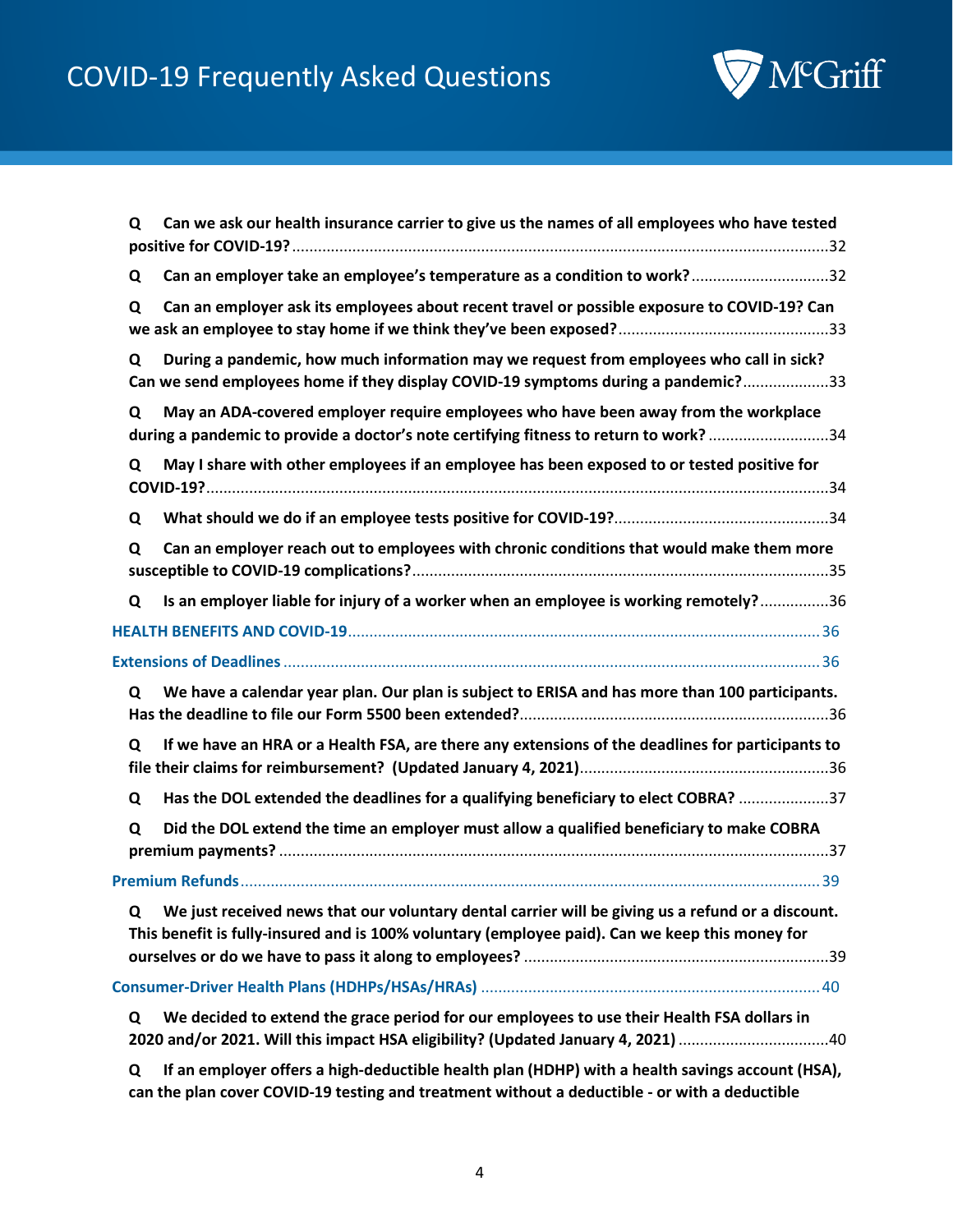

|   | below the required minimum deductible for HDHPs - without threatening the tax-favored treatment                                                                                                         |
|---|---------------------------------------------------------------------------------------------------------------------------------------------------------------------------------------------------------|
| Q | Our insurance carrier has unilaterally waived all copays, deductibles and any other out-of-<br>pocket costs for telemedicine, regardless if the claim is COVID-19-related. Does this jeopardize the     |
| Q | We have a wrap document. Will it need to be amended for COVID-19 testing, a COVID-19                                                                                                                    |
| Q |                                                                                                                                                                                                         |
| Q | Can employees use Health FSA, HRA and HSA dollars on over-the-counter (OTC) expenses?  42                                                                                                               |
|   |                                                                                                                                                                                                         |
| Q | Some of our employees have children who aged out during 2020 before they could use DCAP<br>dollars. Is there any COVID-19 relief that could help? (Updated January 19, 2021) 22                         |
| Q | Our employee has elected DCAP contributions. Her day care has closed due to COVID-19, and<br>she is now staying home with her child. Can she stop her DCAP contributions? (Updated January 19,          |
| Q | Our employee did not elect DCAP contributions. His son's school has closed for the foreseeable<br>future. Can he elect a DCAP mid-year so that he can pay for day care (son is under age 13)? (Updated  |
| Q | Our employee's child used to go to day care after school, but now that his school has closed due<br>to COVID-19, he needs to go to day care all day. Can the employee increase her DCAP election to pay |
| Q | Our employee has elected DCAP to pay for a nanny. The nanny is quarantined now due to<br>COVID-19 exposure, and the employee has found other day care that costs less. Can the employee                 |
| Q | If an employee is not working during a temporary layoff or suspension, can the employee still                                                                                                           |
|   | Q If an employee works remotely from home (telework) and is still using day care services, are                                                                                                          |
| Q | We would like to give our employees more time in 2020 and/or 2021 to spend their DCAP                                                                                                                   |
| Q | We would like to allow our employees to carryover unused DCAP contributions to the next plan                                                                                                            |
|   |                                                                                                                                                                                                         |
| Q | Can employees use Health FSA, HRA and HSA dollars on over-the-counter (OTC) expenses? 46                                                                                                                |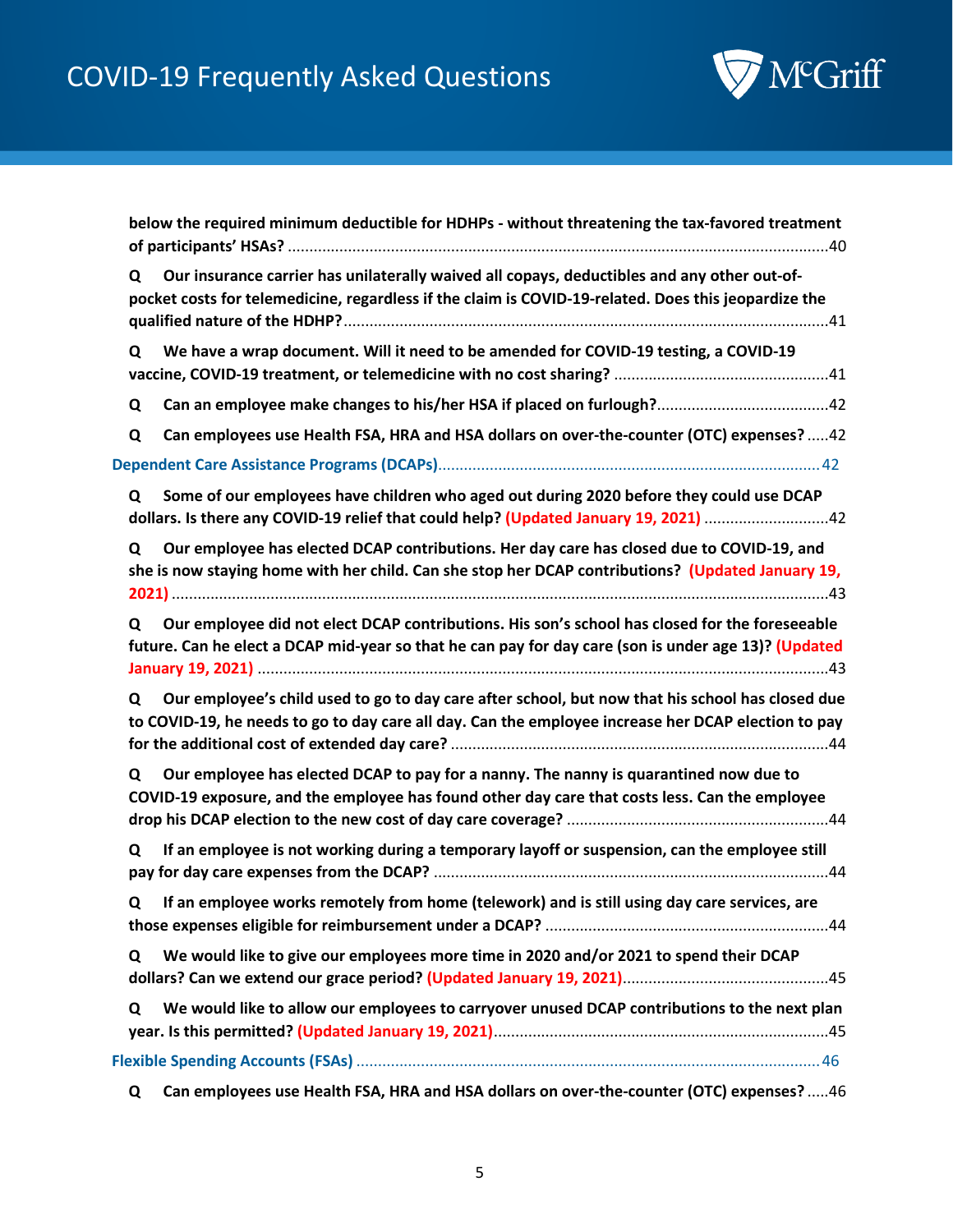

| Q | The pandemic has impacted our employees' ability to use Health FSA dollars. Can we allow our<br>employees to cease or reduce Health FSA contributions during 2020 and 2021? (Updated January 19,                                                                                                   |
|---|----------------------------------------------------------------------------------------------------------------------------------------------------------------------------------------------------------------------------------------------------------------------------------------------------|
| Q | We would prefer to just give our employees more time to spend their Health FSA dollars. Can                                                                                                                                                                                                        |
| Q | Our Health FSA includes the carryover feature. Have any changes been made to the \$500                                                                                                                                                                                                             |
| Q | We decided to extend the grace period for our employees to use their Health FSA dollars in<br>2020 and/or 2021. Will this impact HSA eligibility? (Updated January 4, 2021) 48                                                                                                                     |
| Q |                                                                                                                                                                                                                                                                                                    |
| Q |                                                                                                                                                                                                                                                                                                    |
| Q | Is there any relief for terminated employees to spend down unused Health FSA funds?                                                                                                                                                                                                                |
| Q | If an employee is terminated, do we have to offer COBRA for the Health Flexible Spending                                                                                                                                                                                                           |
|   |                                                                                                                                                                                                                                                                                                    |
| Q | How can we better leverage group health benefits already available to our employees?50                                                                                                                                                                                                             |
| Q | May a large employer offer coverage only for telehealth and other remote care services to<br>employees who are not eligible for any other group health plan offered by the employer?50                                                                                                             |
|   |                                                                                                                                                                                                                                                                                                    |
| Q | Employees have asked to change their health coverage elections for all sorts of reasons. Some<br>want to drop coverage while others want to add it or to change coverage options. Has the IRS<br>expanded the types of qualifying events that will allow employees to change their health coverage |
| Q |                                                                                                                                                                                                                                                                                                    |
| Q | What if employees have already been allowed to drop, add or change health coverage elections<br>for any reason under a cafeteria plan during 2020, even before the recent guidance in IRS Notice                                                                                                   |
| Q | We would like to offer a special enrollment window to allow employees who previously<br>declined group health coverage to elect coverage. Can we allow those who elect coverage to pay for                                                                                                         |
| Q |                                                                                                                                                                                                                                                                                                    |
|   |                                                                                                                                                                                                                                                                                                    |
|   |                                                                                                                                                                                                                                                                                                    |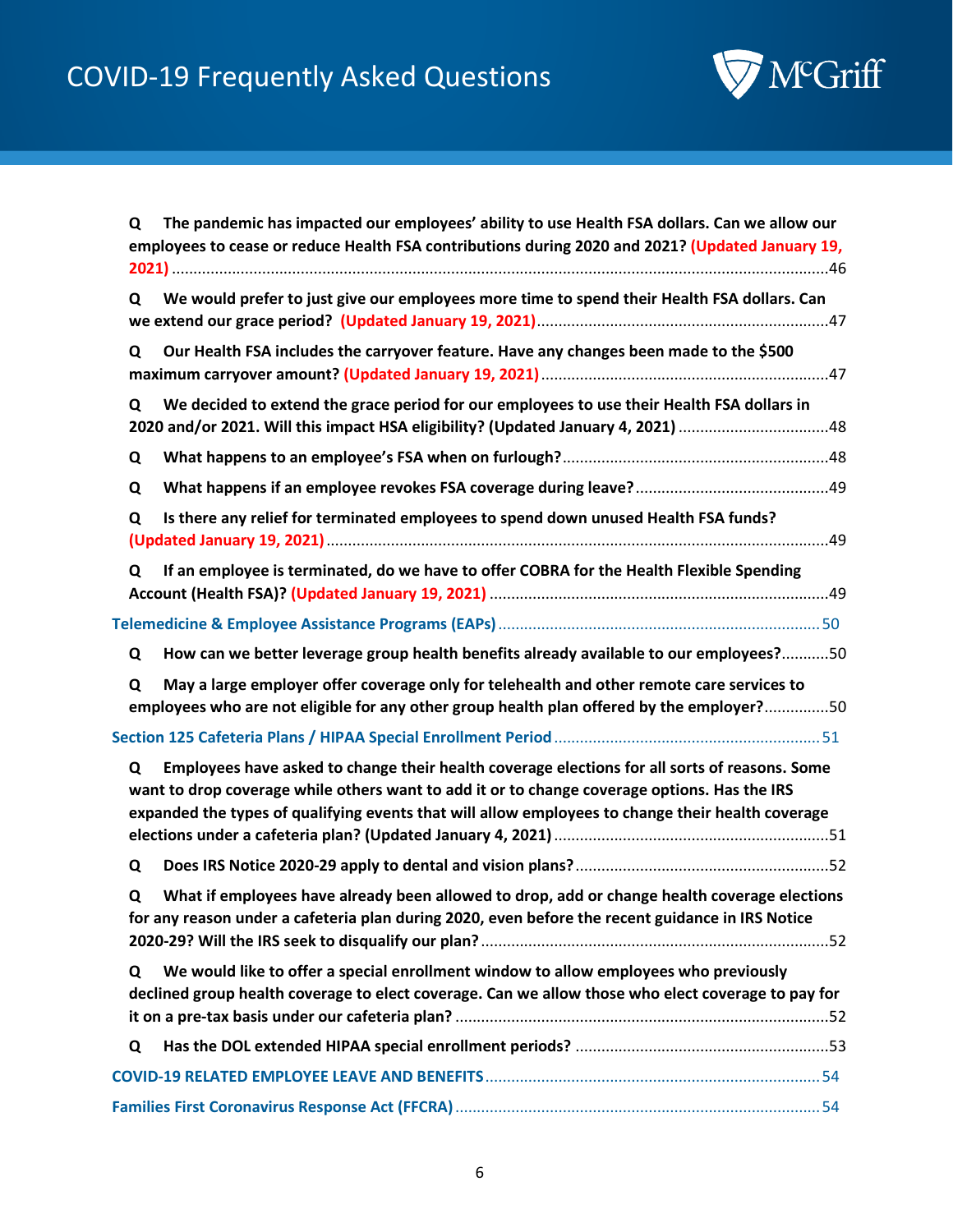

| Q |                                                                                                                                                                                                                                                                                                      |
|---|------------------------------------------------------------------------------------------------------------------------------------------------------------------------------------------------------------------------------------------------------------------------------------------------------|
| Q | When are the EFMLEA and the EPSLA effective? (Updated January 4, 2021) 54                                                                                                                                                                                                                            |
| Q |                                                                                                                                                                                                                                                                                                      |
| Q | If a private employer has 500 or more employees, is it subject to the FFCRA?55                                                                                                                                                                                                                       |
| Q | How does a private employer know if its business is under the 500-employee threshold and<br>therefore must provide paid sick leave and/or expanded family and medical leave? 55                                                                                                                      |
| Q | Are covered employers required to post a FFCRA Notice in the workplace? What do we do                                                                                                                                                                                                                |
| Q | What if I am a small employer with less than 50 employees and providing paid sick leave and<br>expanded family and medical leave would jeopardize the viability of my business?56                                                                                                                    |
| Q | If leave is being requested after the employee's worksite has been closed or after the employee<br>has been placed on furlough, can the employee still request leave under the EPSLA or EFMLEA? 56                                                                                                   |
| Q | If an employee's work hours have been reduced, can the employee use leave under the EPLSA                                                                                                                                                                                                            |
| Q | Who qualifies for the exception as a "health care provider" or "emergency responder" under                                                                                                                                                                                                           |
| Q | Since part-time employees are eligible for pro-rated benefits under the EPLSA and EFMLEA, how                                                                                                                                                                                                        |
| Q | Are all of my employees considered "quarantined or isolated subject to federal, state or local<br>quarantine or isolation order" and eligible for paid leave if my state's governor issues a 'stay at                                                                                                |
| Q | Must employer-sponsored health coverage be continued while an employee is on leave under                                                                                                                                                                                                             |
| Q | Does the FFCRA include any other requirements impacting welfare benefit health plans?59                                                                                                                                                                                                              |
| Q | If a grandfathered group health plan adds benefits, or reduces or eliminates cost-sharing<br>requirements, for the diagnosis and treatment of COVID-19 or for telehealth and other remote care<br>services during the COVID-19 pandemic, will the plan lose its grandfather status solely because it |
|   |                                                                                                                                                                                                                                                                                                      |
| Q |                                                                                                                                                                                                                                                                                                      |
| Q | What is a covered employer required to do under the EPSLA? (Updated January 4, 2021) 60                                                                                                                                                                                                              |
| Q |                                                                                                                                                                                                                                                                                                      |
| Q | Can an employee take 80 hours of paid sick leave for a self-quarantine and then additional                                                                                                                                                                                                           |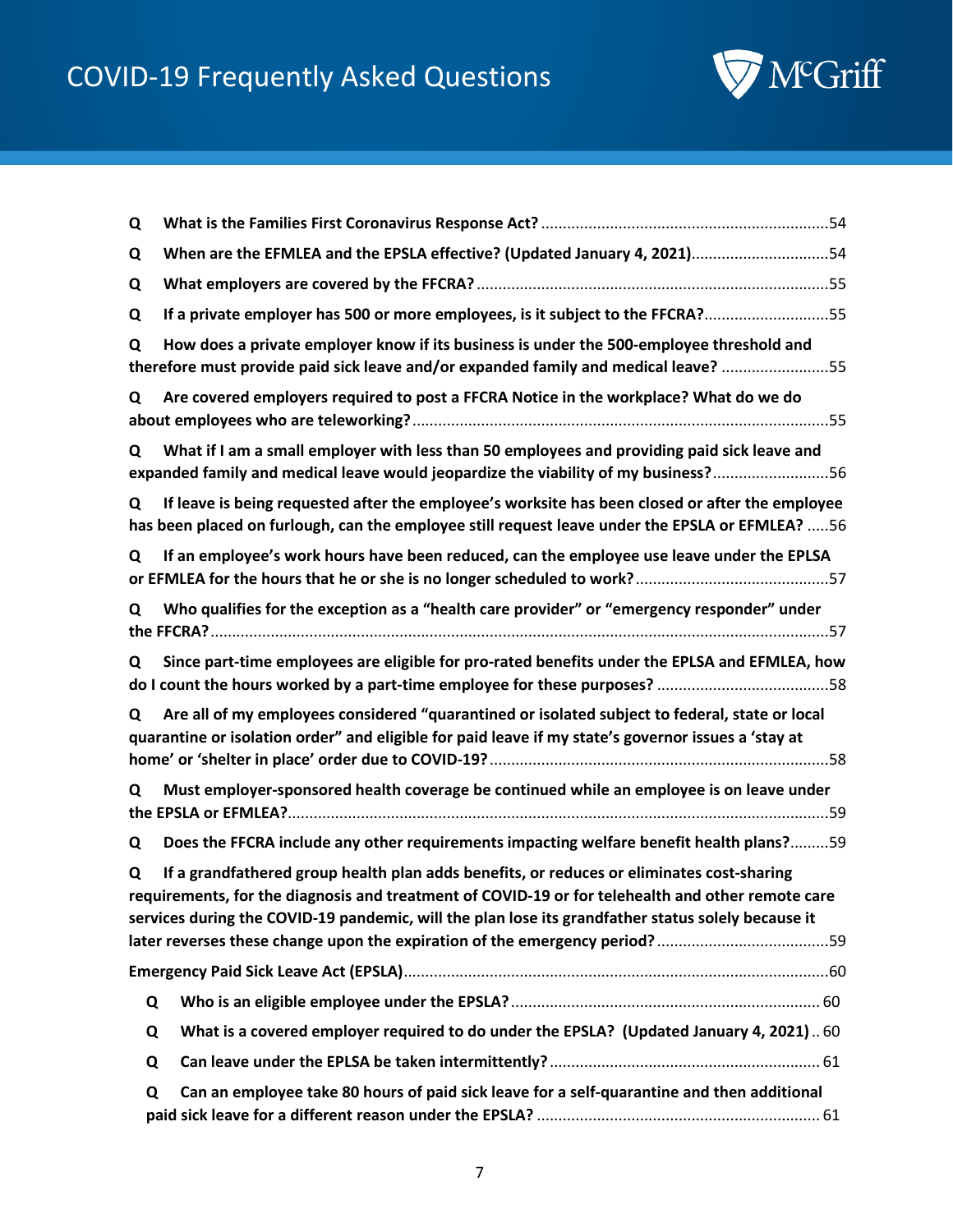

| Q | If my employer provided paid leave prior to April 1, 2020 for a reason identified in the EPSLA,                                                                                               |
|---|-----------------------------------------------------------------------------------------------------------------------------------------------------------------------------------------------|
| Q | Can an employee be required to use other paid leave provided by the employer, such as<br>vacation, sick or personal leave, before - or concurrent with - paid leave under the EPSLA?  62      |
| Q | What documentation should an employer request from an employee asking for leave under                                                                                                         |
| Q | Can employees take EPSLA leave for the closure of a summer camp or other summer                                                                                                               |
|   |                                                                                                                                                                                               |
| Q |                                                                                                                                                                                               |
| Q | What are covered employers required to do under the EFMLEA? (Updated January 4, 2021)63                                                                                                       |
| Q |                                                                                                                                                                                               |
| Q | Employees are generally eligible for up to 12 weeks of FMLA leave. If a employee has already<br>used four (4) weeks of FMLA leave over the current 12-month period, does the employee qualify |
| Q |                                                                                                                                                                                               |
| Q | What documentation should an employer request from an employee asking for leave under                                                                                                         |
| Q | Can employees take EFMLEA leave for the closure of a summer camp or other summer                                                                                                              |
| Q |                                                                                                                                                                                               |
|   |                                                                                                                                                                                               |
| Q |                                                                                                                                                                                               |
| Q |                                                                                                                                                                                               |
| Q |                                                                                                                                                                                               |
| Q | Are EPSL and EFML taxable to the employee? If so, what are the withholding requirements                                                                                                       |
| Q | How does an employer claim the EPSL and EFML credits? (Updated January 4, 2021)  67                                                                                                           |
| Q | How do I determine the amount of "qualified health plan expenses" that are allocable to EPSL                                                                                                  |
| Q | What information should an employer receive and maintain to substantiate eligibility for                                                                                                      |
|   |                                                                                                                                                                                               |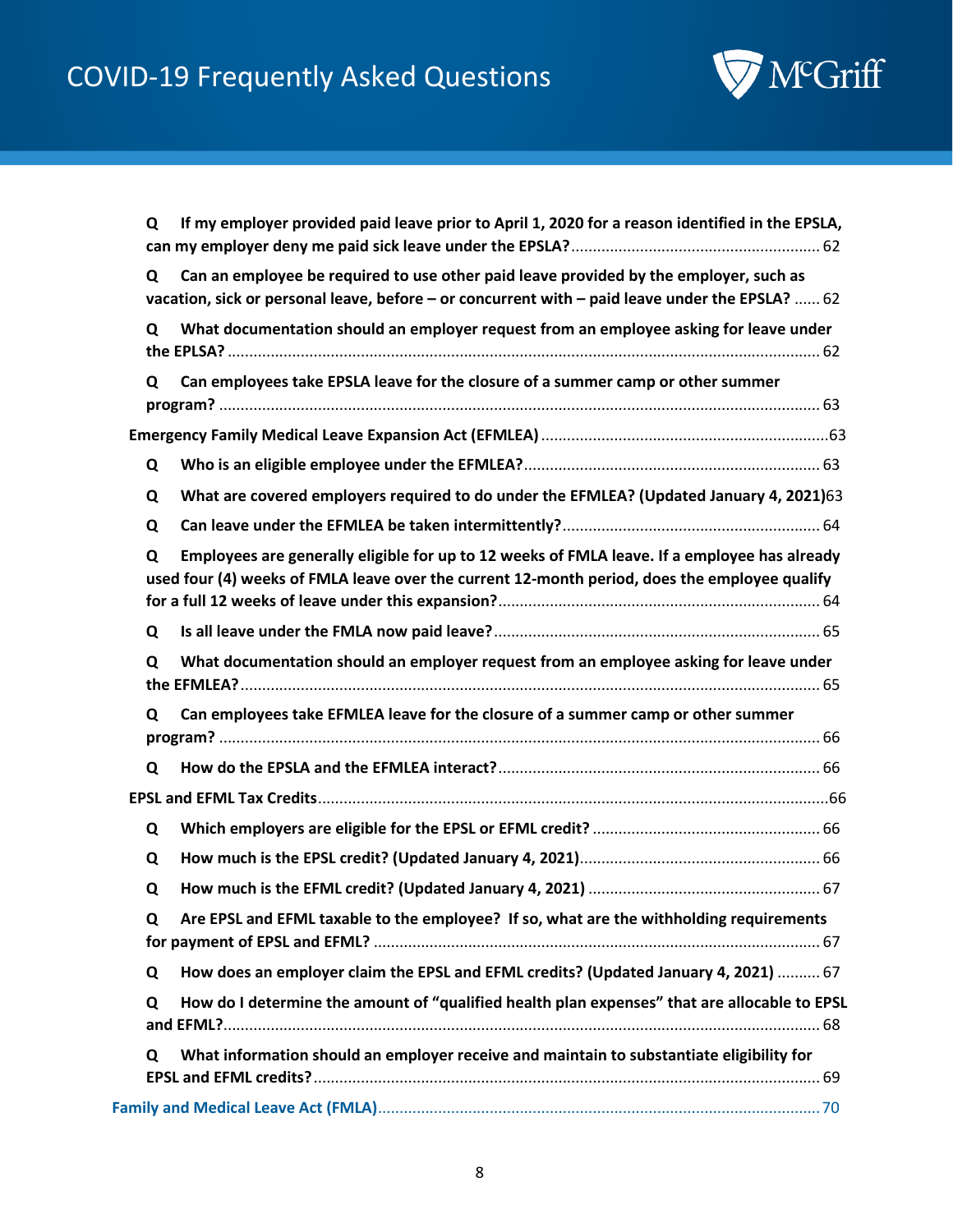

| Q | Must an employer grant FMLA leave to an employee who is sick or who is caring for a family                                                                                                        |
|---|---------------------------------------------------------------------------------------------------------------------------------------------------------------------------------------------------|
| Q | If an employee demonstrates no symptoms of COVID-19 but either self-quarantines or is asked<br>to quarantine due to potential exposure - or to care for family member who is quarantined - should |
| Q | Can an employee request FMLA to stay home to minimize exposure to and the risk of                                                                                                                 |
| Q | Does the FMLA cover parents who need time off to care for children who have been dismissed                                                                                                        |
|   |                                                                                                                                                                                                   |
| Q |                                                                                                                                                                                                   |
| Q |                                                                                                                                                                                                   |
|   |                                                                                                                                                                                                   |
| Q | Are employees on leave related to COVID-19 eligible for Short-Term Disability Insurance? 72                                                                                                       |
| Q | Our STD policy has a 14-day elimination period. Can we waive this period for COVID-19-related                                                                                                     |
|   |                                                                                                                                                                                                   |
|   |                                                                                                                                                                                                   |
| Q | Our business is deemed "essential." We need to have employers come in to do their jobs. What<br>do we do if employees do not want to come into the office because of fear of COVID-19 exposure?   |
|   |                                                                                                                                                                                                   |
| Q |                                                                                                                                                                                                   |
| Q | Does an employer have to pay employees the same hourly rate/salary for telework?73                                                                                                                |
| Q | Is an employer required to cover any costs that employees may incur to telework (i.e., internet                                                                                                   |
|   |                                                                                                                                                                                                   |
| Q |                                                                                                                                                                                                   |
|   |                                                                                                                                                                                                   |
| Q | Does an employer have to pay an employee who is sent home due to COVID-19-related office                                                                                                          |
| Q | Can an employer direct salaried, exempt employees to use accrued vacation (or leave bank) due                                                                                                     |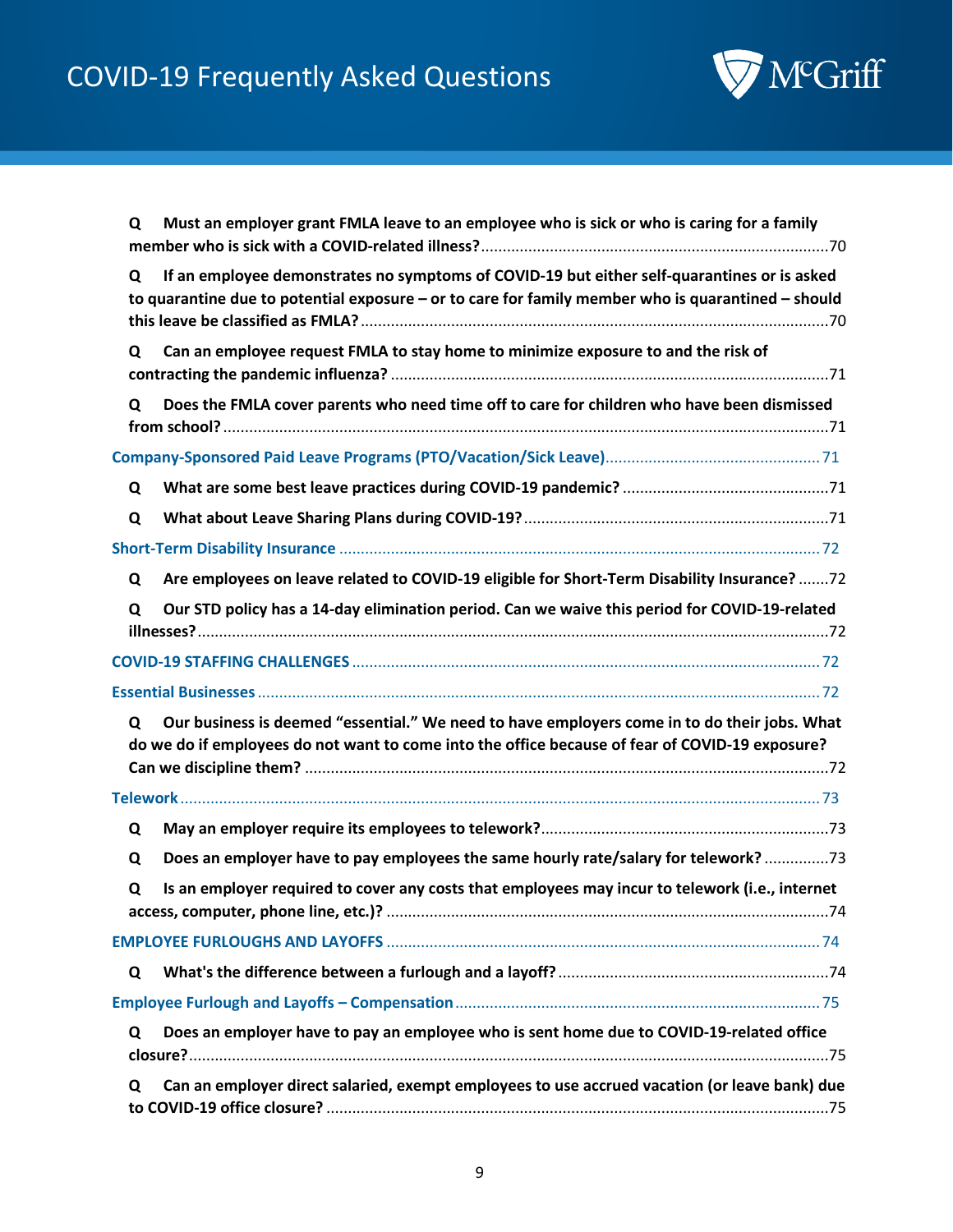

| Q |                                                                                                                                                                                                      |
|---|------------------------------------------------------------------------------------------------------------------------------------------------------------------------------------------------------|
| Q | Will workers qualify for unemployment benefits if COVID-19 causes an employer to shut down                                                                                                           |
|   |                                                                                                                                                                                                      |
|   |                                                                                                                                                                                                      |
| Q | Should I continue (or terminate) an employee's health insurance benefits when that employee                                                                                                          |
| Q | We would like to temporarily modify the definition of eligibility to allow employees with<br>reductions of hours, or even on furloughs, to remain eligible for our health plan. Do we need to        |
| Q | If an employer is using the look-back measurement to determine full-time status of its<br>employees for benefit eligibility purposes, how does this impact an employee's eligibility during a        |
| Q | An employee was hired as a full-time employee, but put on a furlough before completing his<br>waiting period. Will the time out on furlough be counted toward waiting period?                        |
| Q | Can employees remain on a group life insurance policy while on furlough due to COVID-19?79                                                                                                           |
| Q |                                                                                                                                                                                                      |
| Q |                                                                                                                                                                                                      |
| Q | Is the reduction in hours due to employee furlough a qualifying event allowing the employee to                                                                                                       |
| Q | If coverage is terminated during a furlough or layoff, will an employee be immediately eligible<br>for health insurance benefits when he or she returns to work or must the employee complete a new  |
| Q | If an employee loses coverage, can the employee sign up for insurance on the Marketplace                                                                                                             |
|   |                                                                                                                                                                                                      |
| Q | What happens if a furloughed employee is not working and does not have enough money in a<br>paycheck to deduct the employee's share of premiums for insurance benefits?                              |
| Q | Can an employer adjust (either increase or decrease) employees' premium contributions while                                                                                                          |
| Q | If a non-exempt employee's hours have been reduced, or the employee is on a furlough, but the<br>employee remains eligible for coverage, how is the affordability determination under the Affordable |
|   |                                                                                                                                                                                                      |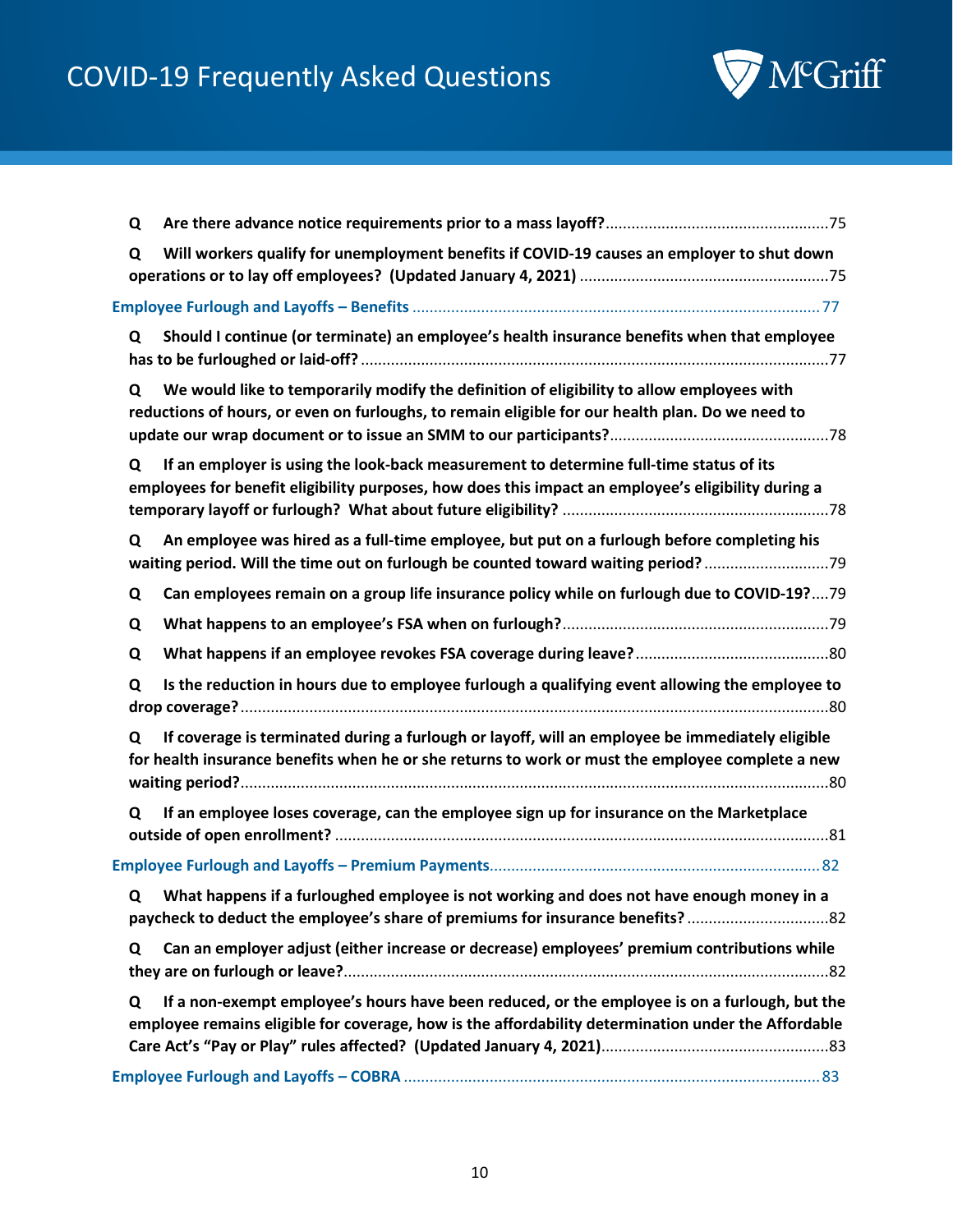# COVID-19 Frequently Asked Questions



| Q | If we offer COBRA to furloughed or terminated employees, do we have to pay some or all of the                                                                                                    |
|---|--------------------------------------------------------------------------------------------------------------------------------------------------------------------------------------------------|
| Q | If we offer COBRA and want to pay for some or all of the coverage, what issues should we                                                                                                         |
| Q | If we pay for COBRA coverage, is that taxable to the terminated or furloughed employee?84                                                                                                        |
| Q | What if furloughed/terminated employees who have elected COBRA cannot afford to pay the                                                                                                          |
| Q |                                                                                                                                                                                                  |
| Q | What kind of notice must we provide to COBRA beneficiaries and participants if the group                                                                                                         |
| Q |                                                                                                                                                                                                  |
| Q |                                                                                                                                                                                                  |
| Q | If an employee is terminated, do we have to offer COBRA for the employee's Health Flexible                                                                                                       |
| Q | Has the DOL extended the deadlines for a qualifying beneficiary to elect COBRA?  85                                                                                                              |
| Q | Did the DOL extend the time an employer must allow a qualified beneficiary to make COBRA                                                                                                         |
| Q | Can we provide more than 18 months of COBRA coverage to furloughed/terminated                                                                                                                    |
|   |                                                                                                                                                                                                  |
| Q |                                                                                                                                                                                                  |
|   |                                                                                                                                                                                                  |
| Q | Does the CARES Act expand testing and coverage of COVID-19 without cost sharing?88                                                                                                               |
| Q | What documents need to be amended to address the requirement that COVID-19 testing and                                                                                                           |
| Q | Can employees use Health FSA, HRA and HSA dollars on over the counter (OTC) expenses?88                                                                                                          |
| Q | The IRS extended the deadlines for certain actions, such as the deadline for filing personal<br>income tax returns and making HSA contributions. Did the DOL also extend the deadline for filing |
|   |                                                                                                                                                                                                  |
| Q | We hear there are a lot of tax-related provisions in the CARES Act. Can you give me a brief                                                                                                      |

**[summary of what other provisions there are that might help my employees and my business?](#page-88-2)**........89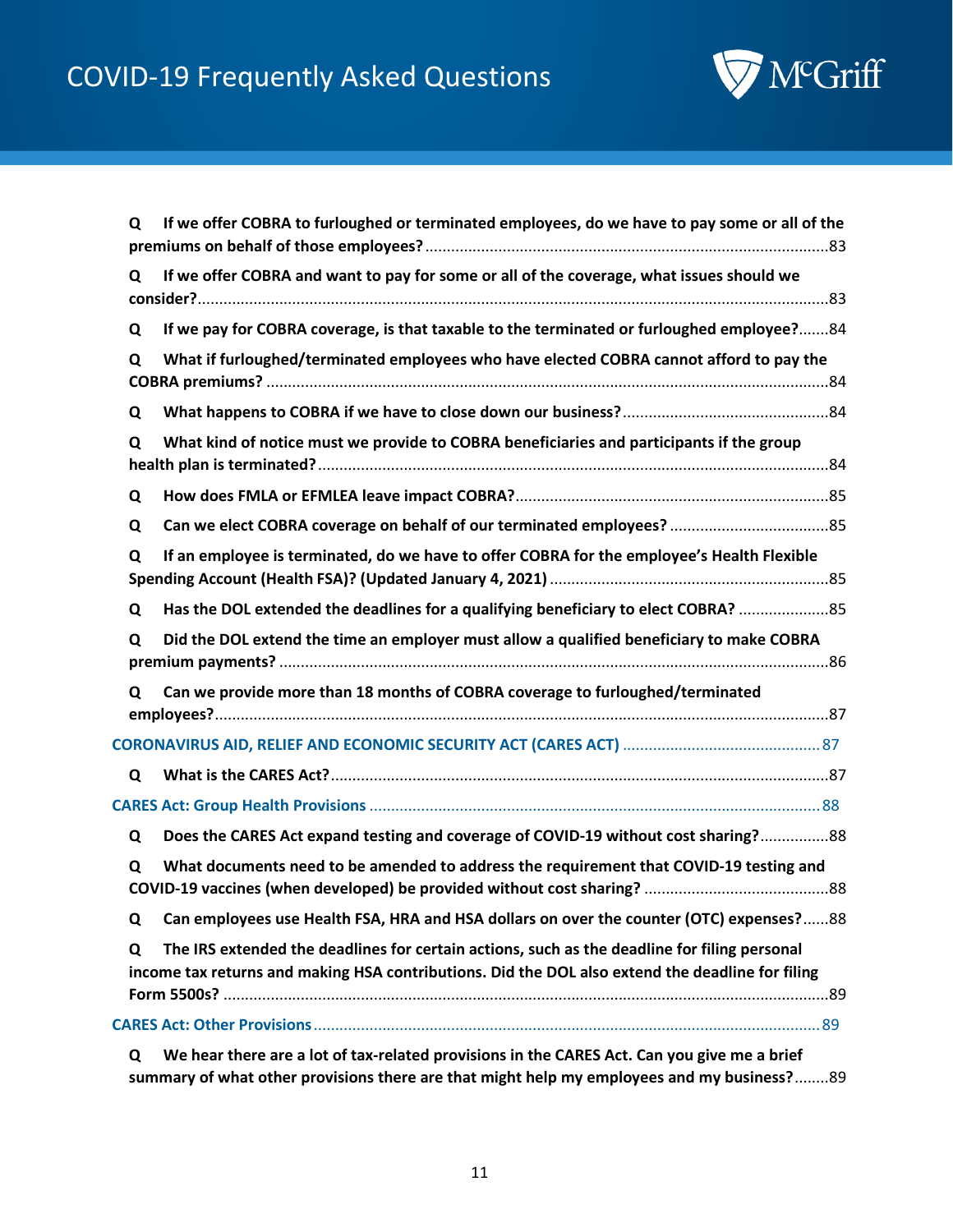

#### <span id="page-11-0"></span>**CORONAVIRUS RESPONSE AND RELIEF SUPPLEMENTAL APPROPRIATIONS ACT, 2021**

- <span id="page-11-1"></span>**Q What relief did the Coronavirus Response and Relief Supplemental Appropriations Act, 2021 ("the CAA") provide? (Added January 4, 2021)**
- A On December 21, 2020, Congress passed the \$1.4 trillion, 5,593 page Consolidated Appropriations Act, 2021 ("CAA") that included over \$900 billion in relief in its Coronavirus Response and Relief Supplemental Appropriations Act, 2021. President Trump signed the CAA into law on December 27, 2020. While this is in no way an exhaustive list of the numerous provisions, the CAA provides for the following:
	- **FFCRA Tax Credits:** Congress declined to extend the requirements for certain employers to provide paid leave under FFCRA; however, the CAA allows a covered employer an extension of time to submit tax credits should they *voluntarily* choose to extend qualifying paid leave to their eligible employees through March 31, 2021. See [below FAQs](#page-12-2) for more information.
	- **Health and Dependent Care Flexible Spending Accounts (FSAs):** The CAA includes temporary rules for health and dependent care FSAs to allow more flexibility for participants should employers choose to elect these permissive changes. Se[e below](#page-12-3) FAQs for more information.
	- **Surprise Medical Bill Ban:** The CAA includes the "No Surprises Act" which prohibits surprise bills by doctors, hospitals and air ambulances. Instead of billing patients who have health coverage for unpaid balances, providers must work with the group health plan or health insurance issuer to determine the appropriate amount to be paid by the plan or issuer, under the methodology provided in the Act. These provisions apply to plan years beginning on or after January 1, 2022, with implementing regulations to be issued by July 1, 2021.
	- **Transparency for Group Health Plans:** The CAA includes several provisions intended to increase transparency for group health plans, such as added language on insurance cards, advance explanations of benefits, removal of gag clauses, price comparison tools, reporting on pharmacy benefits and drug costs, and up-to-date provider directories.
	- **Mental Health Parity and Substance Use Disorder Benefits (MHPAEA):** MHPAEA is a federal law that prevents group health plans providing mental health or substance use disorder benefits from imposing less favorable benefit limitations on those benefits than on medical and surgical benefits. One element of MHPAEA is the protection of "nonquantitative treatment limitations," which are limitations on benefits not tied to specific monetary or visit limits. Nonquantitative treatment limitations include plan methods for determining usual, customary and reasonable charges, exclusions based on a failure to complete a course of treatment and restrictions based on facility type or provider specialty. The CAA includes provisions requiring group health plans to formally review compliance with MHPAEA related to these limitations. Plans will need to be prepared to document this review and provide documentation upon request to regulatory agencies such as DOL and HHS.
	- **Unemployment Benefits:** The CAA allows eligible employees an additional \$300 per week in unemployment benefits and extends this aid for another 11 weeks, through March 14, 2021. The CAA also extends the Pandemic Unemployment Assistance program that expanded unemployment eligibility to cover individuals who were not traditionally eligible to receive unemployment benefits, such as self-employed and 'gig' workers.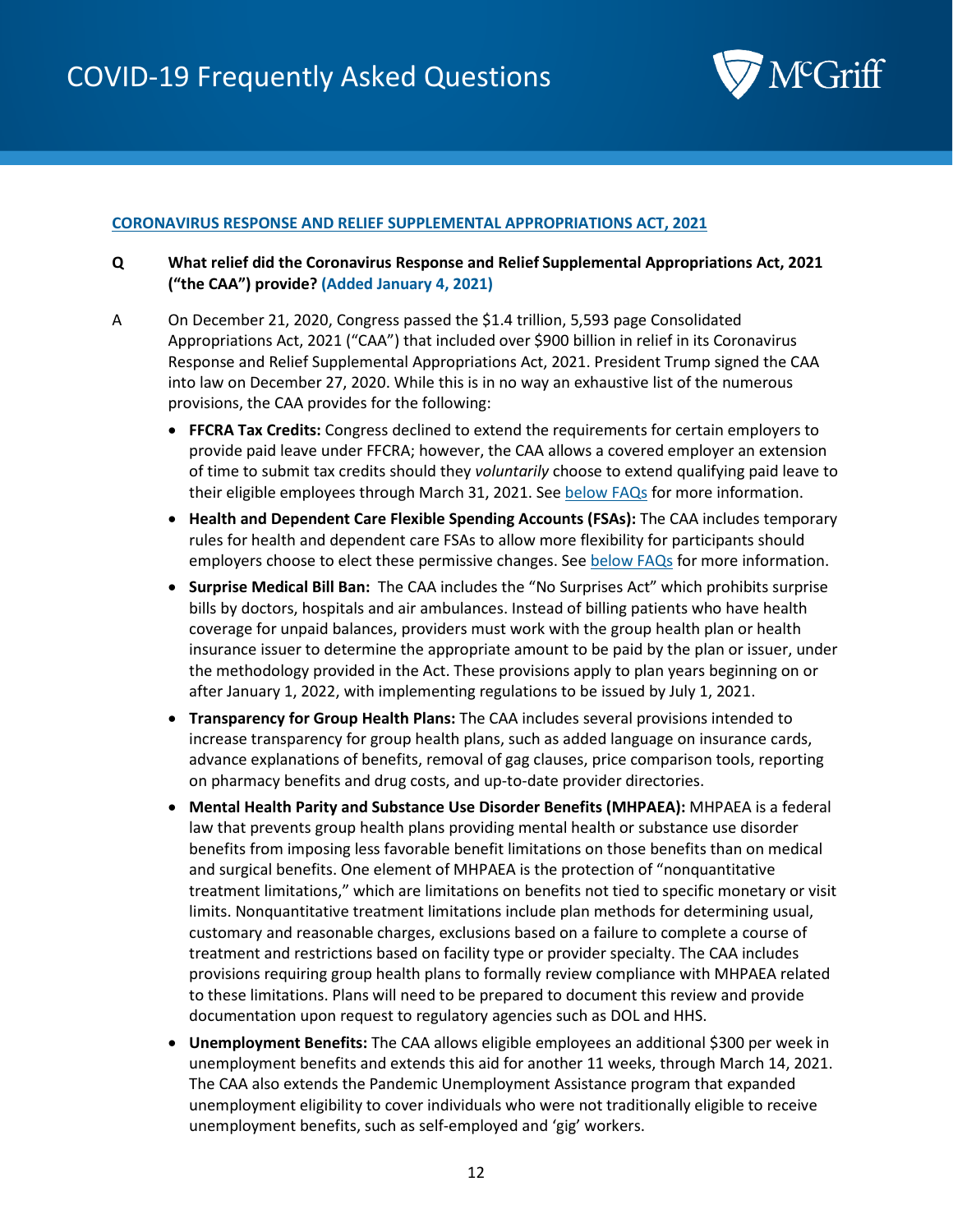## COVID-19 Frequently Asked Questions



- **Small Business Administration (SBA) assistance and the Paycheck Protection Program (PPP):** This bill authorizes approximately \$325 billion in funding to the SBA to assist small businesses and specifically allocates \$284 billion to the PPP which provides forgivable loans to small businesses to pay their employees during the COVID-19 crisis. The CAA clarifies that employer-provided group insurance benefits other than healthcare benefits (group life, dental, vision or disability) fall within the definition of payroll costs. The CAA limits the eligibility criteria to businesses with less than 300 employees that have sustained at least a 25% loss in revenue during any quarter of 2020, as well as small  $501(c)(6)$  organizations with 150 or fewer employees that are not lobbying organizations. Employers interested in applying for a second PPP loan under the CAA should reach out to their own financial institution for questions and for more information on the application process.
- **Direct Payments to Individuals**: Taxpayers may receive up to \$600 for individuals, up to \$1,200 for couples filing joint tax returns and an additional \$600 per child for families. The bill follows the same eligibility guidelines as the previous CARES Act. Note: This amount is accurate as of December 27, but may be subject to change at some point in the future.
- **Student Loan Repayments**: Certain student loan repayments made between the CARES Act enactment date and the end of 2020 (up to \$5,250) by employers for their employees will be tax free. The CAA extends these CARES Act provisions through December 31, 2025.

#### <span id="page-12-2"></span><span id="page-12-0"></span>**Q Did the CAA make any changes to the paid leave requirements of the Families First Coronavirus Response Act (FFCRA)? (Added January 4, 2021)**

A FFCRA created two paid leave mandates for covered employers: the Emergency Paid Sick Leave (EPSL) and the Emergency Family and Medical Leave Expansion (EFML). FFCRA also created tax credits for employers to cover certain costs of the employee leave required by the law, specifically employee wages, health plan expenses allocable to those wages, and the employer's portion of the Medicare tax related to the wages. Both the EPSL and the EFML mandates sunset on December 31, 2020. See [below FAQs](#page-53-1) for more detailed information on the benefits and requirements of FFCRA.

Congress declined to extend FFCRA's mandates beyond December 31, 2020; however, the CAA allows covered employers an extension of time to submit tax credits should they *voluntarily* choose to allow employees to take paid sick leave for COVID-19 related reasons or paid family medical leave for child care due to COVID-19 school or daycare closures. Employer tax credits will now apply for FFCRA leave taken through March 31, 2021. Note: the CAA did not provide for additional allowed leave time. The time allowed under the EPSLA is still only 80 hours of paid emergency sick leave, with 12 weeks of leave under the EFMLEA (with the first 2 weeks unpaid and the remaining 10 weeks eligible for paid family and medical emergency leave).

#### <span id="page-12-3"></span><span id="page-12-1"></span>**Q What changes did the CAA make to health FSAs and dependent care FSAs (DCAPs)? (Added January 4, 2021)**

A Flexible spending accounts (FSAs) are generally subject to 'use it or lose it' rules with permissible exceptions that allow for a limited carryover of funds to the next plan year or a grace period within the next plan year to use funds. Because of the unavailability of elective medical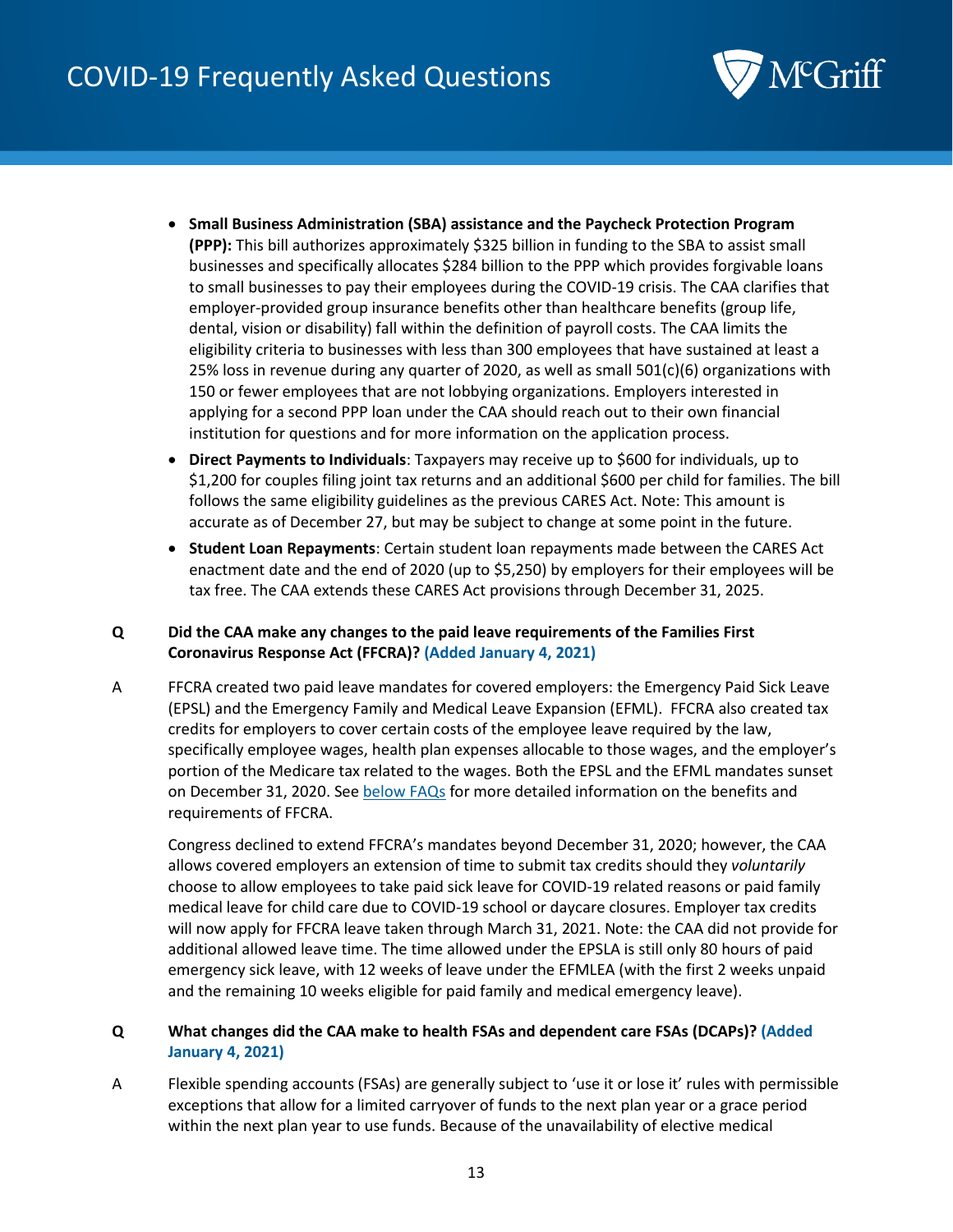

procedures, or the hesitation to visit medical providers unless absolutely necessary, many employees had funds remaining in their health FSA at the end of 2020. Additionally, due to closure of daycares and changing child care needs based on virtual schools, many employees had funds remaining in dependent care FSAs accounts (DCAPs).

For plan years ending in 2020 and 2021, the CAA allows employers to make the following optional changes to allow employees additional time to 'use' and therefore not 'lose' their funds and to provide greater flexibility to employees based on their individual needs:

- **Extended grace periods**: Generally, a plan may only extend its grace period to 2.5 months after the end of the plan year. The CAA allows a health FSA or DCAP with a plan year ending in 2020 or 2021 to extend its grace period to 12 months after the end of the plan year during which time employees may incur claims for reimbursement;
- **Enhanced Carryovers**: The CAA allows unlimited carryover of unused amounts remaining in health FSAs and DCAPs to the next plan year.
- **Terminated employees:** Generally, while a terminated employee may be able to continue to receive reimbursement for a DCAP during the plan year, a terminated employee could not use funds from a health FSA to reimburse expenses incurred after employment was terminated. The CAA allows employees who cease plan participation during the 2020 or 2021 calendar years to continue to receive reimbursements from unused amounts in any existing health FSA, as well as DCAPs, for expenses incurred through the end of the plan year (plus any applicable grace period) in which their participation ended.

An employer can also choose to amend their cafeteria plan to allow employees to prospectively modify the amount of their FSA contributions for plan years ending in 2021, even if they have not experienced a change in status. However, the applicable dollar limitations continue to apply.

All of the above allowed changes are permissive, not mandatory. If an employer chooses to adopt any of the above, the employer must amend its plan documents by the last day of the first calendar year beginning after the end of the plan year in which the amendment is effective, as well as communicate any and all changes to participants. See below FAQs o[n health FSAs,](#page-45-0) [DCAPs](#page-41-2) and **HDHP/HSAs** for more information and details on the CAA changes.

#### <span id="page-13-0"></span>**VACCINES**

- <span id="page-13-1"></span>**Q Can an employer require its employees to be vaccinated with the COVID-19 vaccine? (Updated December 21, 2020)**
- A On December 15, 2020, the EEOC issued an update to it[s What You Should Know About COVID-](https://www.eeoc.gov/wysk/what-you-should-know-about-covid-19-and-ada-rehabilitation-act-and-other-eeo-laws)[19 and ADA Rehabilitation Act and Other EEO Laws,](https://www.eeoc.gov/wysk/what-you-should-know-about-covid-19-and-ada-rehabilitation-act-and-other-eeo-laws) providing some much needed guidance on this subject. The general answer is yes, an employer can require employees to be vaccinated - so long as any vaccination policies have certain exceptions (for disability or religious accommodations), are job-related, and are consistent with business necessity. The EEOC has always encouraged employers to recommend rather than require vaccines for employees.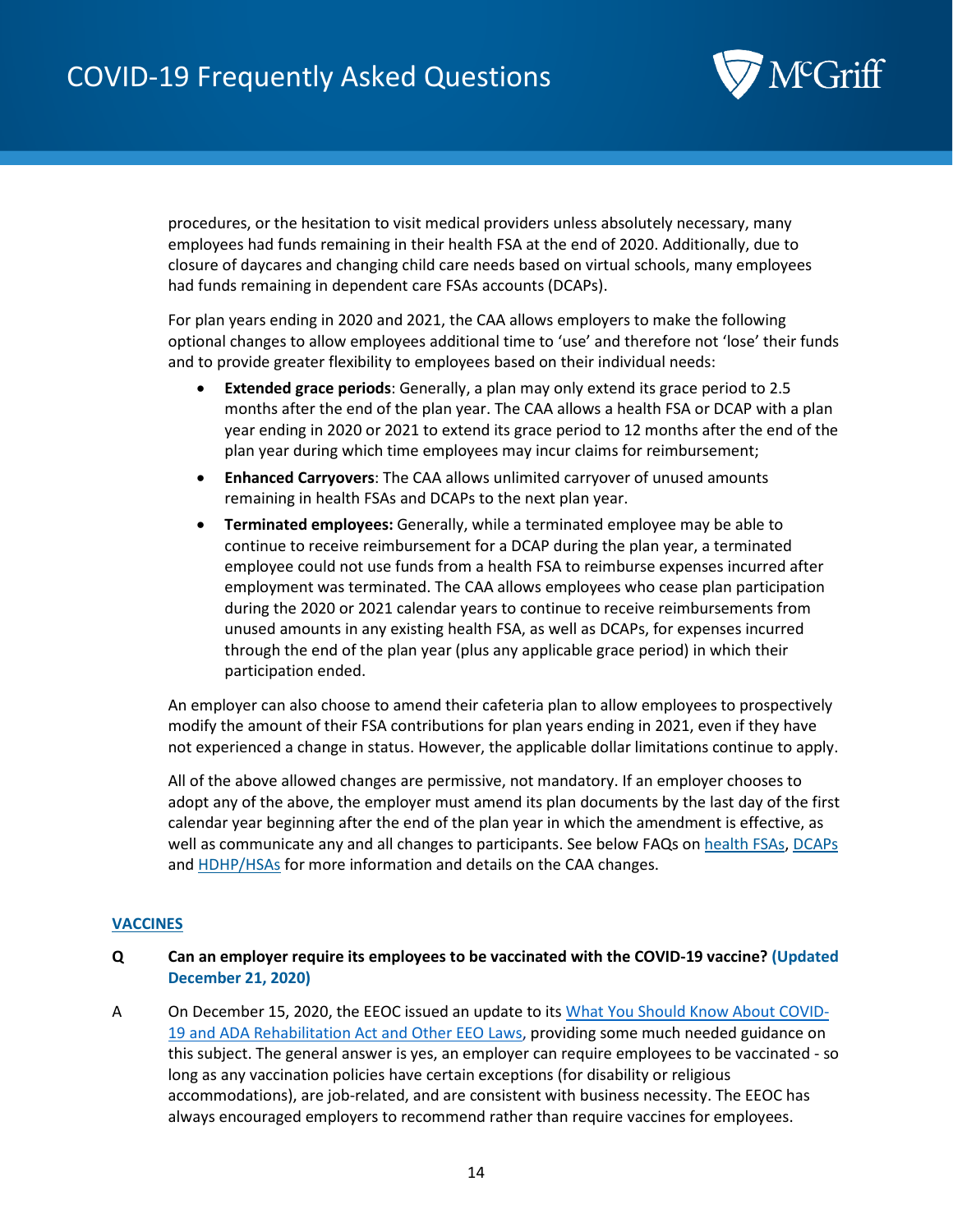

#### <span id="page-14-0"></span>**Q What are the exemptions to any vaccine mandate that an employer must recognize? (Updated December 21, 2020)**

A The EEOC sets out two separate exemptions that may apply: (1) medical exemptions under the American with Disabilities Act (ADA) and (2) religious belief exemptions under Title VII of the Civil Rights Act (Title VII). In reviewing whether an ADA exemption may apply, employers should engage in the ADA's required interactive process to determine whether the employee has a medical condition preventing the employee from receiving the vaccine for medical reasons, while a religious belief exemption may apply if an employee has a "sincerely held" religious objection to the vaccine.

If one of these exemptions applies, then the employer must provide a reasonable accommodation to the required vaccine, unless that accommodation would cause undue hardship **or** the employee poses a "direct threat" even after reasonable accommodation. If there is no reasonable accommodation that can be made, the employee may be terminated. However, all employers should be aware that showing undue hardship in this scenarios will be a very high burden and should exercise extreme caution, as well as consult with their legal counsel.

Se[e What You Should Know About COVID-19 and ADA Rehabilitation Act and Other EEO Laws](https://www.eeoc.gov/wysk/what-you-should-know-about-covid-19-and-ada-rehabilitation-act-and-other-eeo-laws)

#### <span id="page-14-1"></span>**Q What if an employee doesn't believe in vaccinations or is fearful about the new vaccines possibly having unknown side effects? Do these objections fall under EEOC protection? (Updated December 21, 2020)**

- A The COVID-19 vaccine is a politically charged subject. Fear of the vaccine and/or general objections to vaccination do not fall under any medical or religious exemption. Employers will need to be prepared to deal with the employee relations backlash if they choose to mandate a vaccination. In addition, employers will need to determine in advance whether they will allow for objections such as these or if they will make the decision to terminate those employees whose objections are not protected by the EEOC.
- <span id="page-14-2"></span>**Q The vaccine is currently being administrated under an FDA Emergency Use Authorization (EUA). Can the employer require employees to be vaccinated while the vaccine is under an EUA? (Updated December 21, 2020)**
- A The FDA Emergency Use Authorization (EUA) is different than approval under FDA vaccine licensure. The EEOC notes that the COVID-19 vaccines may only be available to the public for the foreseeable future under an EUA. When a vaccine is being issued under an EUA, the FDA has an obligation to:

[E]nsure that recipients of the vaccine under an EUA are informed, to the extent practicable under the applicable circumstances, that FDA has authorized the emergency use of the vaccine, of the known and potential benefits and risks, the extent to which such benefits and risks are unknown, **that they have the option to accept or refuse the vaccine**, and of any available alternatives to the product.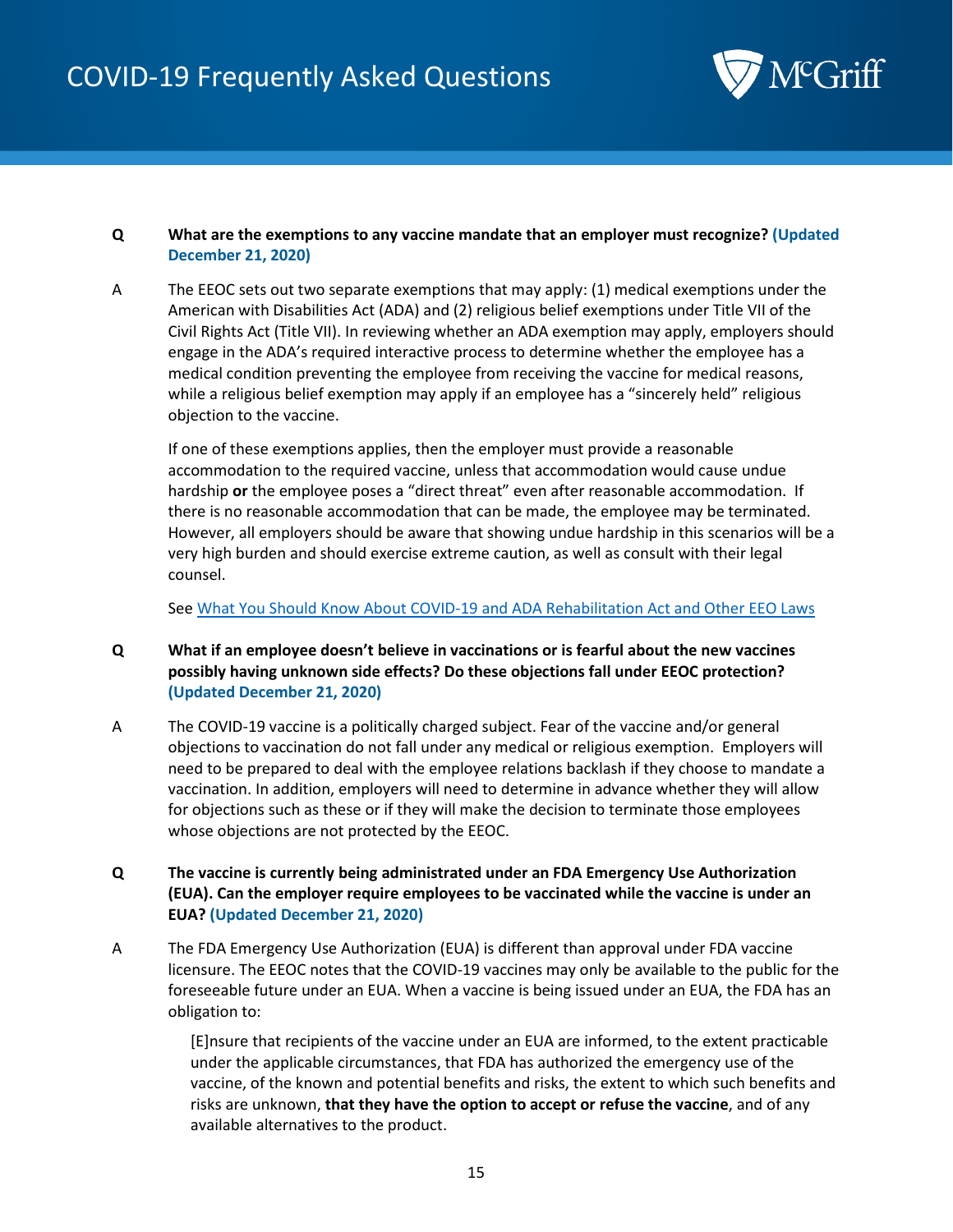

While some industry groups requested that the FDA include guidance clarifying whether an employer may mandate a vaccine under an EUA, the FDA has not chosen to do so at this time. Because the EUA guidance specifically states that recipients have the option to accept or refuse the vaccine, employers should consult with legal counsel if they are considering whether to mandate the vaccine while an EUA is in place.

Se[e What You Should Know About COVID-19 and ADA Rehabilitation Act and Other EEO Laws](https://www.eeoc.gov/wysk/what-you-should-know-about-covid-19-and-ada-rehabilitation-act-and-other-eeo-laws)

#### <span id="page-15-0"></span>**Q Are there compliance concerns if an employer wants to provide incentives through a wellness program to employees for receiving COVID-19 vaccinations? (Updated January 19, 2021)**

A Depending upon how a wellness program is structured, compliance concerns under ADA, ERISA, HIPAA, or GINA are often triggered. Many wellness programs ask employees to answer questions on a health risk assessment or undergo biometric screenings for risk factors (such as high blood pressure or cholesterol). Wellness programs that include such questions about employees' health or require medical examinations are subject to the ADA's rules on wellness programs.

The ADA generally prohibits employers with 15 or more employees from discriminating against individuals with disabilities. An employer may make disability-related inquiries and require medical examinations post-employment only if they are job-related and consistent with business necessity. There is an exception however for those inquiries and exams if they come as a result of a *voluntary* wellness program. As part of this voluntariness standard, there are limits to the incentive amount that can be offered in exchange for an employee's participation in a wellness program that is subject to the ADA.

The EEOC guidance regarding incentive limitations has had a tumultuous history. In 2016, the EEOC issued regulations that capped the reward for participating in ADA-implicated wellness programs and rewards generally could not exceed 30 percent of the cost of self-only coverage. A court later vacated that section of the regulations, but the underlying ADA concept of reasonable incentives remains (in order to avoid coercion and be considered involuntary). To avoid risk, most employers continue to keep their total wellness incentives within the 30% limit while awaiting more guidance from the EEOC (se[e below FAQ re proposed regulations](#page-16-2) for additional information)*.* Further, employers should also consider the impact on the wellness program on those employees who are unable to receive the vaccine due to a valid disability or religious-based exemption.

With any wellness program, there are also concerns about allowing employees who are not on health plan to participate. When a wellness program is limited to those enrolled in the group health plan, it's relatively easy to integrate the wellness program with the group health plan to comply with laws like ERISA, COBRA and ACA group health mandates. Where access is granted to those not enrolled in the primary group health plan, however, compliance issues abound. An employer should consider this when determining which employees would be eligible for any incentive for COVID-19 vaccination.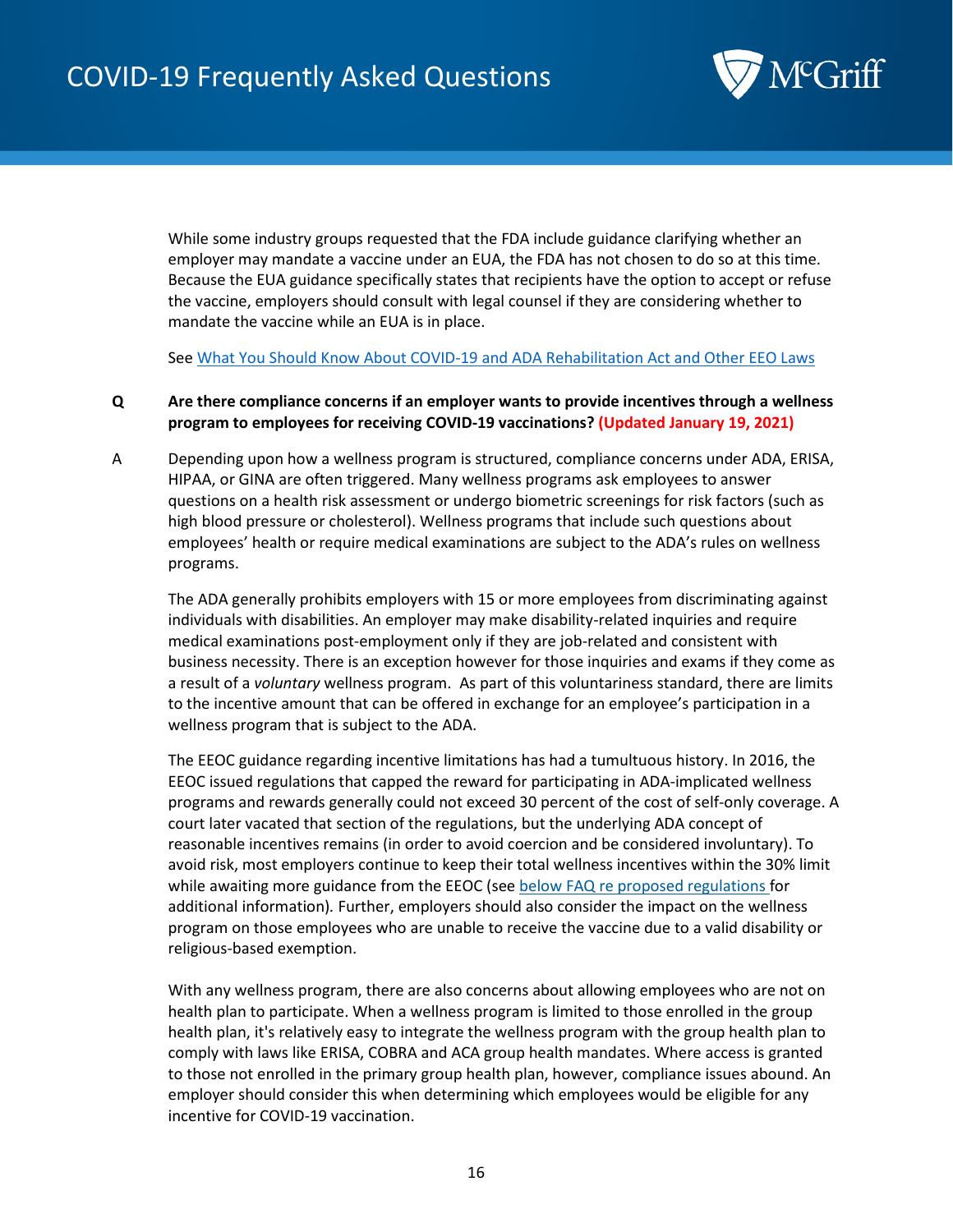

Finally, an unintended consequence of a seemingly neutral policy providing an incentive for vaccinations is the potential for discrimination by disparate impact. Even if this is meant as a neutral policy, the policy could in fact discriminate against employees with medical conditions (ADA discrimination) or sincerely held religious beliefs (Title VII discrimination) that would prohibit them from participating in such a benefit program.

#### <span id="page-16-0"></span>**Q Can I provide incentives outside of any wellness program? (Added January 19, 2021)**

A Unfortunately, just saying that something isn't part of a wellness program does not make it so. We're just not sure at this point whether a vaccination incentive program will be automatically deemed a wellness plans covered by the ADA regulations. There are also many unanswered questions should an employer wish to make the vaccine incentive program available to all employees, not just those enrolled in the group health plan. This would require an analysis of whether the vaccine program is a group health plan in and of itself and if so, what requirements under ERISA, COBRA, etc. must be met. Employers wishing to explore this option should consult with legal counsel.

#### <span id="page-16-2"></span><span id="page-16-1"></span>**Q Will the proposed EEOC wellness regulations affect an employer's ability to provide incentives for COVID-19 vaccinations? (Added January 19, 2021)**

A In early January, the EEOC issued proposed rules regarding wellness programs that trigger ADA and GINA considerations. These rules are still in *proposed* form which means there is a period of time for the public to submit comments. In addition, a new Presidential administration usually halts any pending rules. It is likely that these rules will look quite different in their final form.

As written, the proposed rules limit any incentives offered in a connection with a participationonly wellness program (programs where participants are only required to submit to a medical exam or inquiry but do not have to achieve any particular outcome) to a "*de minimis*" threshold. This de minimis term is not defined, rather we are given examples of what could be considered de minimis, including included a water bottle or a gift card of modest value. Therefore, under the proposed rules, an employer could not offer a major incentive for a vaccine program *if* the ADA applies to the program under the proposed rules.

Medical exams or disability-related inquiries always trigger an ADA analysis; however, in its recent guidance relating to COVID-19 vaccines, the EEOC states that the administration of a vaccine, in and of itself, does not constitute a medical examination. Even though administration itself is not a medical exam, the vaccine administration is usually accompanied by medical questions to ascertain whether the person is susceptible to an allergic reaction or is otherwise not a good candidate for vaccination. This inquiry could be considered a disability-related inquiry and thus subject the program to ADA considerations, particularly if this information is requested by the employer or by a third party who has been hired by the employer to administer the vaccine as part of a wellness program. There is an argument that ADA restrictions or limitations could be avoided if an employee goes to a third party provider (pharmacy) who is NOT contracted by the employer to administer the vaccine, even if there is a screening process.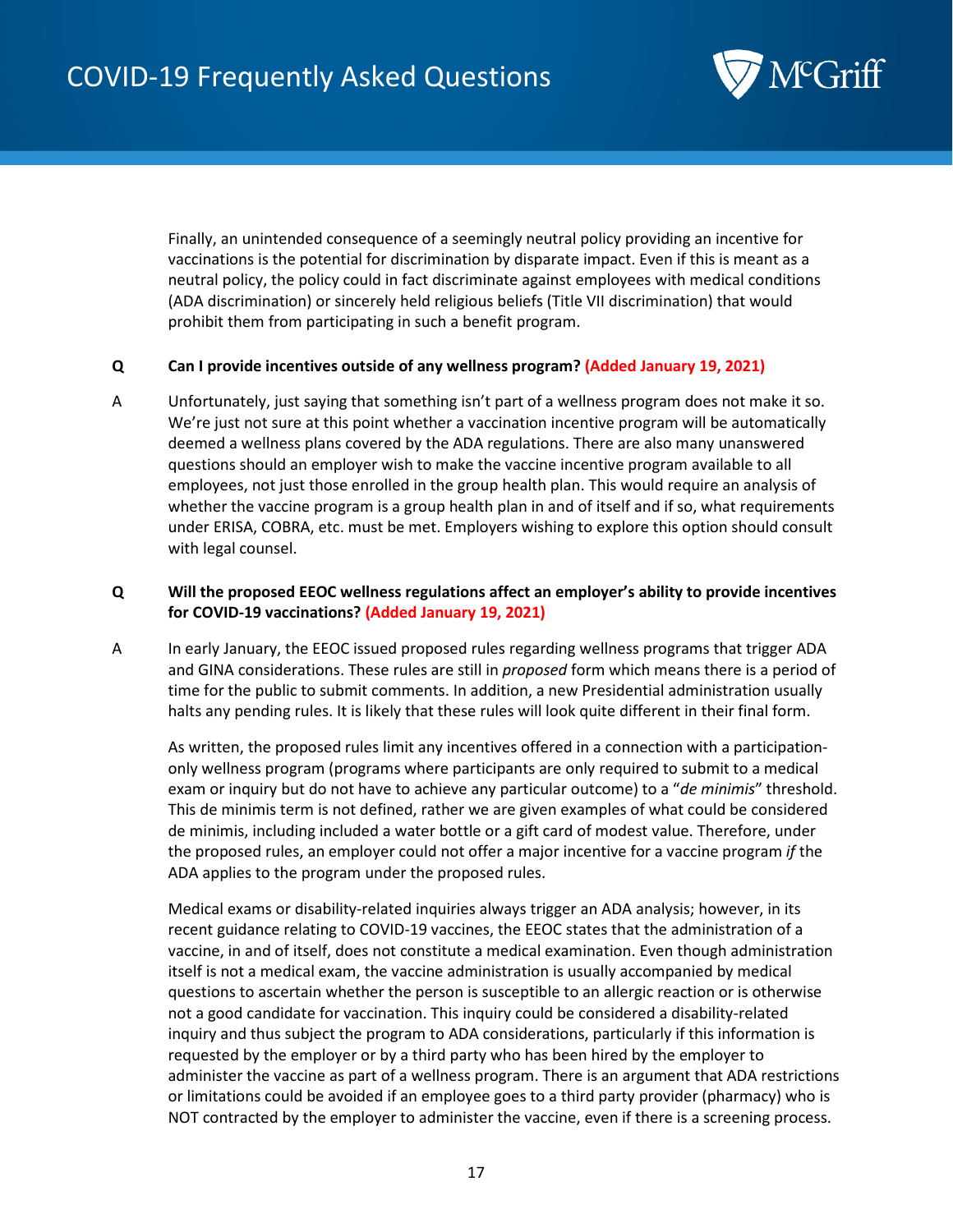

The argument here is that the employer is not touching that screening data nor has it contracted with a third party to do so. It essentially is a hands-off approach; and if the wellness program is structured in this way, it *may* possibly avoid the ADA limitations in the proposed regulations.

#### <span id="page-17-0"></span>**Q Are there other ways to encourage employees to get a COVID-19 vaccination outside of wellness plan incentives or employer mandates? (Added January 19, 2021)**

A Yes. Employers are considering ways to encourage employees outside of wellness program incentives, such as developing communication programs to encourage employees to follow CDC recommendations regarding vaccinations and providing CDC information to assist employees in making their vaccination decisions. Some employer are assisting employees with logistical information to help navigate the difficult information gathering process of rapidly changing state and local guidelines. In some industries, employers are able to make the vaccine available on site for employees, much like the flu vaccine (although supply is making this option much more difficult for most employers, and any onsite option should involve discussions with legal counsel). Finally, employers are considering allowing employees paid time off to get the vaccine, essentially providing a floating holiday for time spent on vaccination efforts.

#### <span id="page-17-1"></span>**Q What are some OSHA concerns relating to employer mandates of COVID-19 vaccinations? (Updated December 21, 2020)**

A OSHA concerns can be set out from both sides of this discussion. OSHA requires employers to provide a safe and healthy work environment. OSHA issued guidance in 2009 guidance relating to the H1N1 virus and stated that while employers could require employees to take vaccines, employers were also required to properly inform employees of the benefits of vaccinations and allowed for whistleblower protection for any employee who "refuses vaccination because of a reasonable belief that he or she has a medical condition that creates a real danger of serious illness or death (such as a serious reaction to the vaccine)." We await guidance from OSHA about whether vaccines are required in certain workplaces to provide this "safe and healthy" environment. However, it is unlikely that OSHA will issue a blanket mandate because of the possibility of employees having adverse reactions to mandated vaccines.

#### **RETURN TO WORK**

#### <span id="page-17-2"></span>**Return to Work: Employee Certifications, Temperature Checks and Testing**

- <span id="page-17-3"></span>**Q When employees return to work, can they be asked if they have been diagnosed with or tested for COVID-19 or if they are experiencing any symptoms associated with COVID-19?**
- A Yes. An employer can ask all employees who will be physically entering the workplace to selfcertify, via attestation, questionnaire or form, if they have COVID-19 or been tested for COVID-19. Employers may also ask employees if they are experiencing any COVID-19-like symptoms such as fever, chills, cough, shortness of breath, loss of smell or taste or any other symptoms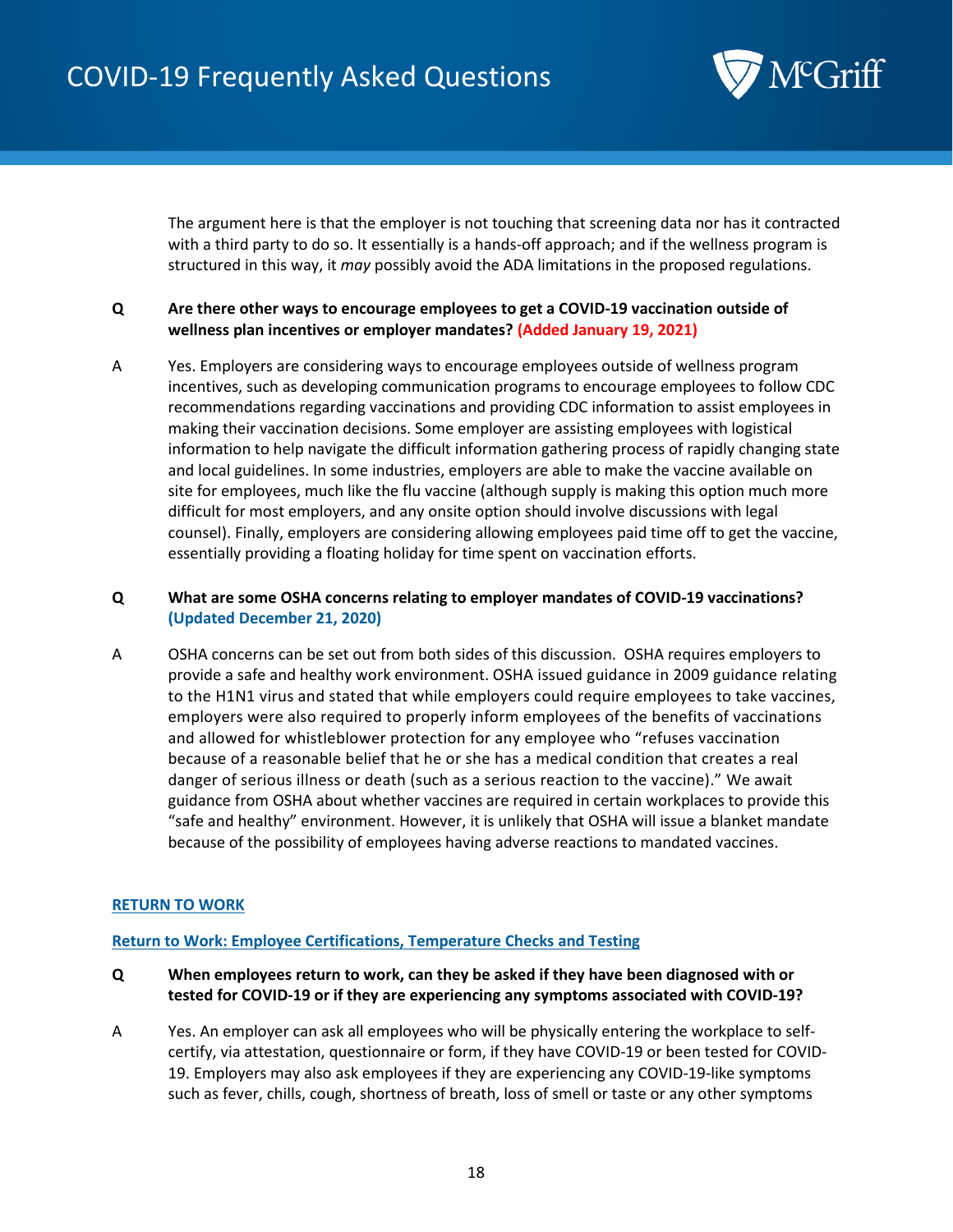

identified by the CDC. All information obtained as a result of the self-certification must be maintained as a confidential medical record.

Note that such questions should generally be asked of *all* employees physically entering the workplace; if an employer wants to question only a single employee – or to take the temperature of or require testing of only one employee – the ADA requires that the employer have a "reasonable belief based on objective evidence" that this person may have the virus. Also, while employers are permitted to ask these questions of all employees physically entering the workplace or physically interacting with coworkers or others, such as customers, they are not generally allowed to ask such questions of employees who are teleworking.

An employer can refuse to allow an employee to return to work if they have COVID-19 or symptoms associated with COVID-19, as the EEOC has stated that their presence could pose a direct threat to the health and safety of others.

Se[e What You Should Know About COVID-19 and the ADA, Rehabilitation Act, and Other EEO](https://www.eeoc.gov/wysk/what-you-should-know-about-covid-19-and-ada-rehabilitation-act-and-other-eeo-laws)  [Laws](https://www.eeoc.gov/wysk/what-you-should-know-about-covid-19-and-ada-rehabilitation-act-and-other-eeo-laws)

#### <span id="page-18-0"></span>**Q Can an employer require employees who have been away from the workplace due to COVID-19 symptoms to provide a doctor's note certifying fitness to return to work?**

A Requiring a doctor's note is permitted under the ADA; however, as noted by the EEOC, as a practical matter, doctors and other health care professionals may be too busy during and immediately after a pandemic outbreak to provide fitness-for-duty documentation. Accordingly, employers may need to consider alternative approaches, such as reliance on local clinics to provide a form, a stamp or an email to certify that an individual does not have the virus.

The CDC expressly states that employers should not require sick employees to provide a negative COVID-19 test result or healthcare provider's note to return to work. The CDC instead sets out specific recommended criteria about when employees with COVID-19 who have stayed home can stop home isolation and return to work.

See [Pandemic Preparedness in the Workplace and the ADA,](https://www.eeoc.gov/laws/guidance/pandemic-preparedness-workplace-and-americans-disabilities-act) Q20 and [CDC Guidance for](https://www.cdc.gov/coronavirus/2019-ncov/community/general-business-faq.html)  [Suspected or Confirmed Cases of COVID-19 in the Workplace](https://www.cdc.gov/coronavirus/2019-ncov/community/general-business-faq.html)

#### <span id="page-18-1"></span>**Q Can an employer ask questions about an employee's travel, even if the employee is not exhibiting any COVID-19-related symptoms?**

A Yes. The EEOC has confirmed that questions related to travel are not considered disabilityrelated question. If the CDC or other state or local public health officials recommend that people who visit specified locations self-quarantine or remain at home for a certain period of time following the travel, an employer is permitted to ask whether employees are returning from these locations, even if the travel was personal.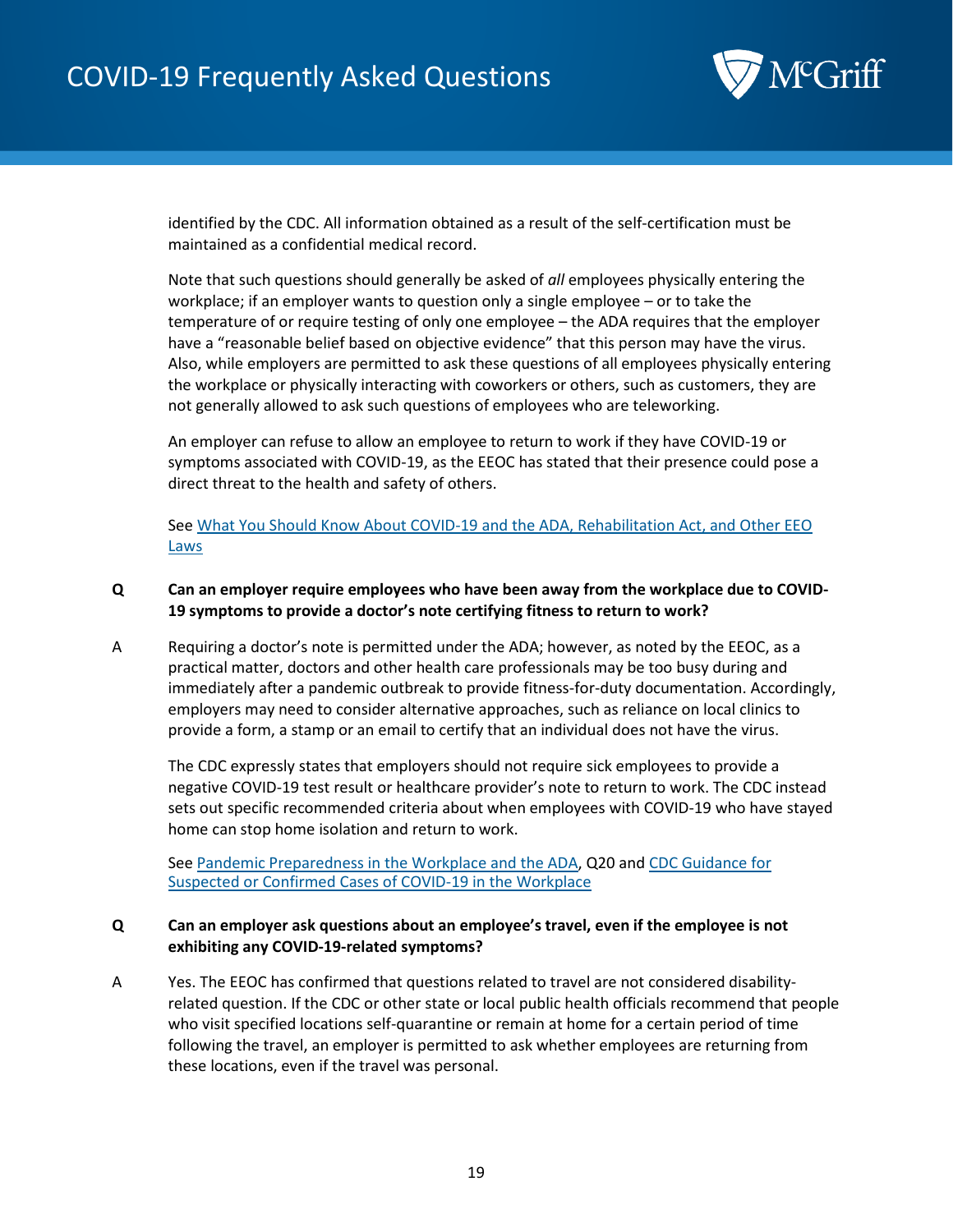

#### <span id="page-19-0"></span>**Q Can employers require a daily temperature check as a condition to work?**

A Yes. The ADA generally prohibits employers from requiring medical examinations or making disability-related inquiries unless 1) the exam or inquiry is job-related and consistent with business necessity, or 2) the employee's condition could pose a direct threat to the health or safety of the individual or others. However, the EEOC clearly states that because the CDC and state/local health authorities have acknowledged community spread of COVID-19 and issued precautions, employers may measure employees' body temperature without violating the ADA. Temperature checks should be conducted on a non-discriminatory basis (i.e., do not make decisions on who to check based on age or health condition). Also, keep in mind that an employee infected with COVID-19 may not display physical symptoms such as a fever, so temperature checks may not be that useful.

While an employer is allowed to maintain a log of temperature check results, the employer needs to maintain the confidentiality of this information. Any and all medical information should be stored separately from an employee's personnel file and access should be limited.

Se[e What You Should Know About COVID-19 and the ADA, the Rehabilitation Act, and Other EEO](https://www.eeoc.gov/wysk/what-you-should-know-about-covid-19-and-ada-rehabilitation-act-and-other-eeo-laws)  **[Laws](https://www.eeoc.gov/wysk/what-you-should-know-about-covid-19-and-ada-rehabilitation-act-and-other-eeo-laws)** 

#### <span id="page-19-1"></span>**Q If an employer requires and performs a daily temperature check, should employees be required to sign a HIPAA Privacy Authorization Form?**

A A HIPAA Privacy Authorization Form will not generally be required. An employer, acting in its capacity *as an employer*, is not a covered entity subject to HIPAA. Accordingly, temperature readings or other results from medical tests performed *directly by the employer* are not considered Protected Health Information (PHI) and a HIPAA Privacy Authorization would not be required. However, employers must still take steps to treat any information obtained from the testing as confidential and to retain the results it in a separate medical file, as required by the ADA. In contrast, if the temperature reading or other health screening is conducted by a *health care provider* (i.e., external nurses coming onsite to conduct testing) – or if the results are otherwise run through the employer's *health plan* – the information will most likely be considered PHI, and all appropriate privacy and security measures should be followed, including securing the employee's authorization to share the results directly with the employer.

#### <span id="page-19-2"></span>**Q Can employers perform temperature checks on customers or other visitors to the office?**

A Yes. Like any other testing, any inquiry should be narrowly tailored to reduce the threat of COVID-19 infection, and employers should ensure that medical information received from customers or any other visitors is stored in accordance with any applicable state or federal laws.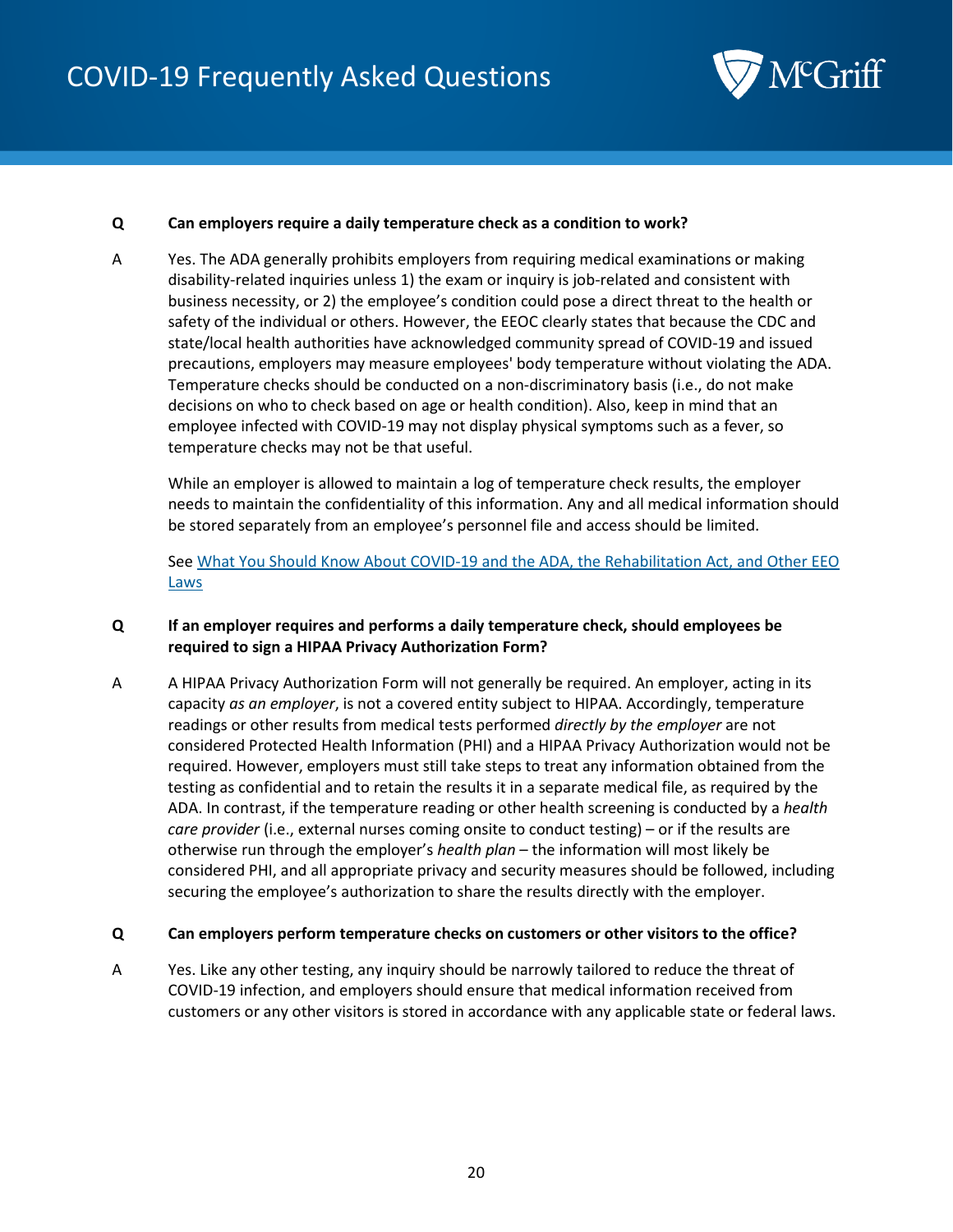

#### <span id="page-20-3"></span><span id="page-20-0"></span>**Q Can employers require molecular testing for the active COVID-19 virus before permitting employees to return to work or enter the workplace?**

A Yes. The EEOC has clarified that because individuals with the virus pose a direct threat to the health of others, an employer may choose to administer a COVID-19 molecular or viral test to employees before initially permitting them to enter the workplace and/or periodically to determine if they have the active virus.

Note that there are currently two types of testing for COVID-19: molecular testing for an active infection (also known as viral testing) and serological testing for a previous infection (also known as antibody testing). The EEOC has confirmed that molecular or viral testing *is* permitted; however, serological or antibody testing is *not* currently permitted (see [below FAQ\)](#page-20-2).

The ADA generally prohibits employers from requiring medical examinations or making disability-related inquiries unless 1) the exam or inquiry is job-related and consistent with business necessity, or 2) the employee's condition could pose a direct threat to the health or safety of the individual or others. Applying this standard to the COVID-19 pandemic, an employer may choose to administer molecular or viral testing before employees enter the workplace because an individual with the virus may pose a direct threat to others at the workplace. Tests should be conducted on a non-discriminatory basis (i.e., do not make decisions on who to test based on age or health condition).

In its guidance issued on September 8, the EEOC further clarified that any testing administered by an employer that is consistent with current CDC guidance will meet the ADA's "business necessity" standard. Because the CDC periodically revises its guidance based on new information, employers are advised to check the agency website regularly for guidance. Employers should also continue to ensure that the tests are accurate and reliable (based on guidance by the U.S. Food and Drug Administration, the CDC or other public health authorities).

While testing is allowed, employers should understand that there may be issues with falsepositives or false-negatives associated with a particular test. Without a clear understanding of the virus and limitations of testing, employees could have a false sense of security that they or their co-workers do not pose a risk for infection. As noted by the EEOC, an employee may test negative for an active infection on one day but have a positive result on the next, still posing a risk in the workplace. Thus, testing could theoretically be required on all employees every day, making testing not only labor intensive but also costly.

Se[e What You Should Know About COVID-19 and the ADA, the Rehabilitation Act, and Other EEO](https://www.eeoc.gov/wysk/what-you-should-know-about-covid-19-and-ada-rehabilitation-act-and-other-eeo-laws)  **[Laws](https://www.eeoc.gov/wysk/what-you-should-know-about-covid-19-and-ada-rehabilitation-act-and-other-eeo-laws)** 

#### <span id="page-20-2"></span><span id="page-20-1"></span>**Q Can employers require serological antibody testing for COVID-19 before permitting employees to return to work or enter the workplace?**

A No, not at this time. As of June 17, the EEOC has taken the position that serological or antibody testing should not be required before employees are permitted to enter the workplace.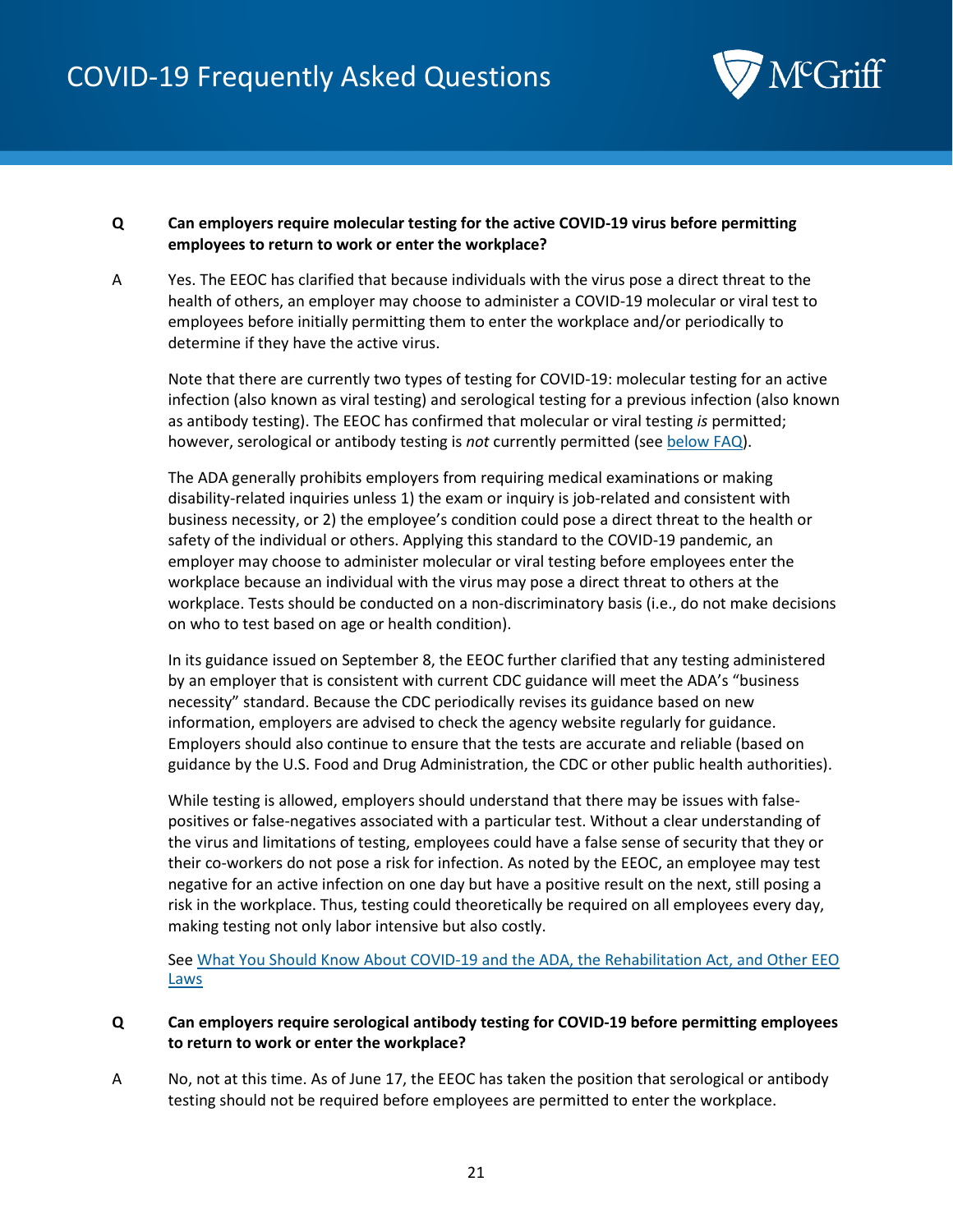

Note that there are currently two types of testing for COVID-19: molecular testing for an active infection (also known as viral testing), and serological testing, also known as antibody testing, to test for a previous infection. While the EEOC has confirmed that molecular or viral testing *is* permitted (se[e above FAQ\)](#page-20-3), serological or antibody testing is *not* currently permitted.

The CDC has issue[d Interim Guidelines for COVID-19 Antibody Testing.](https://www.cdc.gov/coronavirus/2019-ncov/lab/resources/antibody-tests-guidelines.html) This guidance states that antibody test results should not be used to make decisions about returning persons to the workplace. In light of this CDC guidance, the EEOC confirmed that an employer should not require antibody testing before permitting employees to re-enter the workplace.

An antibody test constitutes a medical examination under the ADA, and the ADA generally prohibits employers from requiring medical examinations or making disability-related inquiries unless 1) the exam or inquiry is job-related and consistent with business necessity, or 2) the employee's condition could pose a direct threat to the health or safety of the individual or others. Applying this standard to the COVID-19 pandemic, the EEOC's position is that an antibody test does not meet the ADA's "job related and consistent with business necessity" standard for medical examinations or inquiries for current employees at this time.

The EEOC will continue to closely monitor CDC's recommendations and could update this position in response to changes in CDC's recommendations. See [What You Should Know About](https://www.eeoc.gov/wysk/what-you-should-know-about-covid-19-and-ada-rehabilitation-act-and-other-eeo-laws)  [COVID-19 and the ADA, the Rehabilitation Act, and Other EEO Laws](https://www.eeoc.gov/wysk/what-you-should-know-about-covid-19-and-ada-rehabilitation-act-and-other-eeo-laws)

#### <span id="page-21-0"></span>**Q FFCRA and the CARES Act require carriers to pay for the costs of COVID-19 testing. Will an employer's health plan cover the cost of employer-mandated testing of employees before permitting them to return to work?**

A While COVID-19 tests prescribed by a health care provider are covered by health insurance plans, unfortunately, the tests are not covered at the discretion of an employer deciding to implement testing as part of a return to work plan.

On June 23, several regulatory agencies clarified that FFCRA requires coverage of items and services only for diagnostic purposes. Clinical decisions made by the individual's attending health care provider may include testing of individuals with symptoms typical of COVID-19, as well as asymptomatic individuals with known or suspected recent exposure. An "attending health care provider" for these purposes of making these clinical decision is an individual who is licensed (or otherwise authorized) under applicable law, who is acting within the scope of that license, and who is responsible for providing care to the patient. Testing conducted to screen for general workplace health and safety (such as employee "return to work" programs) is beyond this scope of FFCRA and the CARES Act.

Employers cannot use plan surplus funds to cover the cost of the purchased tests or the cost of administering those tests. Plan sponsors have a fiduciary duty to use plan assets for the *exclusive benefit* of its *participants*. While some employees tested would be participants in the employer's health plan, it is highly likely that others would not.

Se[e FAQs About Families First Coronavirus Response Act and Coronavirus Aid, Relief, and](https://www.dol.gov/sites/dolgov/files/ebsa/about-ebsa/our-activities/resource-center/faqs/aca-part-43.pdf)  [Economic Security Act Implementation Part 43](https://www.dol.gov/sites/dolgov/files/ebsa/about-ebsa/our-activities/resource-center/faqs/aca-part-43.pdf)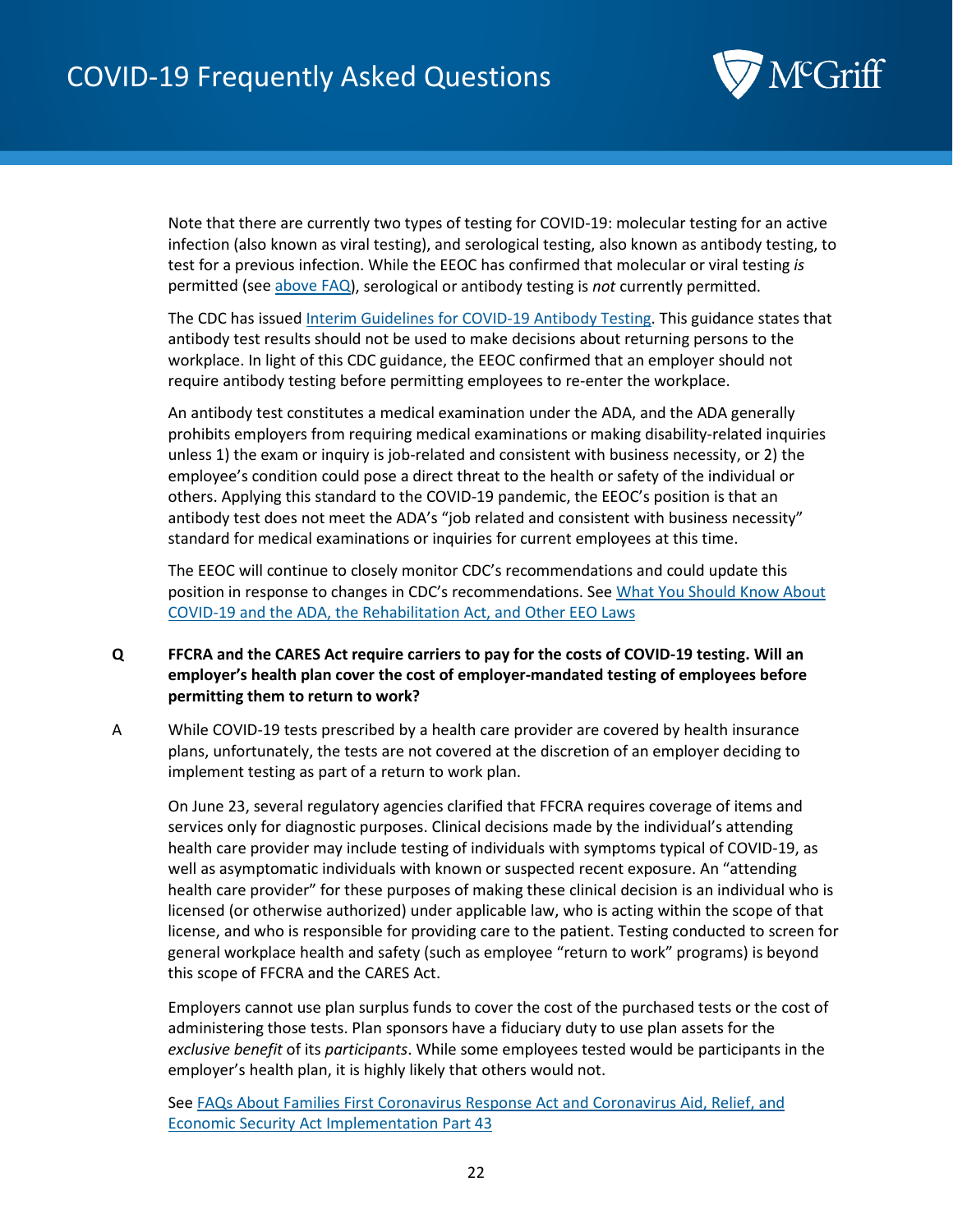

#### <span id="page-22-0"></span>**Q Does an employer have to compensate non-exempt employees for time spent in temperature checks or other testing, or while waiting to test?**

A The EEOC does not address the question of compensation for time spent waiting for, or taking tests like temperature checks. Employers must instead look to guidance from the Fair Labor Standards Act (FLSA) and state wage and hour regulations, as these activities are analogous to time spent by employees undergoing security checks or putting on protective gear. The conservative approach is to consider temperature checks to be a "principal activity" of the employee's workday and thus subject to compensable pay. We would certainly welcome more federal regulatory guidance on this subject.

#### <span id="page-22-1"></span>**Q What can an employer do if an employee refuses to self-certify, undergo testing or have a temperature screening?**

A The ADA allows an employer to bar an employee from physically entering in the workplace if he or she refuses to answer self-certifying questions about whether he or she has COVID-19, is experiencing symptoms or has been tested for COVID-19, as well as to bar this employee's presence if he or she refuses to undergo a temperature screening.

The EEOC advises an employer to try to gain the cooperation of employees and ask for the reasons for the employee's refusal. The employer may be able to provide information or reassurance that they are taking these steps solely to ensure the safety of everyone in the workplace. The employer can also educate the employees on the measures the company is taking to keep any personal medical information confidential.

The EEOC clarified that an employee may request an alternative method of screening due to a medical condition as a reasonable accommodation under the ADA. The employer should proceed with evaluating the request as it would any other request for an accommodation under the ADA. If the requested change is easy to provide and inexpensive, the EEOC suggests making the change available to anyone who asks, without requiring the interactive process. If the employee requests as alternative method of screening as a religious accommodation, the employer should determine if an accommodation is available under Title VII.

#### <span id="page-22-2"></span>**Return to Work: Confidentiality of Medical Information**

- <span id="page-22-3"></span>**Q Can COVID-19 information related to employee certifications, temperature checks or testing be stored in existing medical files or must employers create a new medical file system solely for COVID-related information?**
- A While the ADA requires that all medical information about an employee be stored separately from an employee's personnel file in order to limit access to this confidential information, an employer is permitted to store all COVID-related information in existing medical files. Such information includes employee certifications relating to having the virus, being testing for the virus or having symptoms related to the virus as well as employer's notes or other documentation relating to temperature checks, questionnaires or testing.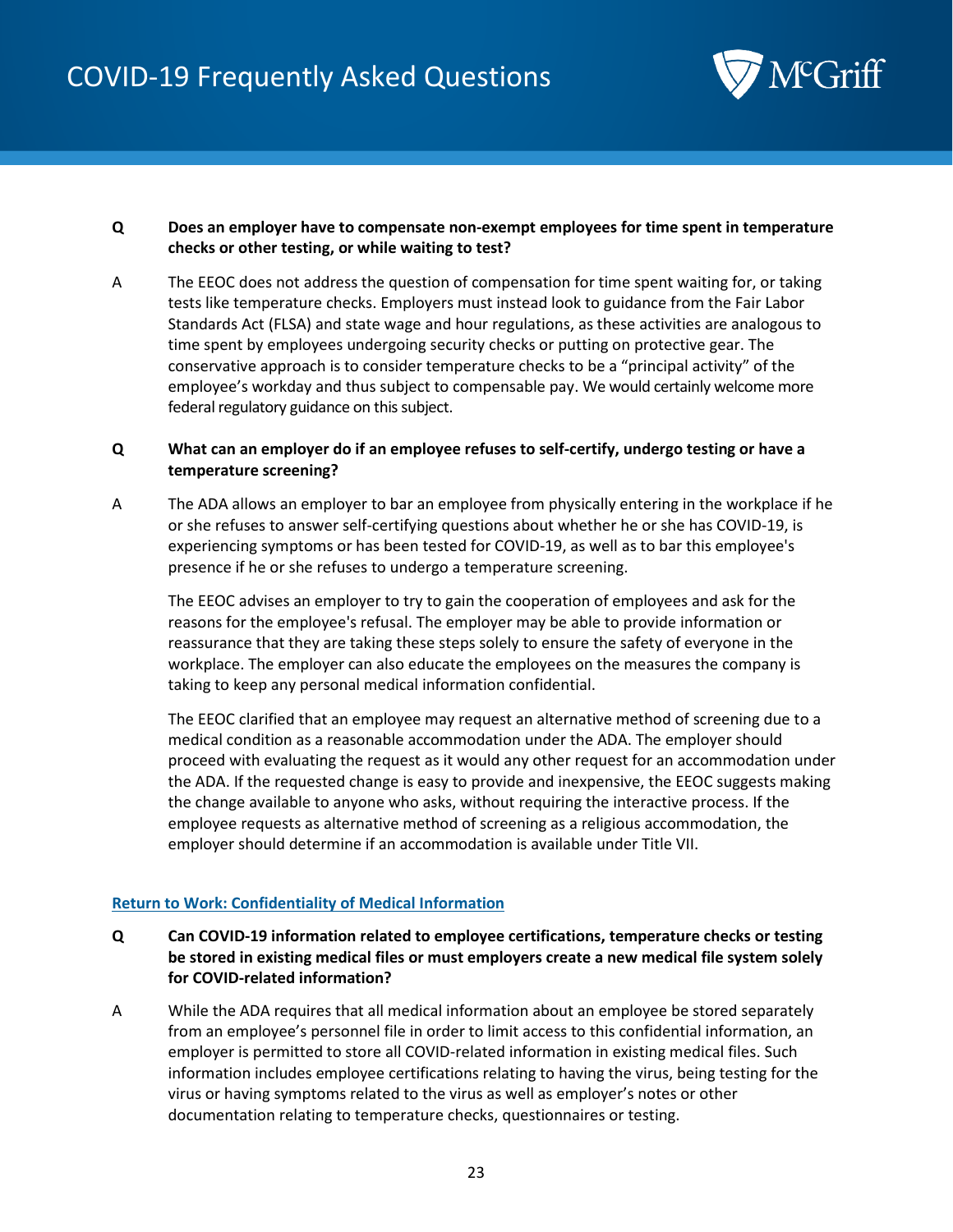

- <span id="page-23-0"></span>**Q If an employee becomes aware that a coworker has symptoms related to COVID-19, does ADA confidentiality prevent the employee from disclosing this information to a supervisor?**
- A No. It is not an ADA confidentiality violation for the employee to inform a supervisor about the coworker's symptoms.

#### <span id="page-23-1"></span>**Q If a manager becomes aware that an employee has COVID-19 or symptoms related to the virus, does ADA confidentiality prevent the supervisor from reporting this information?**

A No. While information regarding an employee's symptoms of or diagnosis of COVID-19 is clearly medical information and the ADA requires an employer to keep all medical information confidential, a manager can report such information to appropriate employer officials so they can take actions consistent with guidance from the CDC and other public health authorities. The key question is how much information to report – whether an unnamed employee has symptoms of or has been diagnosed with COVID-19 or the specific identity of that employee.

The EEOC has cautioned that employers should make every effort to limit the number of people to whom the name of the specific employee is disclosed and that this decision will vary in each workplace depending on why the official needs this information. In some situations, an official will need the specific name in order to interview the employee for contact tracing and to secure a list of people with whom the employee possibly had contact throughout the workplace, so the employer can then take action to notify those individuals (without revealing the individual's identity). In other situations, it is enough to share that "someone at this location" or "someone on the fourth floor" has the virus, which does not implicate the ADA's prohibition of disclosure of confidential information. Employers should plan in advance what managers should do in this situation and determine which officials should be notified and the role they will play. All employer officials designated as needed to know the identity of an employee should be trained on maintaining the confidentiality of the information.

Se[e What You Should Know About COVID-19 and the ADA, the Rehabilitation Act, and Other EEO](https://www.eeoc.gov/wysk/what-you-should-know-about-covid-19-and-ada-rehabilitation-act-and-other-eeo-laws)  [Laws](https://www.eeoc.gov/wysk/what-you-should-know-about-covid-19-and-ada-rehabilitation-act-and-other-eeo-laws)

#### <span id="page-23-2"></span>**Return to Work: Face Mask/Glove Considerations**

- <span id="page-23-3"></span>**Q Can an employer require that employees wear face masks and/or wear gloves while at work? If we require this, does the company have to pay for the masks/gloves?**
- A The EEOC clarified that an employer may require employees to wear facemasks or gloves and observe infection control practices (such as social distancing protocols). The employer may have an obligation under state or local laws to provide and/or pay for equipment like face coverings. At the time of this FAQ publication, several states are requiring employers to provide employees in public-facing positions with face coverings at the employer's expense. These states' orders are changing daily, and local ordinances also vary tremendously across the country.

Se[e What You Should Know About COVID-19 and the ADA, the Rehabilitation Act, and Other EEO](https://www.eeoc.gov/wysk/what-you-should-know-about-covid-19-and-ada-rehabilitation-act-and-other-eeo-laws)  [Laws](https://www.eeoc.gov/wysk/what-you-should-know-about-covid-19-and-ada-rehabilitation-act-and-other-eeo-laws)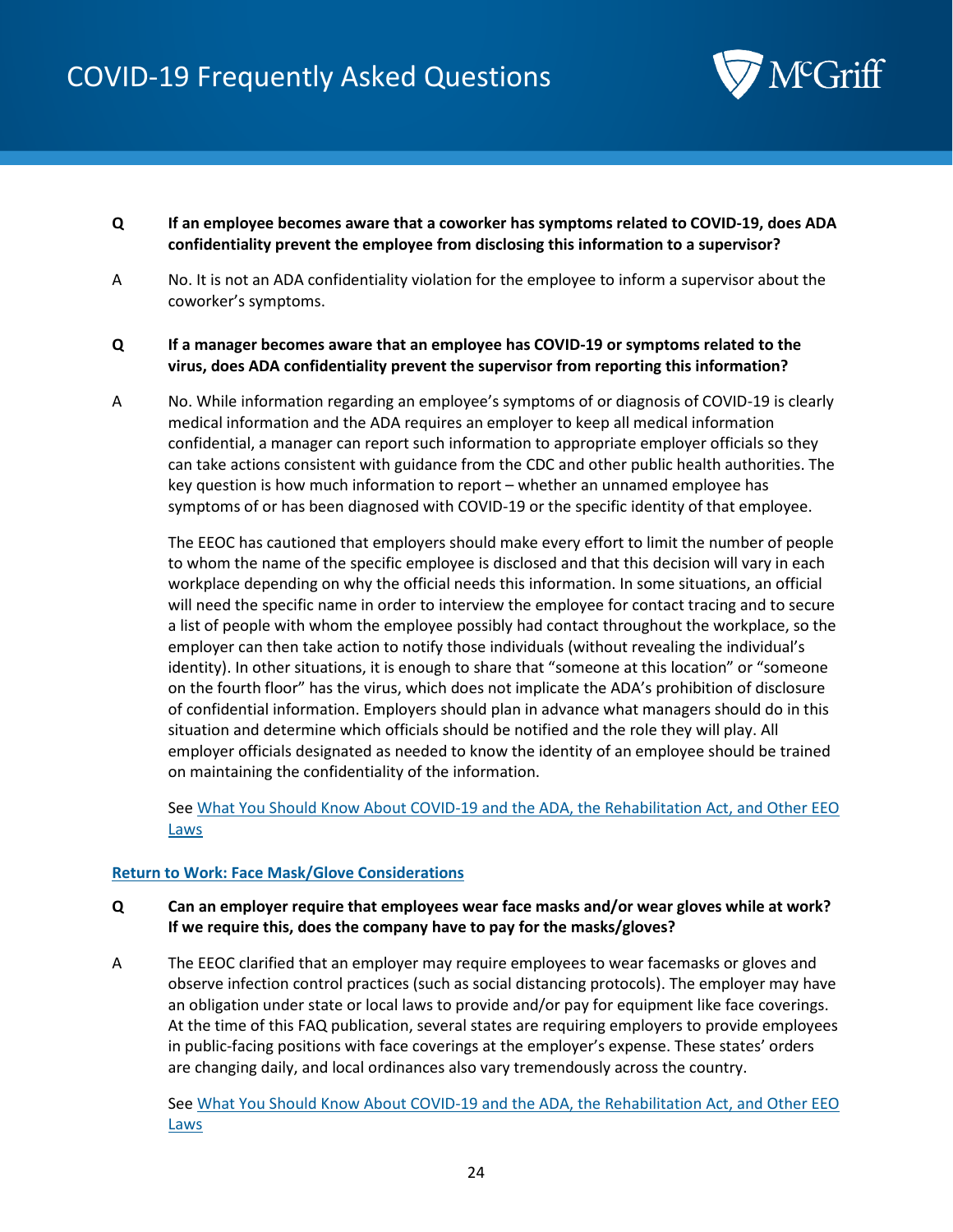

#### <span id="page-24-0"></span>**Q What if an employee refuses to wear required face masks or gloves as mandated by the company?**

A If an employee refuses to wear a required face mask/gloves, the employer can begin disciplinary procedures as they would with any other infraction for failure to follow safety directives.

However, an employer must recognize that a reasonable accommodation must be made if the reason for the refusal is based on a protected disability under the ADA (ex. the employee has a latex allergy) or other protected reason (ex. a religious accommodation may need to be made if wearing the face mask or gloves would interfere with religious garb). If the accommodation does not create an undue hardship, then the modification or alternative should be allowed. Telework may also be a reasonable accommodation (if a viable option).

#### <span id="page-24-2"></span><span id="page-24-1"></span>**Return to Work: General**

#### **Q Does the EEOC have any practical tools available to employers to reduce and address workplace harassment that may arise as a result of the COVID-19 pandemic?**

The EEOC recognizes that employers are having to deal with harassment issues that may be more prevalent when employees return to work post-COVID-19 pandemic. Employers can help reduce the chance of harassment by explicitly communicating to the workforce that fear of the COVID-19 pandemic should not be misdirected against individuals because of a protected characteristic, including their national origin, race, or other prohibited bases.

The EEOC has created several practical anti-harassment tools for small businesses:

- Anti-harassment [policy tips](https://www.eeoc.gov/employers/small-business/harassment-policy-tips) for small businesses
- Select Task Force on the Study of Harassment in the Workplace (includes detailed recommendations and tools to aid in designing effective anti-harassment policies; developing training curricula; implementing complaint, reporting, and investigation procedures; and creating an organizational culture in which harassment is not tolerated):
	- o [report;](https://www.eeoc.gov/select-task-force-study-harassment-workplace)
	- o [checklists](https://www.eeoc.gov/select-task-force-study-harassment-workplace#_Toc453686319) for employers who want to reduce and address harassment in the workplace; and
	- o [chart](https://www.eeoc.gov/chart-risk-factors-harassment-and-responsive-strategies) of risk factors that lead to harassment and appropriate responses.

Se[e What You Should Know About COVID-19 and the ADA, the Rehabilitation Act, and Other EEO](https://www.eeoc.gov/wysk/what-you-should-know-about-covid-19-and-ada-rehabilitation-act-and-other-eeo-laws)  [Laws](https://www.eeoc.gov/wysk/what-you-should-know-about-covid-19-and-ada-rehabilitation-act-and-other-eeo-laws)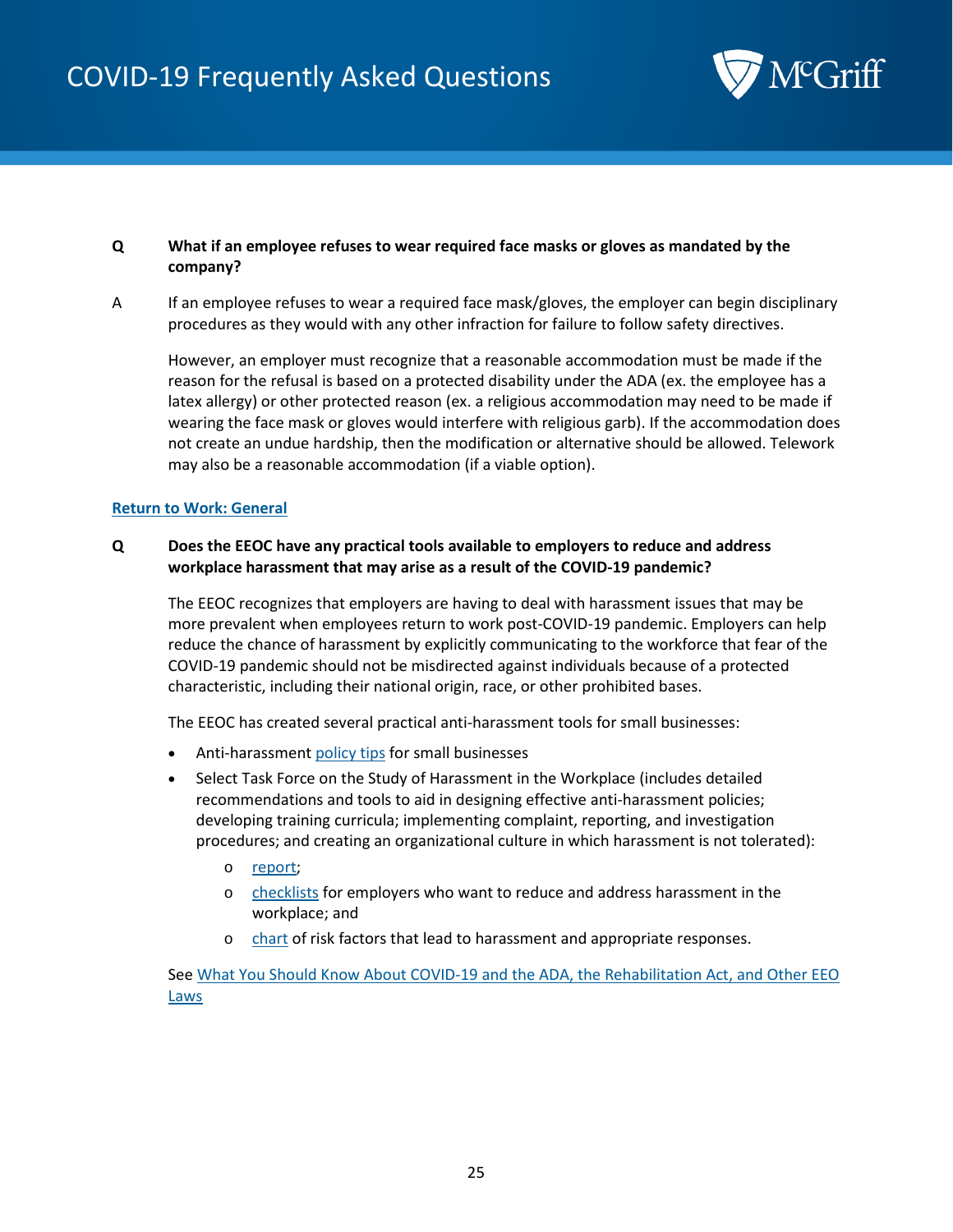

#### <span id="page-25-0"></span>**Return to Work: Selecting Employees for Return**

- <span id="page-25-3"></span><span id="page-25-1"></span>**Q How should an employer choose which employees to return to work first? Can risk factors, such as age or underlying medical conditions, be taken into account to help protect these employees from contracting the virus?**
- A Unless an employment relationship is subject to a collective bargaining agreement or other employment agreement, an employer is generally free to schedule its employees as it chooses to meet the company's business needs, provided employment decisions are made on a nondiscriminatory basis. Of course, any time an employer has to make decisions involving who will be rehired and when, it can potentially create legal challenges. To minimize risk and to the extent possible, employers will want to use objective, measurable criteria, such as seniority or documented performance metrics, when making these rehiring decisions. Conducting a disparate impact analysis through legal counsel may also be advisable.

The EEOC has reminded employers that they cannot discriminate against any protected class, including age, disability, national origin or pregnancy, when making employment decisions. Antidiscrimination statutes including Title VII, the Age Discrimination in Employment Act, the Americans with Disabilities Act and the Pregnancy Discrimination Act still apply. Even though employers may have the best interest of the employee in mind, taking into account known protected characteristics, such as age or an underlying medical condition, when making recall decisions may pose a significant risk under these statutes.

- <span id="page-25-2"></span>**Q If an employee has a medical condition identified by the CDC as placing the individual at a ["higher risk for severe illness"](https://www.cdc.gov/coronavirus/2019-ncov/need-extra-precautions/people-at-higher-risk.html) and the employer is concerned that the employee's health may be jeopardized upon a return to the workplace, what can the employer do?**
- A As noted in the prior question, the ADA generally prohibits an employer from taking into account an employee's disability or medical condition when making employment-related decisions. However, if an employee has been offered an opportunity to return to the workplace but indicates that an accommodation may be needed due to certain risk factors, employer now have an opportunity – and obligation under the ADA - to follow-up with the employee and engage in the interactive process to determine if a reasonable accommodation is available.

Given the current circumstances, the EEOC encourages both employers and employees to be as flexible and creative as possible. Accommodations may include options such as additional or enhanced masks, gloves or other protective equipment beyond what the employer may generally provide to employees or additional or enhanced protective measures, such as physical barriers to provide separation between an employee with a disability and coworkers or the public. Other possible accommodations include allowing the employee to reduce exposure by modifying the employee's hours of work, moving the location of where the employee performs work (i.e., moving the employee to the end of a production line rather than in the middle if it provides more social distancing), beginning/continuing to work remotely or deferring the offer to return to work. It is important that employers and employees engage in an interactive process to identify effective accommodations based on the employee's specific limitations, job duties and design of the workspace.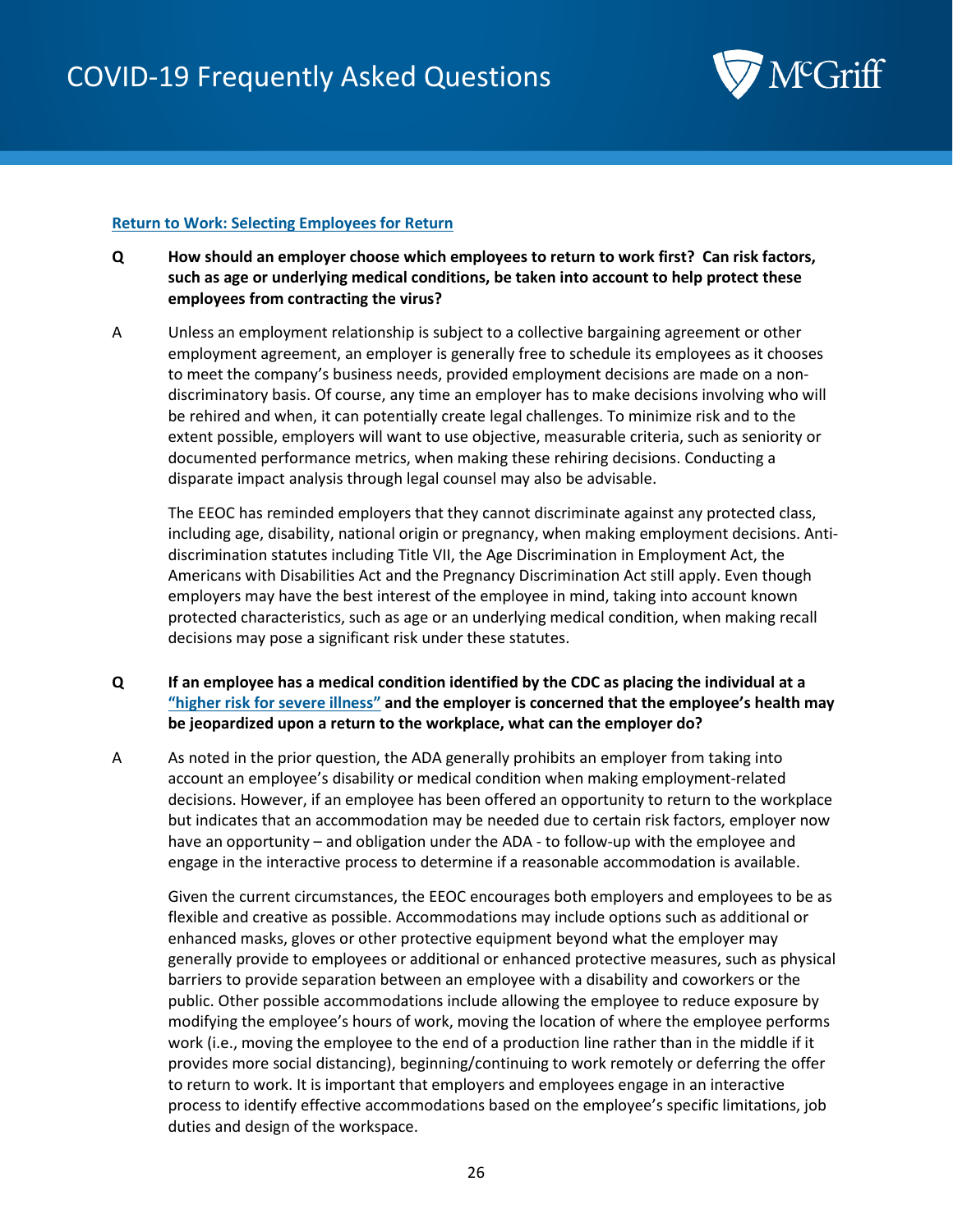

On the other hand, if the employee does not request an accommodation, the ADA does not require that the employer take any action. In fact, the ADA does not allow the employer to exclude the employee – or take any other adverse action – *solely* because the employee has an underlying medical condition that the CDC identifies as potentially placing the individual at "higher risk for severe illness." As noted by the EEOC, such action is not allowed unless the employee's disability poses a "direct threat" to the employee's health that cannot be eliminated or reduced by reasonable accommodation. The direct threat requirement under the ADA is a high standard and requires an employer to show that the employee has a disability that poses "a significant risk of substantial harm" to his own health under [29 C.F.R. section 1630.2\(r\).](https://www.ecfr.gov/cgi-bin/text-idx?SID=28cadc4b7b37847fd37f41f8574b5921&mc=true&node=pt29.4.1630&rgn=div5#se29.4.1630_12) This assessment cannot be based solely on the condition being on the CDC's list; rather, it must be an individualized assessment based on a reasonable medical judgment about this employee's particular disability, using the most current medical knowledge and/or the best available objective evidence. Because the ADA regulations require an employer to consider the duration of the risk, the nature and severity of the potential harm, the likelihood that potential harm will occur and the imminence of potential harm, this analysis may vary based on the severity of the pandemic in a particular area, the employee's own health and specific job duties. If an employer has concerns that an employee may pose a direct threat if returned to the workplace, it is strongly recommended that an employer conduct this analysis as well as the interactive process to identify potential reasonable accommodations with the assistance of employment counsel.

Se[e What You Should Know About COVID-19 and the ADA, the Rehabilitation Act, and Other EEO](https://www.eeoc.gov/wysk/what-you-should-know-about-covid-19-and-ada-rehabilitation-act-and-other-eeo-laws)  [Laws](https://www.eeoc.gov/wysk/what-you-should-know-about-covid-19-and-ada-rehabilitation-act-and-other-eeo-laws)

#### <span id="page-26-0"></span>**Q Should employers provide special considerations to pregnant employees when determining who should return to work following the COVID-19 pandemic?**

A Sex discrimination under Title VII of the Civil Rights Act includes discrimination based on pregnancy. Women affected by pregnancy, childbirth, and related medical conditions should be treated the same as others who are similar in their ability or inability to work. This means that a pregnant employee may be entitled to job modifications, including telework, changes to work schedules or assignments, and leave to the extent provided for other employees who are similar in their ability or inability to work. If an employee makes a request for reasonable accommodation due to a pregnancy-related medical condition, the employer must consider it under the usual ADA rules.

Even if the employer is motivated by benevolent concern, an employer is not permitted to single out workers on the basis of pregnancy for adverse employment actions, including involuntary leave, layoff, or furlough.

See [What You Should Know About COVID-19 and the ADA, Rehabilitation Act and Other EEO](https://www.eeoc.gov/wysk/what-you-should-know-about-covid-19-and-ada-rehabilitation-act-and-other-eeo-laws)  [Laws,](https://www.eeoc.gov/wysk/what-you-should-know-about-covid-19-and-ada-rehabilitation-act-and-other-eeo-laws) Section J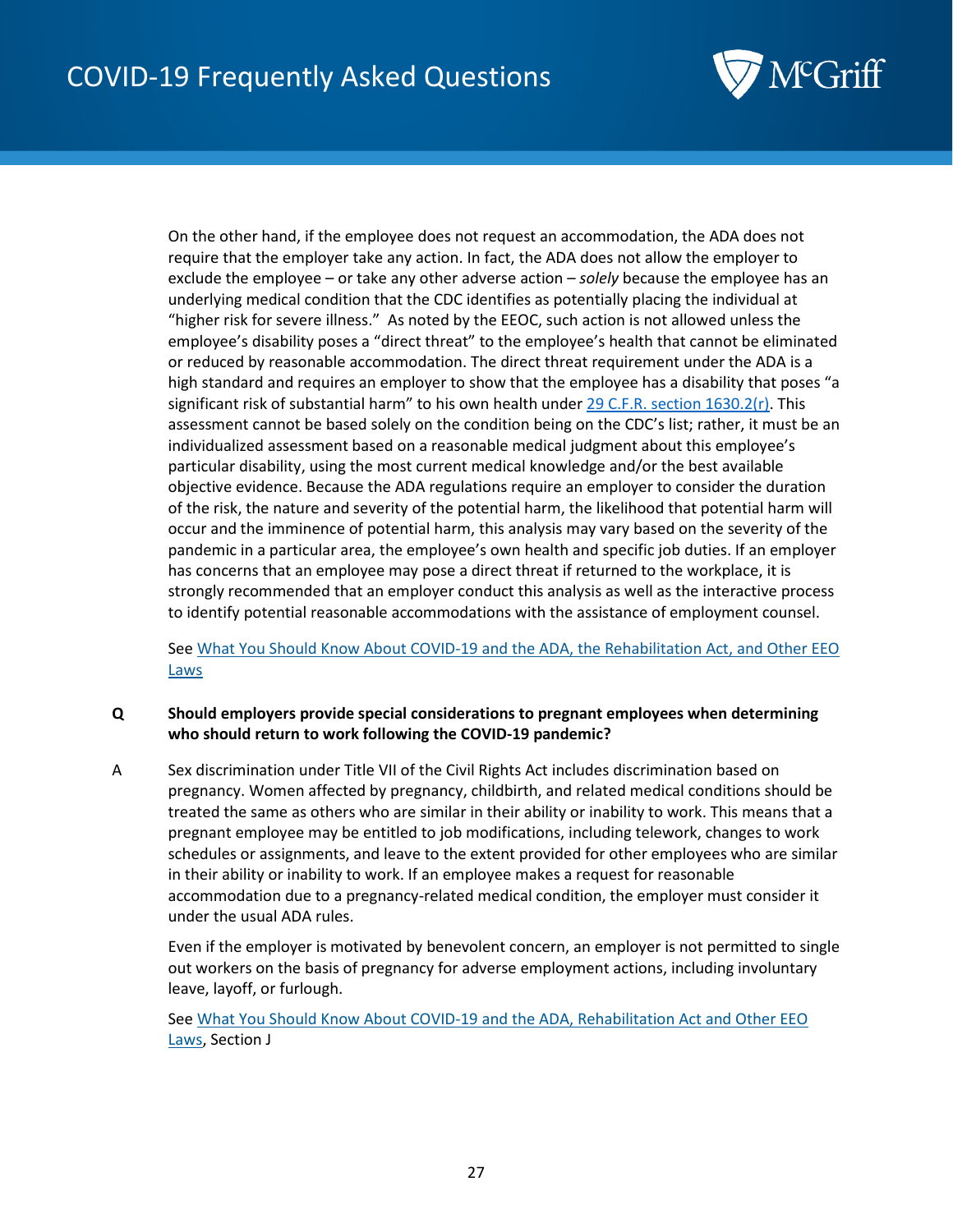

#### <span id="page-27-0"></span>**Q Are employers required to restore employees returning to work after a furlough to their original positions?**

A Unless an employee was on job-protected leave, an employer is not required to return the employee to his or her original position or to an equivalent one, or even bring the employee back at all. As an employee relations matter, employees who were furloughed or laid off and are brought back in a different position than prior to the break in service may consider the move to be a demotion and, as such, may be less inclined to accept the offer or may be less engaged in the new role than they were in their previous job. Be sure to communicate to employees the reasons for any changes or restructuring of job positions. If employees understand the reasons for the changes, they may be less likely to claim discrimination or have other adverse reactions.

#### <span id="page-27-1"></span>**Q When returning employees to work, can we ask for volunteers?**

A Yes. Employers ready to recall employees or to bring employees back into a physical location may solicit volunteers. Some employees may have personal reasons that they prefer not to return to work or to cease telework, such as underlying risk factors or lack of child care. In the event an employer has too many – or not enough – volunteers, it will still be important to have a plan for returning employees to work. As noted in the [prior FAQ,](#page-25-3) it is critical that all employment decisions be made on a nondiscriminatory basis.

#### <span id="page-27-2"></span>**Q What if an employee is scared of being exposed to COVID-19 and does not want – or refuses – to return to work?**

A Generally, employees do not have a right to refuse to work based only on a generalized fear of becoming ill if their fear is not based on objective evidence of possible exposure. However, with the continued threat of COVID-19 along with the extension of public health measures to control the spread of the virus by many states and localities (such as 'stay-at-home' or 'shelter-in-place' orders), it may be difficult to show that employees have no reason to fear coming in to work. Caution should be used in disciplining or terminating an employee who refuses to work in a location that has shelter-in-place rules in effect; however, this does not mean that an employer must continue to pay an employee who refuses to come in to work (assuming telework is not an option). An employer may require an employee who refuses to return to work to use any available PTO or, alternatively, could choose to deny a request to use PTO in this circumstance (keeping in mind the employee may qualify for state- or local-mandated sick leave or leave under the FFCRA if they otherwise meet one of the qualifying criteria).

If an employee is in a high risk category (immunocompromised or has an underlying condition) and indicates that he or she is unable to report to a worksite because of this condition, the employer should go through the interactive process to evaluate the request under the Americans with Disabilities Act (ADA), considering whether leave could be granted as a reasonable accommodation without an undue hardship or whether other options may permit the employee to perform the essential functions of his/her job (i.e., telework).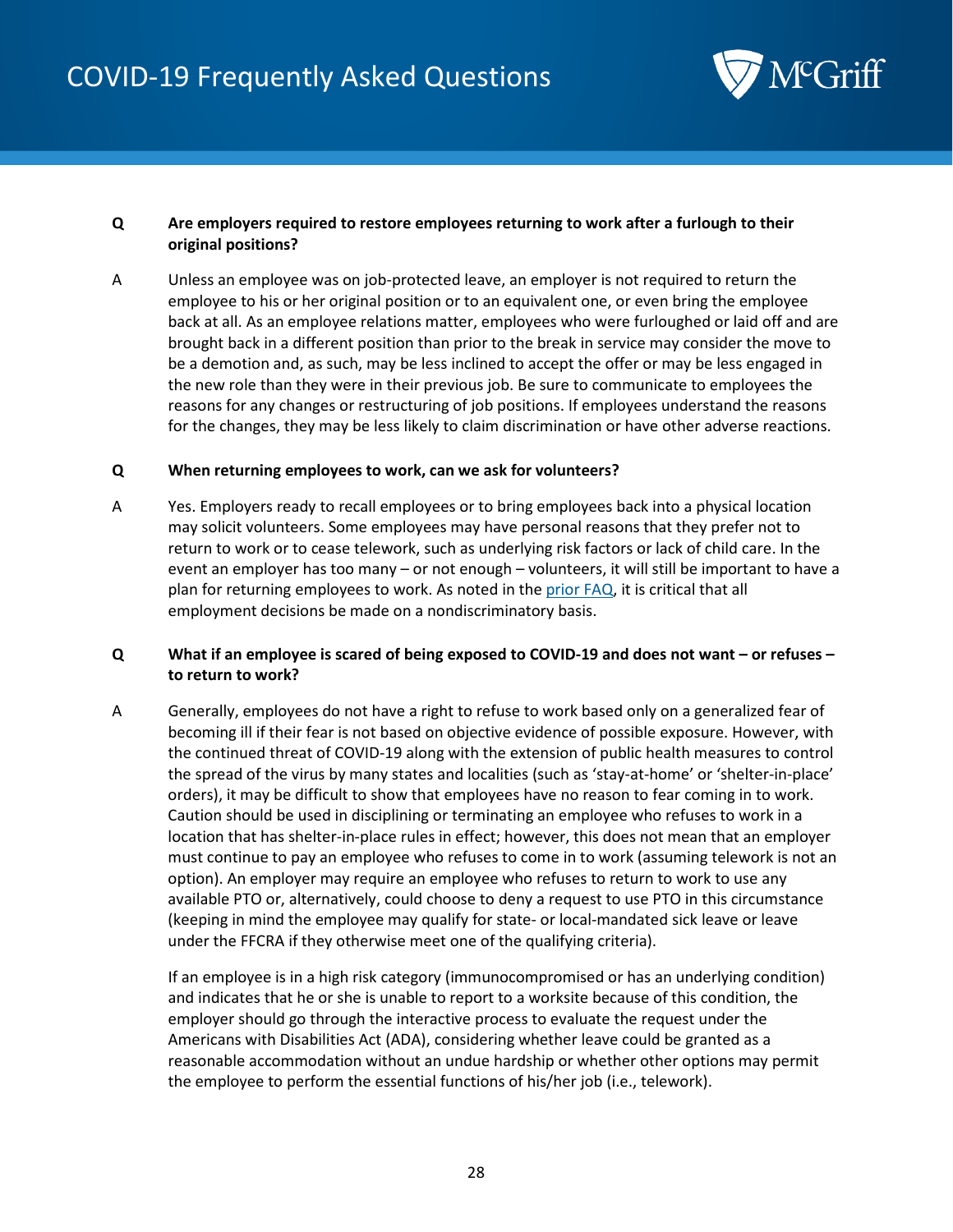

Under OSHA, an employee's refusal to perform a task may be protected if there are safety concerns. Employees who won't work because of safety concerns may be considered to be engaging in protected concerted activity under the National Labor Relations Act (NLRA) if they have a "good faith" belief that their health and safety are at risk.

It is also important to note that if a GROUP of employees refuse to return to work due to fears of COVID-19 then this could be considered protected concerted activity under the NLRA. In this case, the employer should not discipline workers but may, alternatively, have a right to find replacement workers.

Rather than disciplining employees who express fear at this time, it may be a better practice to consider methods to encourage employees to come to work. Consider emphasizing safety precautions in place (i.e., personal protective equipment (PPE), social distancing rules, reduced customer capacity, staggered shifts, or more extreme measures if warranted) and emphasizing that the company is operating in accordance with state and local safety and health guidelines.

#### <span id="page-28-0"></span>**Q An employee is scared to return to work because of a family or household member who is at higher risk of severe illness from COVID-19 due to an underlying medical condition. Is an employer required under the ADA to permit this employee to continue to telework?**

A The ADA does not require that an employer accommodate an employee without a disability based on the disability-related needs of a family member or other person with whom s/he is associated. The EEOC clarified that an employee without a disability is not entitled under the ADA to telework as an accommodation in order to protect a family member with a disability from potential COVID-19 exposure.

The EEOC reminds employers that they are free to provide such flexibilities if they choose to do so. An employer choosing to offer additional flexibilities beyond what the law requires should be careful not to engage in disparate treatment on a protected EEO basis.

#### <span id="page-28-1"></span>**Q Some employees do not want to return to work because they are receiving more pay through unemployment benefits. Is there anything an employer can do?**

A Unfortunately, with the increase in CARES Act funding to unemployment compensation, some employees are receiving more in unemployment benefits than they earned working. To combat this unintended consequence, it is a best practice to have clear documentation of any offers of or recalls to employment, including a written offer/recall letter specifying a firm return date. If an employee indicates that he or she will be unable to return on that date, it will be important to document this conversation along with the reason the employee is unable to return. In many cases, an employee's refusal to return to work will disqualify the employee from further unemployment benefits, and the state unemployment division may require such documentation to determine the employee's continued eligibility. If an employee conceals or misrepresents any information that can affect eligibility for benefits, it could be considered fraud. Under the CARES Act, an employee found to have committed fraud may be required to pay back what benefits were received, could lose further benefits, or could even face potential prosecution. So, it will be important that any offers to return to work are communicated appropriately.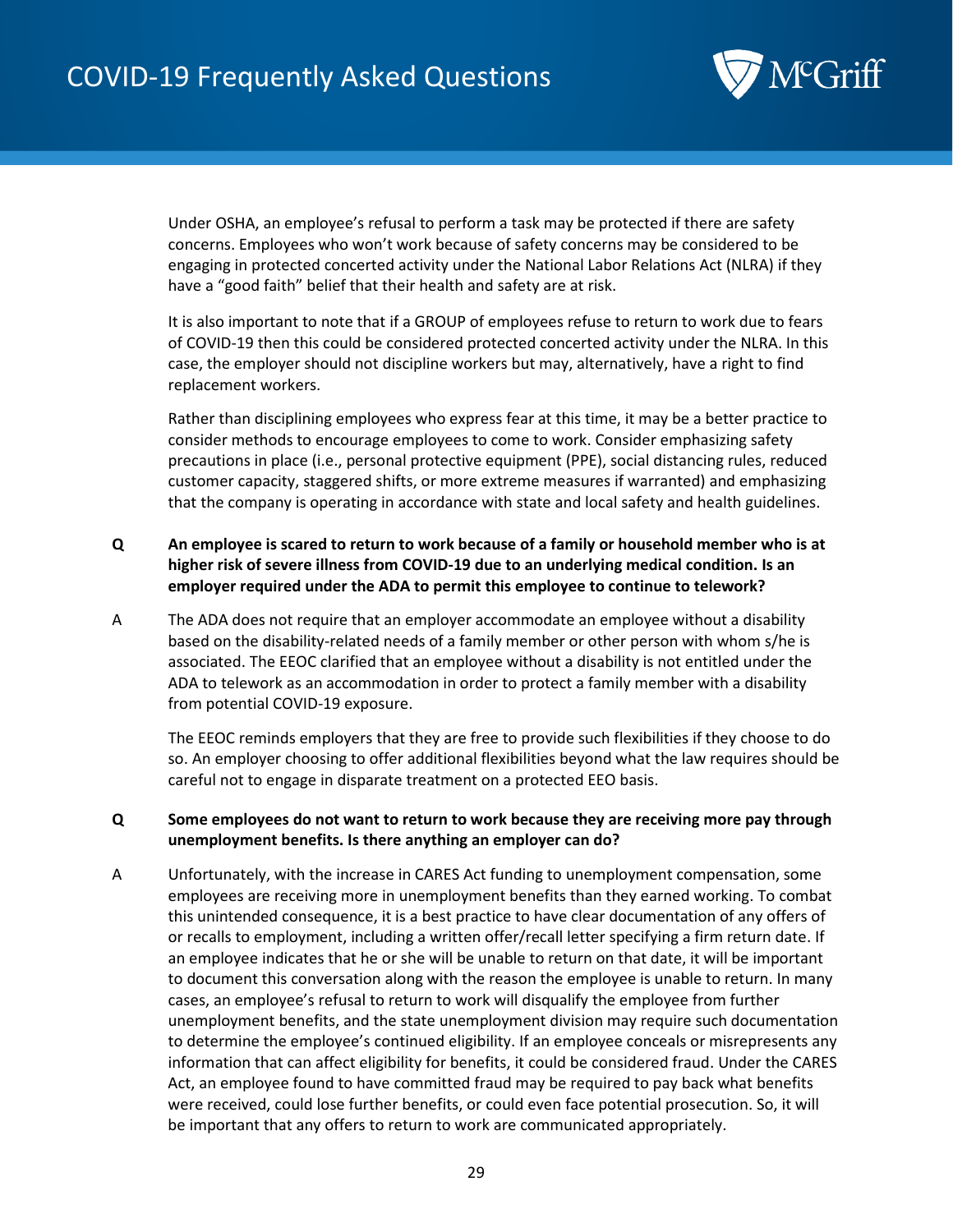

#### <span id="page-29-0"></span>**Return to Work: Employee Benefits**

- <span id="page-29-1"></span>**Q If coverage was terminated during the layoff or furlough, will an employee be immediately eligible for health insurance benefits when he or she returns to work, or must the employee complete a new waiting period?**
- A It depends. When it comes to health insurance benefits, the Affordable Care Act (ACA) mandates that an individual hired after a break in service (period in which there are no hours of service credited) **of less than 13 weeks must be treated as a continuing employee** and must be returned in the same position as he or she left with no new waiting period, as determined by the employer's chosen measurement method:
	- *Monthly Measurement Method* Because eligibility for coverage is actually based on a month-to-month analysis, employees returning on a full-time basis are essentially regaining eligibility for any month in which they will have 130 or more hours of service and will have new election rights.
	- *Look-back Measurement Method* Following a return to work, employees step back into the same measurement and/or stability period(s) they were in when initially separated from employment. If an employee initially declined coverage for this stability period, an employer could rely on that declination and not offer coverage upon rehire. If the employee had initially elected coverage, the employer must reinstate coverage as soon as possible, but no later than first of the month following rehire.

In contrast, an individual rehired after a break in service of **at least 13 weeks may be treated as a new hire**, and the employer may apply a new waiting period and/or initial measurement period, as applicable.

An employer *can* allow the returning employees to make new elections, but that is not required. With the look-back measurement method, upon returning to the company, the employee would step back into the measurement or stability period that he or she was in when the employee initially separated from employment. If he or she initially declined coverage for this stability period, the employer could rely on that declination and not offer coverage upon rehire. If the employee had initially elected coverage, the employer should offer the same coverage – but can allow the employee to make a change at that time.

When it comes to benefits other than health insurance, it will be important to review the rehire and eligibility provisions in the related plan documents to confirm if benefits can be offered immediately or whether the employee must satisfy a new waiting period.

#### <span id="page-29-2"></span>**Q If an employer decreased (or increased) employees' share of premium contributions during a shutdown or furlough, can the rates be adjusted again when employees return to work?**

A Possibly. Generally, employers have the discretion to make changes to their benefits plans, including to employer and employee contributions, provided they have not otherwise given up that right in other communications to employees. So, an employer can most likely revert back to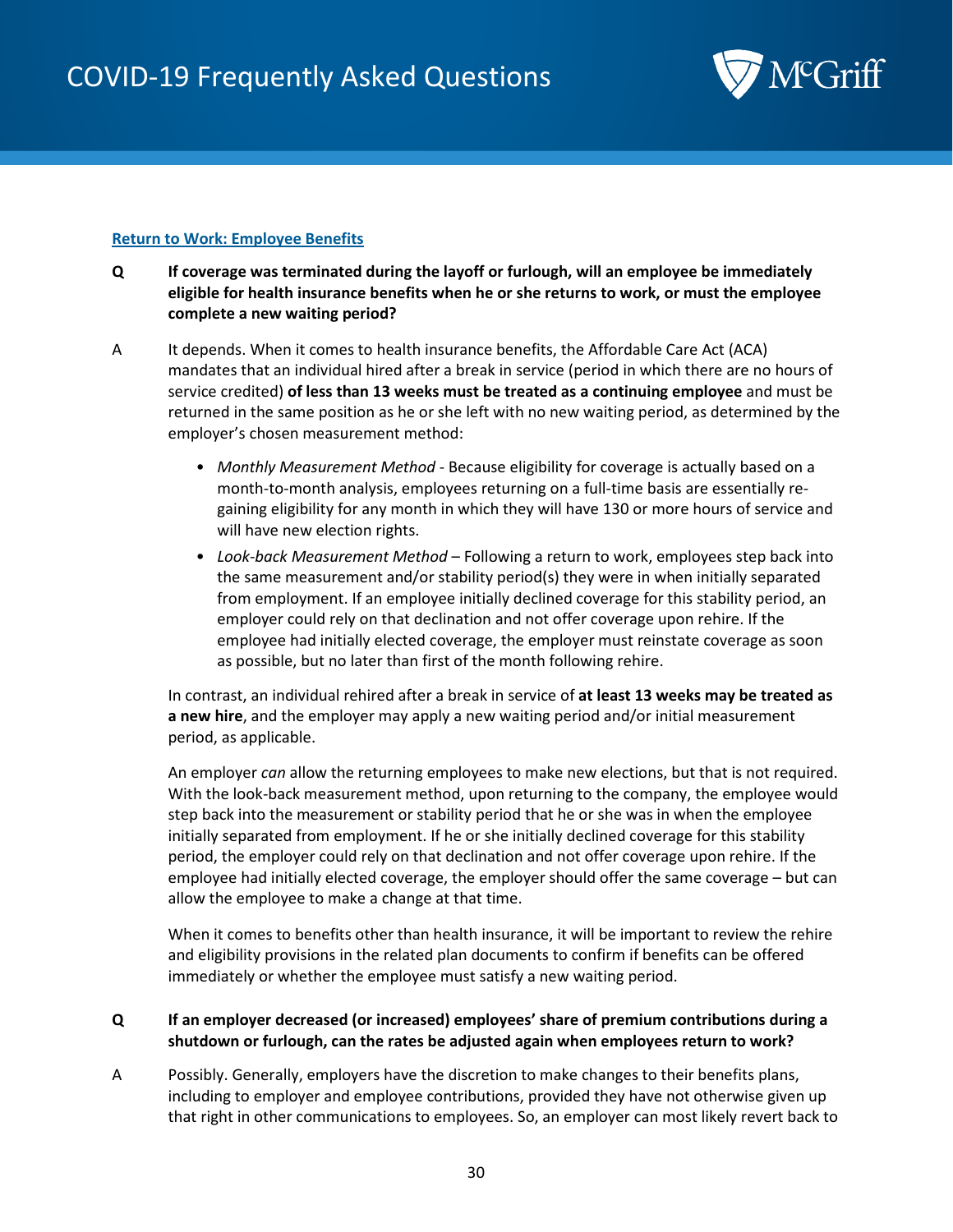

the original rates and contribution design – or even make new changes to contributions; however, several considerations should be taken into account prior to any modification.

If changes are made to health plan contributions, it is important to ensure that an employee's share of the cost for individual coverage on the lowest-cost minimum value plan is still considered "affordable" under the Affordable Care Act (ACA).

From a Section 125 perspective, if the cost increase or decrease is "significant" and both the Section 125 plan and underlying plan documents are written in a way to so provide, employees may have the right to make a new mid-year election or other corresponding change in their election. Unfortunately, the regulations do not provide a clear definition of "significant," so an employer would need to evaluate based on all of the facts and circumstances and on their employee population and past plan experience.

Additionally, if a contribution change is made, a Summary of Material Modifications (SMM) should be issued to participants explaining the change. Also, if premiums are included in the Summary of Benefits and Coverage (SBC), a 60-day advance notification may be required under the ACA.

#### <span id="page-30-0"></span>**Return to Work: FFCRA**

- <span id="page-30-1"></span>**Q Once I reopen my business' doors or return furloughed employees to work, do I still have to comply with the emergency paid sick leave and expanded family and medical leave requirements under FFCRA? (Updated January 4, 2021)**
- A FFCRA was effective on April 1, 2020 and sunset on December 31, 2020. Congress declined to extend the paid leave elements of FFCRA in the recently passed Consolidated Appropriations Act (CAA); however, the CAA allows a covered employer an extension of time to submit tax credits should they *voluntarily* choose to allow eligible employees to take paid sick leave for COVID-19 related reasons or paid family medical leave for child care due to COVID-19 school or daycare closures. Employer tax credits are now available for FFCRA leave taken through March 31, 2021. Note: the CAA did not provide for additional allowed leave time. The time allowed under the EPSLA is still only 80 hours of paid emergency sick leave, with 12 weeks allowed under the EFMLEA (of which 2 weeks is unpaid and up to 10 weeks is eligible for paid family and medical emergency leave). See below Q&A o[n FFCRA.](#page-53-1)

#### <span id="page-30-2"></span>**Q Will employees be eligible for paid sick leave or expanded family medical leave when I reopen my business or when they are returned from furlough/layoff?**

Possibly. Although employees are not eligible for paid sick leave under the EPSLA or the EFMLEA while a worksite is closed or while the employee is on furlough, employees may be eligible for paid sick leave upon their return to work, provided time off is requested for a qualifying reason and provided available leave has not otherwise been exhausted.

Under the EPLSA, there is no minimum service requirement; so returned employees who request leave for a qualifying reason may be immediately entitled to up to 80 hours of paid sick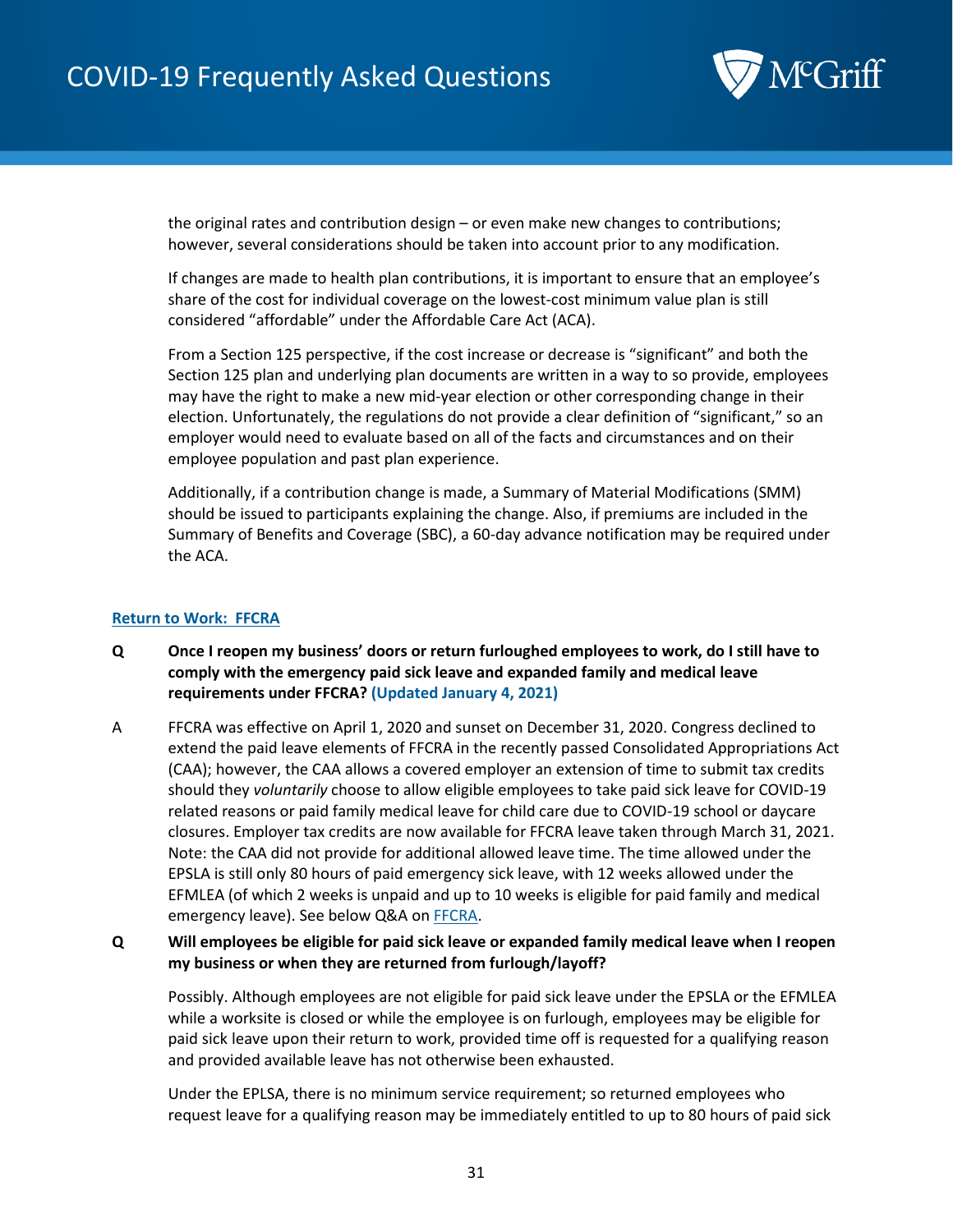

leave (prorated for part-time employees), again provided that available leave has not previously been exhausted (see below Q&A on the [EPSLA](#page-59-0) for details on available benefits). There also continues to be an available exception for employees who are health care providers or emergency responders as noted in [a below](#page-56-1) FAQ.

To be eligible for benefits under the EFMLEA, employees must have been employed for at least 30 calendar days. An employee is considered to have met this requirement as long as the employee was on the employer's payroll for the 30 days immediately preceding the date on which the employee's leave is scheduled to begin. The regulations also include a special consideration for employees who were laid off or otherwise terminated by the employer on or after March 1, 2020 and who are subsequently rehired on or before December 31, 2020 … these employees are considered eligible provided they had been on the employer's payroll for 30 or more of the 60 calendar days prior to the date the employee was laid off or terminated. For example, an employee was originally hired on January 15, 2020, but laid off on March 14, 2020, would be eligible for leave under the EFMLEA if the same employer rehired the employee on October 1, 2020. Eligible employees may be entitled to expanded family and medical leave under the Act (see below Q&A on the [EFMLEA](#page-62-1) for details on available benefits).

#### <span id="page-31-0"></span>**WORKPLACE SAFETY**

#### <span id="page-31-1"></span>**Q Can we ask our health insurance carrier to give us the names of all employees who have tested positive for COVID-19?**

A No. Individually identifiable medical information, such as COVID-19 viral test results, are considered Protected Health Information (PHI) under HIPAA when maintained by a health insurance carrier. Accordingly, this information – or any other medical diagnosis – should not be shared directly with an employer without the employee's specific authorization.

Similarly, self-funded health plan sponsors must also be cognizant of HIPAA's privacy protections. While a company employee may have access to medical plan information and diagnoses, such as a positive COVID-19 test, based on his or her role as a *plan sponsor* and related responsibilities, the employee must be careful not to share that information with other employees who do not have a permitted need to know without the employee's specific authorization. The employee must also be careful not to use that information when performing in his or her *employer* role (such as when performing HR-related responsibilities).

#### <span id="page-31-2"></span>**Q Can an employer take an employee's temperature as a condition to work?**

A The ADA generally prohibits employers from requiring medical examinations or making disability-related inquiries unless 1) the exam or inquiring is job-related and consistent with business necessity, or 2) the employee's condition could pose a direct threat to the health or safety of the individual or others. The EEOC now clearly states that because the CDC and state/local health authorities have acknowledged community spread of COVID-19 and issued precautions, employers may measure employees' body temperatures without violating the ADA.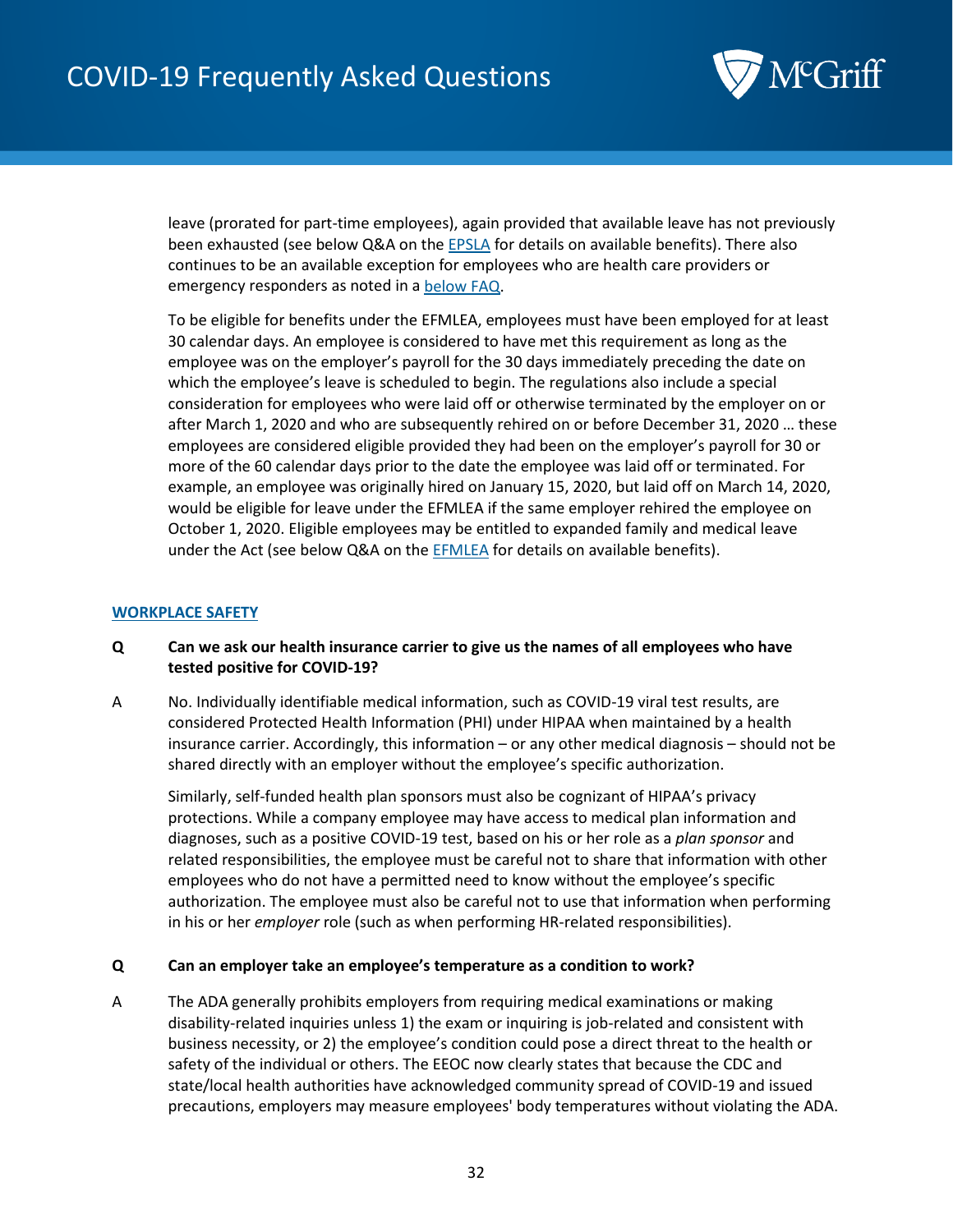

Whether or not a medical exam or temperature check is job-related is very fact-specific and will depend on the employer and the particular set of employment circumstances. The EEOC is clear on its position that during a pandemic employers should rely on the latest information from the CDC and other public health authorities to determine whether the pandemic rises to the level of a "direct threat." It recently updated its guidance "Pandemic Preparedness in the Workplace and the American with Disabilities Act" on March 19, 2020 to state that "[b]ased on guidance of the CDC and public health authorities as of March 2020, the COVID-19 pandemic meets the direct threat standard. At such time as the CDC and state/local public health authorities revise their assessment of the spread and severity of COVID-19, that could affect whether a direct threat still exists."

Keep in mind that an employee infected with COVID-19 may not display physical symptoms such as a fever, so temperature checks may not be that useful.

Se[e What You Should Know about COVID-19 and the ADA, the Rehabilitation Act and other EEO](https://www.eeoc.gov/wysk/what-you-should-know-about-covid-19-and-ada-rehabilitation-act-and-other-eeo-laws)  [Laws](https://www.eeoc.gov/wysk/what-you-should-know-about-covid-19-and-ada-rehabilitation-act-and-other-eeo-laws)

- <span id="page-32-0"></span>**Q Can an employer ask its employees about recent travel or possible exposure to COVID-19? Can we ask an employee to stay home if we think they've been exposed?**
- A Yes. Employers are permitted to ask about any recent travel and exposure to COVID-19 or contact with others who have recently traveled to at-risk countries or been exposed to the virus. Se[e CDC: Public Health Recommendations after Travel-Associated COVID-19 Exposure](https://www.cdc.gov/coronavirus/2019-ncov/php/risk-assessment.html) for more detailed information.

If an employer has a reasonable belief that the employee is a health threat to others, it can ask the employee to stay home and self-quarantine for the 14-day incubation period. See [CDC:](https://www.cdc.gov/coronavirus/2019-ncov/php/public-health-recommendations.html)  [Public Health Recommendations for Community-Related Exposure](https://www.cdc.gov/coronavirus/2019-ncov/php/public-health-recommendations.html) for more detailed information.

Employees may be eligible for some paid and/or job-protected leave depending on federal and state legislation and company policies.

Source: EEOC – [Pandemic Preparedness in the Workplace and the ADA](https://www.eeoc.gov/facts/pandemic_flu.html)

#### <span id="page-32-1"></span>**Q During a pandemic, how much information may we request from employees who call in sick? Can we send employees home if they display COVID-19 symptoms during a pandemic?**

A ADA-covered employers may ask employees if they are experiencing COVID-19-like symptoms such as, fever, chills, cough, shortness of breath or sore throat. All information must be maintained as a confidential medical record.

If an employee becomes ill with symptoms of COVID-19, the CDC states that the employee should leave the workplace. The ADA does not interfere with employers following this advice. An employer can send home an employee with COVID-19 or symptoms associated with it.

Source: EEOC – [Pandemic Preparedness in the Workplace and the ADA](https://www.eeoc.gov/facts/pandemic_flu.html)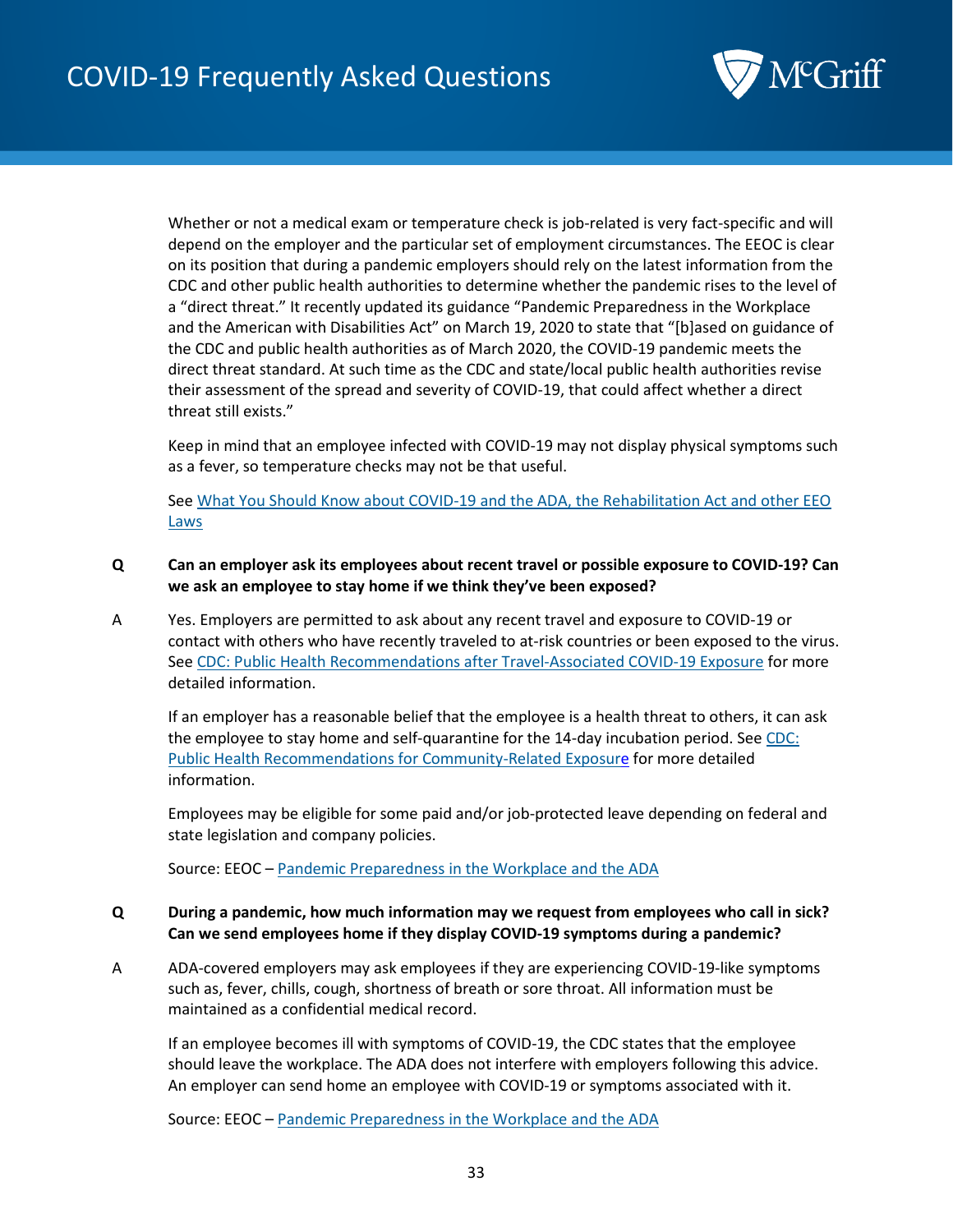

#### <span id="page-33-0"></span>**Q May an ADA-covered employer require employees who have been away from the workplace during a pandemic to provide a doctor's note certifying fitness to return to work?**

A Yes. Such inquiries are permitted under the ADA. As a practical matter, however, doctors and other health care professionals may be too busy during and immediately after a pandemic outbreak to provide fitness for duty documentation. Therefore, new approaches may be necessary, such as reliance on local clinics to provide a form, a stamp or an email to certify that the individual does not have the pandemic virus.

Se[e What You Should Know about COVID-19 and the ADA, the Rehabilitation Act and other EEO](https://www.eeoc.gov/wysk/what-you-should-know-about-covid-19-and-ada-rehabilitation-act-and-other-eeo-laws)  **[Laws](https://www.eeoc.gov/wysk/what-you-should-know-about-covid-19-and-ada-rehabilitation-act-and-other-eeo-laws)** 

#### <span id="page-33-1"></span>**Q May I share with other employees if an employee has been exposed to or tested positive for COVID-19?**

A Maintain privacy of all disability-related inquiries or medical examinations. Information must be collected on separate forms, stored in separate medical files and treated as a confidential medical record.

In the event of potential exposure and without releasing individual information, simply let employees know that an employee with whom they might have had recent contact was exposed to or tested positive for the virus.

#### <span id="page-33-2"></span>**Q What should we do if an employee tests positive for COVID-19?**

A An employer should ask the employee for the names of all other employees that he or she came in close proximity to in the workplace within the past 14 days. While the employer should inform these employees that they may have been exposed to COVID-19, employers should not provide identifying information about the infected employee and should maintain confidentiality. The other employees should be sent home to self-monitor for symptoms (i.e., fever, cough or shortness of breath). See CDC - [What to do if you are sick](https://www.cdc.gov/coronavirus/2019-ncov/if-you-are-sick/steps-when-sick.html) for duration of time of self-quarantine.

The CDC has provided a list of recommendations on cleaning and disinfecting business (nonhealthcare) that have suspected or confirmed COVID-19 exposures. A redacted list of steps is provided below. See CDC - [Cleaning and Disinfecting for Community Facilities](https://www.cdc.gov/coronavirus/2019-ncov/community/organizations/cleaning-disinfection.html) for more detailed instructions.

- The employer should close off the areas visited by the infected person, open up doors and windows for ventilation and allow for 24 hours (or as much time as practical) before cleaning. Cleaning staff should wear appropriate personal protective equipment (PPE) and clean and disinfect all areas used by the employee, focusing especially on frequently touched surfaces such as offices, bathrooms, common areas and shared electronic equipment.
- To clean and disinfect: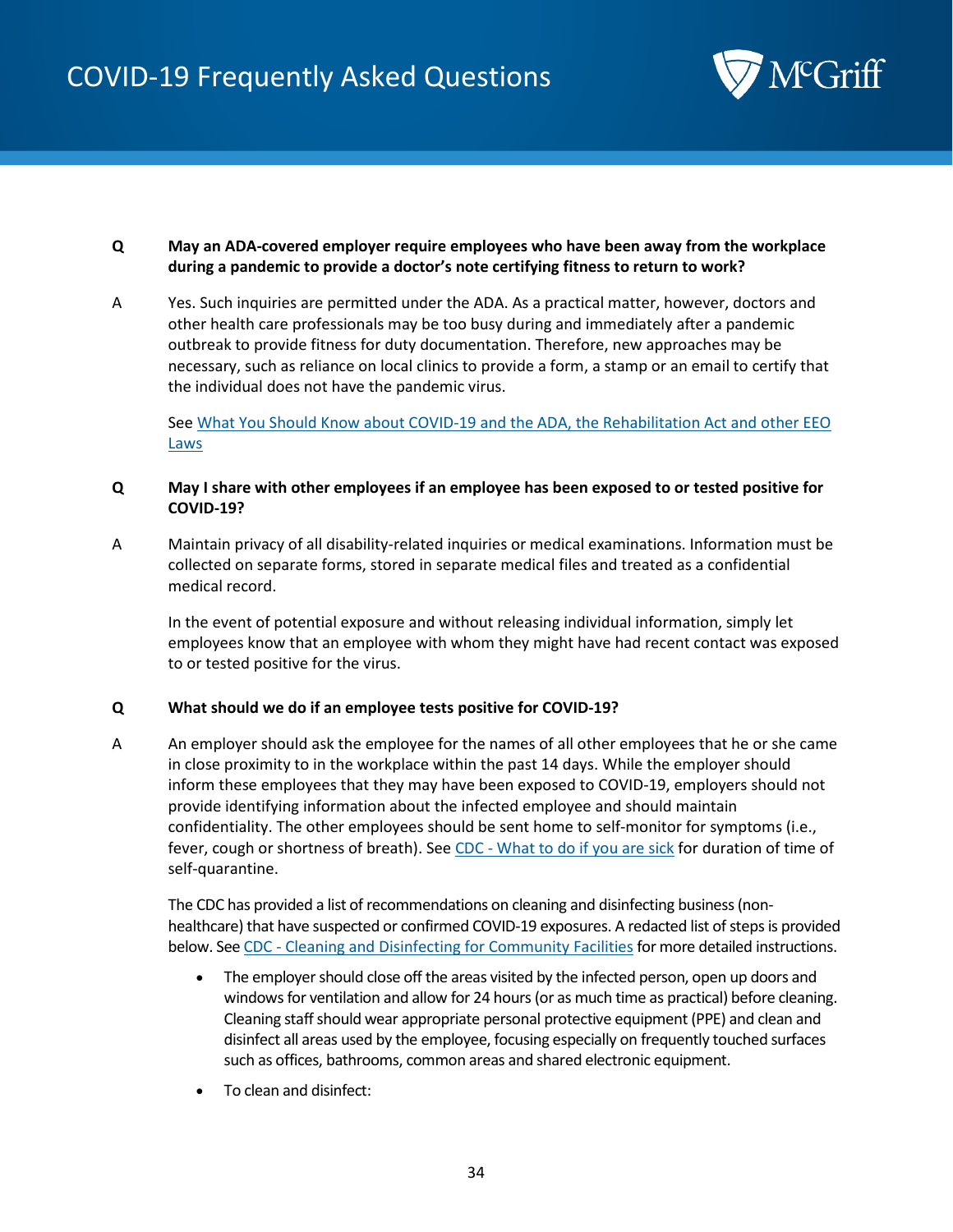

- If surfaces are dirty, they should be cleaned using a detergent or soap and water prior to disinfection. Note: "cleaning" will remove some germs, but "disinfection" is also necessary.
- The CDC states that most common EPA-registered household disinfectants should be effective, but also provides a list of approved products, as well as instructions for mixing household bleach solutions.
- Carpeted floors, rugs, drapes should be laundered if possible; electronics should be cleaned per manufacturer's instructions (CDC recommends wiping these devices down with alcohol based spray if no manufacturer guidance is available); and linens and clothing should be laundered using the warmest appropriate water setting.
- Cleaning staff should wear disposable gloves and gowns for all tasks in the cleaning process, including handling trash. Staff should clean their hands immediately after removing gloves and often throughout the cleaning process.

Employers should develop policies for worker protection and provide training to all cleaning staff on site prior to providing cleaning tasks, including the proper use and disposal of PPE. In addition, employers should educate staff performing cleaning, laundry and trash pick to monitor themselves for symptoms of COVID-19 and provide instructions on what to do if they develop symptoms. Employers must be cautious to comply with all appropriate OSHA standards.

#### <span id="page-34-0"></span>**Q Can an employer reach out to employees with chronic conditions that would make them more susceptible to COVID-19 complications?**

A A better approach would be to send informative and appropriate communications to all employees. A recently released HHS bulletin reinforces the Health Insurance Portability and Accountability Act's (HIPAA's) privacy and security rules still continue to apply in an emergency situation such as a pandemic.

Covered entities may only use Protected Health Information (PHI) consistent with HIPAA's privacy rules. Written authorizations are required if PHI is disclosed for reasons other than treatment, payment or health care operations. It is important to determine how the employer learned of the information – from the group health plan or from the employee – to know whether HIPAA applies.

Best practices include:

- Sending general information to *all employees*, identifying conditions more susceptible to the virus and providing additional tips and resources;
- Treating all medical information as confidential and disclosing the minimum amount of PHI necessary;
- Avoiding use of medical information to make adverse employment decisions

Source: [HIPAA Privacy and the Novel Coronavirus](https://www.hhs.gov/sites/default/files/february-2020-hipaa-and-novel-coronavirus.pdf)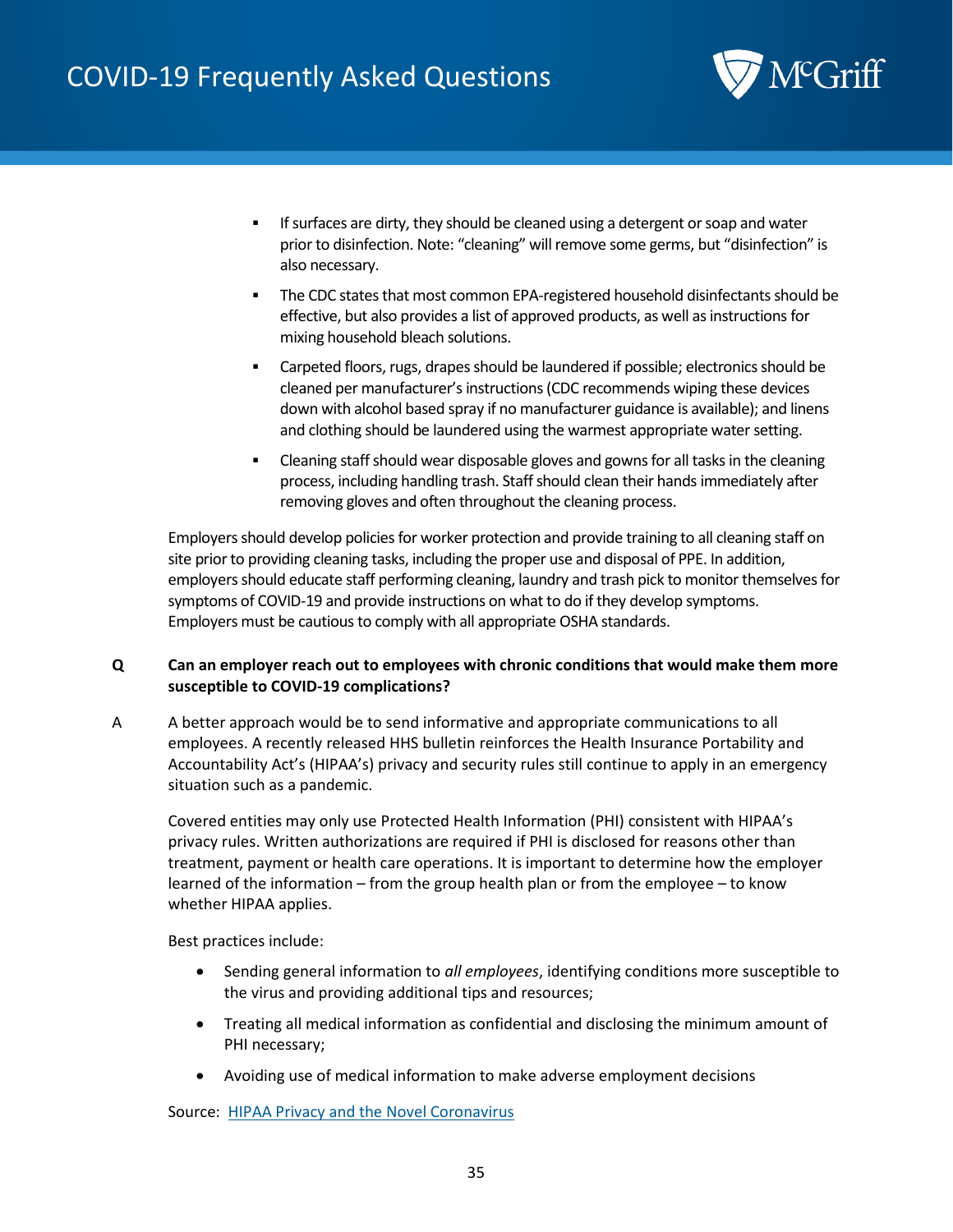

#### <span id="page-35-0"></span>**Q Is an employer liable for injury of a worker when an employee is working remotely?**

A Each evaluation will be state-specific based on the governing statutes and case law to determine whether an injury is compensable when an employee is working remotely. Generally, an injury will be compensable if it arises "out of and in the course and scope of the employment"; however, the employee typically has the burden of proving that the injury is "work related." The timing, location and circumstances of how and when an injury occurs may dictate whether that injury is deemed to be compensable. For example, an employee who is injured in a home office while performing his or her work duties may be compensated to the same extent as an employee in the workplace office. We strongly urge all policyholders to review applicable state laws and consult with their workers' compensation carrier to find out more information regarding potential compensability of injuries sustained by an employee working remotely and ways to mitigate that risk.

#### <span id="page-35-1"></span>**HEALTH BENEFITS AND COVID-19**

#### <span id="page-35-2"></span>**Extensions of Deadlines**

- <span id="page-35-3"></span>**Q We have a calendar year plan. Our plan is subject to ERISA and has more than 100 participants. Has the deadline to file our Form 5500 been extended?**
- A At this time, the DOL has not extended the due date for 2019 Form 5500 filings for calendar year plans. The 2019 Form 5500 filing deadline for a calendar year plan falls on July 31, 2020. It's likely that the DOL declined to extend this deadline because plans have the option to request an extension until October  $15<sup>th</sup>$  by filing IRS Form 5558 with the IRS prior to the July 31<sup>st</sup> deadline. The DOL did extend the due date for Form 5500 filings for plan years that ended in September, October or November 2019, as well as Form 5500 deadlines falling between April 1 and July 15, 2020 (as a result of a previously filed extension request). These filings are now due on July 15, 2020 and the extension is automatic.
- <span id="page-35-4"></span>**Q If we have an HRA or a Health FSA, are there any extensions of the deadlines for participants to file their claims for reimbursement? (Updated January 4, 2021)**
- A Yes[. Disaster Relief Notice 2020-01](https://www.dol.gov/agencies/ebsa/employers-and-advisers/plan-administration-and-compliance/disaster-relief/ebsa-disaster-relief-notice-2020-01) provides a mandatory extension of time for participants to file claims for reimbursement. The Notice provides that plans must ignore the "Outbreak Period" when applying any time limits for filing claims. The "Outbreak Period" started on March 1, 2020. The end of the "Outbreak Period" will end 60 days after the announced end of the COVID-19 National Emergency. Since the end of the COVID-19 National Emergency is presently unknown, the end of the "Outbreak Period" is likewise unknown. By law, the extension of this deadline cannot extend beyond February 28, 2021. This is a mandatory claims submission extension only. The relief provided by Notice 2020-01 does not extend the time a participant can incur services.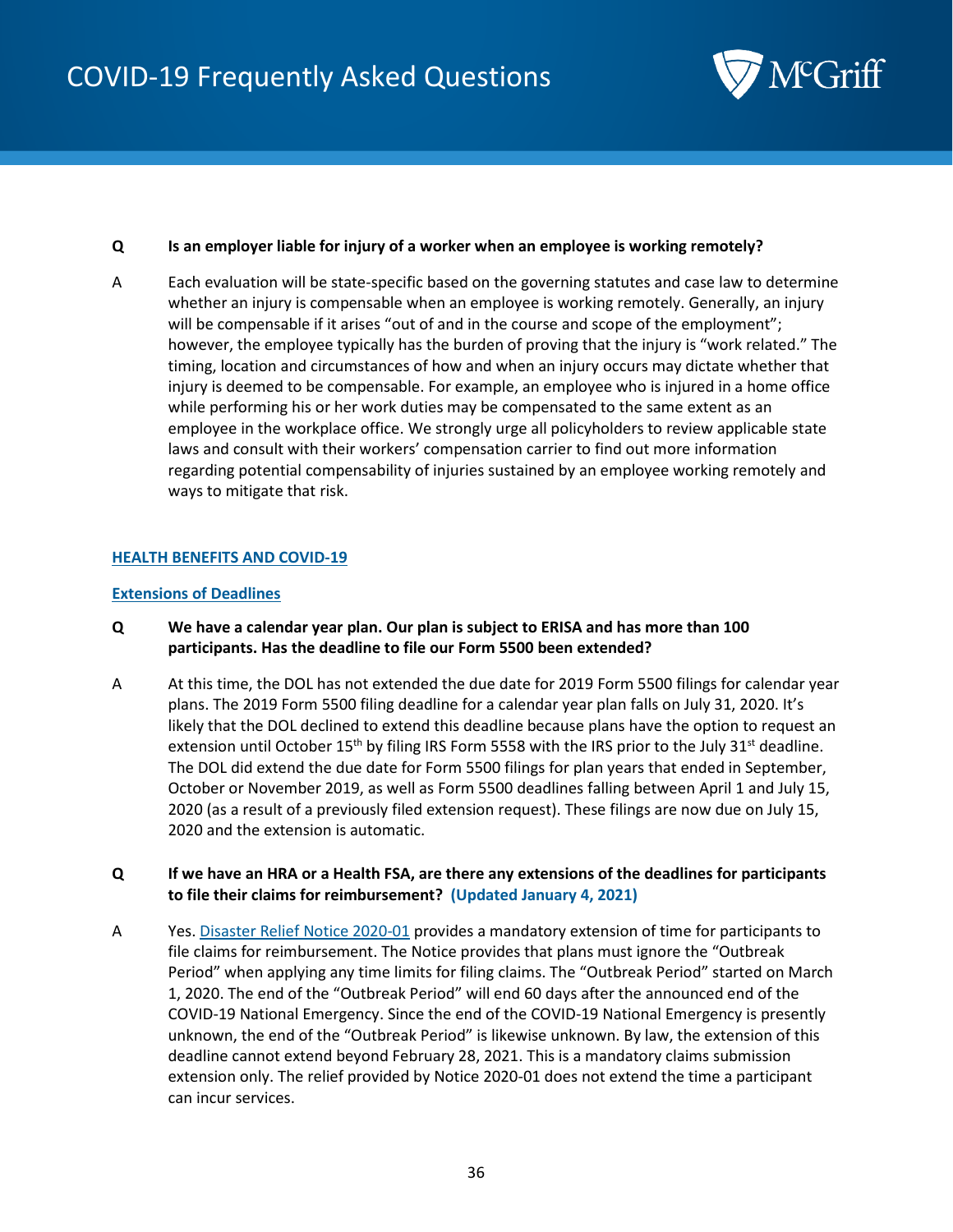

*Example*: A Health FSA has a calendar year plan year. The plan provides participants 90 days following the close of the plan year to file claims. For 2019, participants normally would have until March 30, 2020 to submit claims. Because this deadline falls during the Outbreak Period, the Outbreak Period acts like a pause button (plans must ignore the Outbreak Period); so, participants will have an extended time in which to file claims. To calculate the date by which claims must be filed, first consider that participants had 60 days from January 1 – February 29 to submit claims. The plan then ignores the period from March 1 until the end of the Outbreak Period. Assuming the Outbreak Period ends February 28, 2021 (the maximum end date of the Outbreak Period by law), participants will have 30 days from February 28, 2021 (or until March 30, 2021) to submit claims from the 2019 Health FSA [60 days from January 1 – February 29, 2020 plus 30 days from February 28 – March 30, 2021 = 90 days].

## **Q Has the DOL extended the deadlines for a qualifying beneficiary to elect COBRA?**

A Yes. Generally, COBRA rules provide a qualified beneficiary a period of at least 60 days to elect COBRA continuation coverage under a group health plan. On April 29, 2020, the DOL released its final rule extending certain deadlines, including the deadlines to elect COBRA. The DOL stated that all group health plans must disregard the period from March 1, 2020 until sixty (60) days after the announced end of the National Emergency or other date announced by the agencies (the "Outbreak Period") for all plan participants, beneficiaries, qualified beneficiaries, or claimants in determining the deadline for a qualifying beneficiary to elect COBRA.

*DOL Example (reprinted from Final Rule)*: *The Example assumes that the National Emergency ends on April 30, 2020, with the Outbreak Period ending on June 29, 2020 (the 60th day after the end of the National Emergency).* Individual A works for Employer X and participates in X's group health plan. Due to the National Emergency, Individual A experiences a qualifying event for COBRA purposes as a result of a reduction of hours below the hours necessary to meet the group health plan's eligibility requirements and has no other coverage. Individual A is provided a COBRA election notice on April 1, 2020. What is the deadline for A to elect COBRA?

*Conclusion*. Individual A is eligible to elect COBRA coverage under Employer X's plan. The Outbreak Period is disregarded for purposes of determining Individual A's COBRA election period. The last day of Individual A's COBRA election period is 60 days after June 29, 2020, which is August 28, 2020.

Se[e DOL Final Rule Extension of Certain Timeframes for Employee Benefit Plans, Participants and](https://www.federalregister.gov/documents/2020/05/04/2020-09399/extension-of-certain-timeframes-for-employee-benefit-plans-participants-and-beneficiaries-affected)  [Beneficiaries Affected by COVID-19](https://www.federalregister.gov/documents/2020/05/04/2020-09399/extension-of-certain-timeframes-for-employee-benefit-plans-participants-and-beneficiaries-affected)

# **Q Did the DOL extend the time an employer must allow a qualified beneficiary to make COBRA premium payments?**

A Yes. Group health plans cannot require payment of premiums before 45 days after the day of the initial COBRA election. Generally, a premium payment is considered paid timely if it is made no later than 30 days after the first day of the period for which payment is being made (and COBRA can be terminated for failure to pay premiums). On April 29, 2020, the DOL released its final rule extending certain deadlines, including the deadlines for certain COBRA premium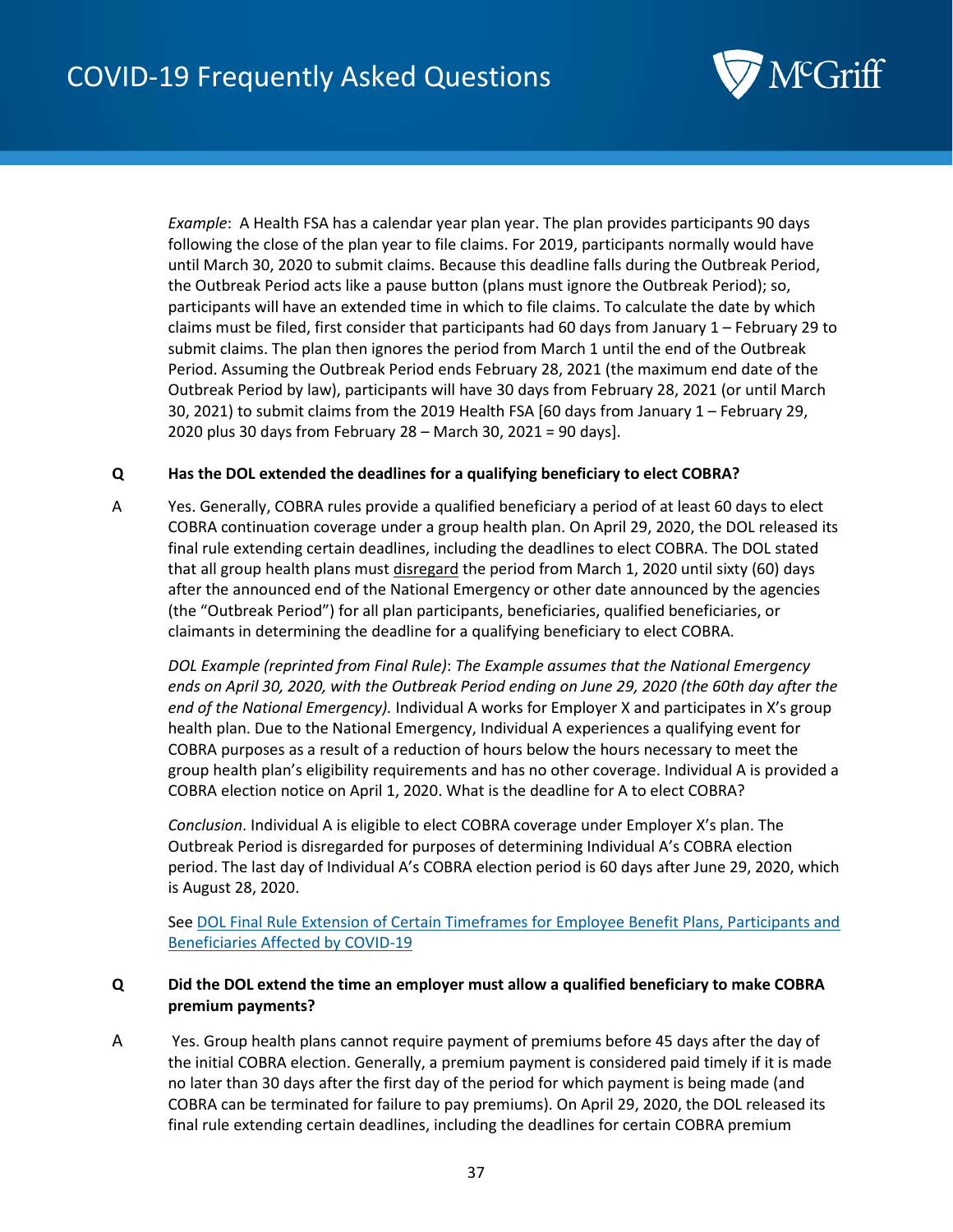

payments. The DOL stated that all group health plans must disregard the period from March 1, 2020 until sixty (60) days after the announced end of the National Emergency or other date announced by the agencies (the "Outbreak Period") for all plan participants, beneficiaries, qualified beneficiaries, or claimants in determining the deadlines for COBRA premium payments.

*DOL Examples (reprinted from Final Rule): The Example assumes that the National Emergency ends on April 30, 2020, with the Outbreak Period ending on June 29, 2020 (the 60th day after the end of the National Emergency).*

*Example 1*: On March 1, 2020, Individual C was receiving COBRA continuation coverage under a group health plan. More than 45 days had passed since Individual C had elected COBRA. Monthly premium payments are due by the first of the month. The plan does not permit qualified beneficiaries longer than the statutory 30-day grace period for making premium payments. Individual C made a timely February payment, but did not make the March payment or any subsequent payments during the Outbreak Period. As of July 1, Individual C has made no premium payments for March, April, May, or June. Does Individual C lose COBRA coverage, and if so for which month(s)?

*Conclusion*. In this example, the Outbreak Period is disregarded for purposes of determining whether monthly COBRA premium installment payments are timely. Premium payments made by 30 days after June 29, 2020, which is July 29, 2020, for March, April, May, and June 2020, are timely, and Individual C is entitled to COBRA continuation coverage for these months if she timely makes payment. Under the terms of the COBRA statute, premium payments are timely if made within 30 days from the date they are first due. In calculating the 30-day period, however, the Outbreak Period is disregarded, and payments for March, April, May, and June are all deemed to be timely if they are made within 30 days after the end of the Outbreak Period.

Accordingly, premium payments for four months (i.e., March, April, May, and June) are all due by July 29, 2020. Individual C is eligible to receive coverage under the terms of the plan during this interim period even though some or all of Individual C's premium payments may not be received until July 29, 2020. Since the due dates for Individual C's premiums would be postponed and Individual C's payment for premiums would be retroactive during the initial COBRA election period, Individual C's insurer or plan may not deny coverage, and may make retroactive payments for benefits and services received by the participant during this time.

*Example 2:* Same facts as above. By July 29, 2020, Individual C made a payment equal to two months' premiums. For how long does Individual C have COBRA continuation coverage?

*Conclusion*. Individual C is entitled to COBRA continuation coverage for March and April of 2020, the two months for which timely premium payments were made, and Individual C is not entitled to COBRA continuation coverage for any month after April 2020. Benefits and services provided by the group health plan (e.g., doctors' visits or filled prescriptions) that occurred on or before April 30, 2020 would be covered under the terms of the plan. The plan would not be obligated to cover benefits or services that occurred after April 2020.

Se[e DOL Final Rule Extension of Certain Timeframes for Employee Benefit Plans, Participants and](https://www.federalregister.gov/documents/2020/05/04/2020-09399/extension-of-certain-timeframes-for-employee-benefit-plans-participants-and-beneficiaries-affected)  [Beneficiaries Affected by COVID-19](https://www.federalregister.gov/documents/2020/05/04/2020-09399/extension-of-certain-timeframes-for-employee-benefit-plans-participants-and-beneficiaries-affected)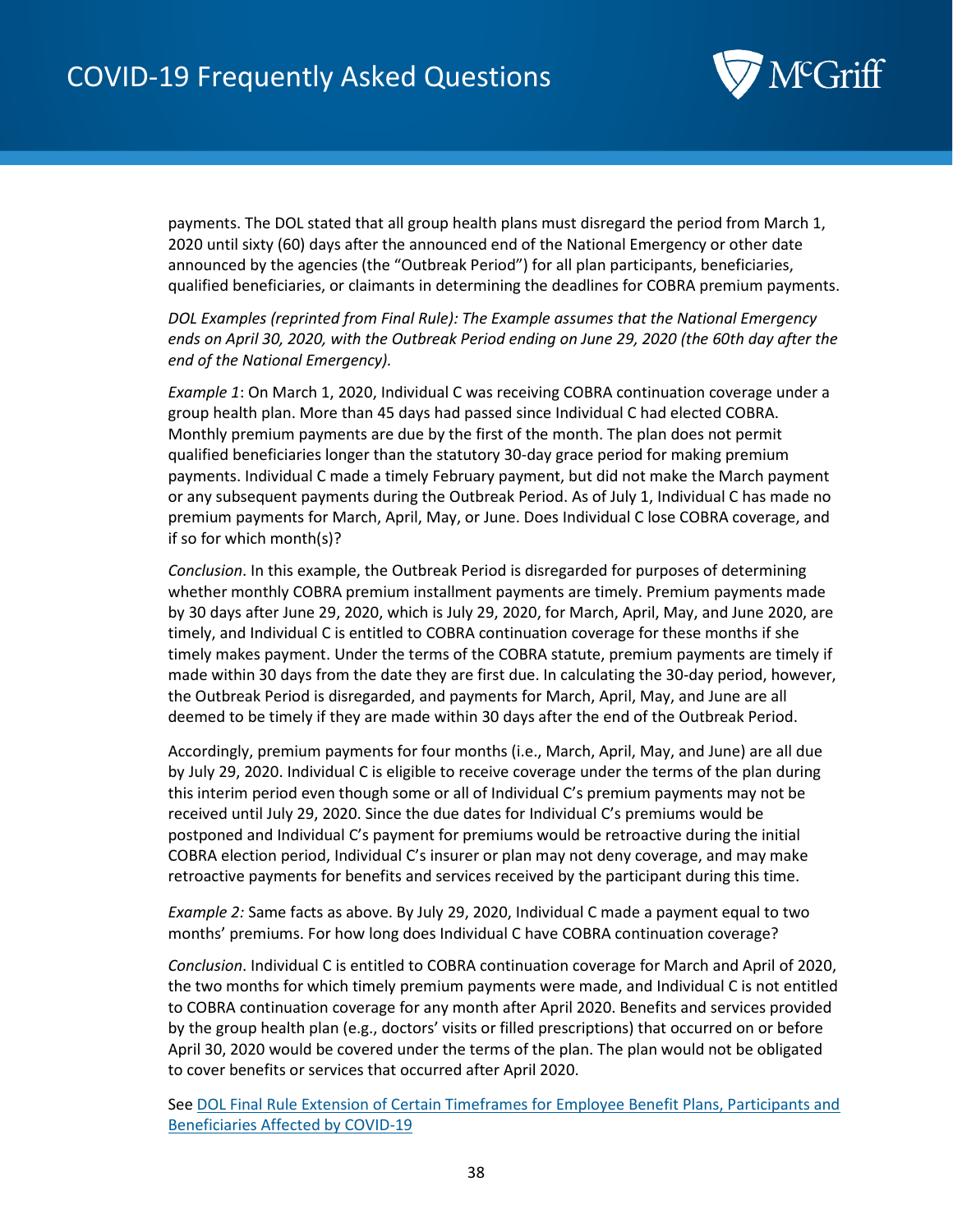

# **Premium Refunds**

- **Q We just received news that our voluntary dental carrier will be giving us a refund or a discount. This benefit is fully-insured and is 100% voluntary (employee paid). Can we keep this money for ourselves or do we have to pass it along to employees?**
- A We would recommend that an employer treat this refund in the same manner as MLR rebates. If the employees paid 100% of the premiums for these benefits, then we believe the refund would constitute plan assets and it would not be appropriate for an employer to keep the money. Instead, the employer would need to determine a fair way to provide those refunds back to the employees whose payment of premiums contributed to the refund.

The employer should first look to the plan document and see if it addresses how plan rebates should be handled. Often times, the plan document is silent on this issue. If that is the case, an employer should look to [DOL Technical Release 2011-04](https://www.dol.gov/sites/default/files/ebsa/employers-and-advisers/guidance/technical-releases/11-04.pdf) for guidance. DOL Technical Release 2011-04 states that:

"for group health plans, a distribution such as the rebate will be a plan asset if a plan has a beneficial interest in the distribution under ordinary notions of property rights. Under ERISA section  $401(b)(2)$ , if the plan or its trust is the policyholder, the policy would be an asset of the plan, and in the absence of specific plan or policy language to the contrary, the employer would have no interest in the distribution. On the other hand, if the employer is the policyholder and the insurance policy or contract, together with other instruments governing the plan, can fairly be read to provide that some part or all of a distribution belongs to the employer, then that language will generally govern, and the employer may retain distributions."

While TR 2011-04 seems to say that an employer can craft language in the plan document to declare that all refunds belong to employer, we advise an employer to exercise caution and consult with counsel. Employee contributions are considered plan assets and it seems counterintuitive that by a declaration the plan document can change that. The DOL has focused on this issue in the past and we recommend that an employer have legal counsel weigh in if the employer wishes to keep the full refund (and the employees contribute to the premiums).

When deciding on an allocation method, the plan fiduciary may properly weigh the costs to the plan and the ultimate plan benefit as well as the competing interests of participants or classes of participants provided such method is reasonable, fair and objective. For example, if a fiduciary finds that the cost of distributing shares of a rebate to former participants approximates the amount of the proceeds, the fiduciary may properly decide to allocate the proceeds to current participants based upon a reasonable, fair and objective allocation method. Similarly, if distributing payments to any participants is not cost-effective (e.g., payments to participants are of de minimis amounts, or would give rise to tax consequences to participants or the plan), the fiduciary may utilize the rebate for other permissible plan purposes including applying the rebate toward future participant premium payments or toward benefit enhancements.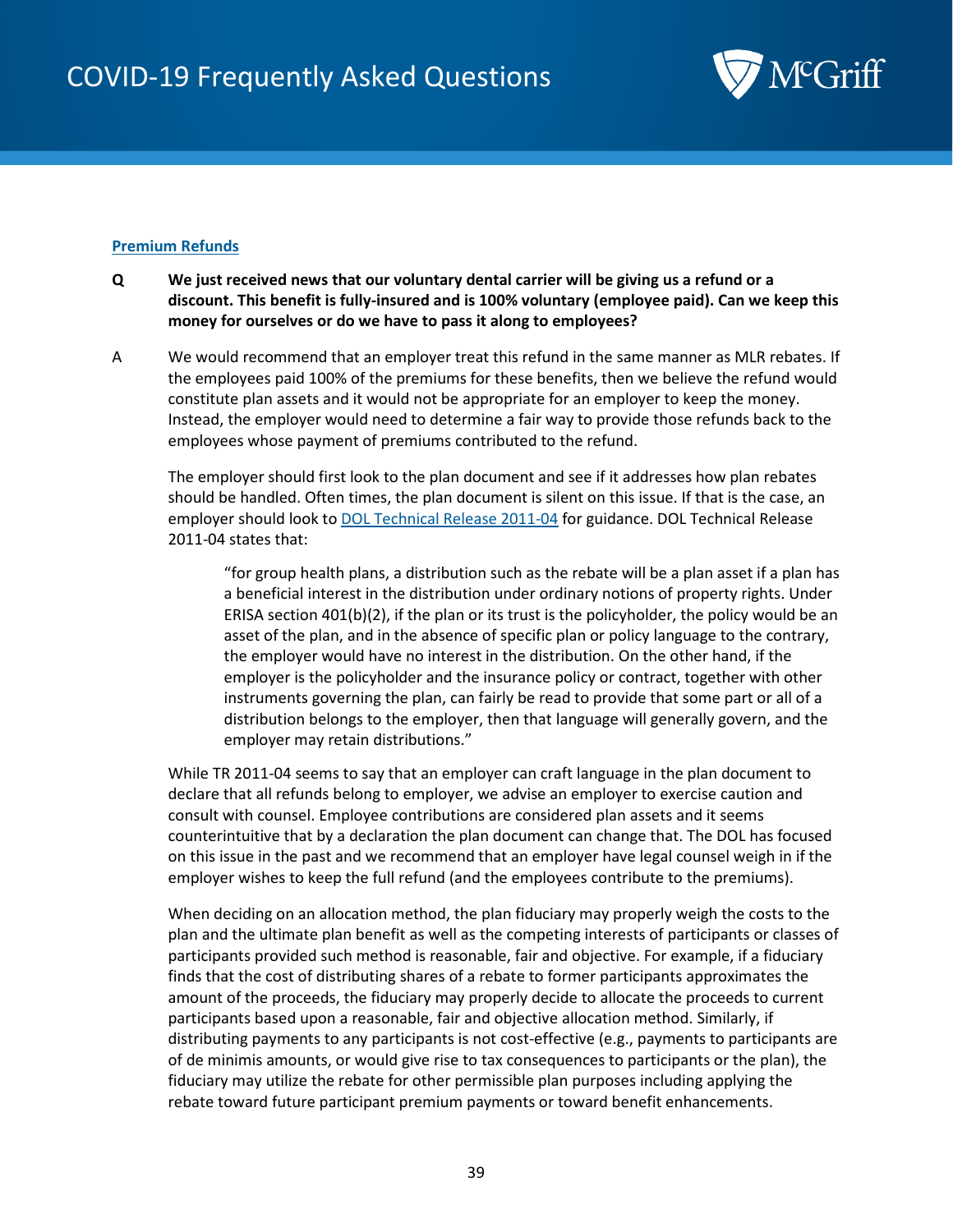

## **Consumer-Driver Health Plans (HDHPs/HSAs/HRAs)**

- **Q We decided to extend the grace period for our employees to use their Health FSA dollars in 2020 and/or 2021. Will this impact HSA eligibility? (Updated January 4, 2021)**
- A Yes. The IRS acknowledged i[n IRS Notice 2020-29](https://www.irs.gov/pub/irs-drop/n-20-29.pdf) that extending a grace period could potentially constitute disqualifying coverage for HDHP enrollees. It indicated that employees with unused amounts remaining at the end of a plan year or grace period ending in 2020, who are allowed an extended period to incur expenses under a health FSA pursuant to a plan amended in accordance with this notice, will not be eligible to contribute to an HSA during the extended period (except in the case of an HSA-compatible health FSA, including a health FSA that is amended to be HSA-compatible). For example, let's assume an employer amends its plan with a March 31, 2020 plan year end to allow participants to spend down unused general purpose health FSA amounts through December 31, 2020. In that case, an employee with an unused balance will generally not be eligible to contribute to an HSA during the 2020 calendar year (absent a plan design that makes the spend-down amount HSA compatible for all participants, such as in a limited purpose health FSA).

While we have not been provided specific guidance, we expect any grace period allowed under the CAA will also disqualify employees from HSA eligibility. It is important to remember, unlike carryover, employees cannot voluntarily waive grace period coverage on an individual basis. It is critical for employers and employees to be aware of this. An additional 12-month grace period will disqualify an employee from HSA participation during that time if the employee has not spent all health FSA funds by the end of the plan year.

- **Q If an employer offers a high-deductible health plan (HDHP) with a health savings account (HSA), can the plan cover COVID-19 testing and treatment without a deductible - or with a deductible below the required minimum deductible for HDHPs - without threatening the taxfavored treatment of participants' HSAs?**
- A Yes. On March 11, the IRS issued Notice 2020-15 clarifying that COVID-19 testing and treatment are considered preventive care that may be provided by a health plan without a deductible, or at reduced or no cost to participants, without disqualifying the HDHP or contributions to an HSA. Subsequently the Families First Coronavirus Recovery Act (FFCRA) mandated that services related to *testing* of COVID-19 *must* be covered with no cost sharing. Employers, at least those sponsoring self-insured plans, retain the discretion of whether to eliminate cost sharing for COVID-19 *treatment*; this decision will typically be made by the carrier for fully-insured plans.

Plan amendments will be required to reflect this mandated coverage of testing; in addition, a summary of material modification (SMM) should be prepared and issued to plan participants. As noted above, some plans may also be amended to cover treatment with no cost sharing. Because this change is permissive and not required, it may require 60 days advance notice under the ACA if the change affects the Summary of Benefits and Coverage (SBC); however, the DOL has indicated in FAQs jointly issued with the Treasury and HHS on April 11, 2020 that it will not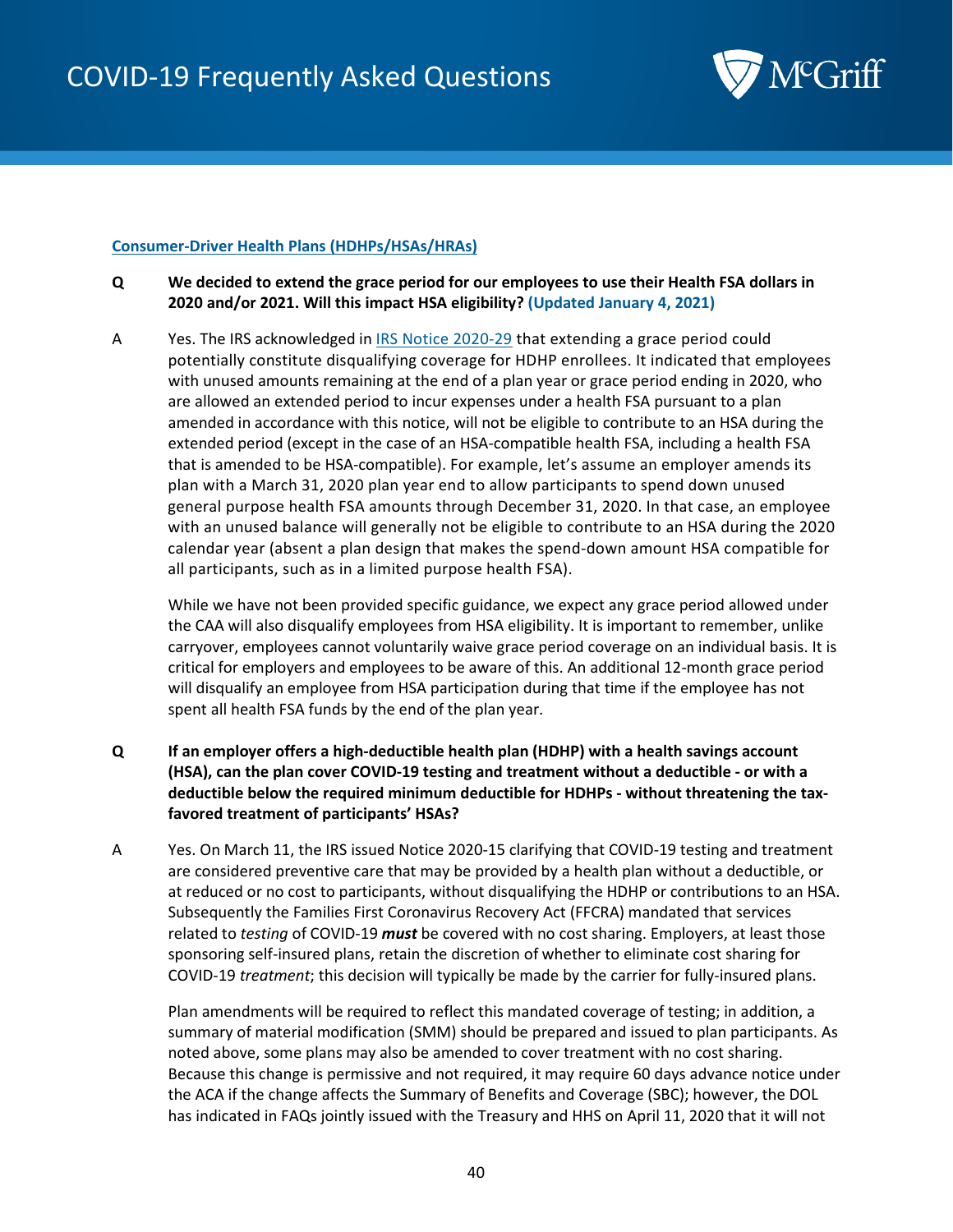

seek to enforce this advance notice requirement for plan design changes that provide greater coverage relating to the diagnosis and/or treatment of COVID-19. Instead it requires notice be provided as soon as practicable. A single notice can serve as both the SBC-related notice and the SMM and should be issued as soon as possible. Based on the information currently available, it appears that many plans/insurers are implementing immediately and issuing the SBC/SMM as soon as possible.

<span id="page-40-0"></span>Source: [IRS Notice 2020-15;](https://www.irs.gov/pub/irs-drop/n-20-15.pdf) [DOL Joint FAQs on FFCRA and CARES Act](https://www.dol.gov/sites/dolgov/files/ebsa/about-ebsa/our-activities/resource-center/faqs/aca-part-42.pdf)

- **Q Our insurance carrier has unilaterally waived all copays, deductibles and any other out-ofpocket costs for telemedicine, regardless if the claim is COVID-19-related. Does this jeopardize the qualified nature of the HDHP?**
- A No. The CARES Act now permits any telemedicine consultation, whether related to COVID-19 or not, to be provided with no cost sharing without jeopardizing the qualified status of an HDHP. This provision applies to HDHP plan years beginning on or before December 31, 2021.

Many employers and carriers are considering temporarily waiving cost sharing for *all*  telemedicine consultations in order to incent employees to seek care using telemedicine services whenever possible during the COVID-19 pandemic. Prior to the passage of the CARES Act, these programs could technically disqualify employees from HSA eligibility because no official guidance allowed telemedicine consults free of charge prior to satisfying the deductible outside of COVID-19 related services. The prior need to charge fair market value (FMV) for a telemedicine consult hindered adoption of telemedicine under the HDHP/HSA plan design. However, the CARES Act now makes telemedicine fully compatible with the HDHP and HSA design such that any telemedicine consultation may be provided with no cost sharing without endangering an individual's HSA eligibility.

This change is permissive, not required. Since this change is not mandated, technically the change could require 60 days advance notice under the ACA if the change affects the content of the Summary of Benefits and Coverage (SBC). However, the DOL has indicated in FAQs jointly issued with the Treasury and HHS on April 11, 2020 that it will not seek to enforce this advance notice requirement for plan design changes that add benefits, or reduce or eliminate cost sharing, for telehealth and other remote care services. Instead it requires notice be provided as soon as practicable. Note that the relief is NOT limited to telehealth and remote care services related to COVID-19 treatment or testing. A single notice can serve as both the SBC-related notice and the SMM and should be issued as soon as possible. Many plans/insurers are likely to go ahead and implement now and issue the SBC-related notice/SMM as soon as possible.

# **Q We have a wrap document. Will it need to be amended for COVID-19 testing, a COVID-19 vaccine, COVID-19 treatment, or telemedicine with no cost sharing?**

A No, in most instances. Wrap documents incorporate the underlying benefits documents but do not generally address the specifics of what expenses are covered by the underlying plans.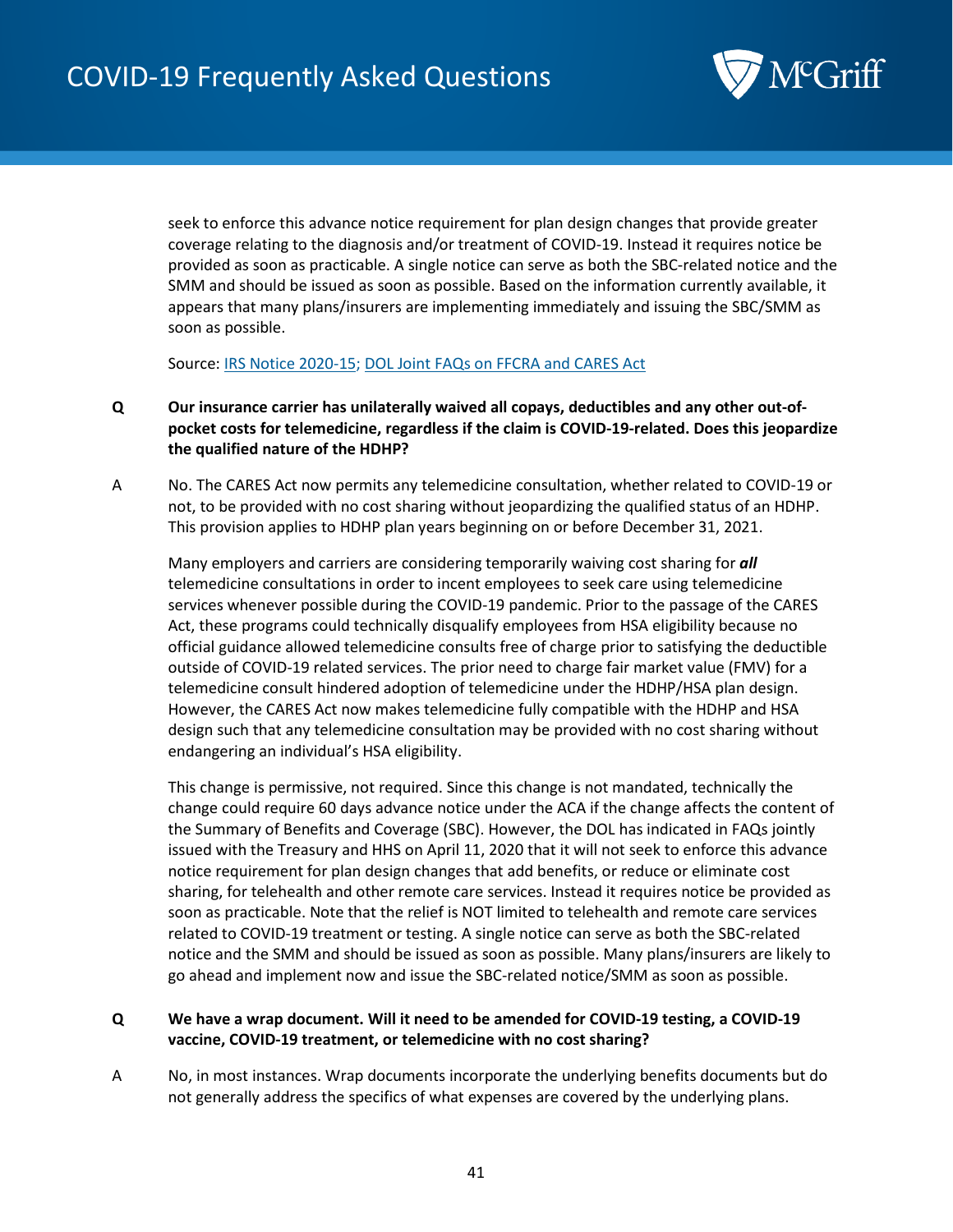

#### **Q Can an employee make changes to his/her HSA if placed on furlough?**

A An employee may suspend HSA contributions while on furlough, or make after-tax contributions directly and deduct on his or her own tax filing for the calendar year. When the employee returns to work, he or she could increase the election (as long as it does not go over the maximum allowed amount for that year). The IRS allowed eligible individuals until July 15, 2020 to make contributions to an HSA for 2019.

#### **Q Can employees use Health FSA, HRA and HSA dollars on over-the-counter (OTC) expenses?**

**A** Yes. The ACA previously barred the reimbursement of over-the-counter (OTC) expenses from Health FSAs, HRAs and HSAs. The CARES Act now allows employees to request reimbursement of these expenses, along with menstrual care products, without a prescription effective January 1, 2020. This change is permanent (no sunset date) but is a permissive, not required, change.

Employers wanting to permit OTC expenses for Health FSAs and HRAs will likely need to amend their plan document. Similarly, for HSAs, it is possible that the custodial agreement may need to be amended. Although there is no specific guidance to date, it may be possible to adopt an amendment now and make the change retroactive to January 1, 2020; however, as there is no definitive guidance, employers should consult with counsel if they are considering a retroactive amendment. Alternatively, plans can be amended on a prospective basis. Employers should check with their plan administrators for additional guidance, such as whether an amendment is needed, when amendment language will be available and whether retroactive manual claims are possible. Point of sale systems will likely require programming in order for debit cards to be used. Employers should consult counsel for advice on the effective date of this change.

#### **Dependent Care Assistance Programs (DCAPs)**

## **Q Some of our employees have children who aged out during 2020 before they could use DCAP dollars. Is there any COVID-19 relief that could help? (Updated January 19, 2021)**

A Yes. The CAA temporarily increases the age limit for purposes of eligible dependent care assistance expenses, from 13 to 14 for certain DCAP participants, extending the period in which those participants can incur such expenses. The relief applies for DCAP participants with one or more dependents who turned 13 during the last plan year with an enrollment period ending on or before January 31, 2020 (the "2020 Plan Year").

Generally, DCAP participants can only submit expenses that are incurred before the day the dependent reaches age 13. This relief extends that period through the end of the 2020 Plan Year (as defined above). For example, for DCAPs with a calendar year plan year, the relief extends the time DCAP participants can use funds on expenses of dependents who reach age 13 during 2020 through the end of the year.

The ability for eligible DCAP participants to use DCAP funds on these dependents can also carry forward into the subsequent plan year if the participant has funds remaining at the end of the 2020 Plan Year (as defined above). In that case, DCAP participants can only submit expenses for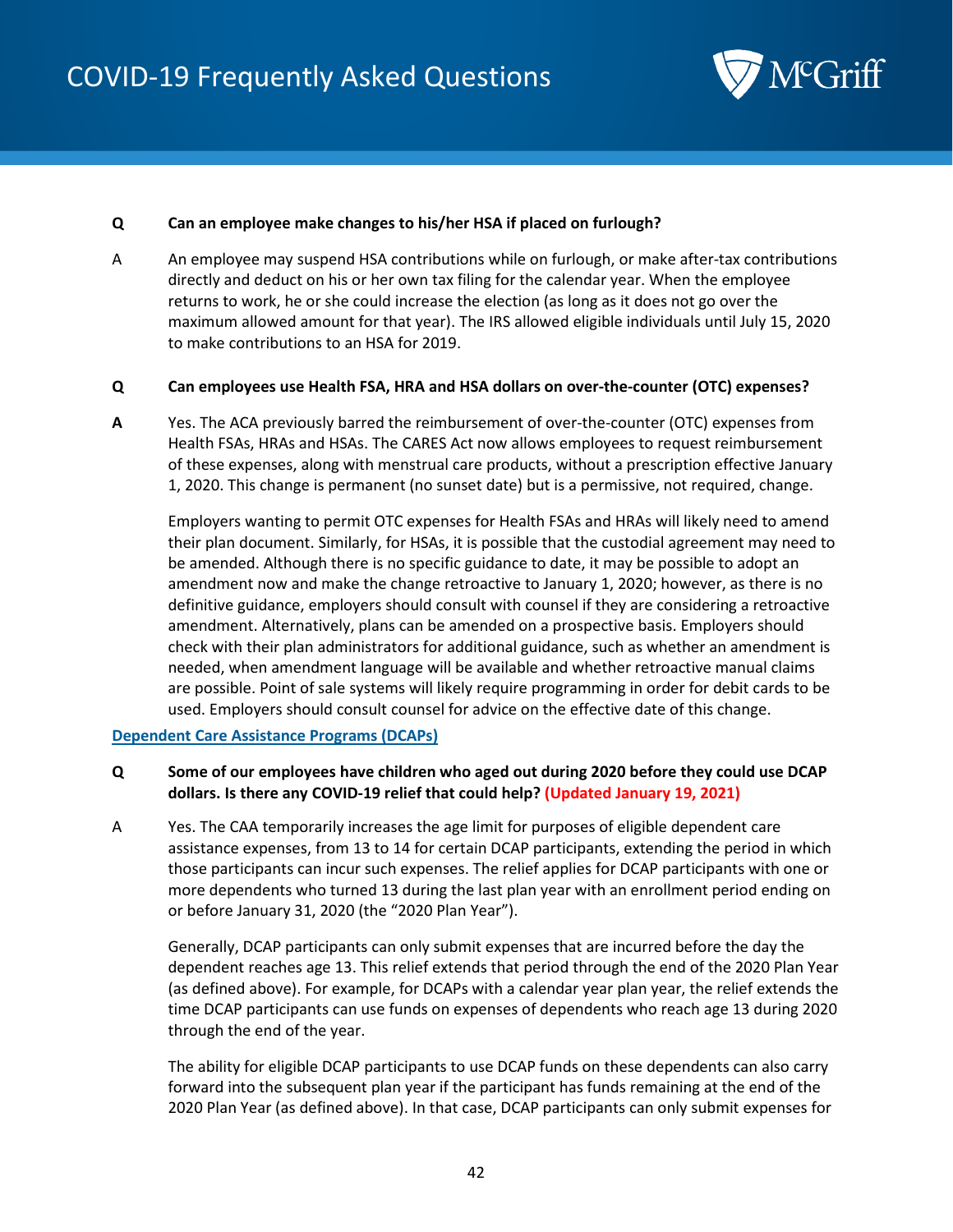

these dependents to the extent of the funds carried forward (and not for additional amount contributed for that subsequent plan year). This would allow DCAP participants to use the funds in the subsequent plan year until the dependent turns 14. Presumably the ability to carry forward these funds would only apply for DCAPs that adopted a carryover provision as permitted under the CAA for plan years ending in 2020 and/or 2021 although further clarification from the IRS would be helpful.

The CAA provisions described above will apply automatically unless a plan specifically includes an age 13 limitation (as opposed to referencing the relevant tax code section). Employers should check their DCAP plan document to determine whether these provisions apply automatically. If not, to add the provisions to their plan an employer must adopt a plan amendment by the last day of the first calendar year beginning after the end of the plan year in which the amendment is effective and operate the plan consistent with the amendment. All plans that will apply the temporarily increased age limit and extension (whether the limit increases automatically or by plan amendment) should notify all employees eligible to participate in the plan, ideally as soon as practicable.

- **Q Our employee has elected DCAP contributions. Her day care has closed due to COVID-19, and she is now staying home with her child. Can she stop her DCAP contributions? (Updated January 19, 2021)**
- A Yes, the closing of the day care and the employee now staying home would permit the employee to stop making DCAP contributions. Also, the IRS previously issued [Notice 2020-29](https://www.irs.gov/pub/irs-drop/n-20-29.pdf) that allowed employers to amend their cafeteria plans to permit participants to make prospective mid-year changes to their DCAP elections for any reason during 2020. The recently passed Coronavirus Response and Relief Supplemental Appropriations Act, 2021 ("the CAA") now extends the ability for employers to allow participants to make prospective mid-year changes to their DCAP elections for any reason for plan years ending in 2021.

Employers wishing to allow this election event must notify all employees eligible to participate in the plan, ideally as soon as practicable. They must also amend their plan to reflect the change no later than December 31, 2021 for the 2020 relief under Notice 2020-29 and no later than the last day of the first calendar year beginning after the end of the plan year in which the amendment is effective. It is important to note that changes must be prospective, which means employees cannot reduce elections below the amount already contributed for the plan year. There is still no mechanism to refund unused DCAP contributions as taxable compensation. Employers should coordinate with the DCAP administrator to ensure it can administer the plan consistent with the intended changes.

- **Q Our employee did not elect DCAP contributions. His son's school has closed for the foreseeable future. Can he elect a DCAP mid-year so that he can pay for day care (son is under age 13)? (Updated January 19, 2021)**
- A Prior to IRS Notice 2020-29 and the CAA the answer was not entirely clear, but most commentators felt the fact pattern could fall within the change in cost of coverage exception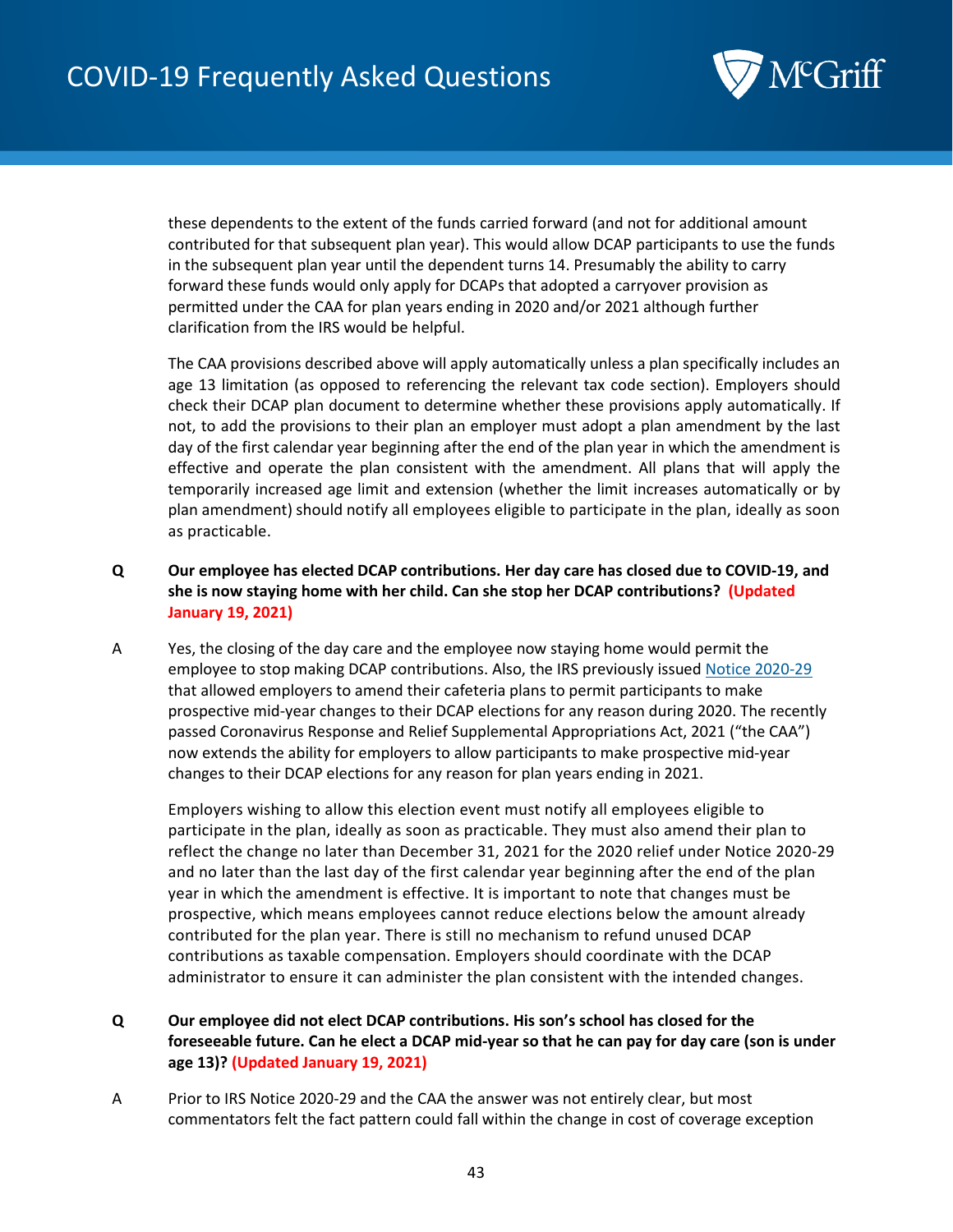

that would permit a mid-year change in election to join the DCAP. IRS Notice 2020-29 and the recently passed CAA now make it clear that employers can amend their cafeteria plans to permit participants to make prospective mid-year changes to their DCAP elections for any reason during 2020 and for plan years ending in 2021.

As mentioned above, employers wishing to allow this election event must notify all employees eligible to participate in the plan, ideally as soon as practicable, and must also amend their plan to reflect the change no later than December 31, 2021 for the 2020 relief under Notice 2020-29 and no later than the last day of the first calendar year beginning after the end of the plan year in which the amendment is effective. It is important to note that changes must be prospective, which means employees cannot reduce the elections below the amount already contributed for the plan year. There is still no mechanism to refund unused DCAP contributions as taxable compensation. Employers should coordinate with the DCAP administrator to ensure it can administer the plan consistent with the employer's intended changes.

- **Q Our employee's child used to go to day care after school, but now that his school has closed due to COVID-19, he needs to go to day care all day. Can the employee increase her DCAP election to pay for the additional cost of extended day care?**
- A Yes, the need for additional day care hours would allow the employee to increase her DCAP election to pay the higher cost of day care.
- **Q Our employee has elected DCAP to pay for a nanny. The nanny is quarantined now due to COVID-19 exposure, and the employee has found other day care that costs less. Can the employee drop his DCAP election to the new cost of day care coverage?**
- A Yes, the change in provider and cost of coverage will permit the employee to change his DCAP election to be consistent with the new cost of day care.

## **Q If an employee is not working during a temporary layoff or suspension, can the employee still pay for day care expenses from the DCAP?**

A IRS rules require an employee to be either gainfully employed or actively seeking employment for dependent care expenses to be eligible for reimbursement under a DCAP. If an employee is not working, then day care expenses cannot be reimbursed. There is an exception if the absence is for 2 weeks or less.

## **Q If an employee works remotely from home (telework) and is still using day care services, are those expenses eligible for reimbursement under a DCAP?**

A Yes because the employee is still considered employed. This is true so long as both parents are working. If one parent is home and not working, then expenses would not be eligible for reimbursement from a DCAP.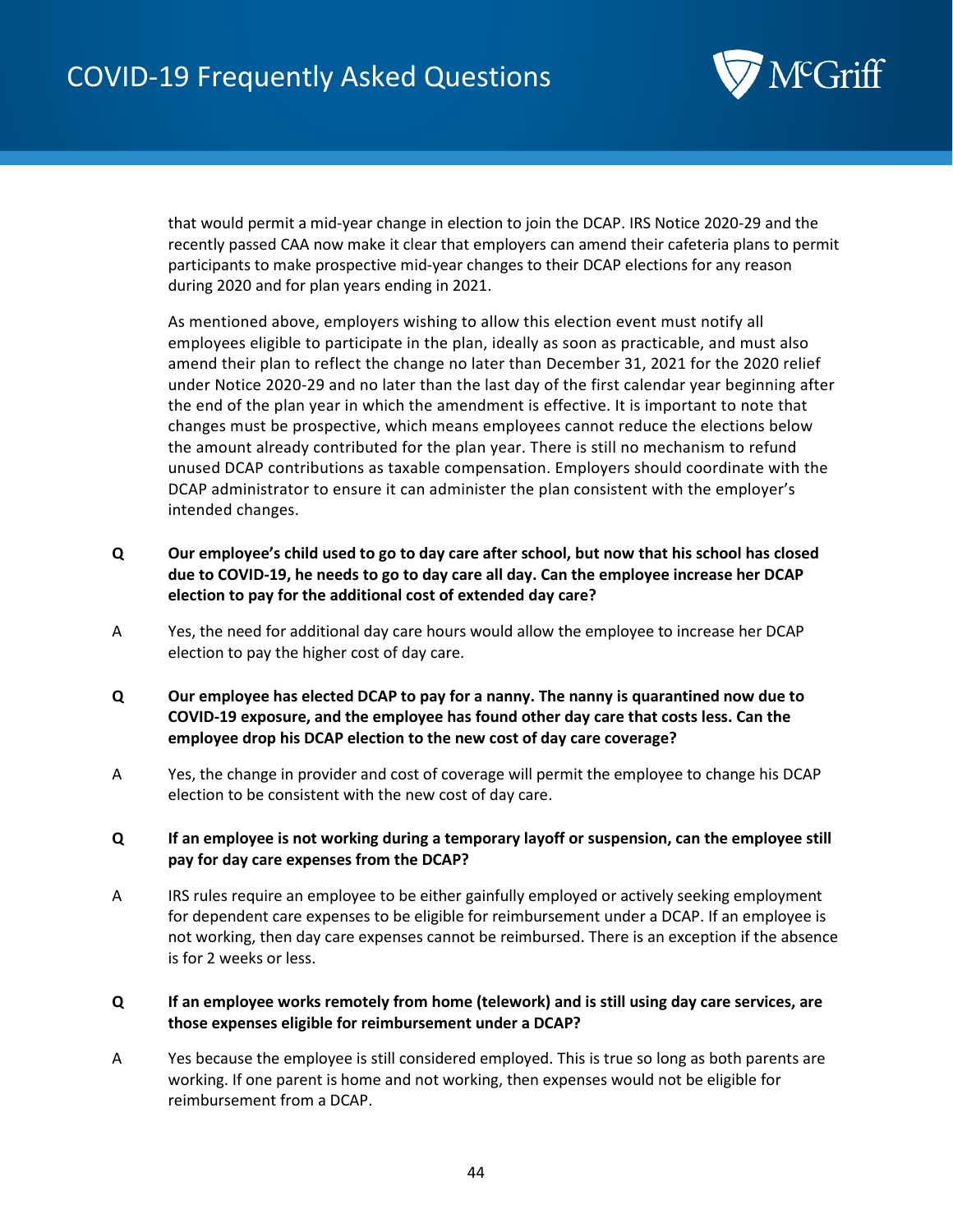

- **Q We would like to give our employees more time in 2020 and/or 2021 to spend their DCAP dollars? Can we extend our grace period? (Updated January 19, 2021)**
- **A** Yes. [IRS Notice 2020-29](https://www.irs.gov/pub/irs-drop/n-20-29.pdf) originally provided relief in this area allowing employers to amend their plans to permit participants to spend down any DCAP amounts remaining at the end of a grace period or plan year ending in 2020. Under the original relief employers could extend a grace period ending in 2020 (such as one ending March 15, 2020 for a plan with a calendar year plan year) through the end of the 2020 calendar year.

The recently passed CAA has extended and expanded this relief allowing employers to amend their plans to extend the grace period for 12 months following any plan year ending in 2020 or 2021. This relief allows additional time for participants to incur services. This is temporary relief and will not apply to plan years ending in 2022 and beyond.

Employers wishing to take advantage of this relief must notify all employees eligible to participate in the plan, ideally as soon as practicable, as well as amend their plan to reflect the change no later than December 31, 2021 for the relief under Notice 2020-29 and no later than the last day of the first calendar year beginning after the end of the plan year in which the amendment is effective. Employers should also ensure the DCAP administrator can administer the plan consistent with the intended changes.

# **Q We would like to allow our employees to carryover unused DCAP contributions to the next plan year. Is this permitted? (Updated January 19, 2021)**

A Employees are generally not permitted to carryover unused DCAP contributions from one plan year to the next. Employees must use DCAP contributions prior to the end of the plan year (or applicable grace period) or lose them. However, the CAA has provided temporary relief permitting employers to add a carryover feature to DCAP plans ending in 2020 and 2021. If the employer adopts, employees will be permitted to carryover all unused DCAP funds remaining at the conclusion of plan years ending in 2020 and 2021. This is temporary relief and will not apply to plan years ending in 2022 and beyond.

Employers wishing to take advantage of this relief must notify all employees eligible to participate in the plan, ideally as soon as practicable. They must also amend their plan to reflect the changes no later than the last day of the first calendar year beginning after the end of the plan year in which the amendment is effective. Employers should coordinate with the DCAP administrator to ensure it can administer the plan consistent with the employer's intended changes.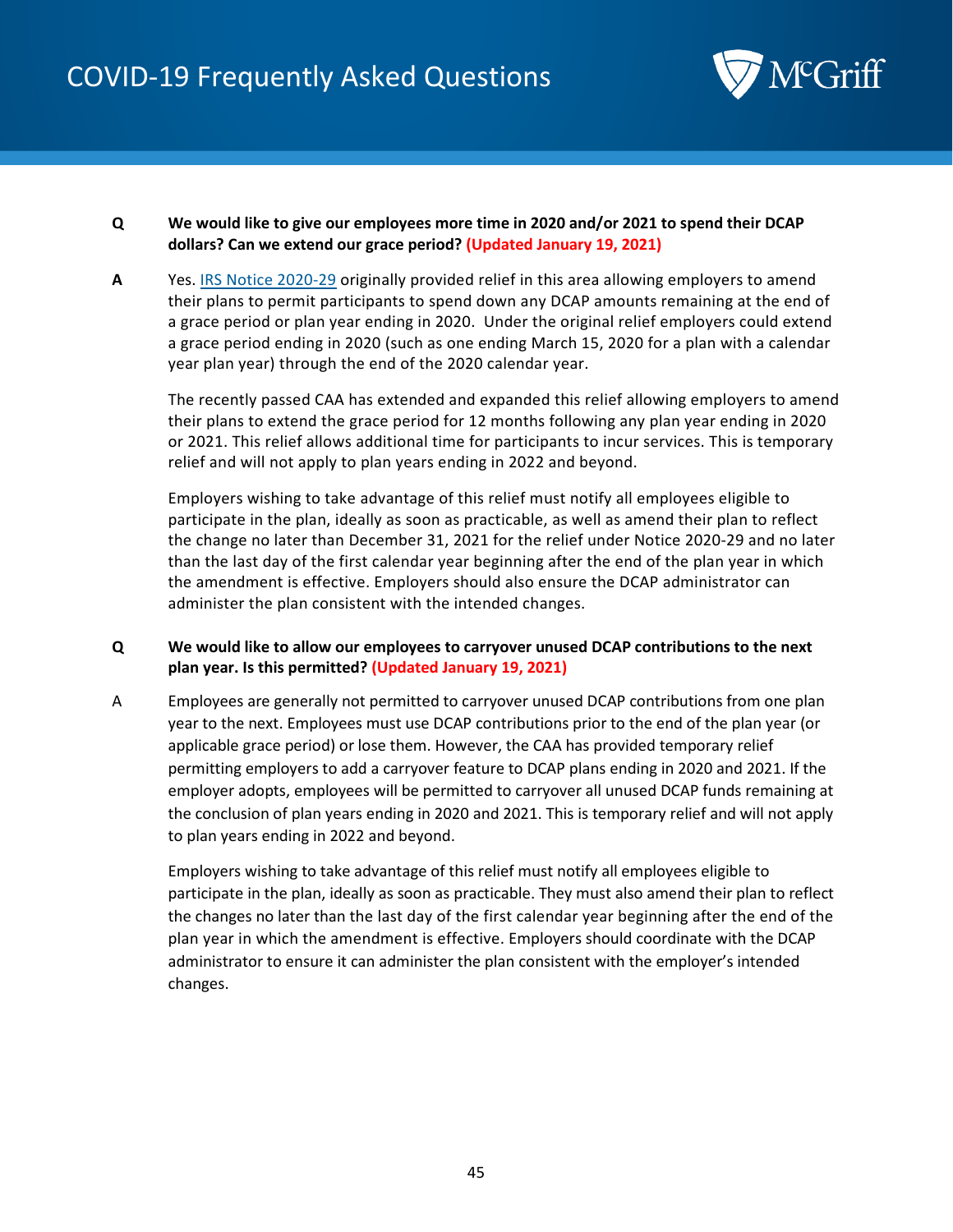

## **Flexible Spending Accounts (FSAs)**

#### **Q Can employees use Health FSA, HRA and HSA dollars on over-the-counter (OTC) expenses?**

**A** Yes. The ACA previously barred the reimbursement of over-the-counter (OTC) expenses from Health FSAs, HRAs and HSAs. The CARES Act now allows employees to request reimbursement of these expenses, along with menstrual care products, without a prescription effective January 1, 2020. This change is permanent (no sunset date) but is a permissive, not required, change.

Employers wanting to permit OTC expenses for Health FSAs and HRAs will likely need to amend their plan document. Similarly, for HSAs, it is possible that the custodial agreement may need to be amended. Although there is no specific guidance to date, it may be possible to adopt an amendment now and make the change retroactive to January 1, 2020; however, as there is no definitive guidance, employers should consult with counsel if they are considering a retroactive amendment. Alternatively, plans can be amended on a prospective basis. Employers should check with their plan administrators for additional guidance, such as whether an amendment is needed, when amendment language will be available and whether retroactive manual claims are possible. Point of sale systems will likely require programming in order for debit cards to be used. Employers should consult counsel for advice on the effective date of this change.

- **Q The pandemic has impacted our employees' ability to use Health FSA dollars. Can we allow our employees to cease or reduce Health FSA contributions during 2020 and 2021? (Updated January 19, 2021)**
- **A** Yes. If adopted by the plan sponsor, relief is available in both 2020 and 2021 that would allow employees to make prospective election changes without a qualifying life event. In May, the IRS issued COVID-19 related relief in [Notice 2020-29](https://www.irs.gov/pub/irs-drop/n-20-29.pdf) to allow employers to amend their cafeteria plans to permit employees to make certain mid-year plan changes to their health FSA elections during calendar year 2020. Subsequently, the Coronavirus Response and Relief Supplemental Appropriations Act, 2021 ("the CAA") extended this relief through plan years ending in 2021.

Permissible change options include the ability to revoke an existing election, make a new election, or decrease *or increase* an existing election. Because all changes must be prospective, employees generally cannot reduce elections below the amount already contributed or reimbursed. There is still no mechanism to allow a refund of unused contributions as taxable compensation.

Employers wishing to allow some or all of these new election events must notify all employees eligible to participate in the plan, ideally as soon as practicable. They must also amend their cafeteria plans to reflect the change no later than December 31, 2021 for the 2020 relief under Notice 2020-29 and no later than the last day of the first calendar year beginning after the end of the plan year in which the amendment is effective. Employers should coordinate with the health FSA administrator to ensure it can administer the plan consistent with the employer's intended changes.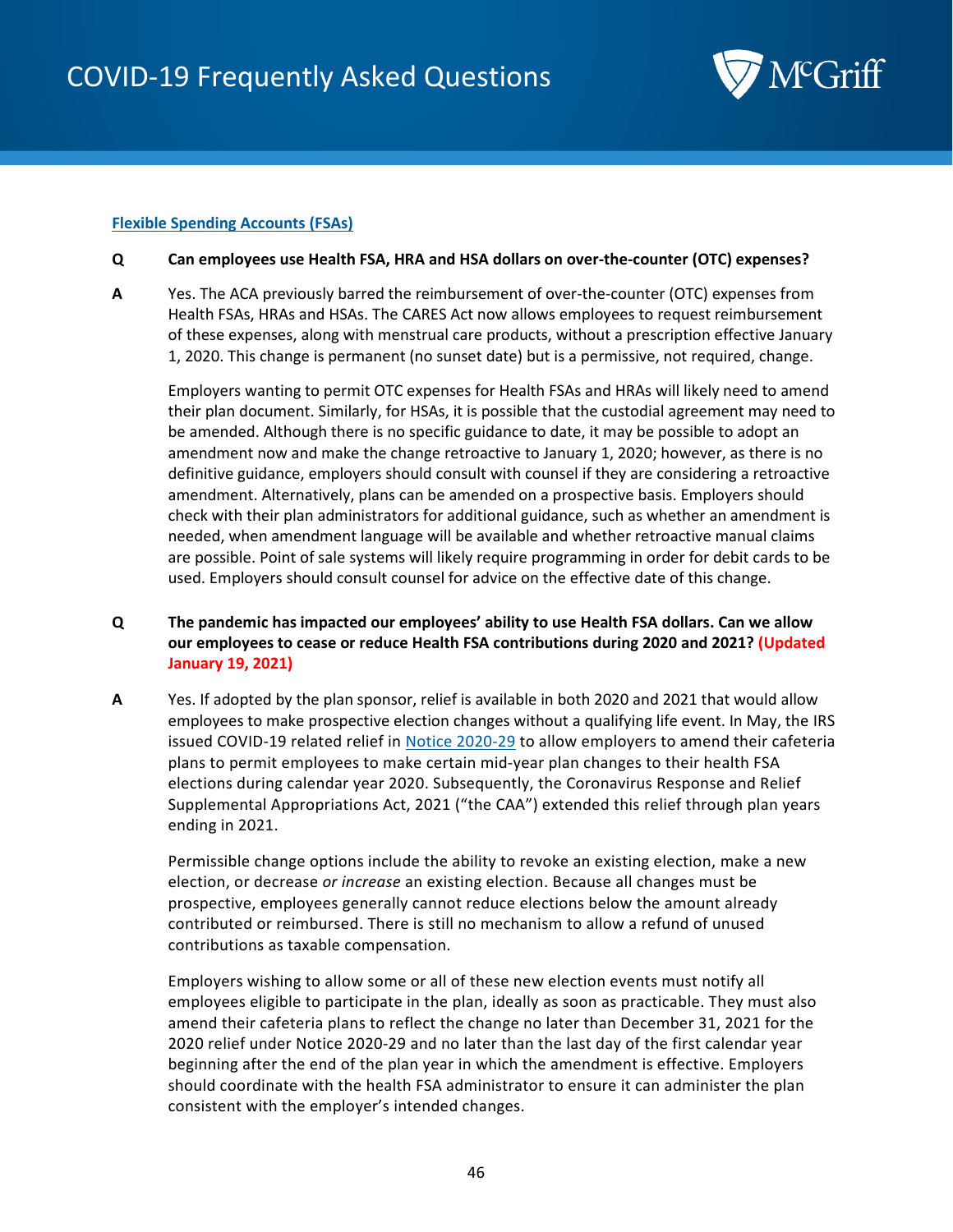

## **Q We would prefer to just give our employees more time to spend their Health FSA dollars. Can we extend our grace period? (Updated January 19, 2021)**

**A** Yes. In May, IRS [Notice 2020-29](https://www.irs.gov/pub/irs-drop/n-20-29.pdf) provided relief in this area allowing employers to amend their plans to extend the grace period to December 31, 2020 for any plan year or grace period ending in 2020. The CAA has extended and expanded this relief allowing employers to amend their plans to extend the grace period for 12 months following any plan year ending in 2020 or 2021. This relief allows additional time for participants to incur services.

Employers wishing to take advantage of this relief must notify all employees eligible to participate in the plan, ideally as soon as practicable. They must also amend their cafeteria plans to reflect the change no later than December 31, 2021 for the relief under Notice 2020- 29 and no later than the last day of the first calendar year beginning after the end of the plan year in which the amendment is effective. Employers should coordinate with the health FSA administrator to ensure it can administer the plan consistent with the employer's intended changes. See [below FAQ](#page-47-0) for a summary of how this relief may impact HSA eligibility.

The original extension to incur claims through December 31, 2020, provided in Notice 2020-29 is available both to cafeteria plans with a grace period and those with a carryover (in spite of the typical requirement that a plan can only have a grace period or a carryover, but not both). However, it appears the extensions provided by the CAA can only apply to plans without the carryover.

## **Q Our Health FSA includes the carryover feature. Have any changes been made to the \$500 maximum carryover amount? (Updated January 19, 2021)**

**A** Yes, both temporary and permanent increases have been made to the \$500 maximum carryover. First, the CAA provides temporary carryover relief to address employees' unused health FSA funds. Specifically, employers may permit employees to carry over any unused amount from a plan year ending in 2020 or 2021. The amount that can carryover as a result of this relief is unlimited. This is temporary relief that will expire at the conclusion of the plan year ending in 2021.

In addition, the IRS issued [Notice 2020-33](https://www.irs.gov/pub/irs-drop/n-20-33.pdf) on March 12, 2020, which allows employers to amend their plans to index the maximum amount of unused health FSA funds that participants can carry over to the next plan year. The change can apply to carryovers from 2020 and subsequent plan years. Going forward, the carryover limit would be indexed to 20% of the maximum health FSA contribution for a given plan year. Notwithstanding the temporary relief described above, this will increase the limit for unused health FSA carryover amounts from \$500 to a maximum of \$550 for the 2020 plan year, and then that amount will be adjusted annually for inflation.

Although participant friendly, neither the temporary nor permanent carryover increases are mandatory. Employers wishing to add the temporary unlimited increase must amend their plans no later than the last day of the first calendar year beginning after the end of the plan year in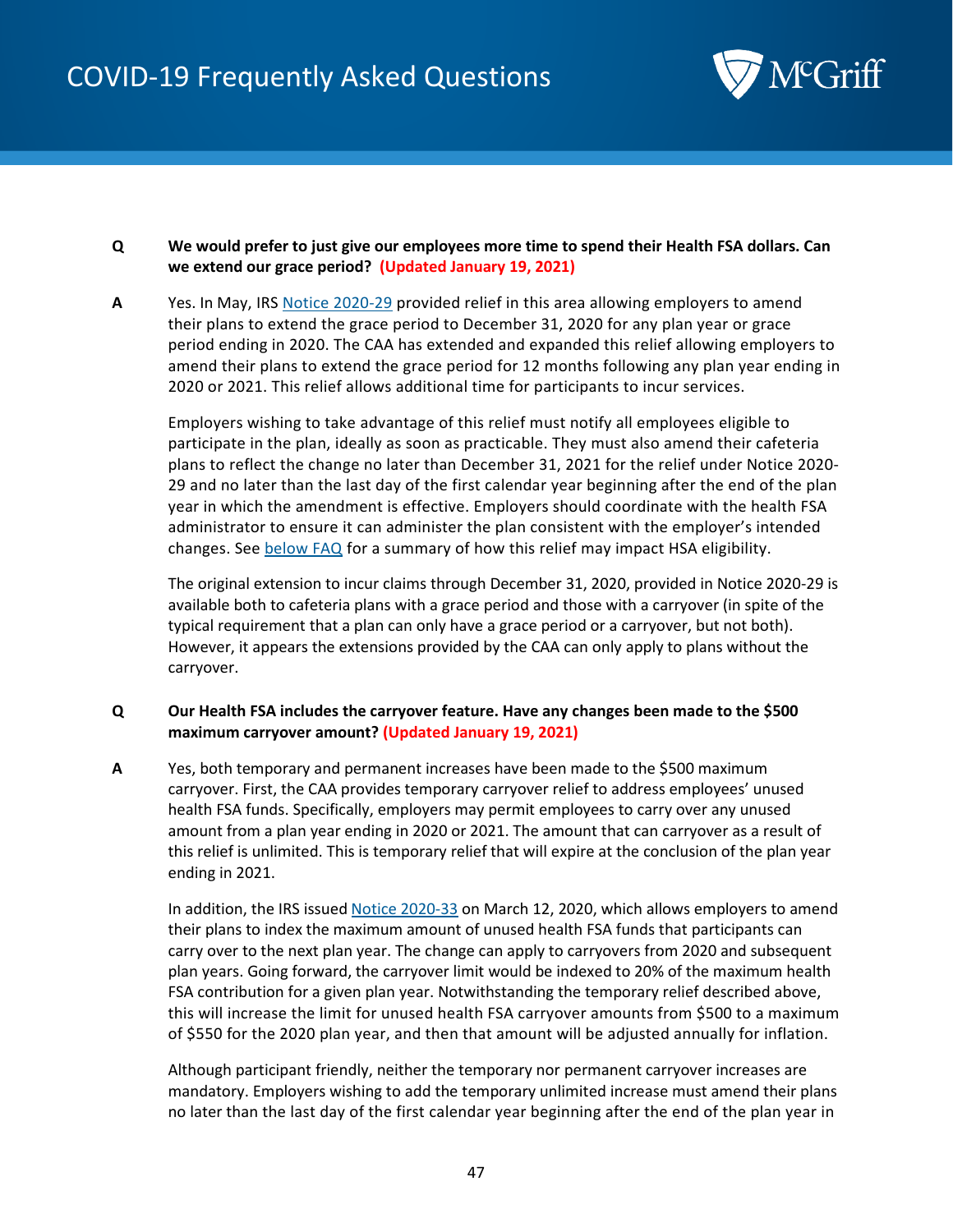

which the amendment is effective. Employers must also notify all employees eligible to participate in the plan, ideally as soon as practicable, and coordinate with the health FSA administrator to ensure it can administer the plan consistent with the employer's intended changes.

Employers wishing to add the indexing of maximum carryover amounts must amend their plans by the end of the applicable plan year. For example, if the employer adds this provision for the 2021 plan year and it has a calendar year plan, then it must adopt the amendment by December 31, 2021. However, Notice 2020-33 allows employers adding the indexed increases for the 2020 plan year to adopt the required amendment by December 31, 2021, so long as they notify all employees eligible to participate in the plan of the change and operate the plan in accordance with the amendment.

## <span id="page-47-0"></span>**Q We decided to extend the grace period for our employees to use their Health FSA dollars in 2020 and/or 2021. Will this impact HSA eligibility? (Updated January 4, 2021)**

A Yes. The IRS acknowledged i[n IRS Notice 2020-29](https://www.irs.gov/pub/irs-drop/n-20-29.pdf) that extending a grace period could potentially constitute disqualifying coverage for HDHP enrollees. It indicated that employees with unused amounts remaining at the end of a plan year or grace period ending in 2020 and who are allowed an extended period to incur expenses under a health FSA pursuant to a plan amended in accordance with this notice will not be eligible to contribute to an HSA during the extended period (except in the case of an HSA-compatible health FSA, including a health FSA that is amended to be HSA-compatible). For example, let's assume an employer amends its plan with a March 31, 2020 plan year end to allow participants to spend down unused general purpose health FSA amounts through December 31, 2020. In that case, an employee with an unused balance will generally not be eligible to contribute to an HSA during the 2020 calendar year (absent a plan design that makes the spend-down amount HSA compatible, such as in a limited purpose health FSA for all participants).

While we have not been provided specific guidance, we expect any grace period allowed under the CAA will also disqualify employees from HSA eligibility. It is important to remember, unlike carryover, employees cannot voluntarily waive grace period coverage on an individual basis. It is critical for employers and employees to be aware of this. An additional 12 month grace period will disqualify an employee from HSA participation during that time if the employee has not spent all health FSA funds by the end of the plan year.

## **Q What happens to an employee's FSA when on furlough?**

A Coverage remains in effect during any protected leave period (FMLA, etc.) unless the employee revokes the election. The 125 plan document must be consulted to see what happens during a furlough. If leaves of absence cause a loss of eligibility, the plan sponsor needs to follow those terms unless they amend their 125 plan.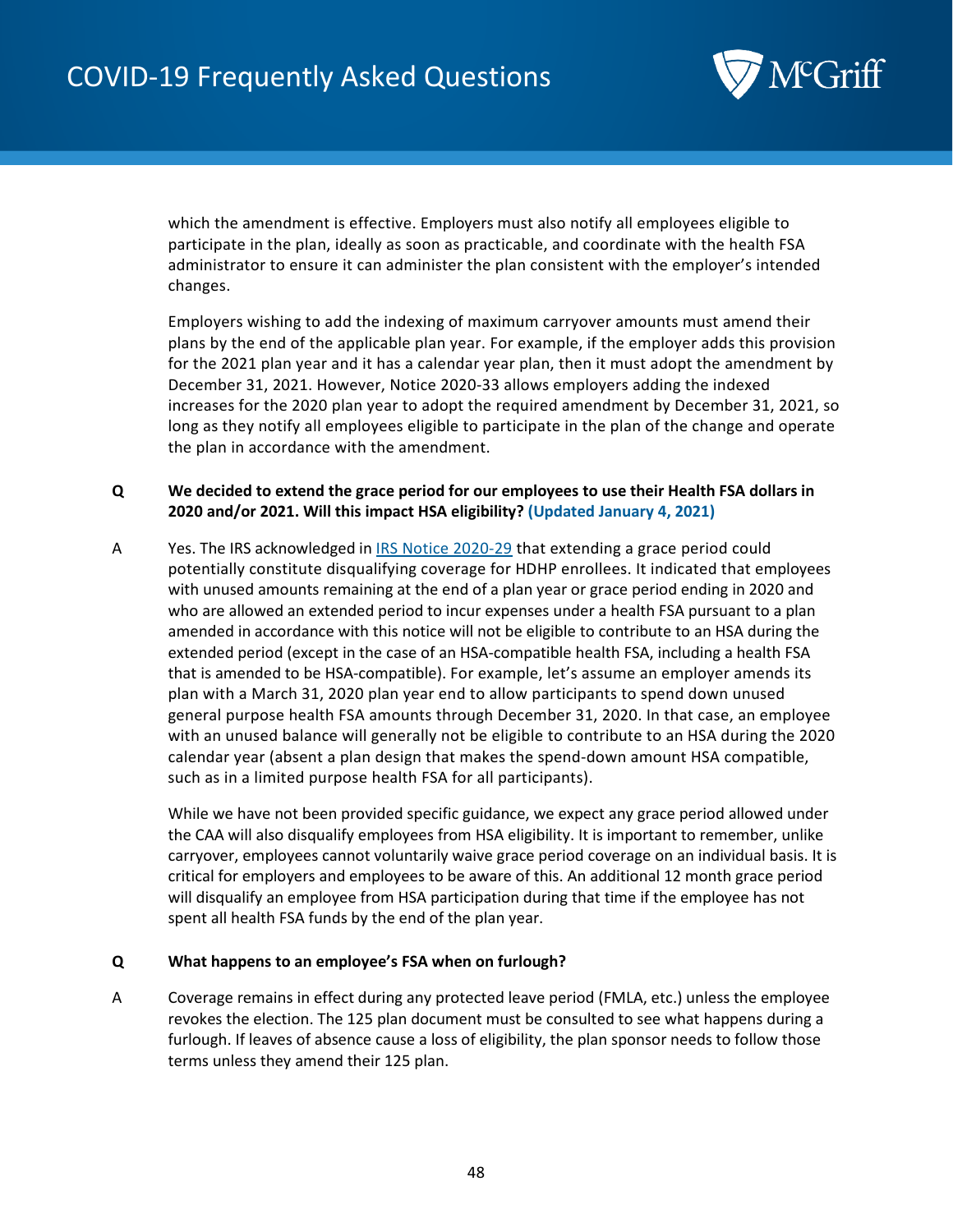

#### **Q What happens if an employee revokes FSA coverage during leave?**

A If an employee revokes FSA coverage during a furlough or leave of absence, health expenses incurred during the leave period are not eligible for reimbursement.

## **Q Is there any relief for terminated employees to spend down unused Health FSA funds? (Updated January 19, 2021)**

A Generally, there is no spend down feature for terminated employees to use health FSA funds to reimburse expenses incurred after termination. However, the CAA permits employers to amend their plan to allow employees terminated in 2020 or 2021 to spend down unused health FSA funds through the end of the plan year in which they are terminated. As a result, terminated employees can continue to submit claims for expenses incurred after termination and prior to the end of the plan year (and applicable grace period).

This is permissive, temporary relief for 2020 and 2021 only. Employers wishing to take advantage of this relief must notify all employees eligible to participate in the plan, ideally as soon as practicable. They must also amend their cafeteria plans to reflect the change no later than the last day of the first calendar year beginning after the end of the plan year in which the amendment is effective. Employers should coordinate with the health FSA and COBRA administrators to ensure they can administer the plan consistent with the employer's intended changes.

# **Q If an employee is terminated, do we have to offer COBRA for the Health Flexible Spending Account (Health FSA)? (Updated January 19, 2021)**

A It depends. If the terminated employee's Health FSA account is underspent, the employee must be offered COBRA at the time of termination. If the employee's Health FSA account is overspent, COBRA need not be offered. A Health FSA account is underspent at the time of termination if the employee has contributed more to the account during the current plan year than the employee has received in reimbursements. For example, assume an employee elected \$2,400 in Health FSA elections in a calendar year plan. On June 30, the employee is terminated. At that time, the employee has contributed \$1,200 to his Health FSA but has only submitted claims for \$900 in reimbursements. The Health FSA is underspent, so COBRA must be offered.

This answer may also be impacted by the terminated employee relief in the CAA. We would welcome more guidance from the regulatory agencies and encourage employers to work with legal counsel and COBRA administrators in these situations.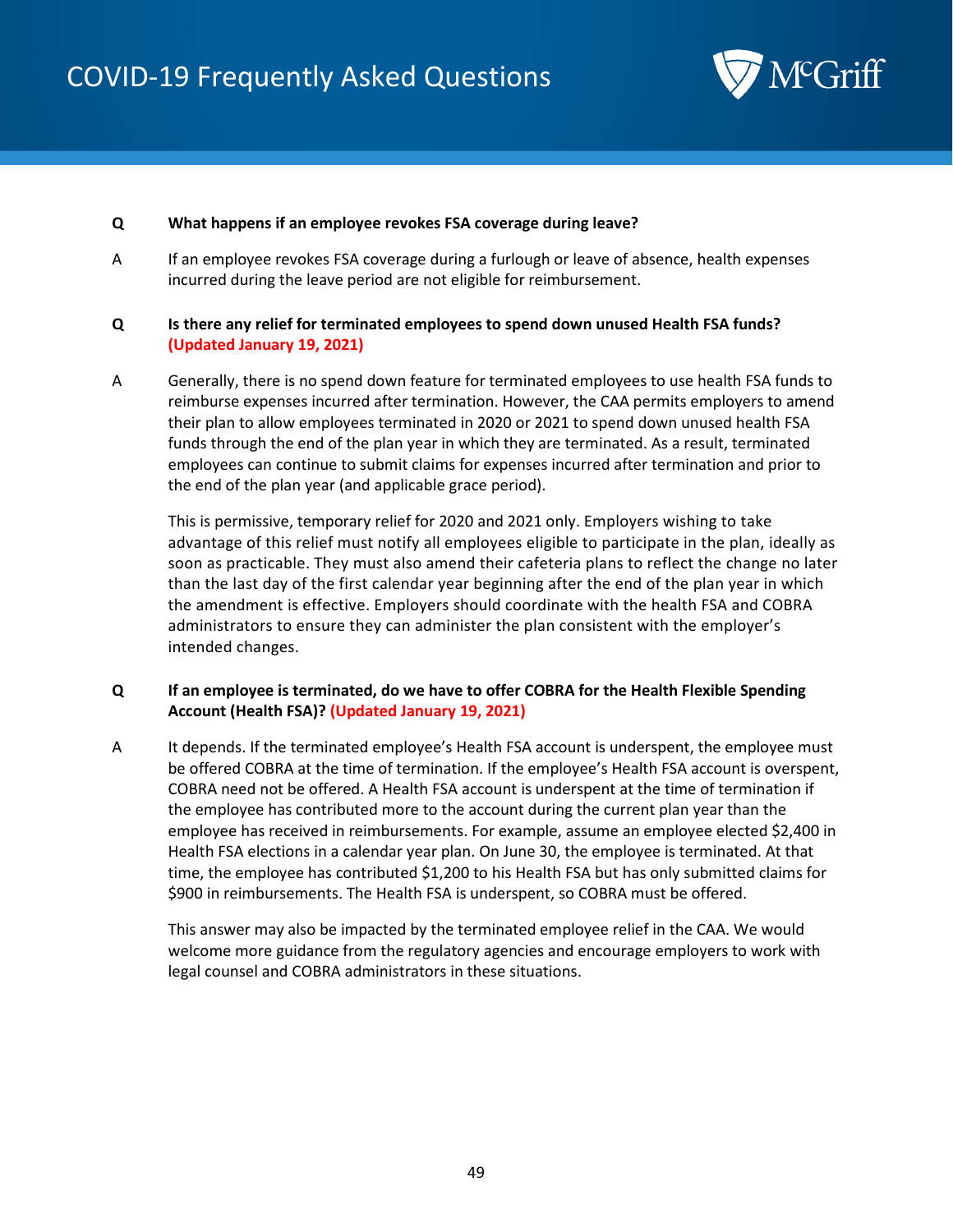

#### **Telemedicine & Employee Assistance Programs (EAPs)**

- **Q How can we better leverage group health benefits already available to our employees?**
- A **Telemedicine** may be a valuable option for those seeking medical help for non-emergency care. These services often provide access to care and specialist referrals while minimizing external exposure, while also saving emergency resources for those who need it most.

A [prior FAQ](#page-40-0) addresses HSA compatibility when employees are provided access to telemedicine consultations prior to meeting the minimum deductible under what would otherwise be a qualified HDHP. As noted, the CARES Act now makes telemedicine fully compatible with the HDHP and HSA design such that any telemedicine consultation may be provided with no cost sharing without endangering an individual's HSA eligibility for HDHP plan years beginning on or before December 31, 2021.

**Employee Assistance Programs** also provide helpful benefits for not only physical but also mental health, including personal finance, stress management, substance abuse, relationships and life changes and challenges – all potentially critical services during these uncertain times.

**Health Plans must cover the cost of COVID-19 testing.** The Families First Coronavirus Response Act requires plans to cover COVID-19 testing. The Act requires all insured and self-funded medical plans, including grandfathered plans, to cover diagnostic testing-related services for COVID-19 at 100 percent without any cost-sharing, including deductibles or co-pays. Examples include services provided by doctors, emergency rooms, telemedicine and urgent care centers leading up to the decision that testing is needed, along with the actual lab-based testing. The CARES Act expands the approved forms of diagnostic testing that must be covered. It also requires testing providers to publicize the testing price and establishes reimbursement rates for testing by reference to either previously negotiated or published rates.

Some states, however, have also mandated that fully-insured plans cover COVID-19 treatment at no cost to members. While self-funded plans are not generally subject to these state mandates, some claims administrators are automatically waiving cost-sharing for COVID-19 treatment unless the plan sponsor opts out. Employers should review the specific requirements in the states in which they operate.

## **Q May a large employer offer coverage only for telehealth and other remote care services to employees who are not eligible for any other group health plan offered by the employer?**

A Yes. Generally, this type of arrangement would constitute a group health plan (a fund or program that is established by an employer to provide medical care to employees or their dependents) and would be subject to various federal requirements applicable to group health plans. However several regulatory agencies (DOL/HHS/DOT) announced that they are providing relief from certain ERISA, the ACA, and Internal Revenue Code requirements for a group health plan that solely provides benefits for telehealth (or other remote health care services). This relief is only for the duration of any plan year beginning before the end of the public health emergency related to COVID-19 and is limited to telehealth and other remote care service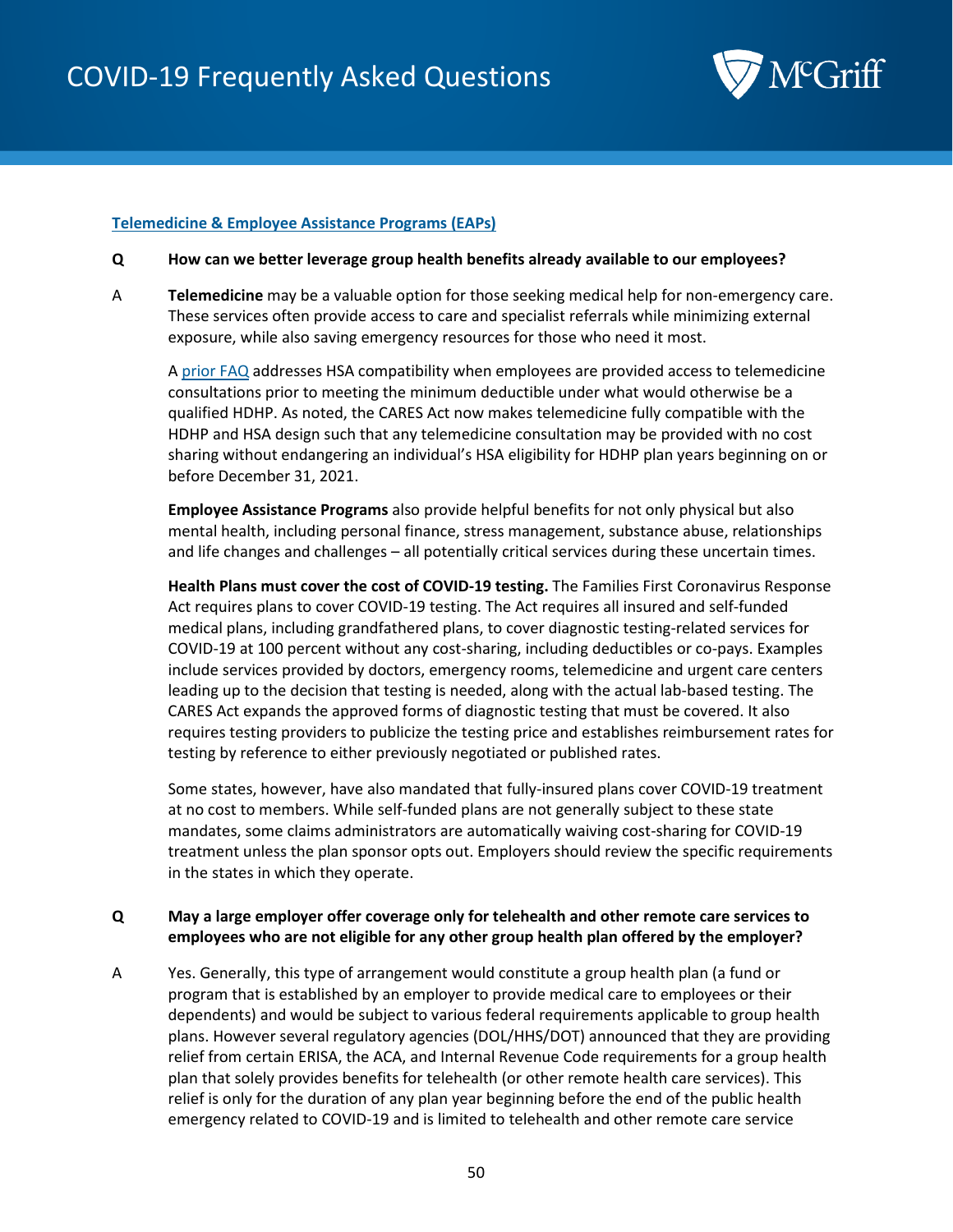

arrangements that are sponsored by a large employer that are offered only to employees (or their dependents) who are not eligible for coverage under any other group health plan offered by that employer.

Under this temporary relief, the Departments will continue to apply otherwise applicable federal non-discrimination standards. These arrangements must continue to satisfy are: the provisions relating to prohibition of pre-existing condition exclusions or other discrimination based on health status; prohibition of discrimination against individual participants and beneficiaries based on health status; prohibition of rescissions; and parity in mental health or substance use disorder benefits. HHS encourages states to take a similar approach. Se[e FAQs About FFCRA and CARES Implementation Part 43](https://www.dol.gov/sites/dolgov/files/ebsa/about-ebsa/our-activities/resource-center/faqs/aca-part-43.pdf) 

# **Section 125 Cafeteria Plans / HIPAA Special Enrollment Period**

- **Q Employees have asked to change their health coverage elections for all sorts of reasons. Some want to drop coverage while others want to add it or to change coverage options. Has the IRS expanded the types of qualifying events that will allow employees to change their health coverage elections under a cafeteria plan? (Updated January 4, 2021)**
- **A** Yes. On May 12th, the IRS issued COVID-19 related relief in [Notice 2020-29](https://www.irs.gov/pub/irs-drop/n-20-29.pdf) to allow employers to amend their cafeteria plans to permit employees to make certain mid-year plan changes to their health coverage elections *during calendar year 2020*. Permissible change options include to change health coverage options (e.g., from HDHP to PPO), to add family members to coverage or to drop health coverage, although the latter requires a written certification that they are or will immediately enroll in other health coverage. The IRS provided a model certification employers can use for this purpose.

Keep in mind that all mid-year election event changes, including those available under the newly issued IRS guidance, are optional. An employer's cafeteria plan can permit all of those allowed under IRS rules, some or none of them. Employers wishing to allow some or all of these new election events must notify all employees eligible to participate in the plan, ideally as soon as practicable. They must also amend their cafeteria plans to reflect the changes no later than December 31, 2021.

The CAA sets out that an employer can also choose to amend their cafeteria plan to allow (or continue to allow) employees to prospectively modify the amount of their **FSA contributions** for plan years ending in 2021, even if they have not experienced a change in status. However, the applicable dollar limitations will continue to apply.

Employers should confirm, in advance, any action it intends to take in this area will be consistent with the extent to which their carrier or stop-loss provider has/will allow these enrollments. Likewise, employers should coordinate with the cafeteria plan administrator to ensure it can administer the plan consistent with the employer's intended changes. They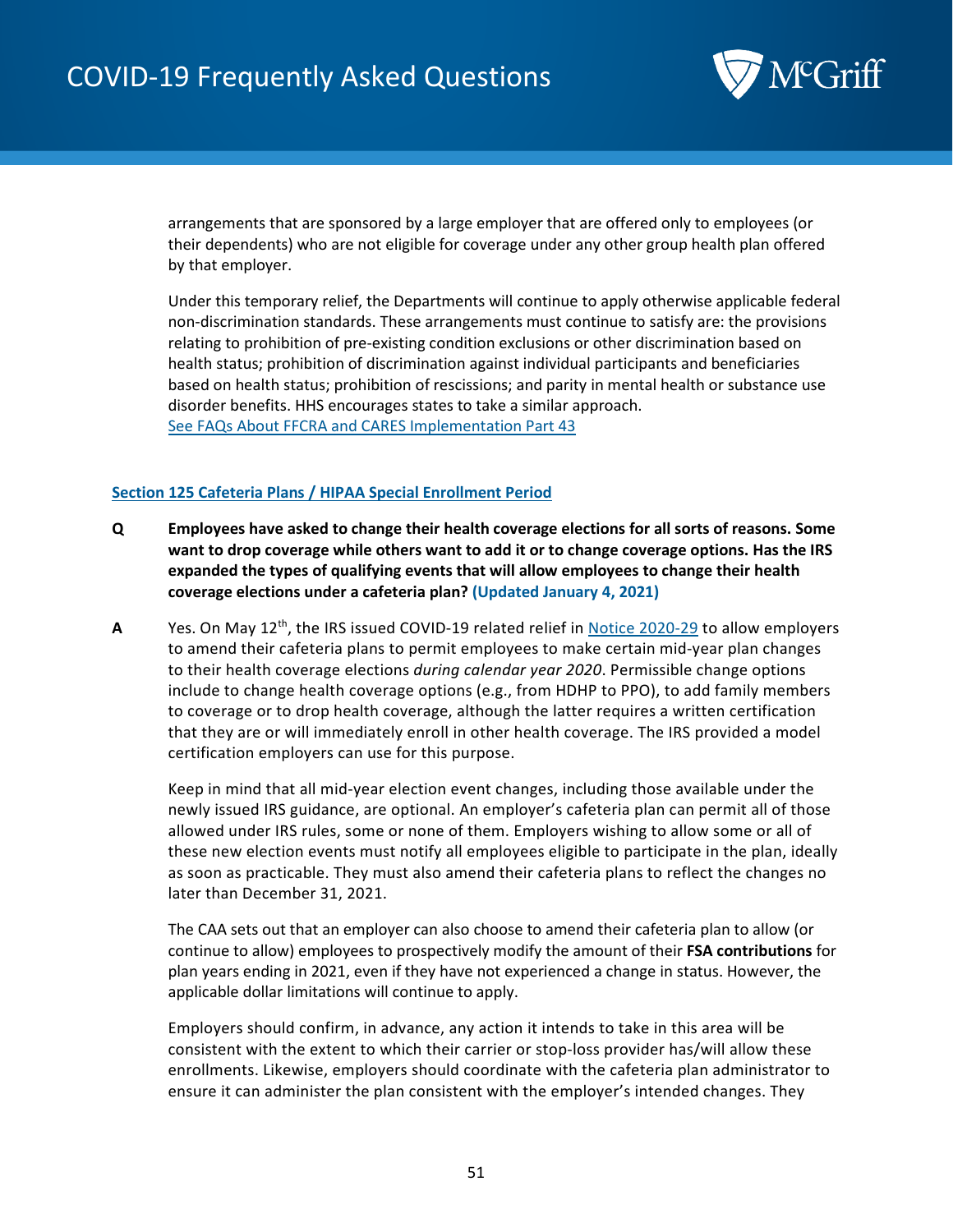

might also wish to consider the impact of allowing these changes, such as whether it will result in adverse selection.

## **Q Does IRS Notice 2020-29 apply to dental and vision plans?**

A Notice [2020-29](https://www.irs.gov/pub/irs-drop/n-20-29.pdf) does not specifically mention vision and dental coverage; however, these benefits are generally considered group health plans for most intents and purposes. In looking at the qualified benefits that can be offered under a cafeteria plan, dental and vision benefits are permissible offerings since they are considered "accident or health plans" under IRS rules. By analogy, this could pull dental and vision health plan benefits offered through a cafeteria plan into the purview of the Notice. Further clarification from the IRS would be helpful.

# **Q What if employees have already been allowed to drop, add or change health coverage elections for any reason under a cafeteria plan during 2020, even before the recent guidance in IRS Notice 2020-29? Will the IRS seek to disqualify our plan?**

**A** No, provided the employer takes certain actions. [Notice 2020-29](https://www.irs.gov/pub/irs-drop/n-20-29.pdf) specifically allows employers to apply this guidance retroactively provided it adopts an amendment for the 2020 plan year, informs all employees eligible to participate in the plan of the plan changes and operates the plan in accordance with the guidance under the Notice. An employer wishing to take advantage of this relief should coordinate with their cafeteria plan administrator to ensure it can administer the plan consistent with the employer's intended changes and with its plan document providers, counsel and other parties as needed to ensure it can rely on the relief and that all documents and communications are handled properly.

# **Q We would like to offer a special enrollment window to allow employees who previously declined group health coverage to elect coverage. Can we allow those who elect coverage to pay for it on a pre-tax basis under our cafeteria plan?**

A A special enrollment window, in and of itself, generally would not be a permissible mid-year change event under IRS cafeteria plan regulations meaning that employees should pay for the newly elected coverage on an after-tax basis. However, the IRS issued [Notice 2020-29](https://www.irs.gov/pub/irs-drop/n-20-29.pdf) on May  $12<sup>th</sup>$  to provide relief that would allow for certain prospective elections during calendar year 2020. The Notice specifically allows employers to amend their cafeteria plans to allow those who previously declined group health coverage to elect coverage AND pay for it on a pre-tax basis. Keep in mind that this is an optional event, just as with other mid-year election change events, so an employer can choose to amend its cafeteria plan to add it or not. Employers should confirm, in advance, any action it intends to take in this area will be consistent with the extent to which their carrier or stop-loss provider has/will allow these enrollments. Employers wishing to allow some or all of these new election events must notify all employees eligible to participate in the plan, ideally as soon as practicable. They must also amend their cafeteria plans to reflect the changes no later than December 31, 2021 and coordinate with the cafeteria plan administrator to ensure it can administer the plan consistent with the employer's intended changes.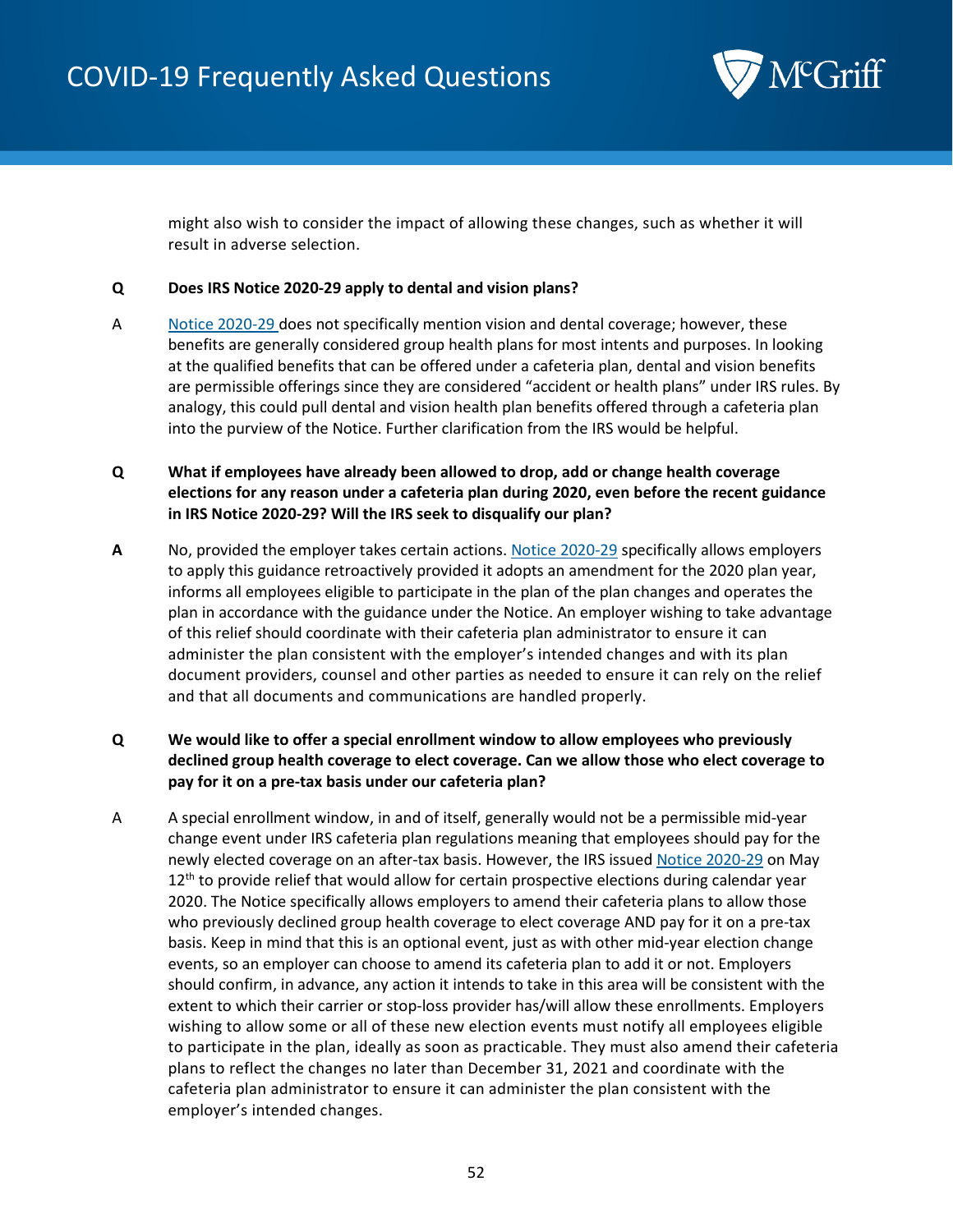

Remember that there are a number of permissible mid-year election change events under IRS regulations before the addition of those added by [Notice 2020-29.](https://www.irs.gov/pub/irs-drop/n-20-29.pdf) If an employer makes other changes to its benefit offerings at the same time as adding a special enrollment window then it is possible one of these changes might create a permissible mid-year election change event. For example, IRS cafeteria plan regulations would generally allow a mid-year change to pre-tax elections if there is an addition of a new a benefit plan option or coverage or the significant improvement of an existing benefit plan option. For example, if an employer only had a PPO group health plan and added and high deductible health plan (HDHP) that would be a new benefit plan option allowing those who waived coverage to elect the new HDHP on a pre-tax basis. Perhaps, even if an employer had an HDHP but then decided to offer a second HDHP with an increased or decreased deductible that would also be considered a new benefit plan option or coverage allowing those who previously waived coverage to elect that new HDHP.

Other employer or employee action may also provide an election change opportunity under IRS cafeteria plan regulations. Another example is if an employer significantly reduces the employee/participant contribution cost that could also be a permissible mid-year election change event that would allow those who previously waived coverage to elect coverage on a pre-tax basis.

Remember, however, that all mid-year election events in cafeteria plans are permissive and not mandatory so be sure to check the cafeteria a plan document to see which permissible mid-year election event exist under that document currently.

## **Q Has the DOL extended HIPAA special enrollment periods?**

A Yes. HIPAA requires a special enrollment period (outside of open enrollment) for certain qualifying circumstances, such as losing eligibility for an employer-sponsored health plan, or gaining a dependent. Generally, group health plans must allow such individuals to enroll in the available health plan if they are otherwise eligible and if enrollment is requested within 30 days of the qualifying event (or within 60 days, in the case of the special enrollment rights related to the CHIP program). On April 29, 2020, the DOL released its [final rule](https://www.federalregister.gov/documents/2020/05/04/2020-09399/extension-of-certain-timeframes-for-employee-benefit-plans-participants-and-beneficiaries-affected) extending certain deadlines, including the HIPAA special enrollment period. The DOL stated that all group health plans, disability and other employee welfare benefit plans, and employee pension benefit plans subject to ERISA or the Internal Revenue Code must disregard the period from March 1, 2020 until sixty (60) days after the announced end of the National Emergency or other date announced by the agencies (the "Outbreak Period") for all plan participants, beneficiaries, qualified beneficiaries, or claimants in determining the HIPAA special enrollment period.

*DOL Example (reprinted fro[m Final Rule\)](https://www.federalregister.gov/documents/2020/05/04/2020-09399/extension-of-certain-timeframes-for-employee-benefit-plans-participants-and-beneficiaries-affected)*: *The Example assumes the National Emergency ends on April 30, 2020, with the Outbreak Period ending on June 29, 2020 (the 60th day after the end of the National Emergency).* Individual B is eligible for, but previously declined participation in, her employer-sponsored group health plan. On March 31, 2020, Individual B gave birth and would like to enroll herself and the child into her employer's plan; however, open enrollment does not begin until November 15. When may Individual B exercise her special enrollment rights?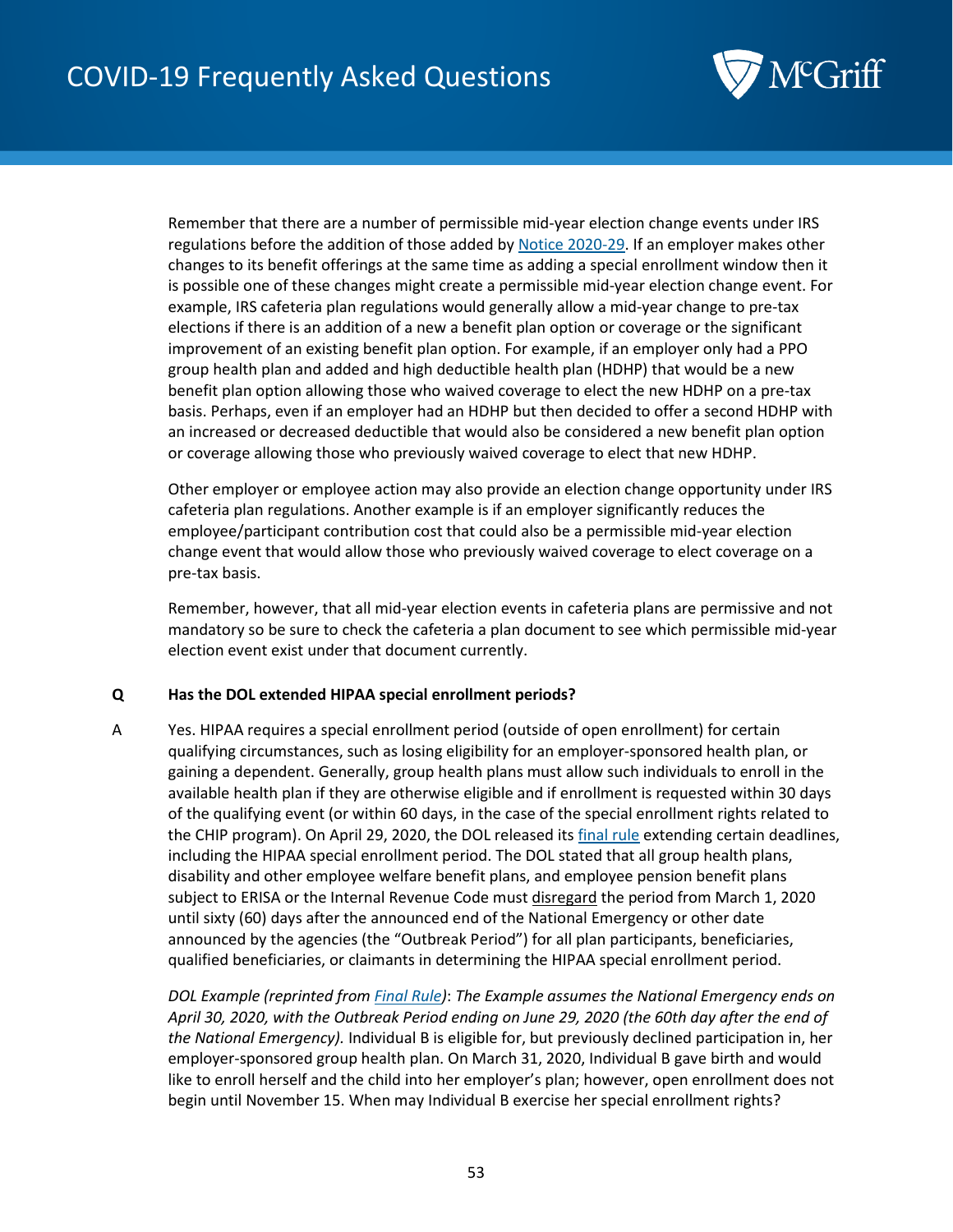

*Conclusion*. The Outbreak Period is disregarded for purposes of determining Individual B's special enrollment period. Individual B and her child qualify for special enrollment into her employer's plan as early as the date of the child's birth. Individual B may exercise her special enrollment rights for herself and her child into her employer's plan until 30 days after June 29, 2020, which is July 29, 2020, provided that she pays the premiums for any period of coverage.

## **COVID-19 RELATED EMPLOYEE LEAVE AND BENEFITS**

#### **Families First Coronavirus Response Act (FFCRA)**

## **Q What is the Families First Coronavirus Response Act?**

A On March 18, 2020, President Trump signed into law Coronavirus relief legislation, the Families [First Coronavirus Response Act \(FFCRA\),](https://www.congress.gov/116/bills/hr6201/BILLS-116hr6201eh.pdf) in response to the Coronavirus pandemic. The Act contains two separate components requiring employee paid leave for specified purposes related to the novel Coronavirus or COVID-19. Those components are th[e Emergency Family and](#page-62-0)  [Medical Leave Expansion Act \(EFMLEA\),](#page-62-0) which amends and expands the federal Family Medical Leave Act (FMLA), and th[e Emergency Paid Sick Leave Act \(EPSLA\),](#page-59-0) which requires certain employers to provide paid leave to employees who have been affected by the Coronavirus.

The DOL has issued numerous [FAQs](https://www.dol.gov/agencies/whd/pandemic/ffcra-questions) to provide compliance assistance to employers (see [https://www.dol.gov/agencies/whd/pandemic/ffcra-questions\)](https://www.dol.gov/agencies/whd/pandemic/ffcra-questions), and the IRS has released additional guidance on the available tax credits[, COVID-19-Related Tax Credits for Required Paid](https://www.irs.gov/newsroom/covid-19-related-tax-credits-for-required-paid-leave-provided-by-small-and-midsize-businesses-faqs)  [Leave.](https://www.irs.gov/newsroom/covid-19-related-tax-credits-for-required-paid-leave-provided-by-small-and-midsize-businesses-faqs) Additional guidance was provided in the [temporary rule effective April 2, 2020](https://www.federalregister.gov/documents/2020/04/06/2020-07237/paid-leave-under-the-families-first-coronavirus-response-act) as well as in a subsequent [temporary rule effective September 16, 2020,](https://www.federalregister.gov/documents/2020/09/16/2020-20351/paid-leave-under-the-families-first-coronavirus-response-act) which was issued in response to an August 3, 2020 District Court decision invalidating certain portions of the original rule (see *New York v. U.S. Dep't of Labor*, No. 20-CV-3020 (JPO), 2020 WL 4462260 (S.D.N.Y. Aug 3, 2020 and the DOL's [FFCRA: Questions and Answers, Question 101\)](https://www.dol.gov/agencies/whd/pandemic/ffcra-questions#101).

See also DOL - WHD FFCRA - [Employer Paid Leave Requirements](https://www.dol.gov/agencies/whd/pandemic/ffcra-employer-paid-leave)

## **Q When are the EFMLEA and the EPSLA effective? (Updated January 4, 2021)**

A Both the EFML and EPSL mandates were operational as of April 1, 2020 and expired on December 31, 2020. Congress declined to extend the paid leave elements of FFCRA in the recently passed Coronavirus Response and Relief Supplemental Appropriations Act, 2021 ("the CAA"); however, the CAA allows the employer an extension of time to submit tax credits should they *voluntarily* choose to allow employees to take paid sick leave for COVID-19 related reasons, or paid family medical leave for child care due to COVID-19 school or daycare closures. Employer tax credits will now apply for FFCRA leave taken through March 31, 2021. Note: the CAA did not provide for additional allowed leave time. The time allowed under the EPSLA is still only 80 hours of emergency paid sick leave, with 12 weeks under the EFMLEA (of which 2 weeks is unpaid and up to 10 weeks is eligible for paid family and medical emergency leave).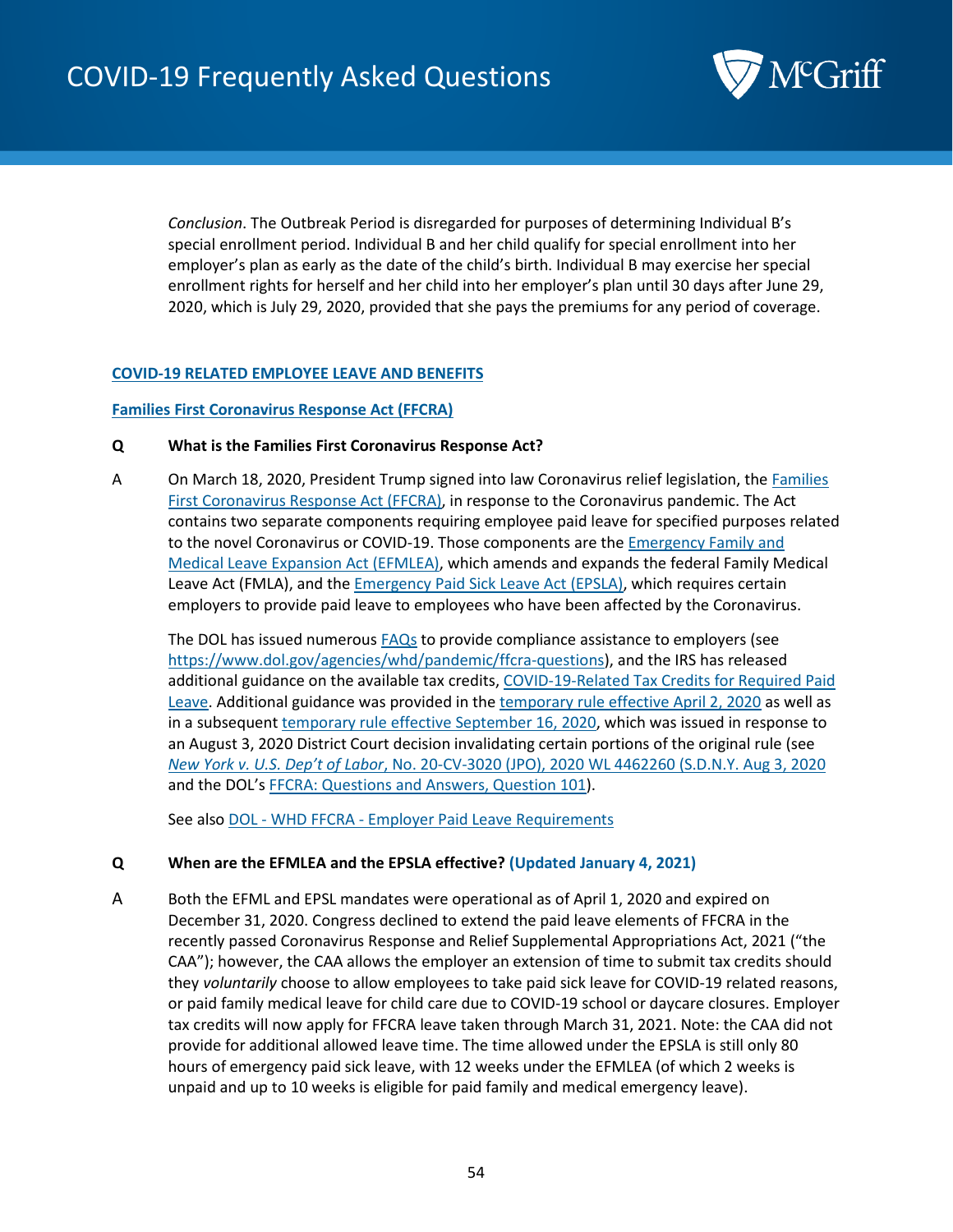

#### **Q What employers are covered by the FFCRA?**

A The EFMLEA and EPSLA provisions of the FFCRA apply to private employers with fewer than 500 employees as well as certain public employers.

Most public sector employees are covered by the Act, including state, county and municipal employees, regardless of the size of the public entity. While most federal employees are eligible for paid sick leave under the EPSLA, the eligibility of federal employees under the EFMLEA will depend on whether the employee is covered under Title I or Title II of the FMLA. Federal employees are encouraged to seek guidance from their respective employers.

#### **Q If a private employer has 500 or more employees, is it subject to the FFCRA?**

A No. Private employers with 500 or more employees are not subject to the FFCRA. However, similar state or local laws may apply, so it is important for employers to be aware of any applicable state or local guidance.

## **Q How does a private employer know if its business is under the 500-employee threshold and therefore must provide paid sick leave and/or expanded family and medical leave?**

A The number of employees is calculated as of the date an employee's leave is to be taken. In determining if the entity employs fewer than 500 employees, the employer should count both full-time and part-time employees as well as employees on leave, temporary employees for whom the entity is a joint employer, and day laborers supplied by a temporary agency.

Typically, a corporation (including its separate establishments or divisions) is considered to be a single employer, and its employees must each be counted toward the 500-employee threshold. Where a corporation has an ownership interest in another corporation, the two corporations are separate employers unless they are [joint employers under the FLSA](https://www.dol.gov/agencies/whd/flsa/2020-joint-employment/fact-sheet) with respect to certain employees. If two entities are found to be joint employers, all of their common employees must be counted.

For purposes of the EFMLEA, two or more entities are considered separate employers unless they meet th[e integrated employer test](https://www.dol.gov/sites/dolgov/files/WHD/legacy/files/FOH_Ch39.pdf) under the FMLA. If two entities are an integrated employer, then employees of all entities making up the integrated employer must be counted when determining eligibility for expanded family and medical leave.

Source: **DOL** – [FFCRA: Questions and Answers,](https://www.dol.gov/agencies/whd/pandemic/ffcra-questions) Q2

## **Q Are covered employers required to post a FFCRA Notice in the workplace? What do we do about employees who are teleworking?**

A Yes. Each covered employer must post a notice of the FFCRA's requirements in a conspicuous place on its premises. For employees who are teleworking, an employer may satisfy this requirement by emailing or direct mailing this notice, or by posting this notice on an employee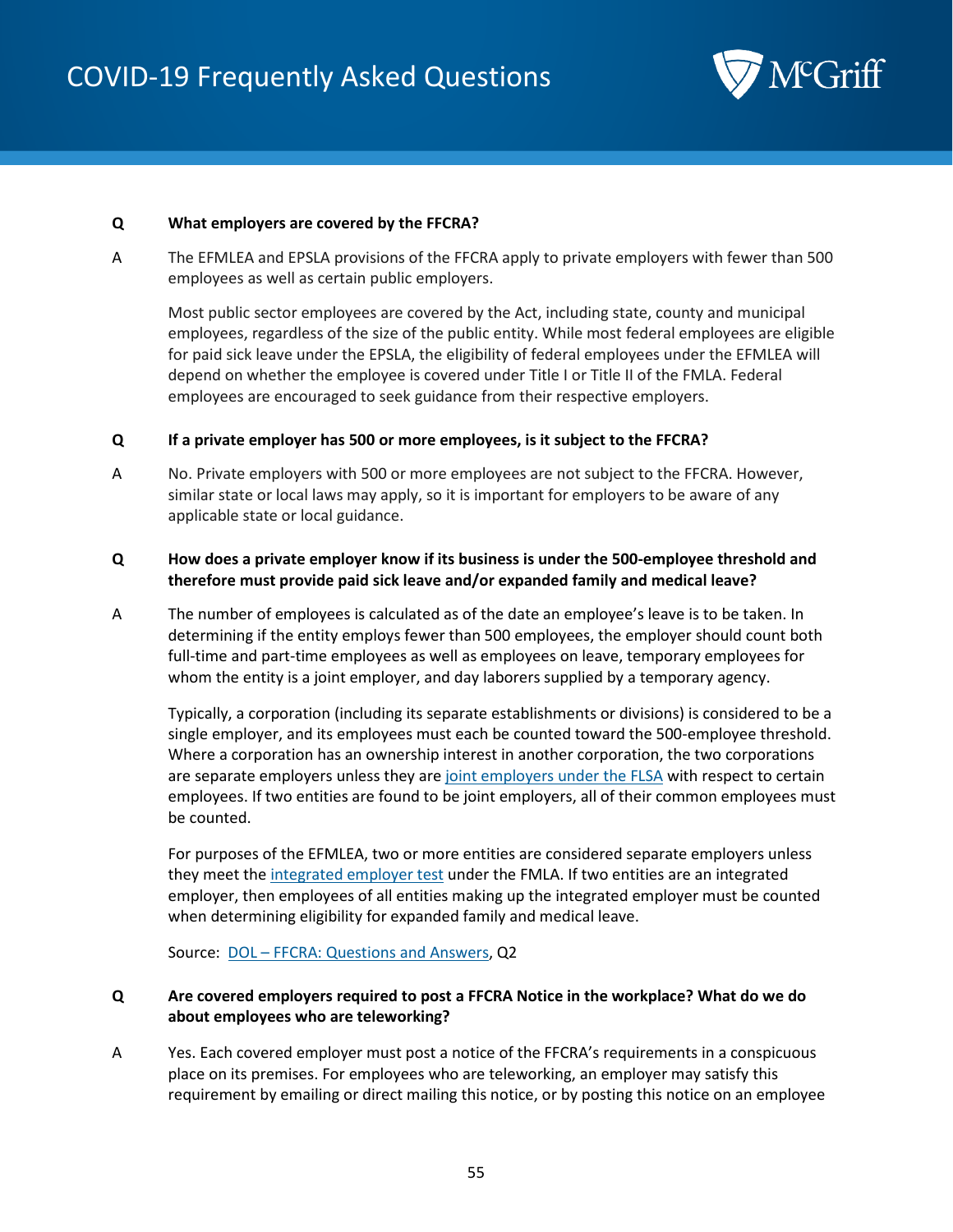# COVID-19 Frequently Asked Questions



information internal or external website. English and Spanish versions of the poster can be found on the DOL's website: [COVID-19 and the American Workplace.](https://www.dol.gov/agencies/whd/pandemic/ffcra-poster-questions)

Source: FFCRA Notice – [Frequently Asked Questions](https://www.dol.gov/agencies/whd/pandemic/ffcra-poster-questions)

# **Q What if I am a small employer with less than 50 employees and providing paid sick leave and expanded family and medical leave would jeopardize the viability of my business?**

- A An employer with fewer than 50 employees (small business) may be exempt from providing emergency paid sick leave (EPSL) and expanded family and medical leave (EFML) due to school or place of care closures when doing so would jeopardize the viability of the small business as a going concern. A small business may claim this exemption if an authorized officer of the business has determined that:
	- 1) The provision of EPSL or EFML would result in the small business' expenses and financial obligations exceeding available business revenues and cause the small business to cease operating at minimum capacity;
	- 2) The absence of the employee or employees requesting EPSL or EFML would entail a substantial risk to the financial health or operational capabilities of the small business because of their specialized skills, knowledge of the business or responsibilities; or
	- 3) There are not sufficient workers who are able, willing and qualified, and who will be available at the time and place needed, to perform the labor or services provided by the employee or employees requesting EPSL or EFML, and these labor or services are needed for the small business to operate at a minimal capacity.

Note that these provisions do *not* exempt a small business from providing EPSL for reasons other than to care for a child whose school or place of care is closed, or whose child care provider is unavailable, due to COVID-19 related reasons, and the DOL encourages employers and employees to collaborate to reach the best solution for maintaining the business and ensuring employee safety.

Source: DOL – [FFCRA: Questions and Answers,](https://www.dol.gov/agencies/whd/pandemic/ffcra-questions) Q58-Q59

# **Q If leave is being requested after the employee's worksite has been closed or after the employee has been placed on furlough, can the employee still request leave under the EPSLA or EFMLEA?**

A No. If an employer closes a worksite for a legitimate business reason – whether due to a lack of business or because it was required to close pursuant to a Federal, State or local directive - an employee is not eligible for paid sick leave or expanded family and medical leave as of the date of the closure; however, the employee may be eligible for unemployment benefits. Similarly, if an employee is furloughed because of a lack of work, the employee is not eligible for paid leave under the FFCRA but may be eligible for unemployment benefits.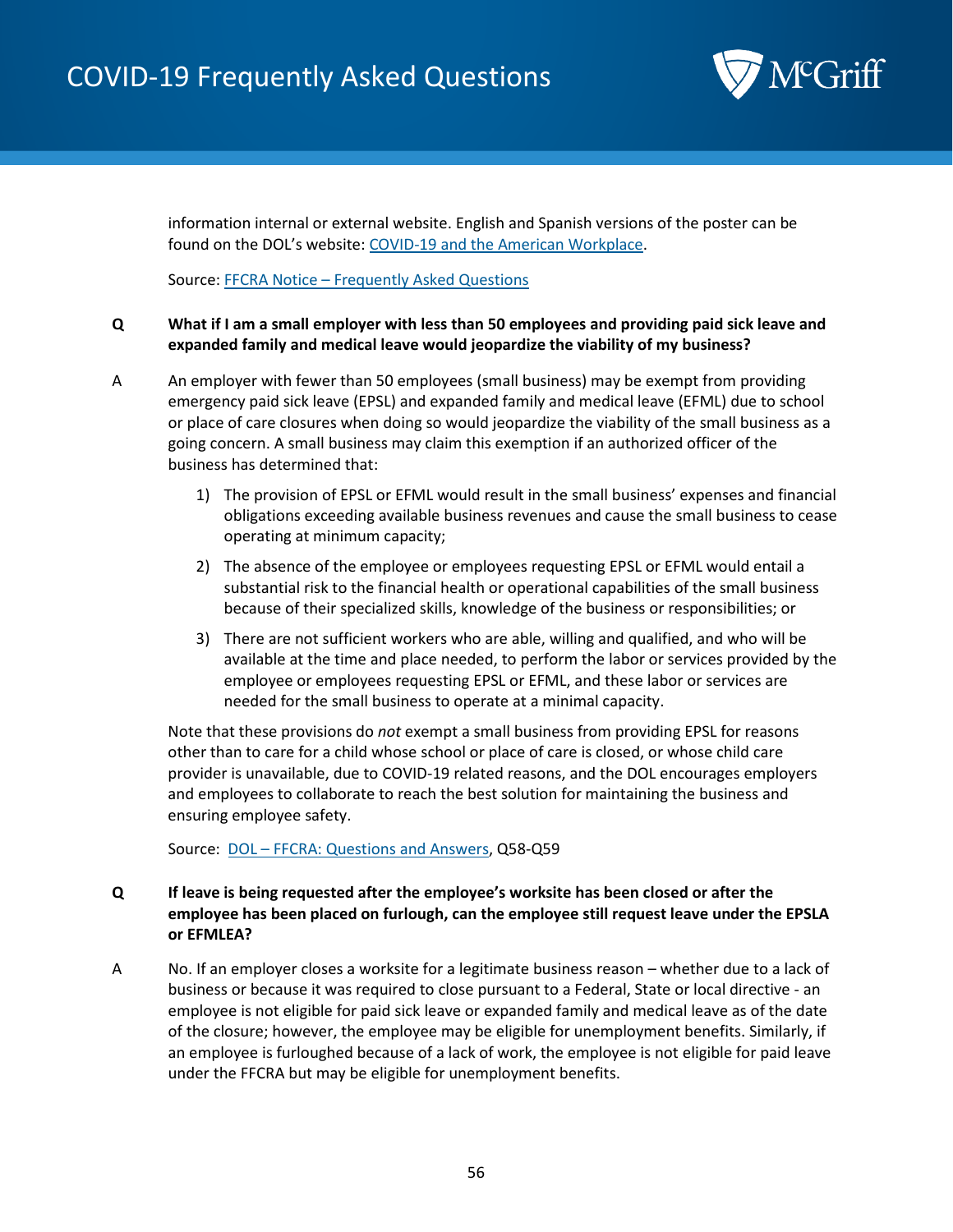

While this work-availability requirement was challenged by the District Court in *New York v. Dep't of Labor*, in the [temporary rules effective September 16, 2020,](https://www.federalregister.gov/documents/2020/09/16/2020-20351/paid-leave-under-the-families-first-coronavirus-response-act) the DOL affirmed its position that work must be available before an employee can qualify for leave under the EPSLA or EFMLEA and provided a [detailed explanation](https://www.federalregister.gov/d/2020-20351/p-21) of its reasoning. Th[e temporary rule](https://www.federalregister.gov/documents/2020/09/16/2020-20351/paid-leave-under-the-families-first-coronavirus-response-act) provides that "if there is no work for an individual to perform due to circumstances other than a qualifying reason for leave – perhaps the employer closed the worksite (temporarily or permanently) – that qualifying reason could not be a but-for cause of the employee's inability to work. Instead, the individual would have no work from which to take leave. The Department thus reaffirms that an employee may take paid sick leave or expanded family and medical leave only to the extent that any qualifying reason is a but-for cause of his or her inability to work."

## **Q If an employee's work hours have been reduced, can the employee use leave under the EPLSA or EFMLEA for the hours that he or she is no longer scheduled to work?**

A No. Under the same reasoning as above, if an employer reduces an employee's work hour because of a lack of work, the employee is not permitted to use paid sick leave or expanded family and medical leave for the hours the employee is no longer scheduled to work. The employee, however, may be eligible for partial unemployment for the reduced hours, depending on the particular state's guidelines.

# <span id="page-56-0"></span>**Q Who qualifies for the exception as a "health care provider" or "emergency responder" under the FFCRA?**

A The FFCRA provides that employers *may* exclude "health care providers" or "emergency responders" from paid sick leave or expanded family and medical leave to prevent disruptions to the health care system's ability to respond to the COVID-19 public health emergency.

The term "health care provider" was initially defined very broadly in the DOL's early guidance to include anyone employed at a doctor's office, hospital, health care center, clinic, post-secondary educational institution offering health care instruction, medical school, local health department or agency, nursing facility, retirement facility, home health care provider, any facility that performs laboratory or medical testing, pharmacy or any similar institution, employer or entity. This definition primarily took into consideration the type of facility at which the individual was employed (i.e., the identity of the *employer*). *However*, in response to the District Court's holding in *New York v. Dep't of Labor* that this definition was overly broad, the DOL significantly revised its definition of a "health care provider" in the temporary rule effective September 16, [2020,](https://www.federalregister.gov/documents/2020/09/16/2020-20351/paid-leave-under-the-families-first-coronavirus-response-act) focusing more on the type of services provided by the individual employee (i.e., the skills, role, duties or capabilities of the *employee*).

According to th[e new regulations,](https://www.federalregister.gov/documents/2020/09/16/2020-20351/paid-leave-under-the-families-first-coronavirus-response-act) a "health care provider" includes two categories of employees. First, the term includes employees who are licensed doctors of medicine, nurse practitioners, or other health care providers who are permitted to issue a certification for [purposes of the FMLA.](https://www.ecfr.gov/cgi-bin/text-idx?mc=true&node=se29.3.825_1125&rgn=div8) The second category includes employees who are "employed to provide diagnostic services, preventive services, treatment services or other services that are integrated with and necessary to the provision of patient care and, if not provided, would adversely impact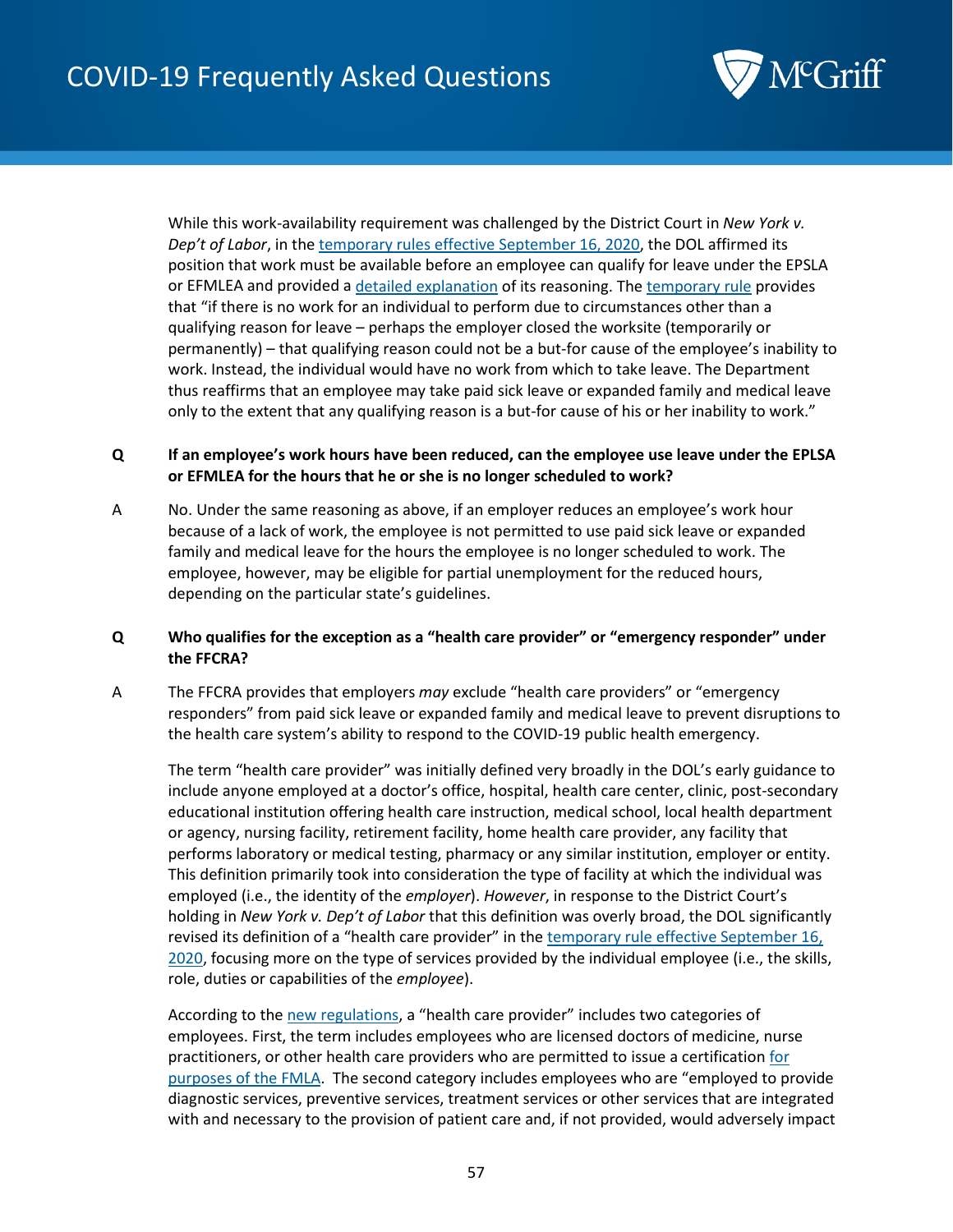

patient care" (see [29 C.F.R. 826.30 \(c\)\(1\)\(B\)\)](https://www.federalregister.gov/d/2020-20351/p-147). This group would generally include employees such as nurses, nurse assistants and medical technicians; employees who directly assist or are supervised by a direct provider of diagnostic, preventive, treatment or other patient care services; and employees who are integrated into and necessary to the provision of those service, such as laboratory technicians.

The DOL furthe[r clarified t](https://www.dol.gov/agencies/whd/pandemic/ffcra-questions#56)hat a person is *not* a health care provider merely because his or her employer provides health care services. Employees such as IT professionals, maintenance staff, HR personnel, cooks, food service workers, records managers, consultants and billers should not be considered health care providers, even if they work at a health care facility.

An "emergency responder" includes an employee necessary to provide transport, care, health care, comfort and nutrition of such patients. It also includes employees whose services are otherwise needed to limit the spread of COVID-19, such as military or national guard, law enforcement officers, correctional institution personnel, fire fighters, emergency medical services personnel, physicians, nurses, public health personnel, emergency medical technicians, paramedics, emergency management personnel, 911 operators and public works personnel.

This exclusion is optional, and to minimize the spread of the virus, the DOL encourages employers to be judicious when using these definitions to exempt employees from the provisions of the FFCRA. Also, in light of the recently revised definition of "health care provider," health care employers should work closely with their employment counsel to ensure employees are classified correctly before denying leave under this exclusion.

Source: DOL – [FFCRA: Questions and Answers,](https://www.dol.gov/agencies/whd/pandemic/ffcra-questions) Q56-Q57

# <span id="page-57-0"></span>**Q Since part-time employees are eligible for pro-rated benefits under the EPLSA and EFMLEA, how do I count the hours worked by a part-time employee for these purposes?**

A For part-time employees (those regularly scheduled to work less than 40 hours per week), the available leave is based on the number of hours the employee is normally scheduled to work. If the employee's schedule varies, such that regular hours are unknown, an employer may use a six-month average to calculate the average daily hours. If this calculation cannot be made because the employee has been employed less than six months, an employer can either use the number of hours agreed upon at the time of hire or the average hours per day the employee has worked over the entire term of employment.

# **Q Are all of my employees considered "quarantined or isolated subject to federal, state or local quarantine or isolation order" and eligible for paid leave if my state's governor issues a 'stay at home' or 'shelter in place' order due to COVID-19?**

**A** The DOL addressed this specific question in its FAQs – "a Federal, State, or local quarantine or isolation order includes quarantine or isolation orders, as well as shelter-in-place or stay-athome orders, issued by any Federal, State, or local government authority that causes you to be unable to work (or to telework) even though your employer has work that you could perform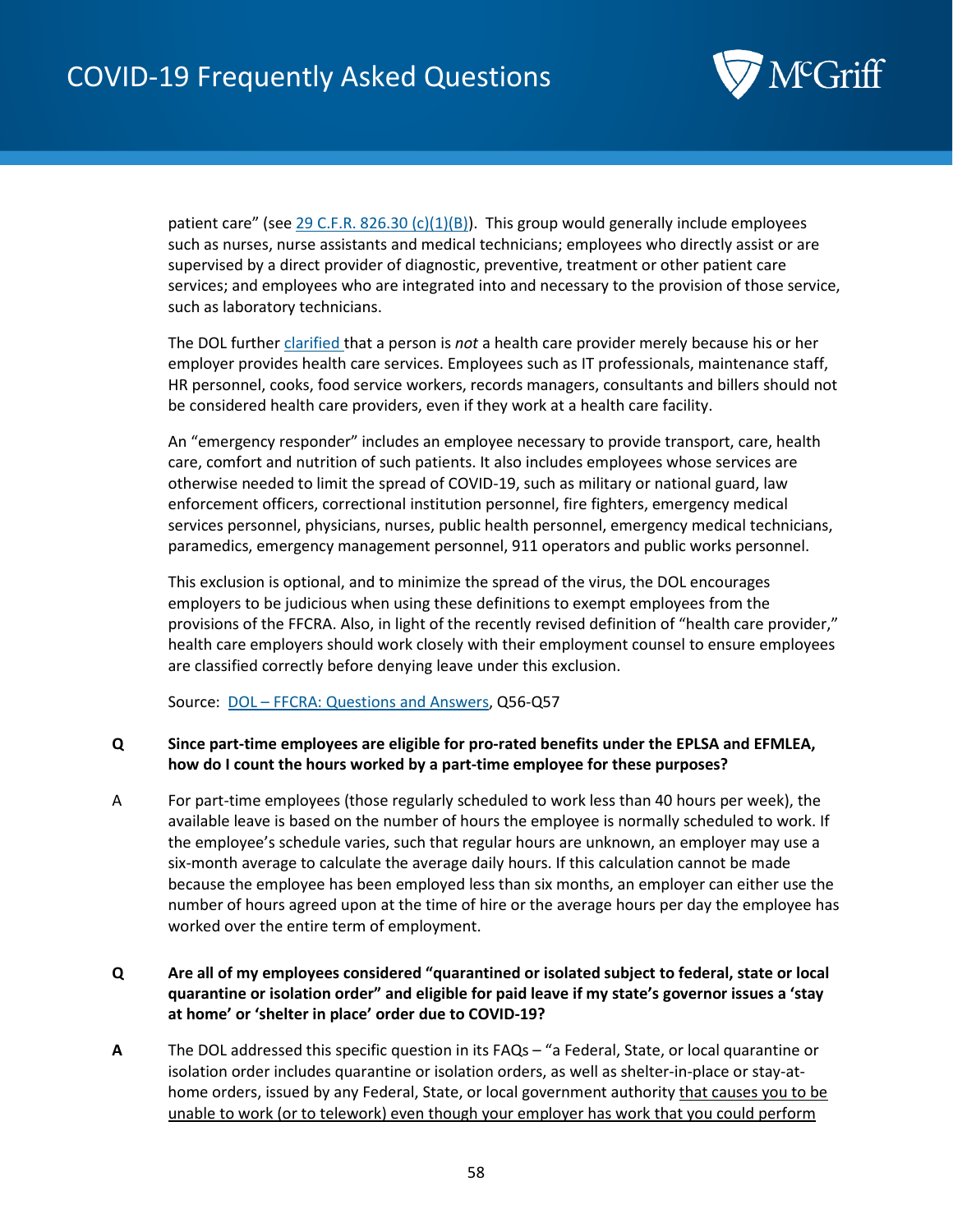

but for the order." The key element is that in order for FFCRA to apply, there must be work available, but the employee is unable to perform it due to the shelter-in-place or a stay-at-home order. Example: if the retail store where an employee works as a cashier is still open, but the employee is over 65 and subject to an executive order from their governor that all people over 65 should stay home, the employee would be eligible for EPSL. Source: DOL - FFCRA: Questions [and Answers,](https://www.dol.gov/agencies/whd/pandemic/ffcra-questions) Q60, 23-27

# **Q Must employer-sponsored health coverage be continued while an employee is on leave under the EPSLA or EFMLEA?**

A Yes. If an employer provides – and the employee has elected – group health coverage, the coverage must be continued during EPSLA and EFMLEA leave on the same terms as for an active employee. Employees must generally continue to contribute their share of the cost of coverage in a timely manner.

#### **Q Does the FFCRA include any other requirements impacting welfare benefit health plans?**

A Yes. The Act requires all insured and self-funded medical plans, including grandfathered plans, to cover diagnostic testing-related services for COVID-19 at 100 percent without any costsharing, including deductibles or co-pays. Examples include services provided by doctors, emergency rooms, telemedicine and urgent care centers leading up to the decision that testing is needed, along with the actual lab-based testing. This mandate does not apply to treatment.

Recent regulatory guidance confirms that these requirements apply to both fully-insured *and*  self-funded groups. Also note that the CARES Act further expands testing and coverage of COVID-19 without cost sharing as noted in a [below FAQ.](#page-87-0)

- **Q If a grandfathered group health plan adds benefits, or reduces or eliminates cost-sharing requirements, for the diagnosis and treatment of COVID-19 or for telehealth and other remote care services during the COVID-19 pandemic, will the plan lose its grandfather status solely because it later reverses these change upon the expiration of the emergency period?**
- A No. In general, for purposes of determining whether changes to the terms of a plan or coverage would cause a loss of grandfather status under regulations issued by the Departments, the revised terms are compared to the terms that were in effect as of March 23, 2010. To the extent that a plan or issuer added benefits or reduced or eliminated cost sharing (as required by FFCRA and the CARES Act), the plan or coverage would not lose its grandfather status solely because these changes are later reversed. See [FAQs About FFCRA and CARES Implementation Part 43](https://www.dol.gov/sites/dolgov/files/ebsa/about-ebsa/our-activities/resource-center/faqs/aca-part-43.pdf)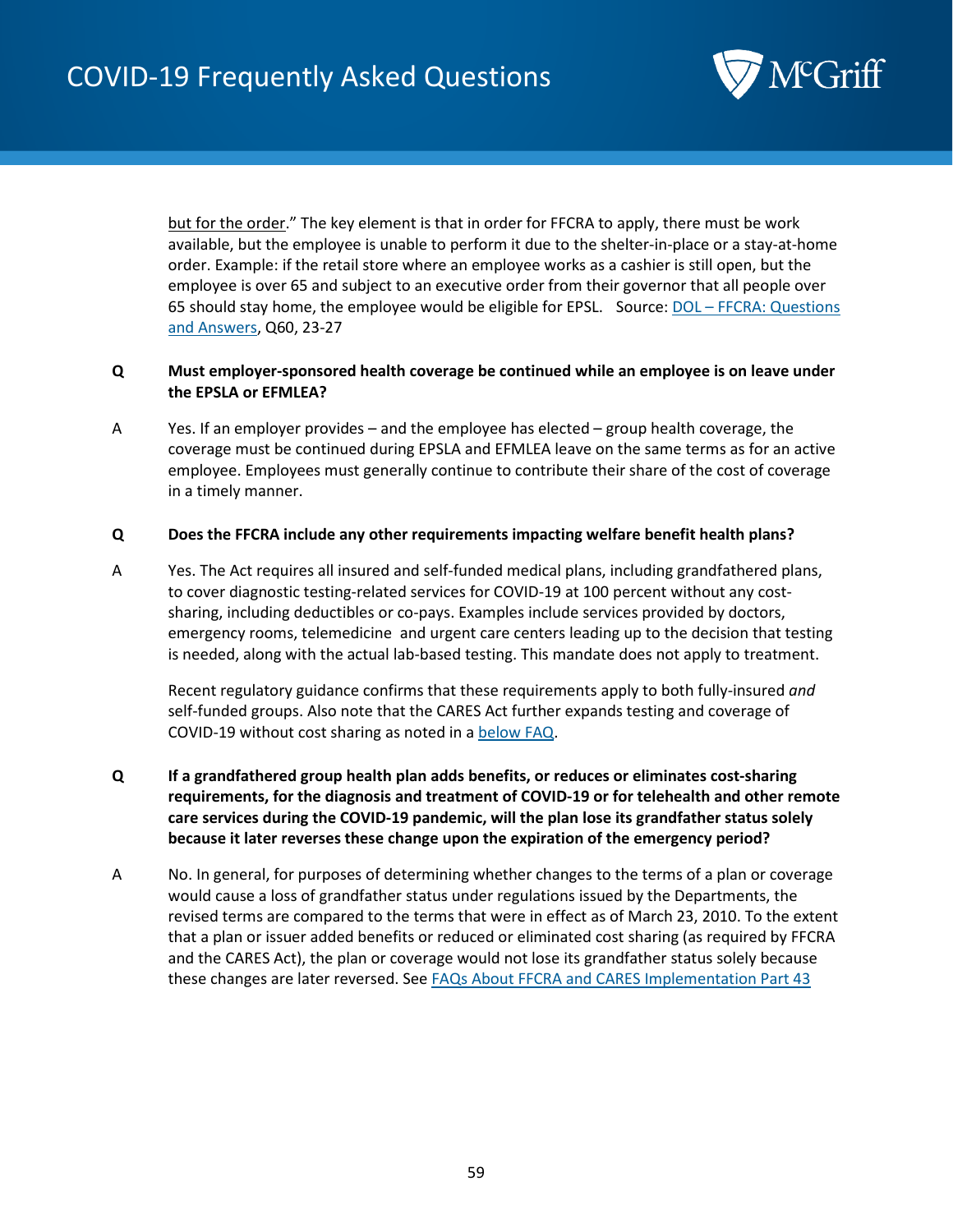

#### <span id="page-59-0"></span>**Emergency Paid Sick Leave Act (EPSLA)**

#### **Q Who is an eligible employee under the EPSLA?**

A All employees, regardless of hire date; although, there may be exceptions for employees who are health care providers or emergency responders as noted in the [above FAQ.](#page-56-0)

#### **Q What is a covered employer required to do under the EPSLA? (Updated January 4, 2021)**

- A The EPSLA requires covered employers to provide up to 80 hours of paid sick leave for full-time employees (those normally scheduled to work 40 or more hours per week) for specified reasons related to COVID-19, including when an employee is:
	- 1) Quarantined or isolated subject to federal, state or local quarantine/isolation order;
	- 2) Advised by a health care provider to self-quarantine due to concerns related to COVID-19;
	- 3) Experiencing symptoms of COVID-19 and seeking a medical diagnosis;
	- 4) Caring for an individual who is quarantined or self-quarantined as described in bullets 1 and 2 above;
	- 5) Caring for a child whose school or place of care is closed due to COVID-19; or
	- 6) Experiencing any other substantially similar condition specified by the Secretary of Health and Human Services.

Part-time employees are entitled to leave based on the average number of work hours in a twoweek period. For more information on how to count hours worked by a part-time employee, see [above FAQ.](#page-57-0)

Under the EPSLA, employees on paid sick leave are to be paid at their regular rate of pay for leave related to the employee's own illness, quarantine or care; this pay is capped at \$511 per day or \$5,110 aggregate. Sick leave must be paid at two-thirds of the employee's regular rate of pay for leave taken to care for another individual or to care for a child whose school or place of care is closed; this pay is capped at \$200 per day or \$2,000 aggregate.

Tax credits are available to covered employers to offset some of the costs associated with the sick leave wages paid as a result of this legislation. See [IRS Notice 2020-57](https://www.irs.gov/newsroom/treasury-irs-and-labor-announce-plan-to-implement-coronavirus-related-paid-leave-for-workers-and-tax-credits-for-small-and-midsize-businesses-to-swiftly-recover-the-cost-of-providing-coronavirus) and [below FAQs](#page-65-0) for more details.

Congress declined to extend the paid leave elements of FFCRA; however, the CAA allows covered employers an extension of time to submit tax credits should they *voluntarily* choose to allow employees to take paid sick leave for COVID-19 related reasons, or paid family medical leave for child care due to COVID-19 school or daycare closures. Employer tax credits will now apply for FFCRA leave taken through March 31, 2021. The extension of tax credits did not increase the available 80 hours of available paid sick leave. For example, if an employee was entitled to 80 hours of EPSL between April 1 and December 31, 2020, and only used 40 hours in 2020, then that employee would have 40 hours left to use between January 1, 2021 and March 31, 2021, *if* the employer chose to extend the available leave and submit tax credits.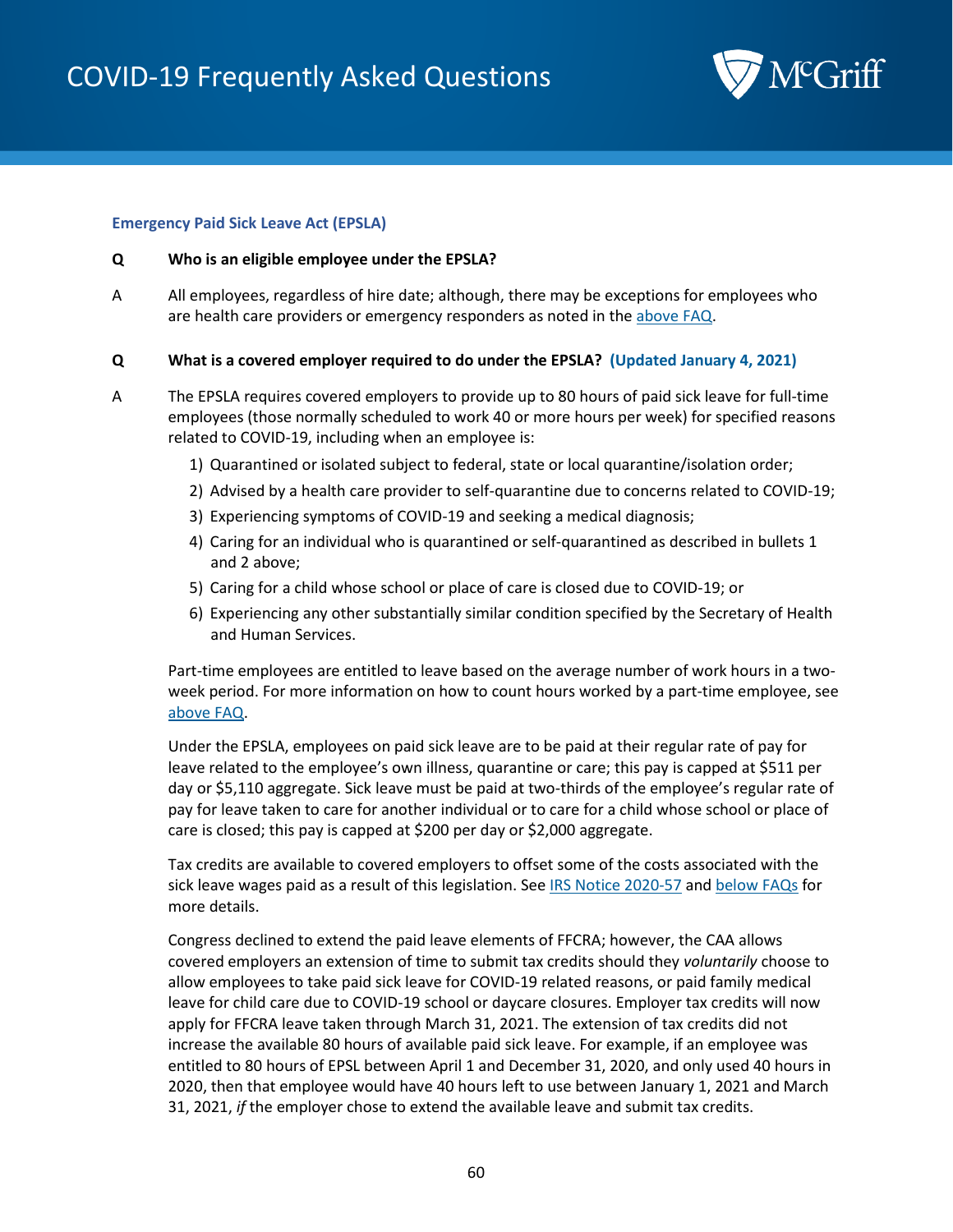

#### **Q Can leave under the EPLSA be taken intermittently?**

A Possibly. An employer may agree to allow intermittent leave for 1) employees who are *teleworking* and requesting leave for any qualifying reason as well as 2) employees who are working at the usual worksite and requesting leave to care for a child whose school or place of care has closed for reasons related to COVID-19. Such intermittent leave may be taken in any increment agreed upon.

For example, if a child's school or place of care is unavailable for an entire week due to COVID-19-related reasons and if the employer and employee agree, an employee could take EFML intermittently on Monday, Wednesday and Friday, but work on Tuesday and Thursday while another family member watches the child. In contrast, the DOL further clarified in its [FAQs t](https://www.dol.gov/agencies/whd/pandemic/ffcra-questions#21)hat if a child's school, place of care or child care provider were closed or only unavailable on Monday, Wednesday and Friday – as opposed to the entire week- then an employee would not need to take intermittent leave on these days because each day of closure or unavailability is considered a separate reason for leave.

In contrast, employees who are working at the usual worksite and requesting leave under the EPSLA for any other reason (other than to care for a child due to a school or place of care closure) must take leave in full-day increments. Unless teleworking, once an employee begins taking paid sick leave for one or more of the qualifying reasons (other than to care for a child due to a school or place of care closure), the employee must continue to take paid sick leave until the employee either 1) uses the full amount of paid sick leave or 2) no longer has a qualifying reason for taking paid sick leave. The DOL imposes this limit because if an employee is sick or possibly sick with COVID-19, or is caring for an individual who is sick or possibly sick with COVID-19, the intent of the FFCRA is to provide such paid sick leave as necessary to keep the employee from spreading the virus to others.

Note that the DOL refined this guidance in response to the District Court's holding in *New York v. Dep't of Labor*, which invalidated the DOL's original provision requiring an employee to obtain an employer's approval before taking FFCRA leave intermittently. The DOL, however, in the [temporary regulations effective September 16, 2020,](https://www.federalregister.gov/documents/2020/09/16/2020-20351/paid-leave-under-the-families-first-coronavirus-response-act) continued to affirm that employer approval is still required for intermittent leave.

## **Q Can an employee take 80 hours of paid sick leave for a self-quarantine and then additional paid sick leave for a different reason under the EPSLA?**

A No. The total number of hours of paid leave is capped at 80 hours; however, a full-time employee may take that maximum amount of paid sick leave for any combination of the qualifying reasons.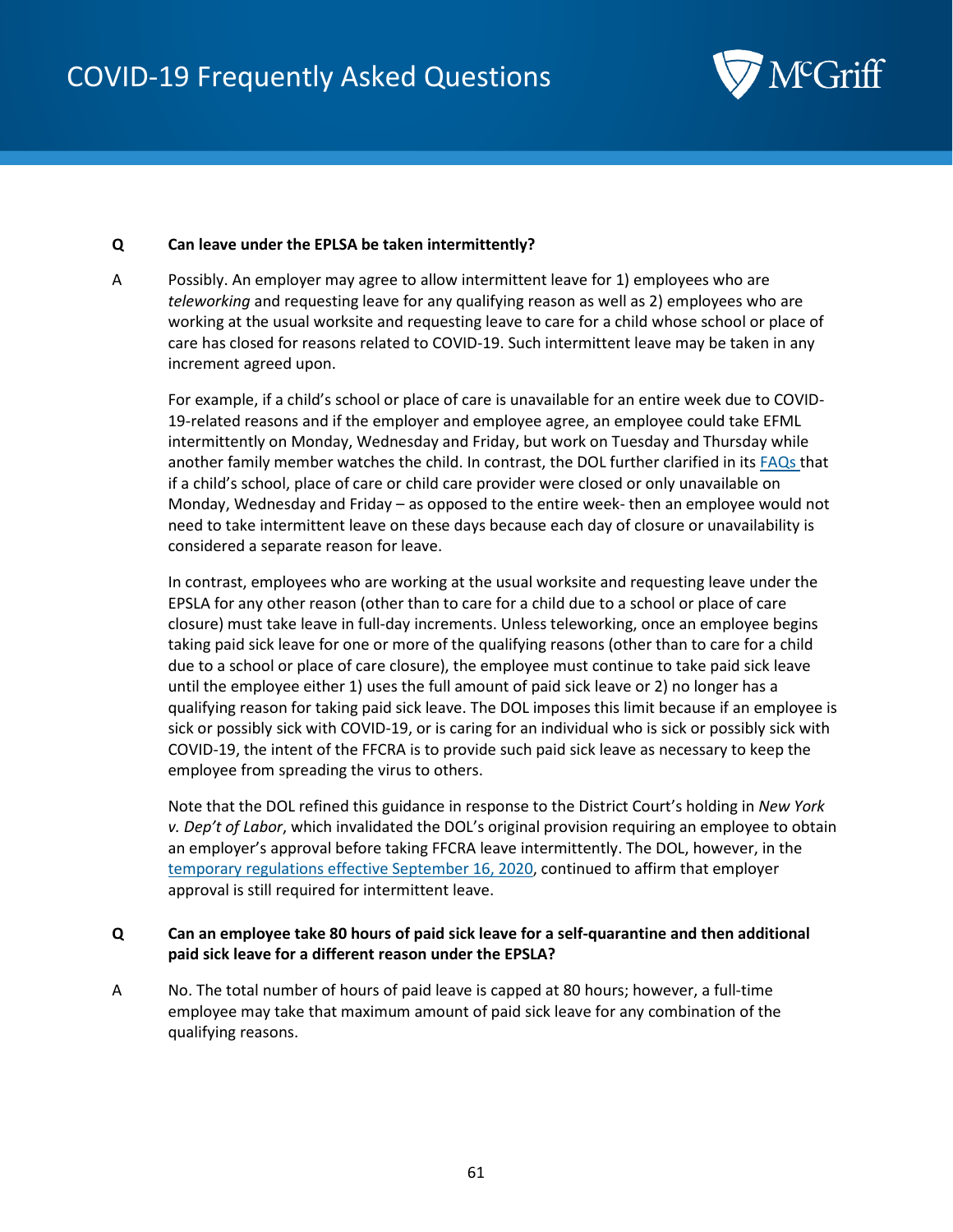

- **Q If my employer provided paid leave prior to April 1, 2020 for a reason identified in the EPSLA, can my employer deny me paid sick leave under the EPSLA?**
- A No. The EPSLA imposes a new leave requirement on employers that is effective beginning on April 1, 2020.

## **Q Can an employee be required to use other paid leave provided by the employer, such as vacation, sick or personal leave, before – or concurrent with – paid leave under the EPSLA?**

A No. EPSL is *in addition to* an employee's other leave entitlements. An employer may not require an employee to use accrued vacation, sick, personal or PTO leave before – or concurrent with the paid sick leave. However, if both the employer and employee agree, accrued companysponsored leave may be used to supplement the amount an employee receives under the EPLSA, up to the employee's normal earnings.

## **Q What documentation should an employer request from an employee asking for leave under the EPLSA?**

A In order to not only evaluate an employee's request for leave under the EPSLA but also substantiate eligibility for family leave tax credits, an employer should require employees to provide sufficient information to determine whether a leave request is covered by the EPSLA.

The regulations specifically permit an employer to require the following documentation:

- The employee's name;
- The date or dates for which leave is requested;
- A statement of the COVID-19-related reason for the leave request;
- In the case of leave requested based on a quarantine or self-quarantine advice, the name of the governmental entity ordering the quarantine or the name of the health care professional advising self-quarantine, and, if the person subject to the quarantine or advised to self-quarantine is not the employee, that person's name and relation to the employee; and
- In the case of leave requested to care for a child whose school or place of care has closed, or child care provider is unavailable, due to COVID-19-related reasons, the DOL provides examples of what documentation an employer can require – such as a notice of closure or unavailability from the child's school, place of care, or child care provider, including a notice that may have been posted on a government, school, or day care website, published in a newspaper, or emailed from an employee or official of the school, place of care, or child care provider. An employer cannot request more information than this, such as an official notice from a closed school or day care.

While the DOL permits employers to require employee to provide *sufficient* information to determine whether the requested leave is covered by the EPSLA, employers may *not* require the notice to include information beyond what is outlined in the regulations as summarized above.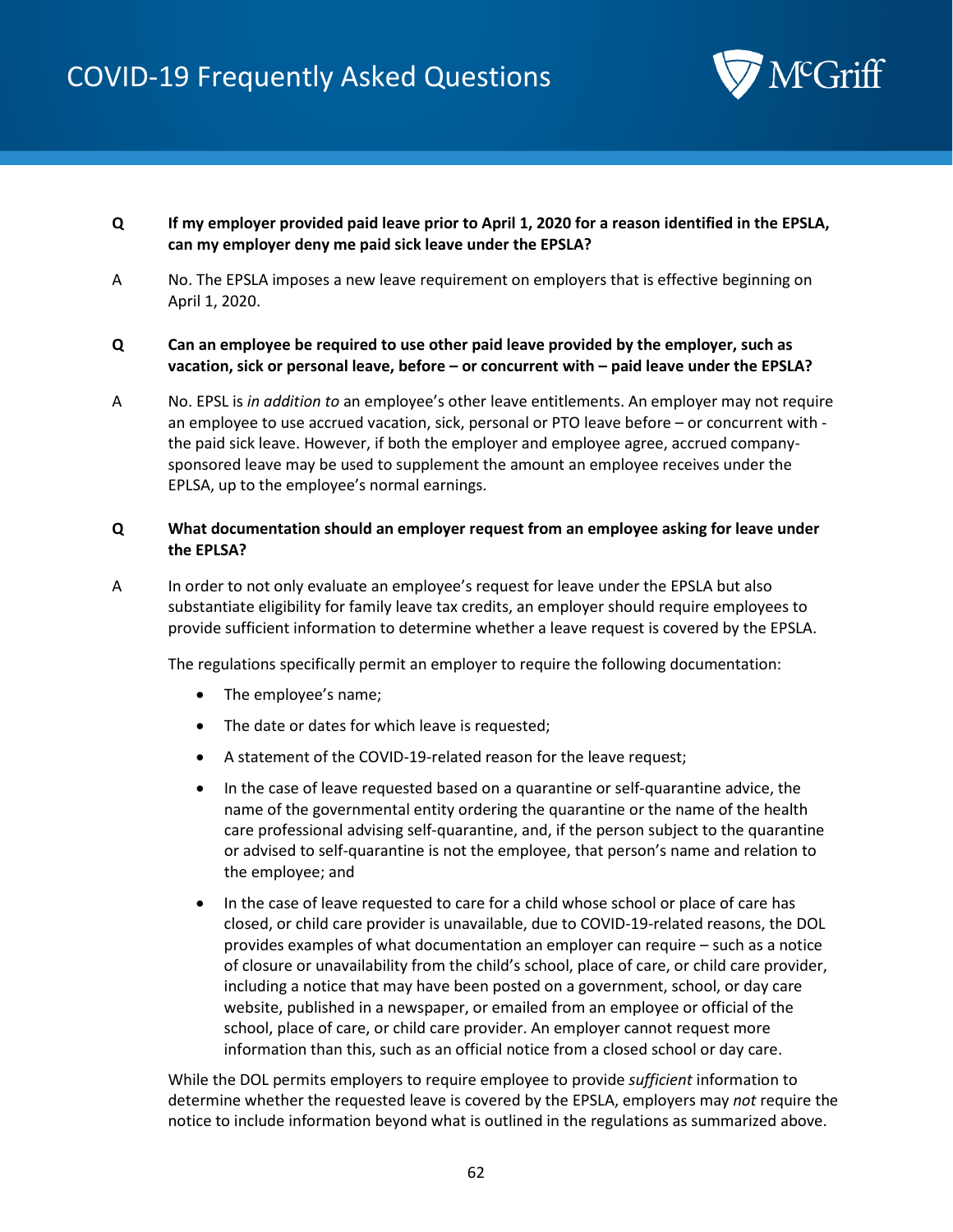

In response to the District Court's holding in *New York v. Dep't of Labor*, which invalidated the DOL's initial provision stating that documentation must be provided "prior to" taking paid sick leave, the DOL ha[s clarified](https://www.federalregister.gov/d/2020-20351/p-96) that documentation must be provided "as soon as practicable."

# **Q Can employees take EPSLA leave for the closure of a summer camp or other summer program?**

A The DOL issued Field Assistance Bulletin 2020-4 to address when employees may take FFCRA leave for the closure of a summer camp or other summer program. The Bulletin directs Wage and Hour investigators in evaluating whether an employer improperly denied FFCRA leave, to consider whether there is evidence of a plan for the child to attend the camp or program, or whether it is more likely than not that the child would have attended the camp or program had it not closed. Some of that evidence could be that the child was enrolled in the camp or program before the summer camp or other program announced closure, or prior attendance and current eligibility of the camp or program. However, the Bulletin notes that a parent's mere interest in a camp or program is generally not enough.

Se[e Wage & Hour Division Field Assistance Bulletin No. 2020-4](https://www.dol.gov/sites/dolgov/files/WHD/legacy/files/fab_2020_4.pdf)

## <span id="page-62-0"></span>**Emergency Family Medical Leave Expansion Act (EFMLEA)**

- **Q Who is an eligible employee under the EFMLEA?**
- A Employees must have been employed with the employer for at least 30 days to qualify for the leave benefits under the EFMLEA. An employee is considered to be employed for at least 30 days if the employee was on the employer's payroll for the 30 calendar days immediately prior to the day leave would begin The DOL clarifies that an employee who was previously working for the company as a temporary employee may count that days worked as a temporary employee toward the 30-day eligibility period. Note: this expands the eligibility for EFMLEA leave and is broader than the regular FMLA requirement that an employee have been employed for at least 12 months and have worked at least 1250 hours in the preceding 12 months.

#### **Q What are covered employers required to do under the EFMLEA? (Updated January 4, 2021)**

- A The EFMLEA amends the FMLA to:
	- 1) Require 10 days of unpaid public health emergency leave (PHEL) (which will generally also be covered as paid leave under EPSLA – see above); and
	- 2) Expand the qualifying reasons for Family and Medical Leave to include leave to care for a child under 18 years old because of a school closure or other lack of childcare caused by COVID-19.

Under the EFMLEA, the leave must be partially compensated after the first 10 days, at twothirds of an employee's wage, up to \$200 per day or \$10,000 total.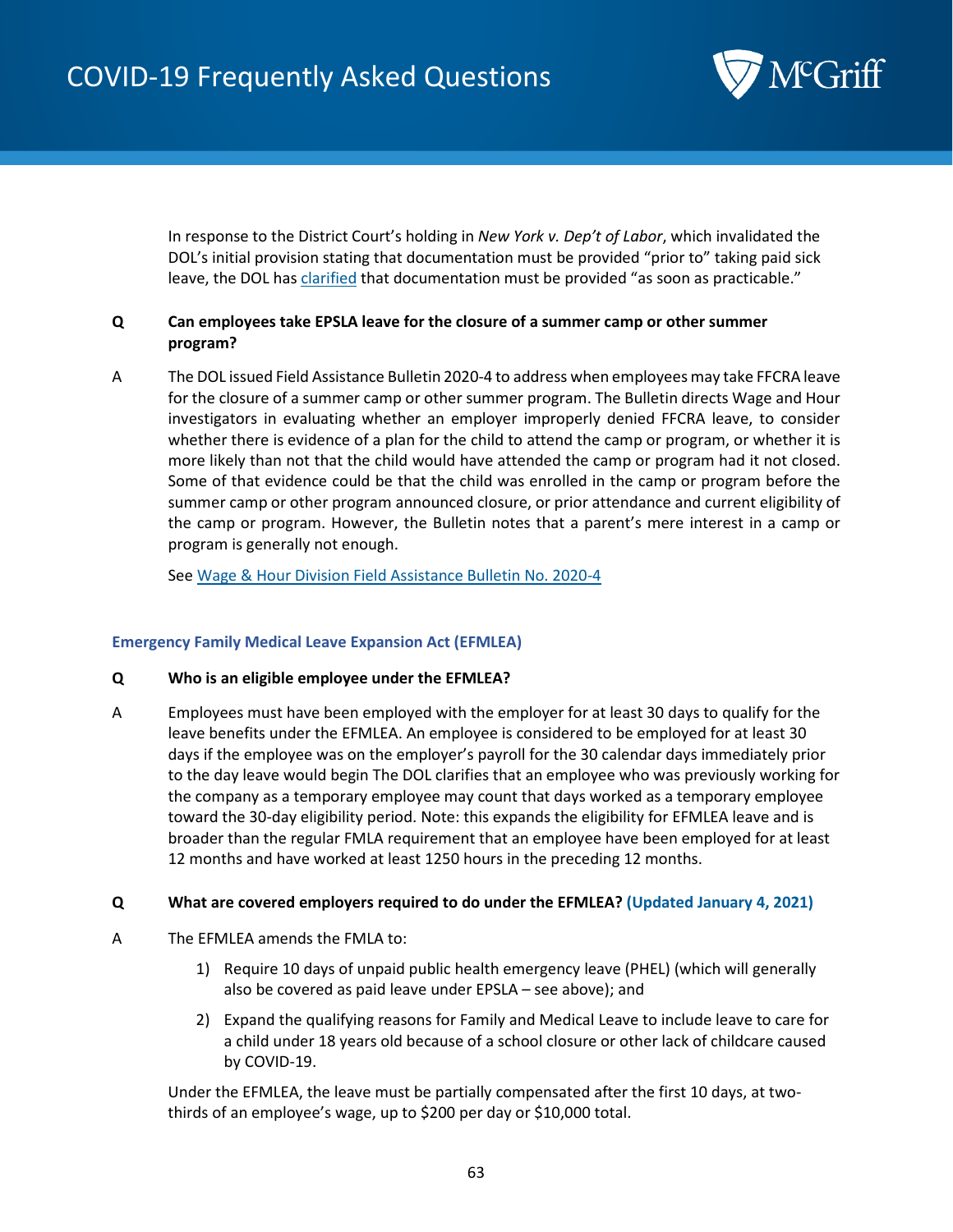

Congress declined to extend the paid leave elements of FFCRA; however, the CAA allows the employer an extension of time to submit tax credits should they *voluntarily* choose to allow employees to take paid sick leave for COVID-19 related reasons, or paid family medical leave for child care due to COVID-19 school or daycare closures. Employer tax credits will now apply for FFCRA leave taken through March 31, 2021. The extension of tax credits did not extend the amount of leave time available under the EFMLEA, but if the employer's FMLA 12-month period resets on a calendar year basis (or another fixed FMLA tracking period that starts before March 31, 2021) *and* the DOL fails to readopt the regulations they wrote related to EFMLA, then it is possible that the employee would have an additional amount of time. Additional guidance from the IRS and DOL would be appreciated.

## **Q Can leave under the EFMLEA be taken intermittently?**

A Yes, if intermittent leave is allowed by the employer. If an employee is unable to work or telework his or her normal schedule of hours because of the need to care for a child whose school or place of care is closed, the employee and the employer can agree on an intermittent leave schedule. Intermittent leave may be taken in any increment agreed upon.

For example, if a child's school or place of care is unavailable for an entire week due to COVID-19-related reasons and if the employer and employee agree, an employee could take EFML intermittently on Monday, Wednesday and Friday, but work on Tuesday and Thursday while another family member watches the child. In contrast, the DOL further clarified in its [FAQs t](https://www.dol.gov/agencies/whd/pandemic/ffcra-questions#21)hat if a child's school, place of care or child care provider were closed or only unavailable on Monday, Wednesday and Friday – as opposed to the entire week- then an employee would not need to take intermittent leave on these days because each day of closure or unavailability is considered a separate reason for leave.

Note that the DOL refined this guidance in response to the District Court's holding in *New York v. Dep't of Labor*, which invalidated the DOL's original provision requiring an employee to obtain an employer's approval before taking FFCRA leave intermittently. The DOL, however, in the [temporary regulations effective September 16, 2020,](https://www.federalregister.gov/documents/2020/09/16/2020-20351/paid-leave-under-the-families-first-coronavirus-response-act) continued to affirm that employer approval is still required for intermittent leave.

## **Q Employees are generally eligible for up to 12 weeks of FMLA leave. If a employee has already used four (4) weeks of FMLA leave over the current 12-month period, does the employee qualify for a full 12 weeks of leave under this expansion?**

A No. The EFMLEA does not expand the amount of FMLA leave to which an employee is entitled in the [designated 12-month period,](https://www.dol.gov/sites/dolgov/files/WHD/legacy/files/whdfs28h.pdf) and an employee's eligibility for EFML depends on how much leave has already been taken. If an employee has taken some, but not all, of the available 12 workweeks of leave under the FMLA during the current 12-month period, the employee may take the remaining portion of leave available. For example, if an employee has already taken four weeks of FMLA leave, the employee would have eight weeks remaining.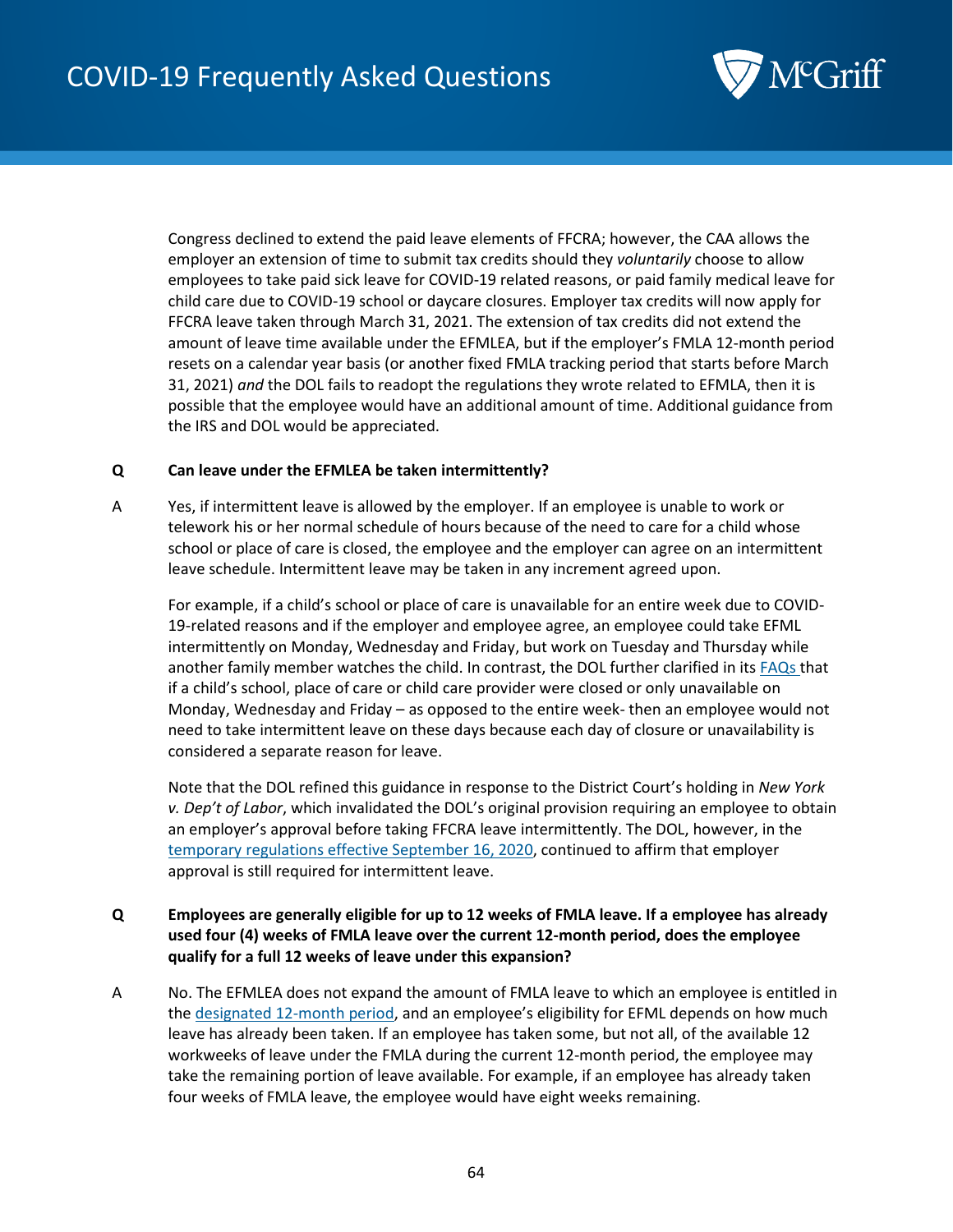

#### **Q Is all leave under the FMLA now paid leave?**

A No. Only leave taken to care for a child whose school or place of care is closed, or whose child care provider is unavailable, due to COVID-19-related reasons qualifies for paid leave under the EFMLEA, and only if such leave exceeds 10 days (the first 10 days will generally be paid under the EPSLA).

## **Q What documentation should an employer request from an employee asking for leave under the EFMLEA?**

A In order to not only evaluate an employee's request for leave under the EFMLEA but also substantiate eligibility for family leave tax credits, an employer should require employees to provide sufficient information to determine whether a leave request is covered by the Act.

The regulations specifically permit an employer to require the following documentation:

- The employee's name;
- The date or dates for which leave is requested;
- A statement of the COVID-19-related reason for the leave request (i.e., that the employee is unable to work or telework in order to care for a child due to the closure of the child's school or place of care, or child care provider unavailability, for reasons related to COVID-19);
- The name and age of the child (or children) to be cared for;
- The name of the school that has closed or the place of care that is unavailable;
- Representation that no other person will be providing care for the child during the period for which the employee is requesting leave; and
- With respect to care for a child over the age of 14 during daylight hours, a statement that special circumstances exist requiring the employee to provide care.

The DOL gives examples of what an employer can require an employee to provide when the leave is to take care in a child whose school or place of care is closed, or whose child care provider is unavailable, due to COVID-19-related reasons - such as a notice of closure or unavailability from the child's school, place of care, or child care provider, including a notice that may have been posted on a government, school, or day care website, published in a newspaper, or emailed from an employee or official of the school, place of care, or child care provider.

While the DOL permits employers to require employee to provide *sufficient* information to determine whether the requested leave is covered by the EPSLA, employers may *not* require the notice to include information beyond what is outlined in the regulations as summarized above.

In response to the District Court's holding in *New York v. Dep't of Labor*, which invalidated the DOL's initial provision stating that documentation should be provided "prior to" taking paid sick leave, the DOL ha[s clarified](https://www.federalregister.gov/d/2020-20351/p-96) that documentation must be provided "as soon as practicable."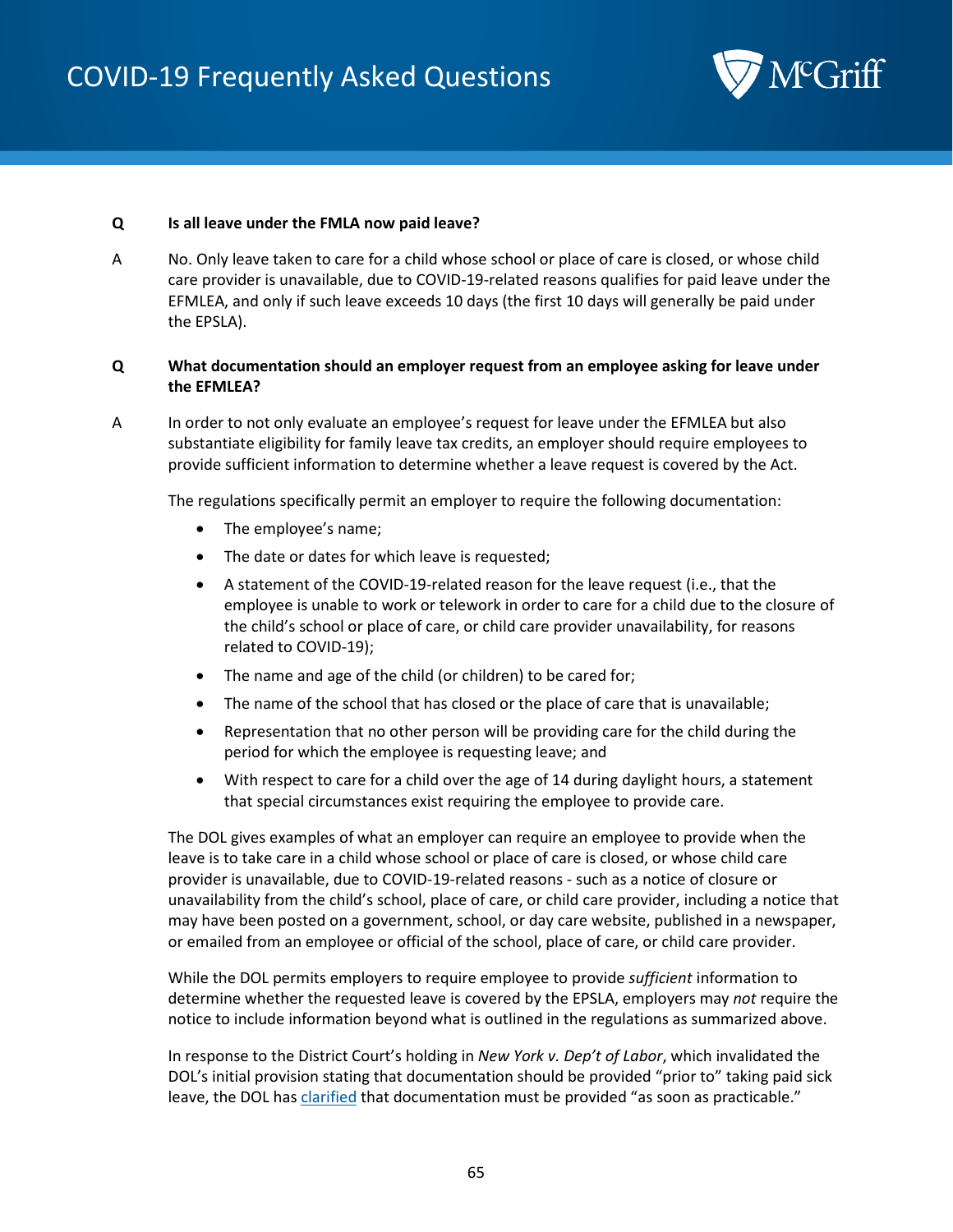

# **Q Can employees take EFMLEA leave for the closure of a summer camp or other summer program?**

A The DOL issued Field Assistance Bulletin 2020-4 to address when employees may take FFCRA leave for the closure of a summer camp or other summer program. The Bulletin directs Wage and Hour investigators in evaluating whether an employer improperly denied FFCRA leave, to consider whether there is evidence of a plan for the child to attend the camp or program, or whether it is more likely than not that the child would have attended the camp or program had it not closed. Some of that evidence could be that the child was enrolled in the camp or program before the summer camp or other program announced closure, or prior attendance and current eligibility of the camp or program. However, the Bulletin notes that a parent's mere interest in a camp or program is generally not enough.

#### **Q How do the EPSLA and the EFMLEA interact?**

A The DOL tells us that an employee may be eligible for both types of leave if leave is needed to care for a child whose school or place of care is closed, or child care provider is unavailable, due to COVID-19-related reasons, but only for a maximum of 12 weeks of paid leave. In this situation, the EPSLA provides for an initial two weeks of paid leave. This period also covers the first ten workdays of expanded family and medical leave, which are otherwise unpaid under the EFMLEA an employee elects to use existing vacation, personal, or medical or sick leave under an employer's policy. After the first ten workdays have elapsed, the employee will be eligible for 2/3 of his/her regular rate of pay for the hours scheduled to work in the subsequent ten weeks under the EFMLEA. Note that an employee can only receive the additional ten weeks of expanded family and medical leave under the EFMLEA for leave to care for your child whose school or place of care is closed, or child care provider is unavailable, due to COVID-19 related reasons and if the employee's 12-week FMLA entitlement has not otherwise been exhausted.

#### <span id="page-65-0"></span>**EPSL and EFML Tax Credits**

## **Q Which employers are eligible for the EPSL or EFML credit?**

A Eligible employers are businesses and tax-exempt organizations that have fewer than 500 employees and are required under the FFCRA to pay EPSL or EFML. Public employers are not eligible for the EPSL or EFML tax credits.

#### **Q How much is the EPSL credit? (Updated January 4, 2021)**

A Credit is given for 100% of the amount of EPSL that the employer is required to pay for leave taken between April 1, 2020 and December 31, 2020. Credit is also available for leave taken during this time period but not paid until later date, for example early 2021. Further, credit is also given for the amount of allocable qualified health plan expenses associated with the EPSL as well as the employer's share of Medicare taxes on the EPSL.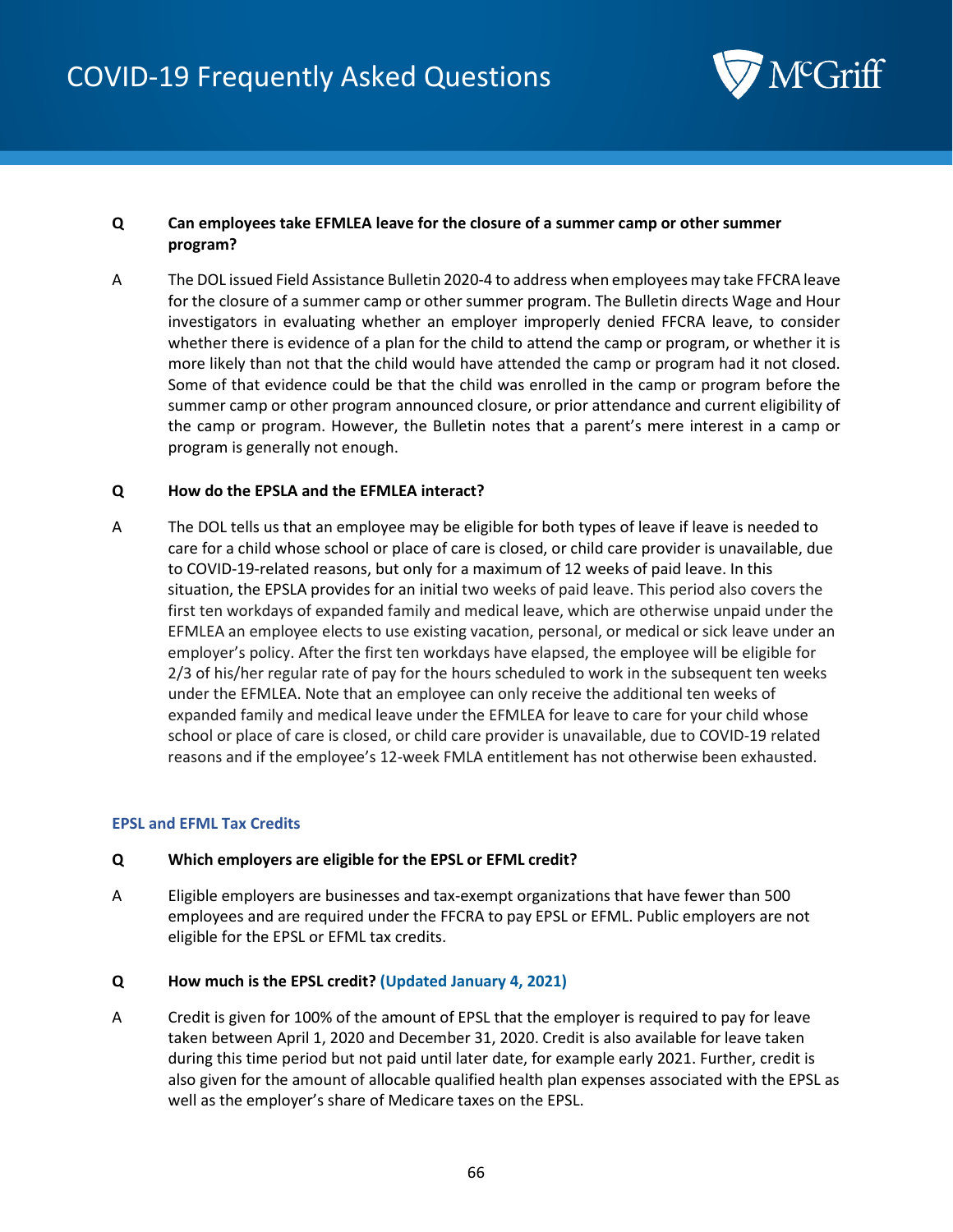

While Congress declined to extend FFCRA's paid leave requirements, the CAA allows an eligible employer an extension of time to submit tax credits should they *voluntarily* choose to extend the paid leave elements through March 31, 2021.

## **Q How much is the EFML credit? (Updated January 4, 2021)**

A Credit is given for 100% of the amount of EFML that the employer is required to pay for leave taken between April 1, 2020 and December 31, 2020. Credit is available for leave taken during this time period but not paid until later date, for example early 2021. Further, credit is also given for the amount of allocable qualified health plan expenses associated with the EFML and the employer's share of Medicare taxes on the EFML.

While Congress declined to extend FFCRA's paid leave requirements, the CAA allows an eligible employer an extension of time to submit tax credits should they *voluntarily* choose to extend the paid leave elements through March 31, 2021.

# **Q Are EPSL and EFML taxable to the employee? If so, what are the withholding requirements for payment of EPSL and EFML?**

A Both EPSL and EFML are taxable as wages and subject to withholding of federal income tax and the *employee portion* of social security and Medicare taxes. EPSL and EFML are also considered wages for purposes of other benefits that the employer provides, such as contributions to 401(k) plans. Employers can continue to allow employee salary reductions to 401(k) plans from EPSL and EFML.

An employer is not subject to the *employer portion* of social security tax imposed on EPSL and EFML but is subject to the employer portion of the Medicare tax (subject to taking a credit as described below).

#### **Q How does an employer claim the EPSL and EFML credits? (Updated January 4, 2021)**

- A The credits will be claimed on IRS Form 941, but most employers will recoup some or all on the credits in anticipation of claiming them on that Form. This is done by retaining federal employment taxes related to EPSL and EFML leave paid between April 1, 2020, and December 31, 2020. To fund the credits, the following may be retained for *all employees* up to the maximum amount of the credits**:** 
	- Federal income tax withheld from employees,
	- The employees' share of social security and Medicare taxes,
	- The employer's share of social security and Medicare taxes.

The Form 941 will provide instructions about how to reflect the reduced liabilities for the quarter and the retained amounts.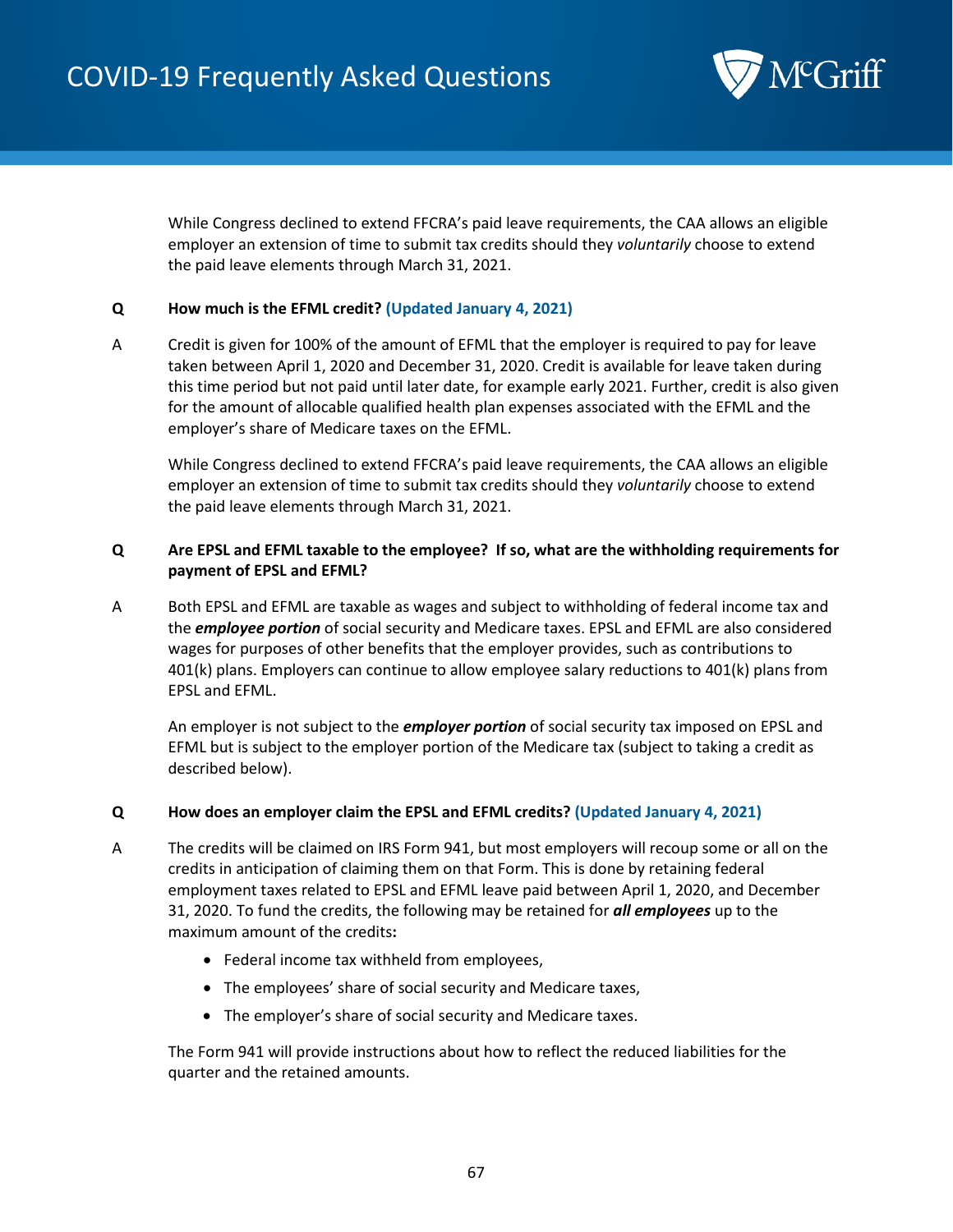

If an employer does not have enough federal employment taxes set aside for deposit to cover its obligation to provide EPSL and EFML (including allocable qualified health plan expenses and the employer's share of Medicare tax on the EPSL and EFML), the employer may request an advance of the credits by completing [Form 7200, Advance Payment of Employer Credits Due to COVID-](https://www.irs.gov/forms-pubs/about-form-7200)[19.](https://www.irs.gov/forms-pubs/about-form-7200) The employer will account for the amounts received as an advance when it files its Form 941, for the relevant quarter.

Example: An employer pays \$10,000 in EPSL and EFML in Q2 2020. It does not owe the employer's share of social security tax on the \$10,000, but it will owe \$145 for the employer's share of Medicare tax. Its credits equal \$10,145, which include the \$10,000 in EPSL and EFML wages plus \$145 for the employer's share of Medicare tax (note that this example does not include any qualified health plan expenses). This amount may be applied against federal employment taxes that employer is liable for on any wages paid to *all* employees in Q2 2020 (as mentioned above, this applies to both the employee and employer portion of these taxes but the employer must still withhold from the employees' wages the employee's share of taxes).

While Congress declined to extend FFCRA's paid leave requirements, the CAA allows an eligible employer an extension of time to submit tax credits should they voluntarily choose to extend the paid leave elements through March 31, 2021. We await additional guidance to determine if there are any changes to how employers should file for the tax credits in 2021, but we expect the process to be the same or similar.

# **Q How do I determine the amount of "qualified health plan expenses" that are allocable to EPSL and EFML?**

A "Qualified health plan expenses" are the amounts paid or incurred to maintain a health plan, but only to the extent that the money is excluded from the gross income of the employee.

Generally, qualified health plan expenses are properly allocated to EPSL and EFML if the allocation is made on a pro rata basis among covered employees (for example, *the average premium for all employees covered by a policy*) and pro rata on the basis of periods of coverage (*relative to the time periods of leave to which such wages relate*). These amounts would include **both** the portion the employer pays as well as the amount the employee on leave pays on a pre-tax basis.

- If an employer has multiple plans, then the expenses are determined separately for each plan and allocated to the employees who participate in that plan (and aggregated if an employee participates in multiple plans).
- For a **fully insured** group health plan the IRS permits the use of COBRA rates and we expect most employers will use that rate.
	- o There is some flexibility to using a single average premium for all employees or an average premium that is determined separately for self-only coverage and other than self-only coverage. IRS guidance sets out specific steps to be used to determine the average premium rate if the employer does not use the COBRA rates.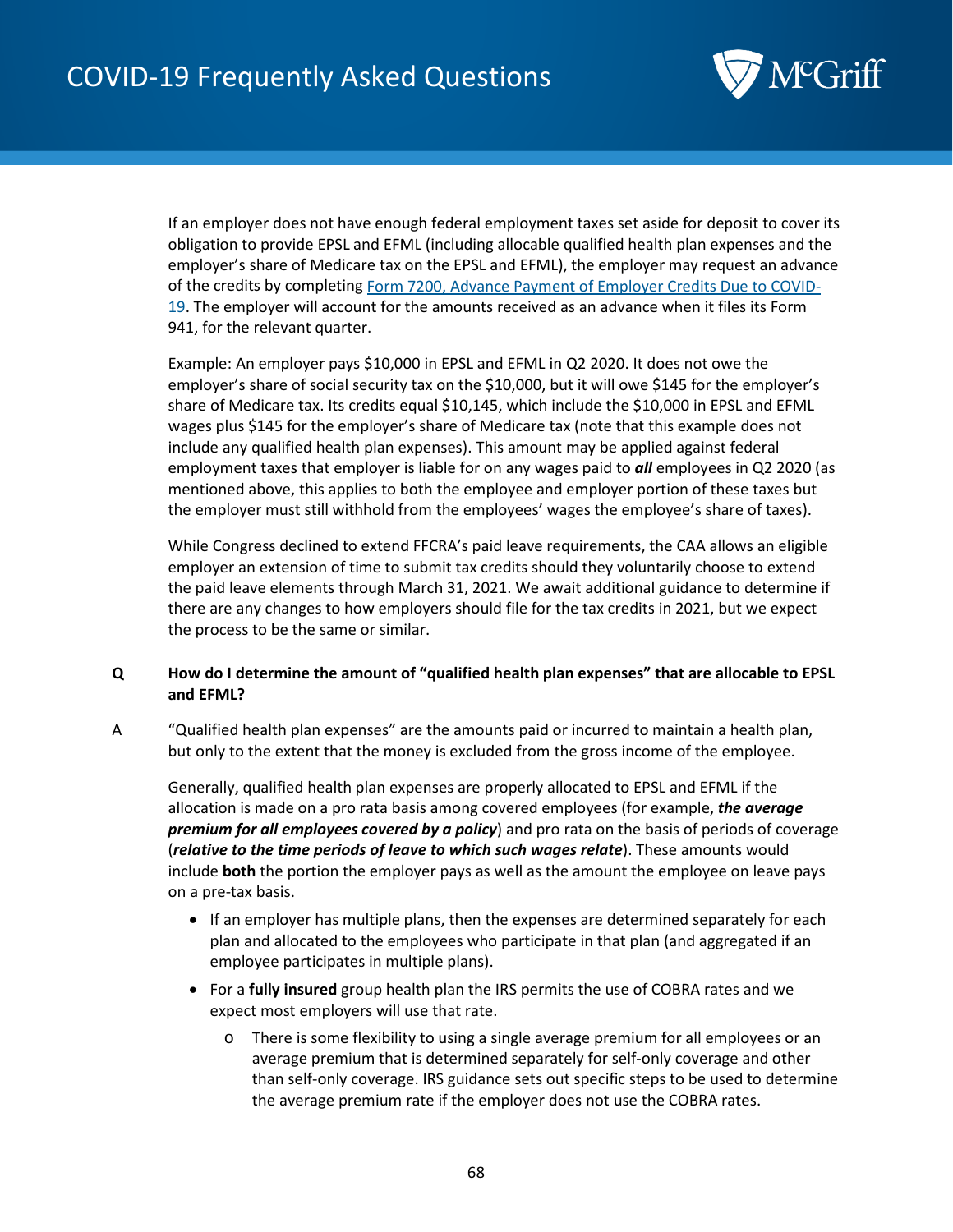

- For **self**-**insured** group health plans the COBRA rate can be used and, again, we expect that most employers will use that rate. Employers can also use another reasonable actuarial method. The IRS guidance provides some general parameters for other acceptable actuarial methods.
- Contributions to health reimbursement arrangements (HRAs) and health flexible spending accounts (Health FSAs) are included in the amount of qualified health plan expenses based on the amount of contributions made to the particular employee.
- Qualified health plan expenses do not include employer contributions to HSAs or Archer MSAs. Contributions to qualified small employer health reimbursements arrangements (QSEHRAs) are not included either.

# Source: IRS – COVID-19-Related Tax Credits [for Required Paid Leave Provided by Small and](https://www.irs.gov/newsroom/covid-19-related-tax-credits-for-required-paid-leave-provided-by-small-and-midsize-businesses-faqs)  [Midsize Businesses FAQs,](https://www.irs.gov/newsroom/covid-19-related-tax-credits-for-required-paid-leave-provided-by-small-and-midsize-businesses-faqs) questions 31-36

## **Q What information should an employer receive and maintain to substantiate eligibility for EPSL and EFML credits?**

- A The documentation requirements are rigorous and include the following that should be maintained by the employer for a period of four years from when any applicable tax became due or is paid, whichever comes later:
	- 1) A statement from the employee that contains:
		- The date or dates for which EPSL and/or EFML is requested;
		- The COVID-19 related reason for the leave and written support for the reason;
			- o If the reason is based on a quarantine order or self-quarantine advice, the statement should include the name of the governmental entity ordering quarantine or the name of the health care professional advising self-quarantine, and, if the person subject to quarantine or advised to self-quarantine is not the employee, that person's name and relation to the employee;
			- o In the case of a leave request based on a school closing or child care provider unavailability, the statement should include:
				- The name and age of the child (or children) to be cared for;
				- The name of the school that has closed or place of care that is unavailable;
		- A representation that the employee is unable to work, including by means of telework, for the COVID-19 reason.
			- $\circ$  If the inability to work or telework is because of a need to provide care for a child, a representation that no other person will be providing care for the child during the period for which the employee is receiving EFML.
			- o If the inability to work or telework is because of a need to provide care for a child older than fourteen during daylight hours, a statement that special circumstances exist requiring the employee to provide care.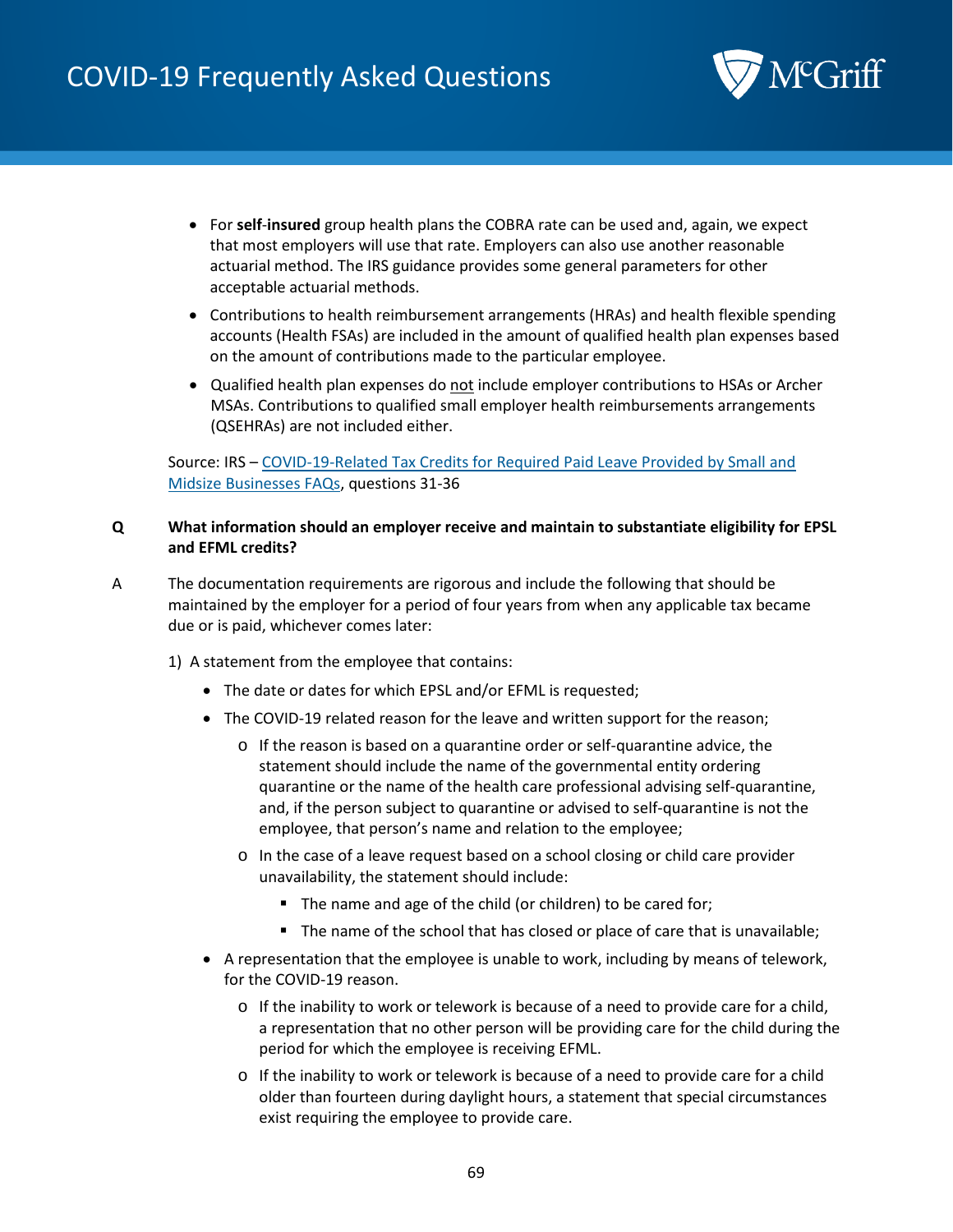

- 2) Documentation to show how the employer determined the amount of EPSL and EFML and associated credits including records of any work or telework.
- 3) Documentation to show how the employer determined the amount of qualified health plan expenses.
- 4) Copies of any completed Forms 7200, Advance of Employer Credits Due To COVID-19 that the employer submitted to the IRS.
- 5) Copies of the completed Forms 941, Employer's Quarterly Federal Tax Return that the employer submitted to the IRS or were submitted on the Eligible Employer's behalf.

Source: IRS – [COVID-19-Related Tax Credits for Required Paid Leave Provided](https://www.irs.gov/newsroom/covid-19-related-tax-credits-for-required-paid-leave-provided-by-small-and-midsize-businesses-faqs) by Small and [Midsize Businesses FAQs,](https://www.irs.gov/newsroom/covid-19-related-tax-credits-for-required-paid-leave-provided-by-small-and-midsize-businesses-faqs) questions 44-45

#### **Family and Medical Leave Act (FMLA)**

# **Q Must an employer grant FMLA leave to an employee who is sick or who is caring for a family member who is sick with a COVID-related illness?**

A Possibly. In its guidance, the DOL had reminded covered employers that employees may be entitled to job-protected, unpaid leave for specified family and medical reasons, such as the employee's or immediate family member's serious health condition – which may include the flu or a virus such as COVID-19 where complications arise or it rises to the level of a serious health condition as defined by the FMLA. Employers should take steps to ensure the required notifications are provided and that qualifying leave is classified as Family and Medical Leave, ensuring its protections such as continuation of benefits and job protection.

Note that these types of absences may now also qualify under the Emergency Paid Sick Leave Act (EPSLA) and be eligible for paid leave as outlined in the Families First Coronavirus Response Act (FFCRA).

## **Q If an employee demonstrates no symptoms of COVID-19 but either self-quarantines or is asked to quarantine due to potential exposure – or to care for family member who is quarantined – should this leave be classified as FMLA?**

A No. If the employee is experiencing no symptoms of COVID-19, an employer should not count any of this leave against the employee's FMLA allotment, as there is no evidence (yet) of a serious health condition. Ideally, these employees should be permitted to work from homeprovided this telework is an option – as they are likely healthy enough to continue working. However, if remote work is not available and leave is required, employees should be instructed to self-monitor for symptoms of the virus. If symptoms develop, the employee should immediately inform the employer and the FMLA process, including notifications and designation, should be initiated.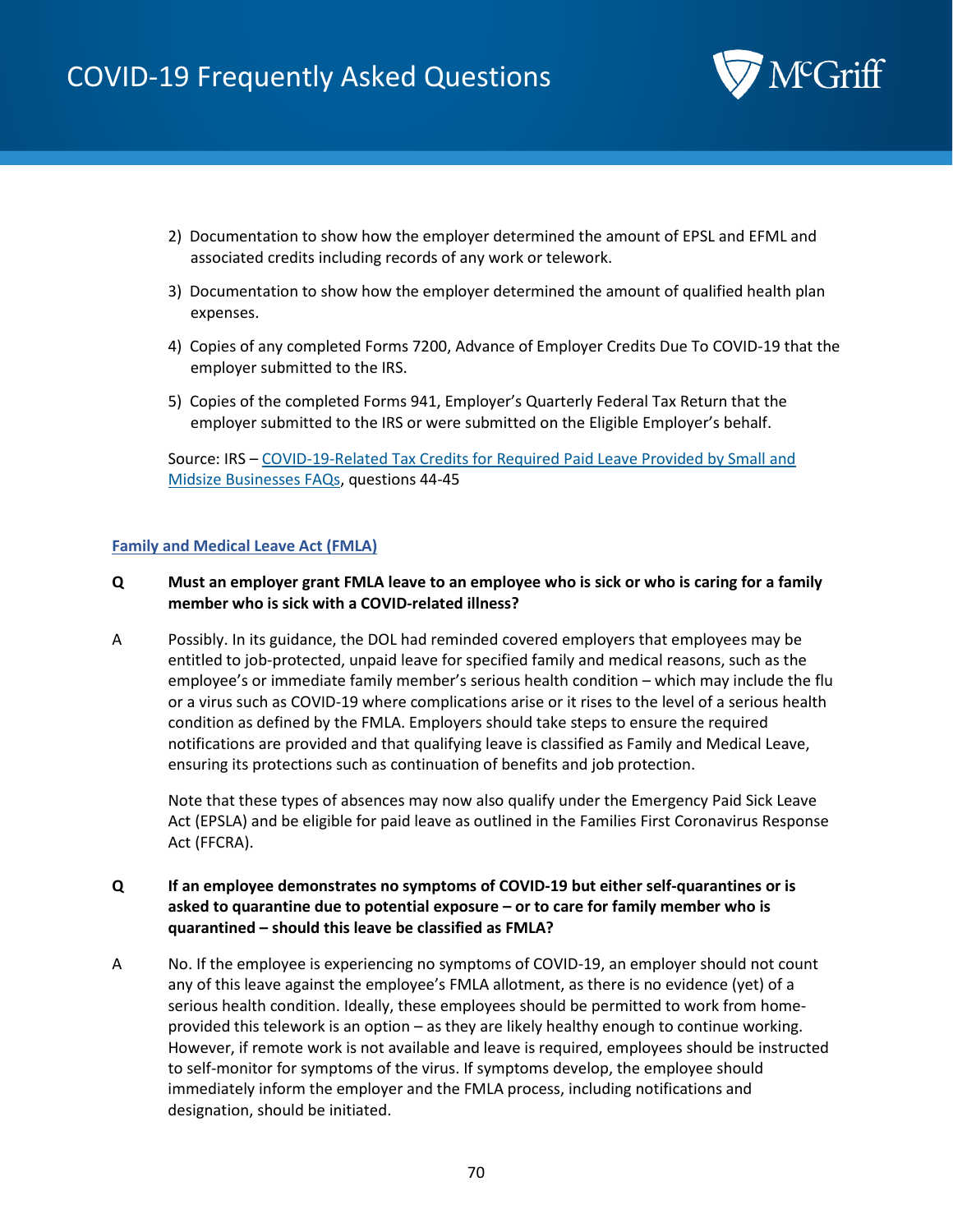

## **Q Can an employee request FMLA to stay home to minimize exposure to and the risk of contracting the pandemic influenza?**

A No. While the FMLA protects eligible employees who are – or who are needed to care for covered family members who are - incapacitated by a serious health condition, "[l]eave taken by an employee for the purpose of avoiding exposure to the flu would not be protected under the FMLA.

Source: DOL - [COVID-19 or Other Public Health Emergencies and the FMLA Questions and](https://www.dol.gov/agencies/whd/fmla/pandemic)  [Answers](https://www.dol.gov/agencies/whd/fmla/pandemic)

## **Q Does the FMLA cover parents who need time off to care for children who have been dismissed from school?**

A Possibly, if your organization has fewer than 500 employees. While the Family and Medical Leave Act of 1993 as originally enacted does not cover leave for the purpose of caring for a child due to a school closure or other lack of childcare, the Families First Coronavirus Response Act (FFCRA) and related Emergency Family and Medical Leave Expansion Act (EFMLEA) now adds this as a qualifying reason for employers with fewer than 500 employees. Employees must have been employed at least 30 days to qualify, and partial compensation is available after the first 10 days of leave. Se[e Emergency Family and Medical Leave Expansion Act](#page-62-0) above for more details.

## **Company-Sponsored Paid Leave Programs (PTO/Vacation/Sick Leave)**

## **Q What are some best leave practices during COVID-19 pandemic?**

- A According to the CDC, the most effective thing employers can do to prevent the spread of coronavirus is to make sure workers stay home when they are sick. Some best leave practices include:
	- Maintaining flexible leave policies that are consistent with public health guidelines and that allow employees to stay home to care for a sick relative.
	- Relaxing requirements for a healthcare provider's notice for employees with acute respiratory illness to validate their illness or return to work.
	- Offering effected workers additional paid or unpaid time off through emergency leave policies and/or leave sharing plans.

## **Q What about Leave Sharing Plans during COVID-19?**

A The IRS has issued specific guidance for the tax treatment of a leave-sharing arrangement that permits employees to donate PTO/leave/vacation time in an employer-sponsored leave bank for use by other employees adversely affected by an event declared a major disaster or emergency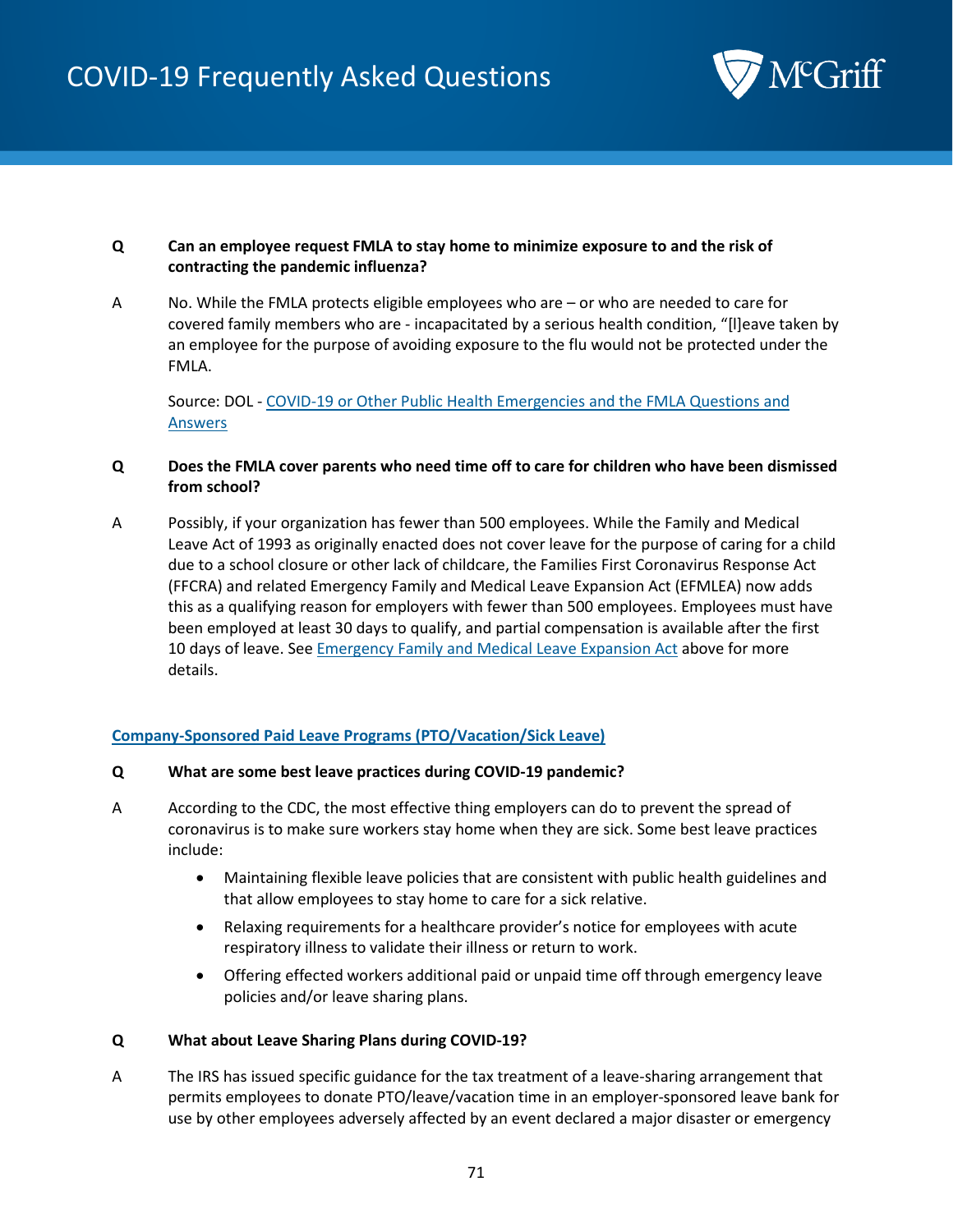

by the President. To avoid negative tax consequences to the leave donor, employers must have a formal, written leave-sharing program that meets IRS requirements. Consult a tax professional to ensure compliance.

Source: [IRS Notice 2006-59](https://www.irs.gov/pub/irs-drop/n-06-59.pdf)

## **Short-Term Disability Insurance**

#### **Q Are employees on leave related to COVID-19 eligible for Short-Term Disability Insurance?**

A Possibly. Employees covered by a short-term disability plan may be eligible for benefits if they are diagnosed with the illness and are sick and unable to perform the major duties of their job due to the sickness.

Eligibility for benefits will depend on the plan's definition of "disability."

- Simply staying at home due to a potential illness or quarantine may not fit under most definitions of disability, absent a corresponding physical or mental impairment.
- Some policies may contain a Quarantine Benefit Rider, which can provide benefits in a quarantine situation as ordered by a doctor.

Several states, including California, Hawaii, New Jersey, New York and Rhode Island offer/require state-sponsored disability insurance. It is important for employers in these states to consult the state agencies for details on eligibility and benefits.

# **Q Our STD policy has a 14-day elimination period. Can we waive this period for COVID-19 related illnesses?**

A Possibly. For employers simply offering a salary continuation programs, these benefits can generally be modified at the employer's discretion. Fully-insured disability programs will have additional requirements. In addition to the critical step of securing the approval of the carrier, insured disability programs are governed by ERISA and will require a formal plan amendment as well as certain disclosures to participants.

## **COVID-19 STAFFING CHALLENGES**

#### **Essential Businesses**

- **Q Our business is deemed "essential." We need to have employers come in to do their jobs. What do we do if employees do not want to come into the office because of fear of COVID-19 exposure? Can we discipline them?**
- A Generally, employees do not have a right to refuse to work based only on a generalized fear of becoming ill if their fear is not based on objective evidence of possible exposure. However, COVID-19 cases are increasing, and many cities and states are implementing public health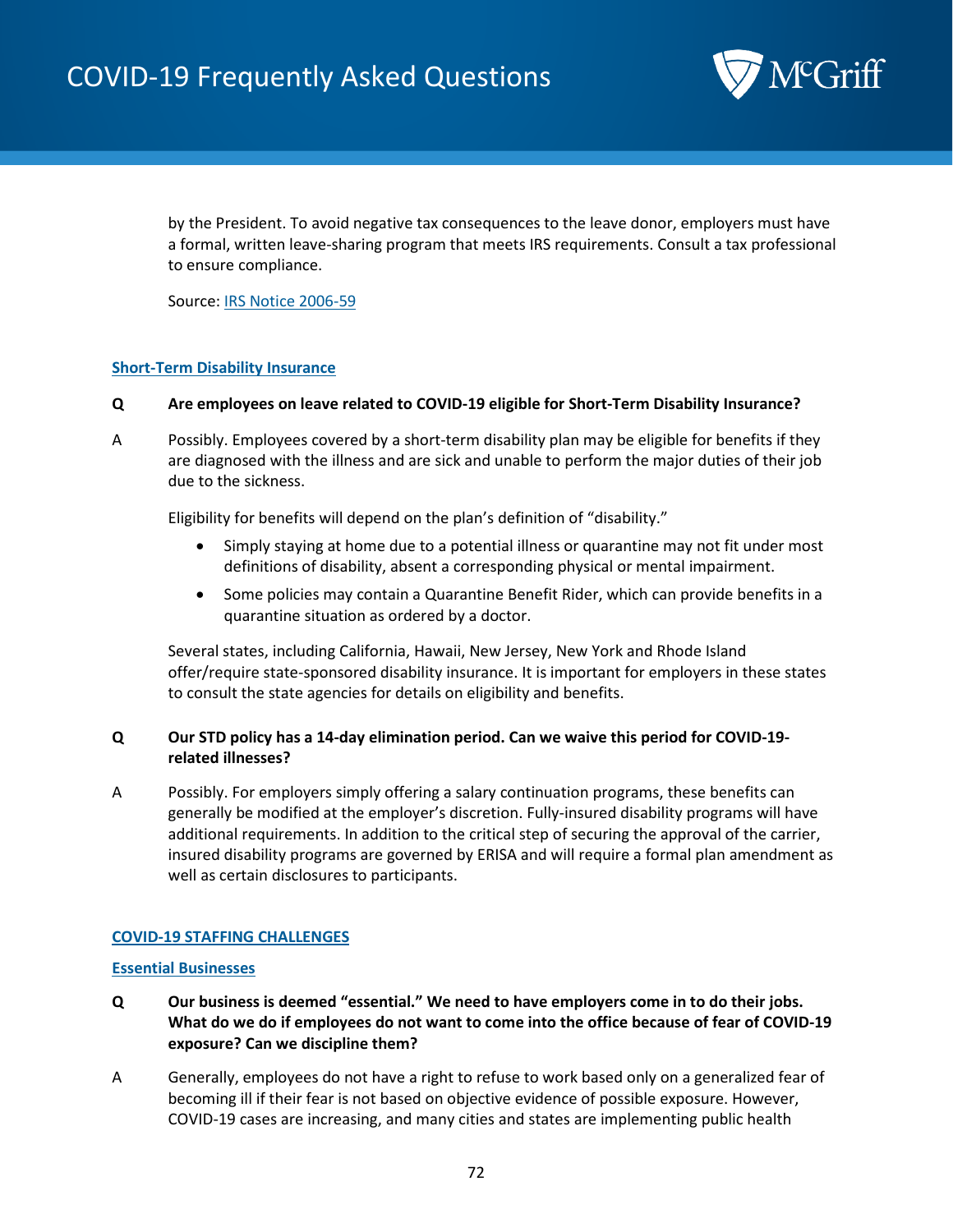

measures to control spread of the virus (such as 'stay-at-home' or 'shelter-in-place' orders). It may be difficult to show that employees have no reason to fear coming in to work. Caution should be used in disciplining or terminating an employee who refuses to work in a location that has shelter-in-place rules in effect. However, that does not mean that an employee must continue to pay an employee who refuses to come in to work (assuming telework is not an option). An employer may require that an employee use any available PTO. Absence from work due to fear of COVID-19, without any accompanying circumstances, does not make an employee eligible for any paid leave under FFCRA.

If an employee is in a high risk category (immunocompromised or underlying condition) and indicates that he or she is unable to report to a worksite because of this condition, the employer should go through the interactive process to evaluate the request under the Americans with Disabilities Act (ADA), considering whether leave could be granted as a reasonable accommodation without an undue hardship on the business or whether other options may permit the employee to perform the essential functions of his/her job (i.e., telework).

Under OSHA, an employee's refusal to perform a task may be protected if there are safety concerns. Employees who won't work because of safety concerns may be considered to be engaging in protected concerted activity under the National Labor Relations Act (NLRA) if they have a "good faith" belief that their health and safety are at risk.

Instead of disciplining employees who express fear at this time, it may be a better practice to consider methods to encourage employees to come to work. Consider emphasizing safety precautions in place (i.e., social distancing rules, reduced customer capacity, staggered shifts, or more extreme measures if warranted). Some employers are offering premium pay or PTO for use in the future to employees who must come to work.

### **Telework**

#### **Q May an employer require its employees to telework?**

A Yes. An employer can require its employees to work remotely as an infection-control or prevention strategy.

Telework also can be a reasonable accommodation under the ADA. However, employer cannot single out employees to telework based on a protected class. Also, if telework is a reasonable accommodation, employees must be compensated at the same hourly rate or salary.

Source: DOL - COVID-19 or Other Public Health Emergencies and the Fair Labor Standards Act [Questions and Answers](https://www.dol.gov/agencies/whd/flsa/pandemic)

#### **Q Does an employer have to pay employees the same hourly rate/salary for telework?**

A Yes, if granted as a reasonable accommodation or part of a collective bargaining agreement. Otherwise the following general rules will apply: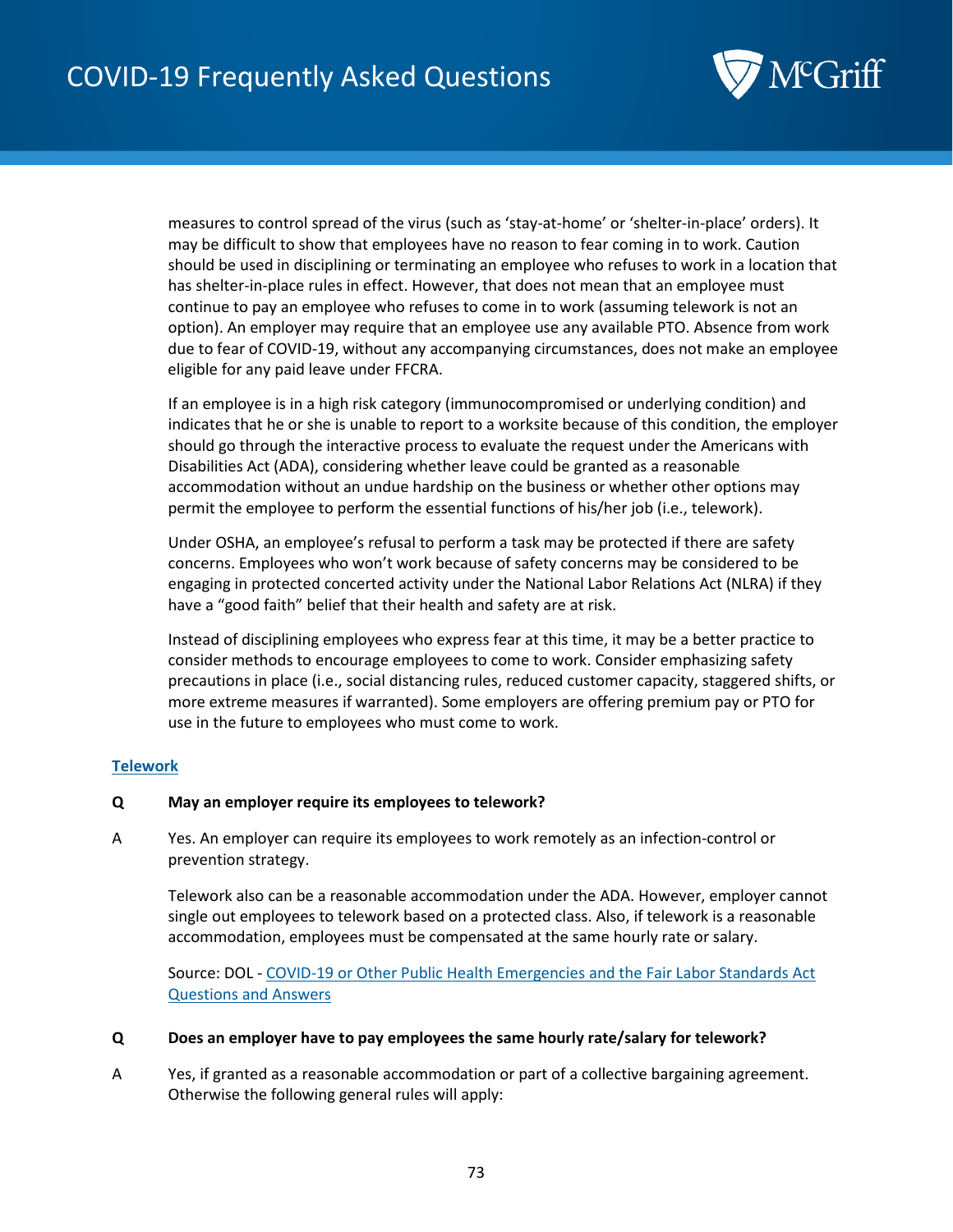

- For *non*-*exempt employees*: The Fair Labor Standards Act (FLSA) requires employers to pay non-exempt employees for hours actually worked. When implementing telework for non-exempt employees, employers should 1) determine how employees will track hours; 2) decide limits on non-exempt hours and establish whether overtime needs approval; and 3) consider meal and rest breaks (approximately 20 states have required breaks).
- For *exempt employees*: The FLSA requires that exempt employees receive their full salary for any week in which they perform any work (even if work is minimal, such as checking emails), with limited exceptions. It is a best practice to maintain accurate records of hours worked for all employees, including exempt employees participating in telework.

Source: DOL - COVID-19 or Other Public Health Emergencies and the Fair Labor Standards Act Questions and Answers

- **Q Is an employer required to cover any costs that employees may incur to telework (i.e., internet access, computer, phone line, etc.)?**
- A An employer *should* furnish or reimburse employees for the tools necessary to telework. An employer *must* reimburse an employee to the extent those expenses cause the employee's wages to dip below minimum wage.

Source: DOL - [COVID-19 or Other Public Health Emergencies and the Fair Labor Standards Act](https://www.dol.gov/agencies/whd/flsa/pandemic)  [Questions and Answers](https://www.dol.gov/agencies/whd/flsa/pandemic)

### **EMPLOYEE FURLOUGHS AND LAYOFFS**

#### **Q What's the difference between a furlough and a layoff?**

A The language used when sending employees home for a period of time is less important than communicating actual intent to employees.

A furlough is a mandatory, but temporary, unpaid leave of absence or reduced scheduled work hours. For example, an employer may reduce employees' hours to 20 per week for a period of time as a cost-saving measure, or the employer may place all employees on a one-month unpaid leave. This is typically not considered termination; although employees would likely still be eligible for unemployment. Depending upon the terms of the employer's health plan, and the definition of full-time employee, the furloughed employee *may* be able to continue benefits coverage.

A layoff is generally considered a termination of employment for a period of time when no work is available (at no fault of the employee). A layoff may be temporary or permanent. Temporary layoffs are appropriate for relatively short-term slowdowns or closures. A layoff is generally considered permanent if there are no plans to rehire the employee or employees because the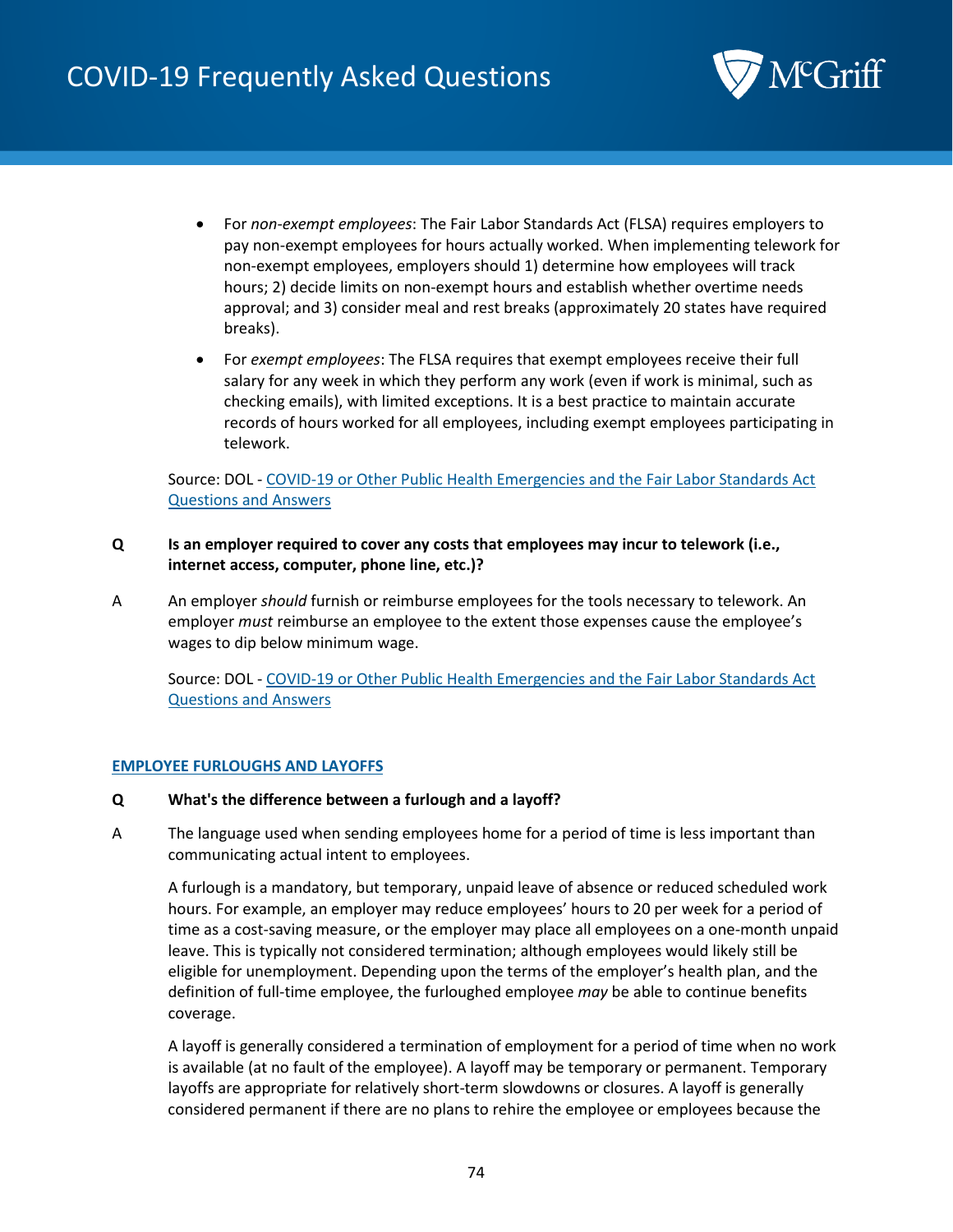

slowdown or closure is expected to be lengthy or permanent. Typically, benefits continuation is not appropriate during a layoff (although COBRA is likely warranted), and employees will be eligible for unemployment benefits.

### **Employee Furlough and Layoffs – Compensation**

### **Q Does an employer have to pay an employee who is sent home due to COVID-19-related office closure?**

- A The following general rules apply:
	- For *non*-*exempt employees*: A non-exempt employee may be sent home without pay as long as the employee does not perform any compensable work from home.
	- For *exempt employees*: Exempt employees must receive their full salary for any week in which they perform any work; however, they are not required to be paid for any weeks in which they perform no work.

## **Q Can an employer direct salaried, exempt employees to use accrued vacation (or leave bank) due to COVID-19 office closure?**

A Yes. An employer can require an exempt employee to use paid leave (vacation/leave bank) for any partial- or full-day absences, as long as payment equals and improper deductions are not taken from the employee's guaranteed salary. Requiring substitution of paid leave does not impact exempt status.

Source: DOL - Wage & Hour Division Opinion Letter FLSA 2005-41

#### **Q Are there advance notice requirements prior to a mass layoff?**

A Possibly. There may be WARN Act notification requirements, depending on the size of the layoff and length of time of break in service. However, a possible exception to the federal and state WARN Act statutes may apply to this pandemic, which may allow for shortened notice if terminations result from circumstances that were not reasonably anticipated 60 days before the mass layoff. Certain states are already waiving the prior notice requirement of their particular state mini-WARN acts. Due to the complexity and intricacies of the WARN Act, it is strongly recommended that employers consult counsel for guidance.

## **Q Will workers qualify for unemployment benefits if COVID-19 causes an employer to shut down operations or to lay off employees? (Updated January 4, 2021)**

A While each state determines the eligibility and benefits of its unemployment program, the DOL has issued guidance outlining states' flexibility in administering their programs, allowing states to elect to pay benefits when: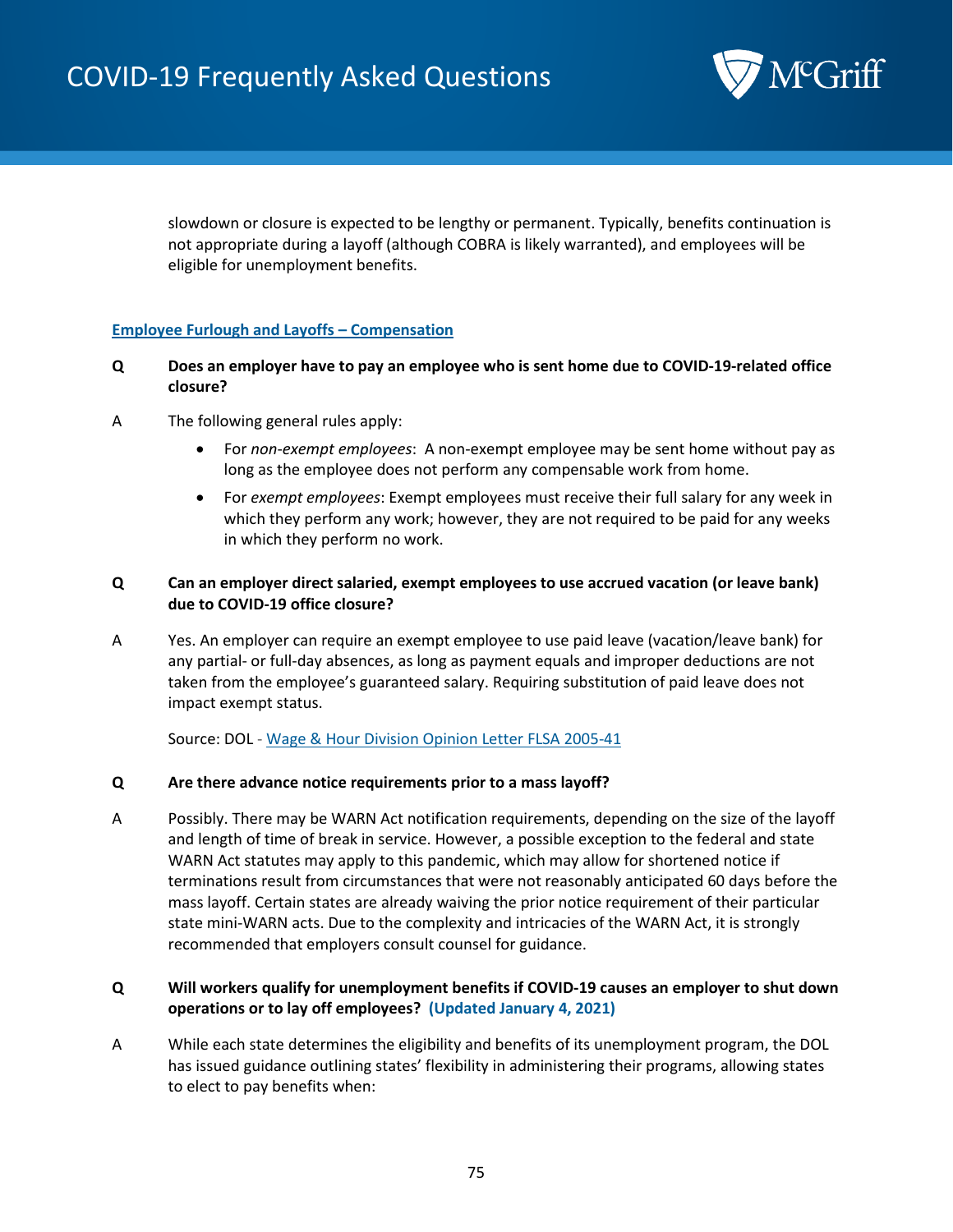

- An employer temporarily ceases operations due to COVID-19;
- An individual is quarantined with the expectation of returning to work after the quarantine is over; and
- An individual leaves employment due to a risk of exposure or infection or to care for a family member.

If an employee is receiving payment from his or her employer pursuant to a paid leave policy or State or local requirements, the employee will not be eligible for unemployment insurance in most circumstances.

The FFCRA allocated increased funding to states to extend unemployment benefits. Specifically, \$1 billion was provided in the form of grants to states. To receive these reserve amounts, states were required to amend their laws to ease unemployment eligibility requirements and access in light of COVID-19, such as waiving work search or waiting period requirements. This federal funding allowed laid-off employees to access unemployment insurance more easily and more quickly as well as eased the future burden on employers' unemployment insurance taxes.

The CARES Act increased the amount of unemployment benefits to allow eligible employees an additional \$600 per week in unemployment benefits and an extension of available benefits to up to 39 weeks (rather than the 26-week cap under most programs). The additional \$600 in weekly benefits was designed to keep as many workers as whole as possible. Some individuals temporarily received more benefit than their paycheck. The temporary \$600 was payable by the State to the individual, to be reimbursed by the Federal Government. It was not to be charged to the employer's Unemployment Insurance account. This additional sum was only available through July 31.

The CARES Act also expanded unemployment eligibility to cover individuals who are unable to work due to a COVID-19 related reason and added several categories of employees who have never been covered, such as self-employed, 'gig' workers and part-time workers.

On December 21, 2020, Congress passed the \$1.4 trillion, 5,593 page Consolidated Appropriations Act ("CAA") that included over \$900 billion in relief in its Coronavirus Response and Relief Supplemental Appropriations Act, 2021. President Trump signed the bill into law on December 27, 2020. The CAA allows eligible employees an additional \$300 per week in unemployment benefits. The additional unemployment benefits and extensions will provide aid for another 11 weeks, through March 14, 2021. The CAA also extends the Pandemic Unemployment Assistance that expanded unemployment eligibility to cover individuals who were not traditionally eligible to receive unemployment benefits, such as self-employed and 'gig' workers.

Employers will want to [check with their state unemployment insurance program](https://www.careeronestop.org/localhelp/unemploymentbenefits/find-unemployment-benefits.aspx) for applicable information.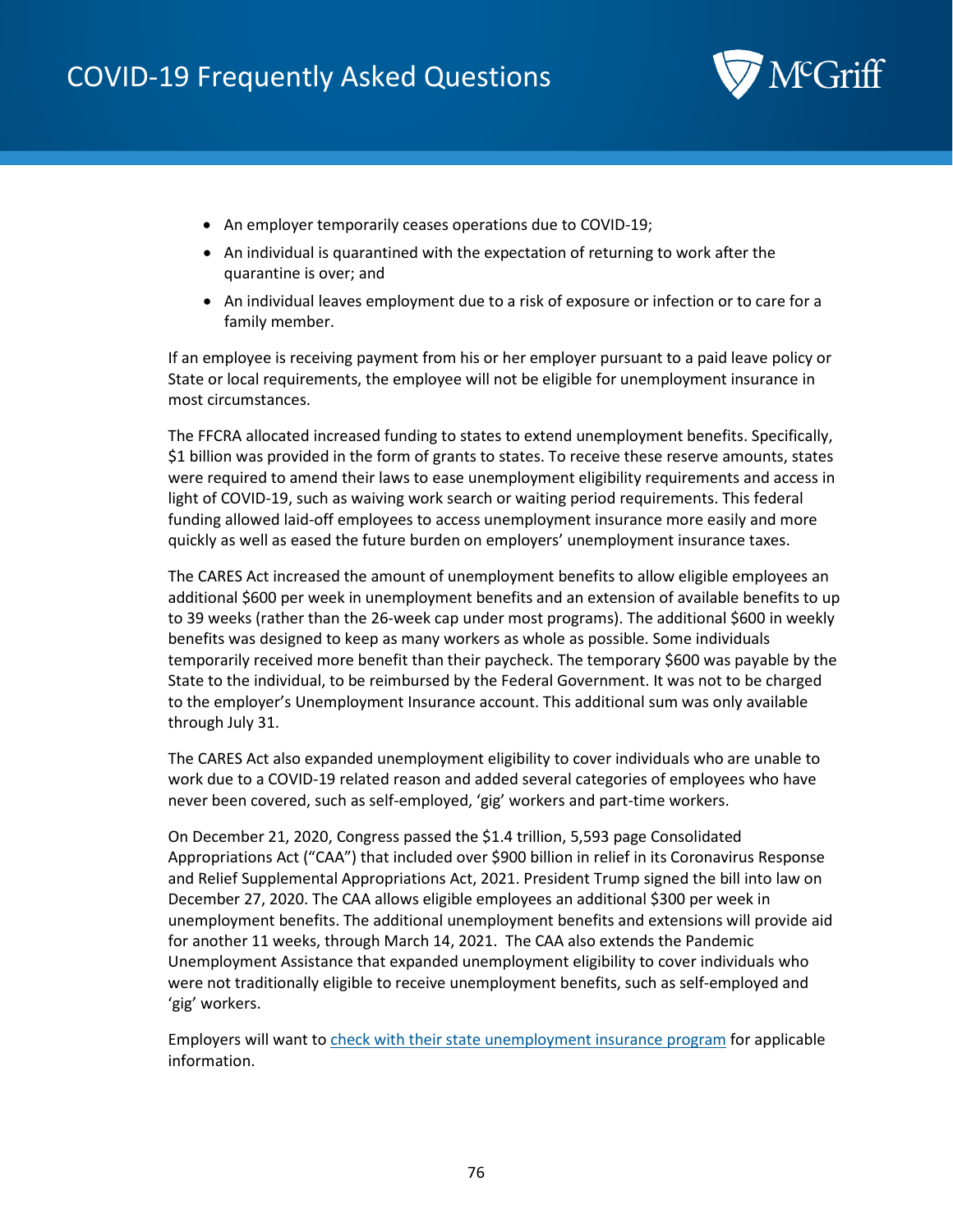

## **Employee Furlough and Layoffs – Benefits**

## **Q Should I continue (or terminate) an employee's health insurance benefits when that employee has to be furloughed or laid-off?**

A It depends. First, it is important to confirm the status of the employee. Is the employee on a permanent layoff, such that employment has been terminated with no specific right to reinstatement? Or is the employee on a temporary layoff, leave or furlough, such that the employee is still considered employed by the employer, simply with no active hours but an intention to be returned to work at a future date?

If employment has been terminated, the employee is no longer eligible for group health plan coverage as an active employee, and COBRA must be offered (if applicable) for all qualifying benefits (i.e., medical, dental, vision, FSA, etc.) due to the termination of employment. While some employers have inquired about continuing active coverage for a separated employee during an extended severance period, it is a best practice to terminate coverage immediately, initiate the COBRA process and provide the departing employee with additional severance pay to find his or her own coverage in order to minimize risk of non-compliance. Other employers have inquired about subsidizing the COBRA premium for separated employees. Employers considering this approach should consult with their McGriff Employee Benefits team to ensure that any subsidy will not jeopardize any applicable non-discrimination testing.

If employee is not terminated and the employee is on a temporary layoff, leave or furlough, then it is critical for an employer to determine how long the employee's benefits can be continued while the employee is not actively working (on leave). Unfortunately, there is not a simple answer to this question. Several issues should be considered:

- How does the plan document define eligibility? And termination of benefits?
- Is the leave protected by FMLA, other state leave regulation or the new Families First Coronavirus Response Act (FFCRA) expanded protections?
- If the employer is an applicable large employer (ALE) under the Affordable Care Act (ACA), what measurement method has the group adopted for determining FT status?
- Is there a company policy addressing how long benefits may be continued during an approved LOA?
- Is there a company precedent? How long has the company continued benefits for other employees who have been out on a LOA for any reason?

One of the most important steps is to review the plan documents to determine if they address whether benefits may be continued during a leave/furlough – and, if so, for how long – to avoid inadvertently self-insuring claims for coverage extended to ineligible participants. Each benefit policy could have a different requirement, so it may be helpful to reach out directly to carriers to confirm. It is also essential to consider whether the employee is on a form of leave with protected benefits (i.e., FMLA or state-equivalent leave), if the employee is still in a stability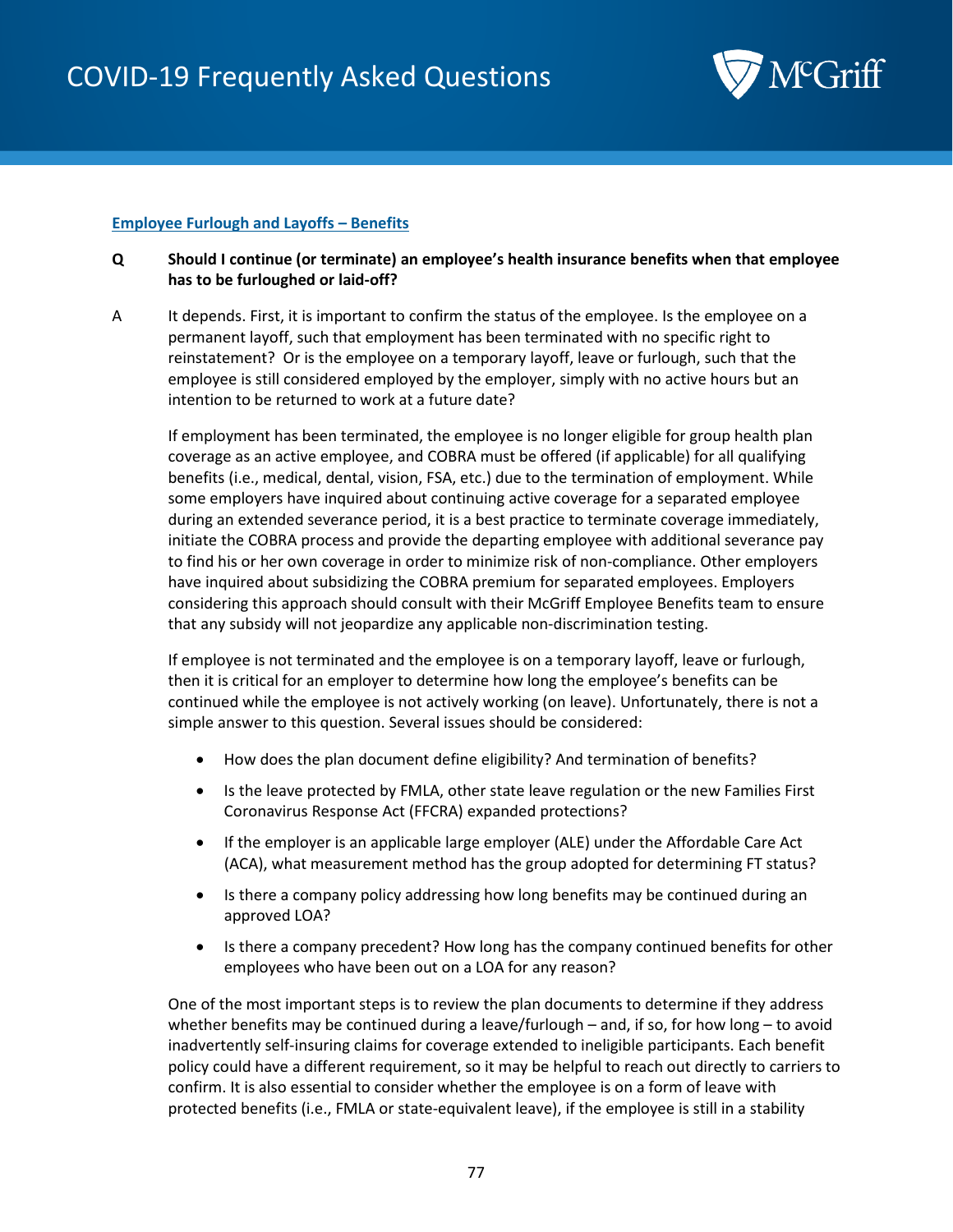

period for employers using the look-back method to determine eligibility (provided the lookback periods have also been incorporated in a plan's terms of eligibility) as well as internal policies/procedures. Once the employee is no longer eligible for a benefit plan based on these considerations, COBRA must be offered due to the reduction in hours worked. Employer desiring to make an exception or offer benefits outside the established parameters should discuss with the carrier/stop loss carrier to request approval and ensure any plan amendments are made and communicated in accordance with ERISA any other applicable regulations.

- **Q We would like to temporarily modify the definition of eligibility to allow employees with reductions of hours, or even on furloughs, to remain eligible for our health plan. Do we need to update our wrap document or to issue an SMM to our participants?**
- A Any time a plan sponsor makes a change to the terms of its plan it needs to update the applicable plan document(s). The particulars of which documents need updating depends on the language contained within those documents. Some changes to a group health plan could implicate the group health plan document, a cafeteria plan documents and/or a wrap plan document. These changes should be communicated to plan participants and can be done in a Summary of Material Modification (SMM). If the eligibility definition is set forth in the Summary of Benefits and Coverage (SBC), this document may need to be modified as well. Note that while eligibility is not generally included on the SBC, changes to an SBC require a 60-day advance notice to participants per the Affordable Care Act (ACA).
- **Q If an employer is using the look-back measurement to determine full-time status of its employees for benefit eligibility purposes, how does this impact an employee's eligibility during a temporary layoff or furlough? What about future eligibility?**
- A It is important to first understand a key premise of the look-back measurement method. Under the method, employers look at an employee's average hours of service over a pre-determined historical period of time, known as the measurement period, to determine an employee's eligibility for coverage over a future coverage period, or stability period, *regardless of the number of hours currently being worked*. So, if an employer is using the look-back measurement method and *provided the look-back method's measurement and stability periods have been incorporated into the plan's eligibility and approved by the carrier/stop loss carrier*, an employee will generally remain eligible for coverage through the end of the current stability period, even if the employee goes on a temporary furlough or leave.

As an example, assume an employer has a January 1 renewal and uses a standard measurement period of 11/1 – 10/31 for ongoing employees to determine eligibility for the standard stability period of 1/1 – 12/31 (coinciding with the group's plan year). An employee's eligibility for the 2020 plan year would be dependent on the employee's average hours of service during the standard measurement period of  $11/1/18 - 10/31/19$ . If the employee averaged 130+ hours of service per month during this measurement period, the employee would be considered eligible for coverage during the 2020 plan/calendar year, regardless of the current hours being worked during 2020.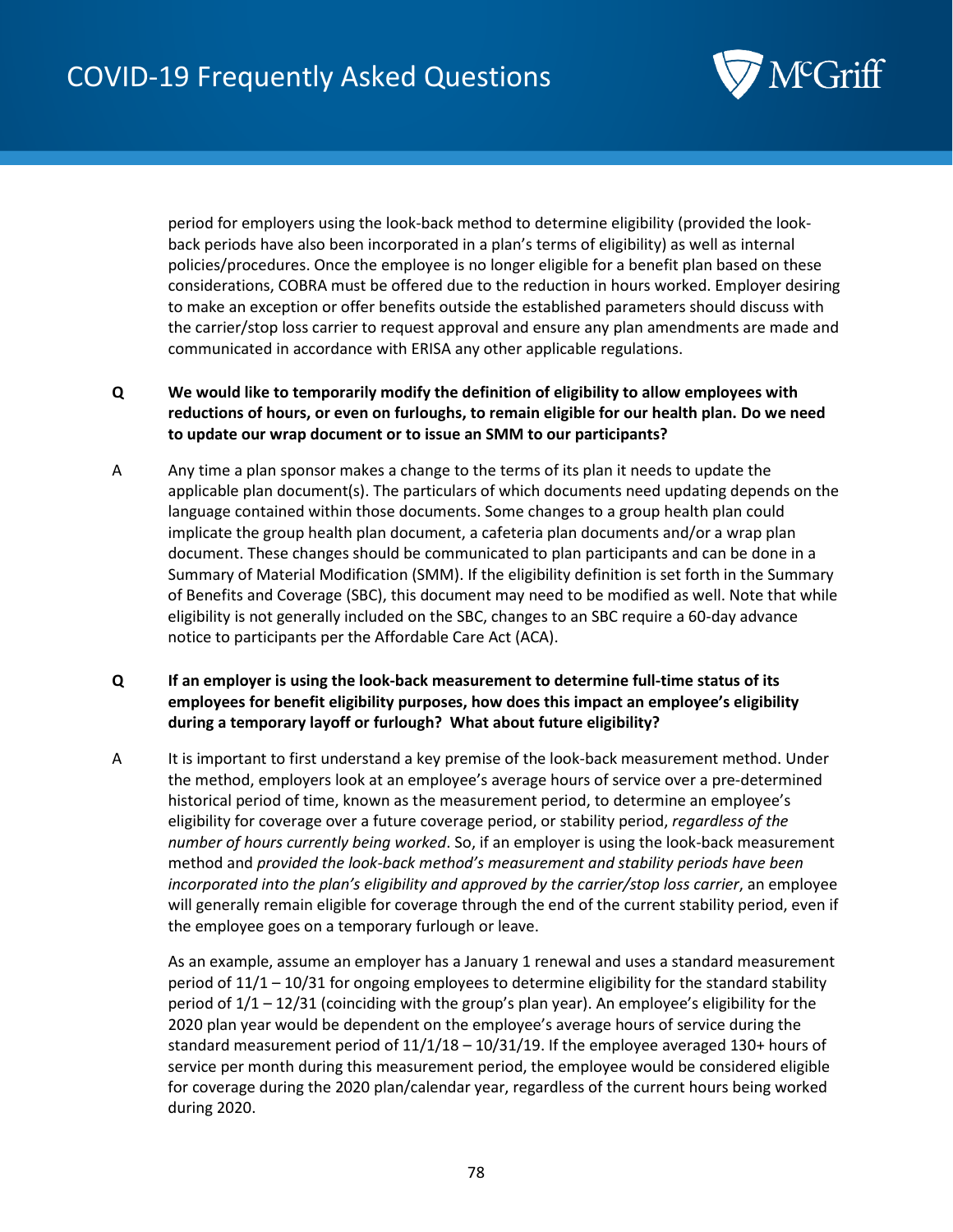

In this example, the employee's break in service due to the temporary layoff/furlough would be taken into consideration for the 2021 plan year, when the employer measures the next measurement period of  $11/1/19 - 10/31/20$ . If there is an extended break in service, the employee could fail to average full-time hours during the current measurement period, potentially making the employee ineligible for coverage during the 2021 plan year.

Some employers have asked about making an exception due to breaks in service related to COVID-19. Employers considering this approach should work closely with their McGriff Employee Benefits team to discuss options with their carrier/stop loss carrier and determine whether an exception could be made, possibly adjusting the standard required 130 hours average during the measurement period (the minimum required by the IRS) to something lower to account for the lack of hours worked during the furlough (for example, an average of 100 hours over the course of the measurement period).

## **Q An employee was hired as a full-time employee, but put on a furlough before completing his waiting period. Will the time out on furlough be counted toward waiting period?**

A Whether or not approved leave of absence counts toward the completion of a waiting period depends upon what the plan document says. Eligibility is likely defined as a *full-time employee* who has completed the waiting period. A furlough is generally an approved LOA with no hours of service (meaning that the leave does not fall into any "special unpaid leave" like FMLA, USERRA or jury duty). The ACA prevents an *otherwise eligible employee (or dependent) from being required to wait more than 90 days before coverage becomes effective***.** It may be that these employees aren't otherwise eligible due to this reduction in hours during an approved leave of absence prior to reaching eligibility. Note: the HIPAA nondiscrimination rules can complicate the use of actively at work provisions if the employee is absent due to a medical condition (this would not be the case if an employee is on furlough due to a reduction of work availability due to COVID-19).

#### **Q Can employees remain on a group life insurance policy while on furlough due to COVID-19?**

A Employers should review their plan documents and insurance policies to determine if benefits such as life insurance continue during any time when an employee will not be actively working or will be working reduced hours. If the employee is no longer eligible, he or she may have the right to convert that coverage to an individual policy. An employer should confirm that it is meeting any and all requirements to notify the employee of the right of conversion per the terms of the contract with the life carrier. Employers should check with their carriers to see if they are making any exceptions or special accommodations for COVID-19 situations.

#### **Q What happens to an employee's FSA when on furlough?**

A Coverage remains in effect during any protected leave period (FMLA, etc.) unless the employee revokes the election. The 125 plan document must be consulted to see what happens during a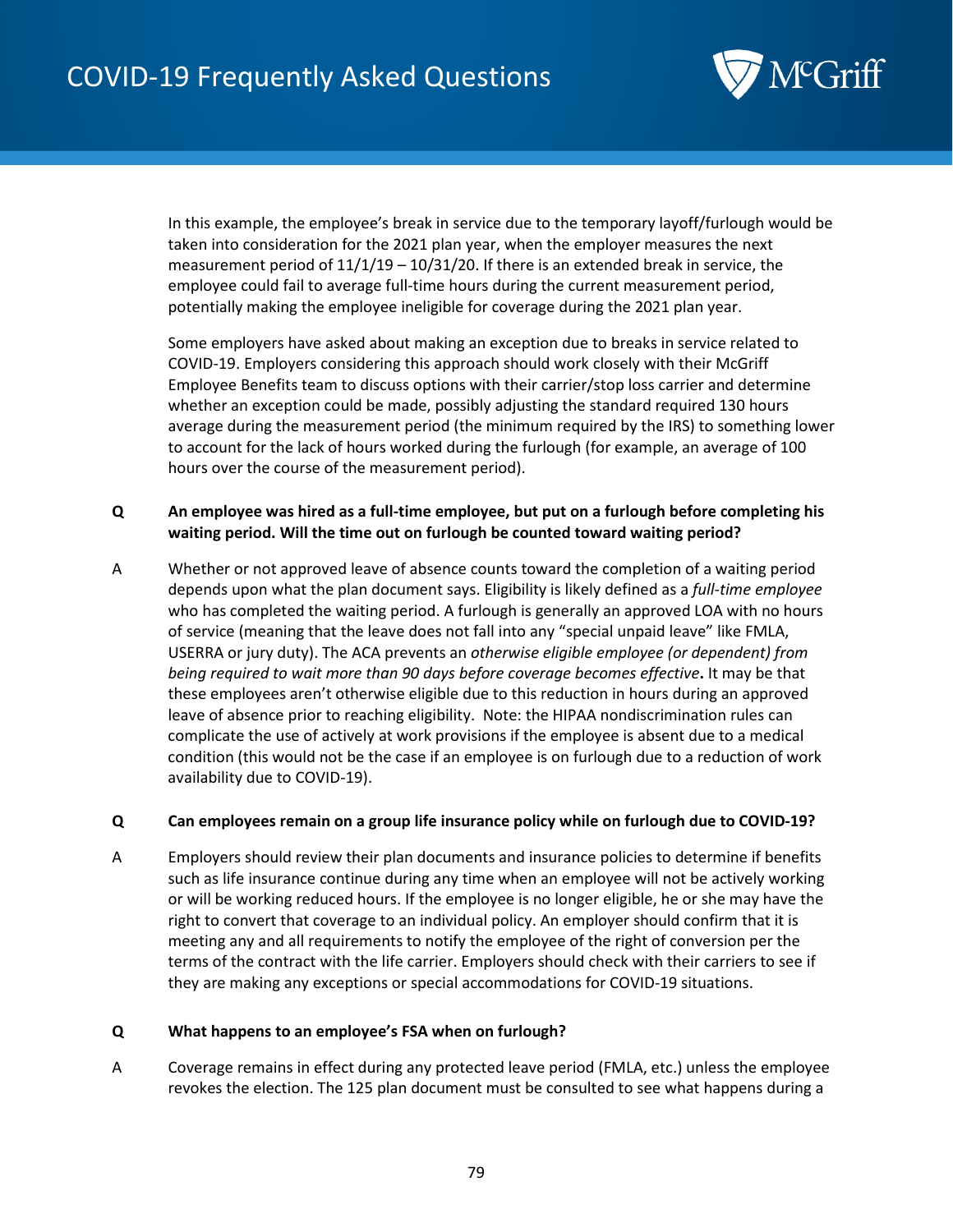

furlough. If leaves of absence cause a loss of eligibility, the plan sponsor needs to follow those terms unless they amend their 125 plan.

#### **Q What happens if an employee revokes FSA coverage during leave?**

A If an employee revokes FSA coverage during a furlough, health expenses incurred during the leave period are not eligible for reimbursement.

## **Q Is the reduction in hours due to employee furlough a qualifying event allowing the employee to drop coverage?**

A IRS rules would allow for a mid-year election change under an employer's cafeteria plan to drop coverage due to a change in employment status, such as a reduction in hours, if it causes a loss of coverage. The IRS added an additional permissible change event to cafeteria plan rules post-ACA to allow for an election change due to a reduction in hours, even if there is no loss of coverage provided the employee certifies that he or she has obtained other coverage.

Most recently, on May  $12<sup>th</sup>$ , the IRS issued cafeteria plan COVID-19 related relief in Notice 2020-29 to allow employers to amend their cafeteria plans to permit employees to make certain mid-year plan changes during calendar year 2020. Permissible change options include to change health coverage options (e.g., from HDHP to PPO), to add family members to coverage or to drop health coverage, although the latter requires a written certification that they are or will immediately enroll in other health coverage. The IRS provided a model certification employers can use for this purpose. Employers wishing to allow some or all of these new election events must notify all employees eligible to participate in the plan, ideally as soon as practicable. They must also amend their cafeteria plans to reflect the changes no later than December 31, 2021 and coordinate with the cafeteria plan administrator to ensure it can administer the plan consistent with the employer's intended changes. Employers should also confirm, in advance, any action it intends to take in this area will be consistent with the extent to which their carrier or stop-loss provider has/will allow these enrollments.

Keep in mind that all mid-year election event changes, including those available under the newly issued IRS guidance, are optional. An employer's cafeteria plan can permit all of those allowed under IRS rules, some or none of them. Employers should carefully review plan documents to discern what election change options are currently available and decide whether to add additional options per [Notice 2020-29.](https://www.irs.gov/pub/irs-drop/n-20-29.pdf)

# **Q If coverage is terminated during a furlough or layoff, will an employee be immediately eligible for health insurance benefits when he or she returns to work or must the employee complete a new waiting period?**

A It depends. When it comes to health insurance benefits, the Affordable Care Act mandates that an individual hired after a break in service (period in which there are no hours of service credited) **of less than 13 weeks must be treated as a continuing employee** and must be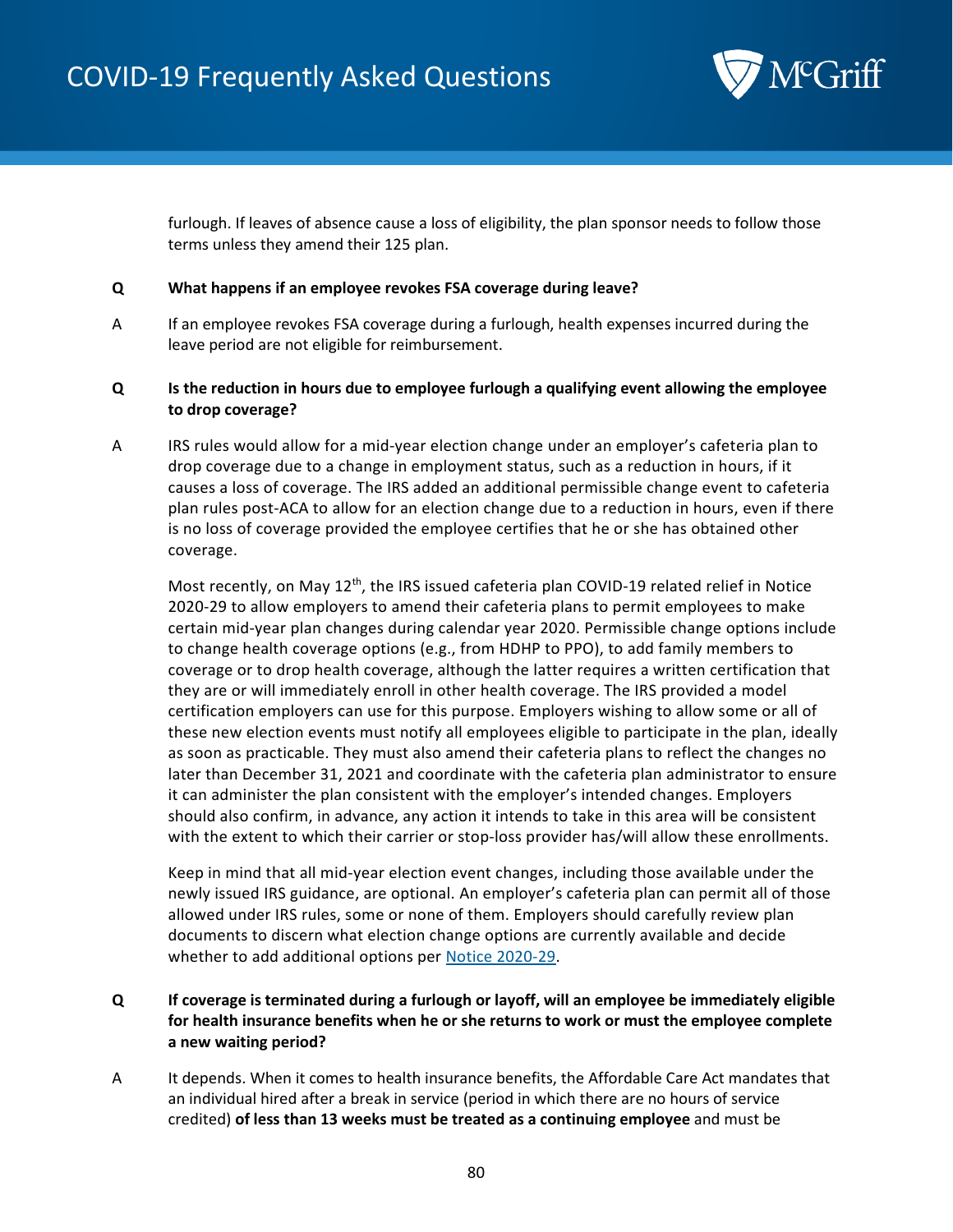

returned in the same position as he or she left with no new waiting period, as determined by the employer's chosen measurement method:

- Monthly Measurement Method Because eligibility for coverage is actually based on a month-to-month analysis, employees returning on a full-time basis are essentially regaining eligibility and will have new election rights.
- Look-back Measurement Method Following a return to work, an employee steps back into the same measurement and/or stability period(s) that he or she was in when initially separated from employment. If the employee initially declined coverage for this stability period, an employer could rely on that declination and not offer coverage upon rehire. If the employee had initially elected coverage, the employer must reinstate coverage as soon as possible, but no later than first of the month following rehire.

In contrast, an individual rehired after a break in service of **at least 13 weeks may be treated as a new hire**, and the employer may apply a new waiting period and/or initial measurement period, as applicable.

An employer *can* allow the returning employees to make new elections, but that is not required. With the look-back measurement method, upon returning to the company, the employee would step back into the measurement or stability period that he or she was in when the employee initially separated from employment. If he or she initially declined coverage for this stability period, the employer could rely on that declination and not offer coverage upon rehire. If the employee had initially elected coverage, the employer should offer the same coverage – but can allow the employee to make a change at that time.

When it comes to benefits other than health insurance, it will be important to review the rehire and eligibility provisions in the related plan documents to confirm if benefits can be offered immediately or whether the employee must satisfy a new waiting period.

### **Q If an employee loses coverage, can the employee sign up for insurance on the Marketplace outside of open enrollment?**

**A** Yes. Losing employer sponsored coverage due to a reduction of hours or loss of employment is a special event that would allow an individual to enroll at the Marketplace.

In addition, multiple states have reopened their health insurance exchanges to allow for enrollment. No federal marketplace open enrollment opportunity as of yet but HHS has been urged to open healthcare.gov for special enrollment opportunity. The CMS website instructs individual to see if they qualify for special enrollment here:

[https://www.healthcare.gov/blog/coronavirus-marketplace-coverage/.](https://www.healthcare.gov/blog/coronavirus-marketplace-coverage/)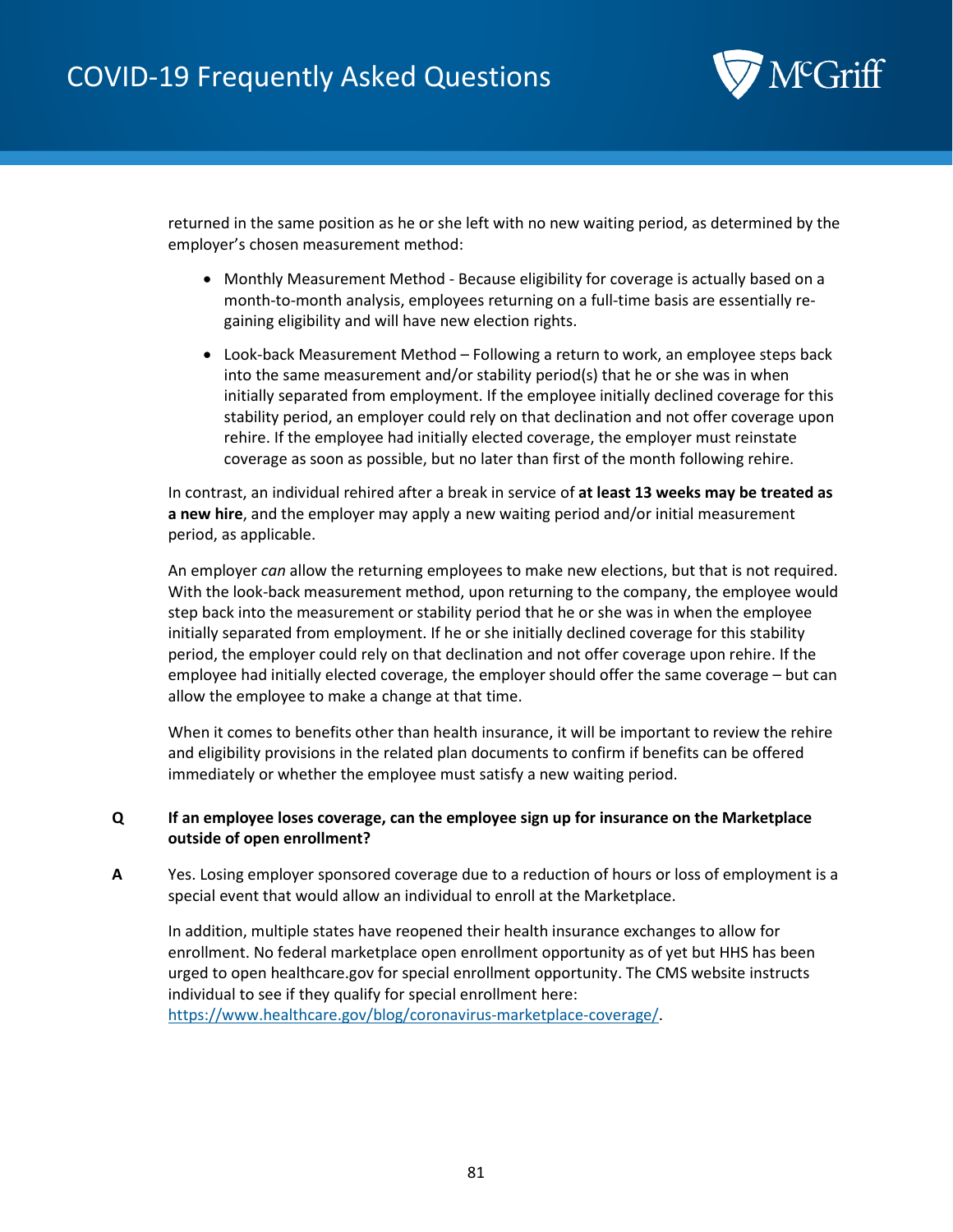

### **Employee Furlough and Layoffs – Premium Payments**

- **Q What happens if a furloughed employee is not working and does not have enough money in a paycheck to deduct the employee's share of premiums for insurance benefits?**
- A Generally, employees are required to pay premiums within an established grace period or coverage may be terminated. Particularly when an employee is on layoff, leave or furlough and will not have sufficient earnings from which to deduct premiums, it is important for the employer to provide the employee with written documentation, outlining expectations as to how much premium must be remitted, when premiums are due and any applicable grace period (minimum 30 days), to whom payments should be made and the consequences for failure to pay timely (i.e., retroactive termination to the date of the last payment).

Premiums may be collected in one of the following ways:

- Catch up The employer may pay the full premium while the employee is on layoff or furlough and recoups the employee's portion of the premium when the employee returns to work;
- Pre-pay The employee may voluntarily remit his or her expected share of the premium before going on leave; or
- Pay-as-you-go The employer may require the employee to remit premiums on a regular basis (often monthly or on a pay period basis) on an after-tax basis.

Note that the FMLA has additional notification requirements before coverage may be terminated if the employee is on FMLA leave.

Keep in mind that an employee's failure to remit premium timely and any resulting termination of coverage is *not* a COBRA event and coverage may not be continued under this regulation.

### **Q Can an employer adjust (either increase or decrease) employees' premium contributions while they are on furlough or leave?**

A Possibly. Generally, employers can change welfare plans at any time in their discretion unless they have given up that right through communications to employees. If changes are made, a Summary of Material Modifications (SMM) should be issued to participants. Additionally, if premiums are included in the Summary of Benefits and Coverage (SBC), a 60-day advance notification may be required.

From a Section 125 perspective, if the cost decrease is "significant" and both the Section 125 plan and underlying plan documents are written in a way to so provide, employees may have the right to make a new mid-year election or other corresponding change in their election. Unfortunately, the regulations do not provide a clear definition of "significant," so an employer would need to evaluate based on all of the facts and circumstances and on their employee population and past plan experience. You may also want to consult your McGriff Employee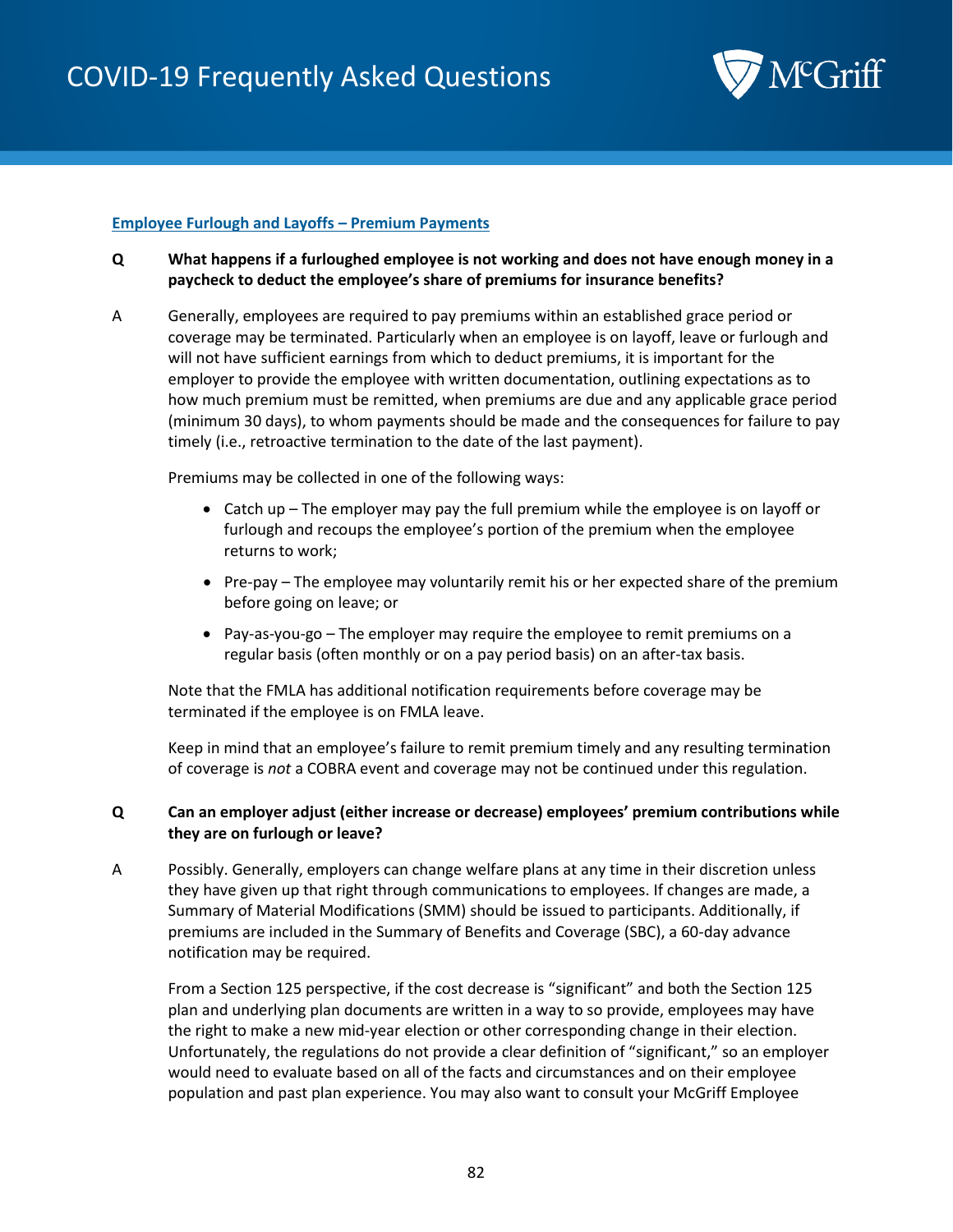

Benefits Team about possible non-discrimination issues if employees on furlough are charged less for premiums than employees who are actively working.

- **Q If a non-exempt employee's hours have been reduced, or the employee is on a furlough, but the employee remains eligible for coverage, how is the affordability determination under the Affordable Care Act's "Pay or Play" rules affected? (Updated January 4, 2021)**
- A Applicable large employers (ALEs) are required to offer health insurance coverage that is "affordable" and provides "minimum value" or risk a tax penalty. In 2021, coverage is considered affordable if the employee's portion of the self-only premium for the employer's lowest-cost plan that provides minimum value does not exceed 9.83% of the employee's household income for the tax year.

The IRS provides three optional affordability safe harbors that allow an ALE to calculate affordability of its health coverage without requiring information on an employee's household income: the federal poverty level (FPL), the W-2 or the rate of pay. The loss of income caused by reduced hours or a furlough due to COVID-19 pandemic raises issues for the affordability calculations. If the employer is using the rate of pay or FPL safe harbors, there are no issues. The employer should be able to rely on either of these safe harbors as a determination of affordability. However, because the W-2 safe harbor is based on an employee's Box 1 earnings for the *current* calendar year, it is certainly possibly that the reduction in hours and/or furlough could negatively impact the affordability calculation, causing the employee's share of the premium to exceed 9.83% of the Box 1 earnings. Keep in mind, however, an employer will only be penalized if an employee's coverage is considered unaffordable *and* the employee receives a premium tax credit after obtaining coverage through the Marketplace.

We would welcome additional guidance from the IRS in light of these unusual circumstances.

### **Employee Furlough and Layoffs – COBRA**

- **Q If we offer COBRA to furloughed or terminated employees, do we have to pay some or all of the premiums on behalf of those employees?**
- A No. When COBRA is offered, employers can charge 102% of premium for continued coverage.

### **Q If we offer COBRA and want to pay for some or all of the coverage, what issues should we consider?**

A Employers should condition its payment of COBRA premiums on the employee timely electing COBRA coverage. Even if the employer is paying for full coverage for 18 months, there needs to be a written formal election. Without this election an insurer or stop loss carrier may deny coverage. Also, the employer should be clear on the amount it will pay. For example is it a full subsidy, or a partial subsidy? Does the subsidy apply to employee-only coverage or for family coverage? How long will the subsidy last? If the subsidy is not for the full COBRA period, there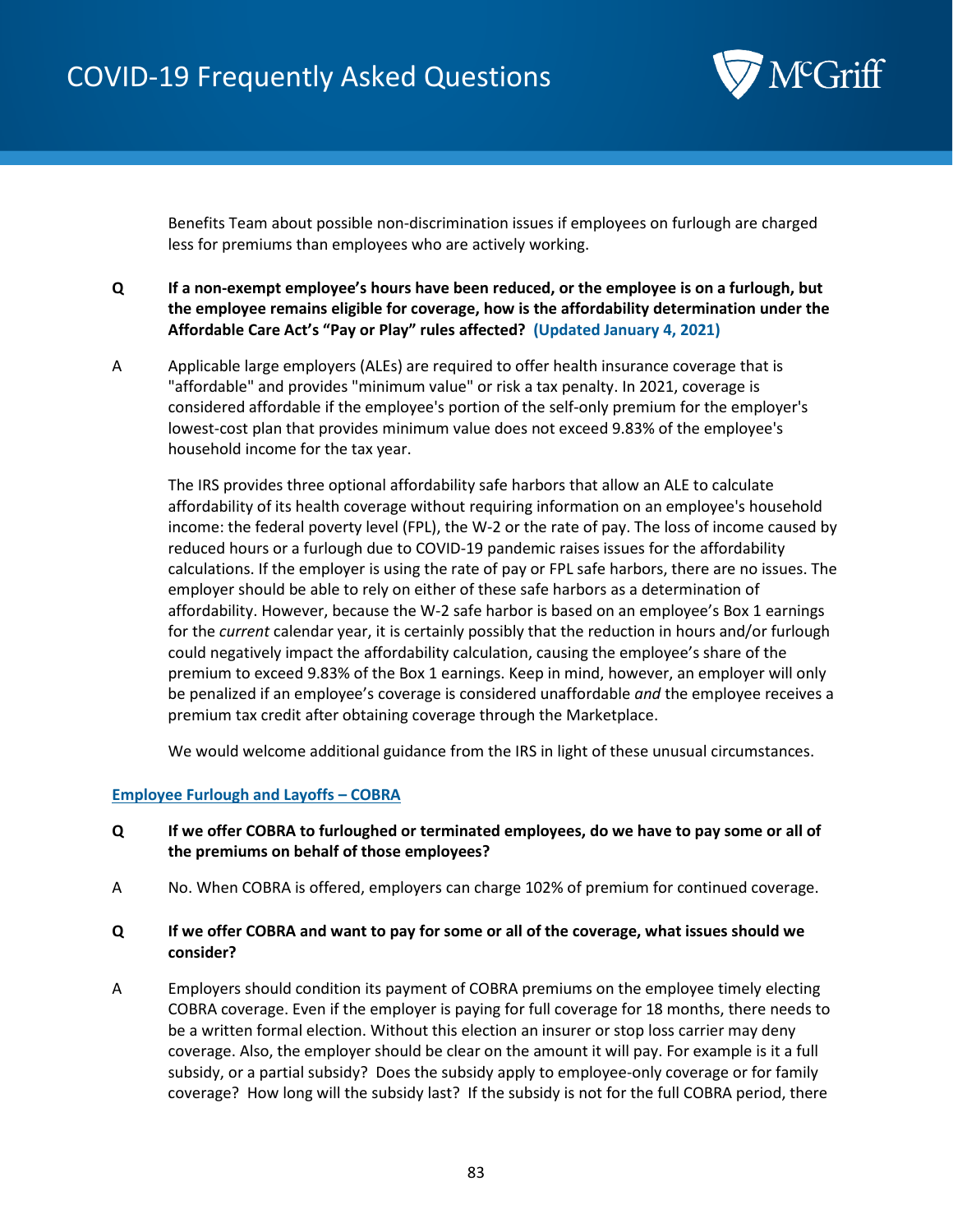

is some uncertainty whether the cessation of a COBRA subsidy will trigger a special enrollment event for the Marketplace/Exchange.

## **Q If we pay for COBRA coverage, is that taxable to the terminated or furloughed employee?**

- A It depends:
	- If the coverage is fully insured, any employer subsidy is nontaxable to the employee;
	- If the plan is self-funded and the employer provides a subsidy to all participants eligible for COBRA coverage, then that subsidy should also be nontaxable;
	- If a self-funded plan provides a subsidy to only a certain class(es) of employees, this practice may raise discrimination issues if highly-compensated individuals are included in the class(es). Highly-compensated individuals are generally those in the top 25% by compensation.

Counsel should be consulted if an employer wants to subsidize the COBRA premiums for only certain classes of employees in a self-funded plan in order to ensure compliance with Section 105(h) nondiscrimination rules. Also, any employer subsidy should be made directly to the carrier or plan. It may be possible to reimburse an employee directly on a tax free basis but only if the employee provides the employer with evidence that it has paid the full COBRA premium. Providing the employee with reimbursement without such proof would result in the subsidy being taxable.

# **Q What if furloughed/terminated employees who have elected COBRA cannot afford to pay the COBRA premiums?**

A Failure to pay COBRA premiums timely will result in the COBRA coverage being terminated prior to the end of the COBRA required coverage period (usually 18 months). This early termination of coverage triggers a plan's obligation to notify each affected Qualifying Beneficiary in writing of the early termination date, the reason for the termination, and the availability of any alternative group or individual coverage under the plan, such as conversion rights.

### **Q What happens to COBRA if we have to close down our business?**

A If your company goes out of business and there is no other related company (in the same controlled group) that offers a group health plan, then there is no COBRA available since there is no group health plan to which COBRA can attach.

## **Q What kind of notice must we provide to COBRA beneficiaries and participants if the group health plan is terminated?**

A A notice of COBRA termination must be furnished by the plan administrator (usually the employer) as soon as practicable following the decision to terminate the plan. If the plan administrator is able to provide advance notice prior to the plan being terminated, it must do so. There may be other advance notice requirements for termination of a group health plan. For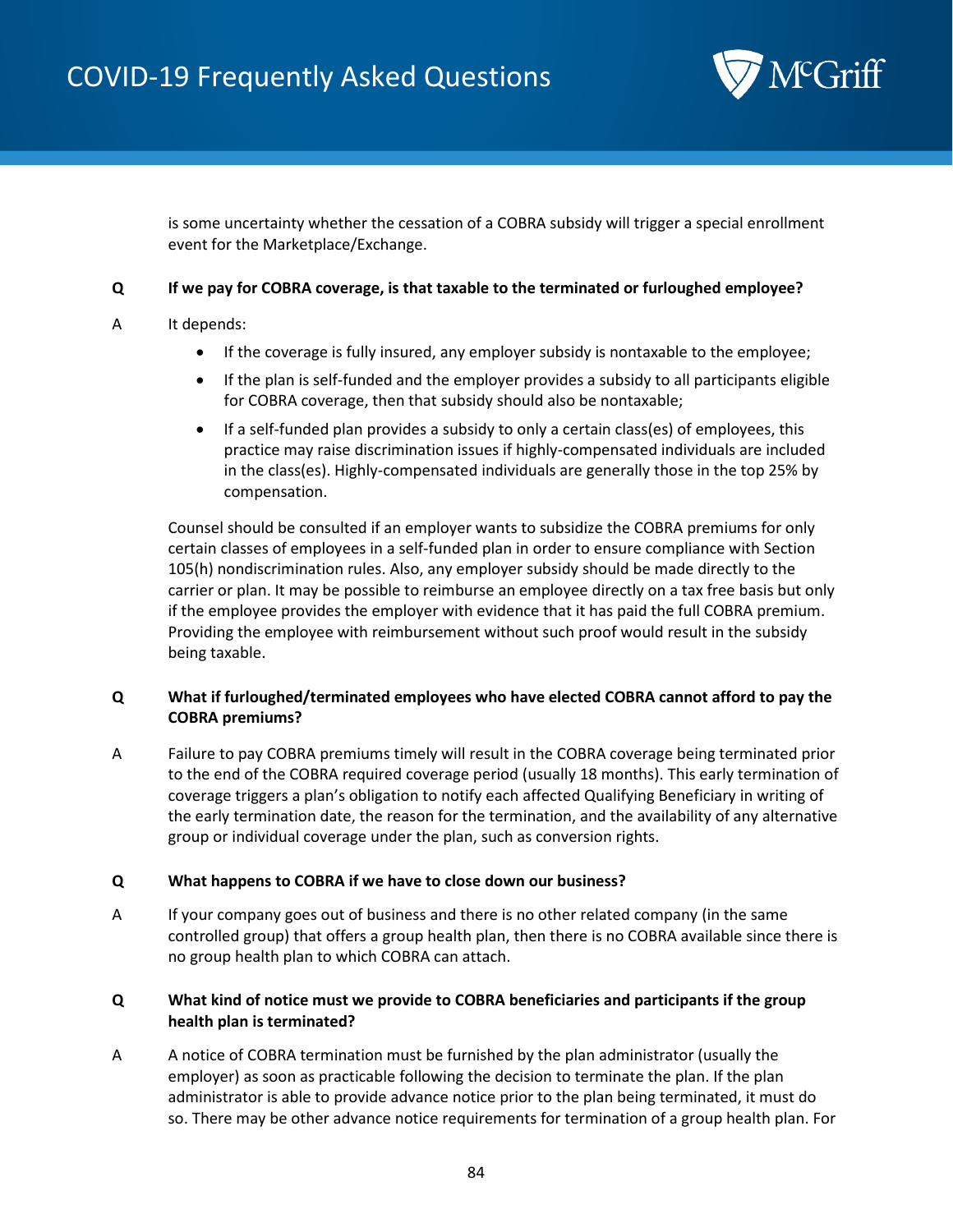

example, the ACA requires 60 days advance notification for a material change to the Summary of Benefits and Coverage (SBC) and we think that a plan termination may fall into that category. Further, in some states there can be criminal or civil penalties for a group health sponsor to terminate a group health plan without advanced notice (For example, in North Carolina termination of a plan without 45 days advance can be a felony). Counsel should be consulted.

## **Q How does FMLA or EFMLEA leave impact COBRA?**

A The start of an FMLA leave of absence is not a COBRA qualifying event. The COBRA qualifying event does not occur until an employee does not return to work following the FMLA leave of absence or the employee provides notice that he or she will not be returning.

### **Q Can we elect COBRA coverage on behalf of our terminated employees?**

A No. Employers subject to COBRA must offer COBRA coverage to terminated employees, but the actual election of COBRA must be completed by the Qualifying Beneficiary/ies.

# **Q If an employee is terminated, do we have to offer COBRA for the employee's Health Flexible Spending Account (Health FSA)? (Updated January 4, 2021)**

A It depends. If the terminated employee's Health FSA account is underspent, the employee must be offered COBRA at the time of termination. If the employee's Health FSA account is overspent, COBRA need not be offered. A Health FSA account is underspent at the time of termination if the employee has contributed more to the account during the current plan year than the employee has received in reimbursements. For example, assume an employee elected \$2,400 in Health FSA elections in a calendar year plan. On June 30, the employee is terminated. At that time, the employee has contributed \$1,200 to his Health FSA, but has only submitted claims for \$900 in reimbursements. The Health FSA is underspent, COBRA must be offered COBRA.

This answer may also be impacted by the terminated employee relief under the CAA outlined above. We would welcome more guidance from the regulatory agencies and encourage employers to work with legal counsel and COBRA administrators in these situations.

### **Q Has the DOL extended the deadlines for a qualifying beneficiary to elect COBRA?**

A Yes. Generally, COBRA rules provide a qualified beneficiary a period of at least 60 days to elect COBRA continuation coverage under a group health plan. On April 29, 2020, the DOL released its final rule extending certain deadlines, including the deadlines to elect COBRA. The DOL stated that all group health plans must disregard the period from March 1, 2020 until sixty (60) days after the announced end of the National Emergency or other date announced by the agencies (the "Outbreak Period") for all plan participants, beneficiaries, qualified beneficiaries, or claimants in determining the deadline for a qualifying beneficiary to elect COBRA.

*DOL Example (reprinted from Final Rule)*: *The Example assumes that the National Emergency ends on April 30, 2020, with the Outbreak Period ending on June 29, 2020 (the 60th day after the*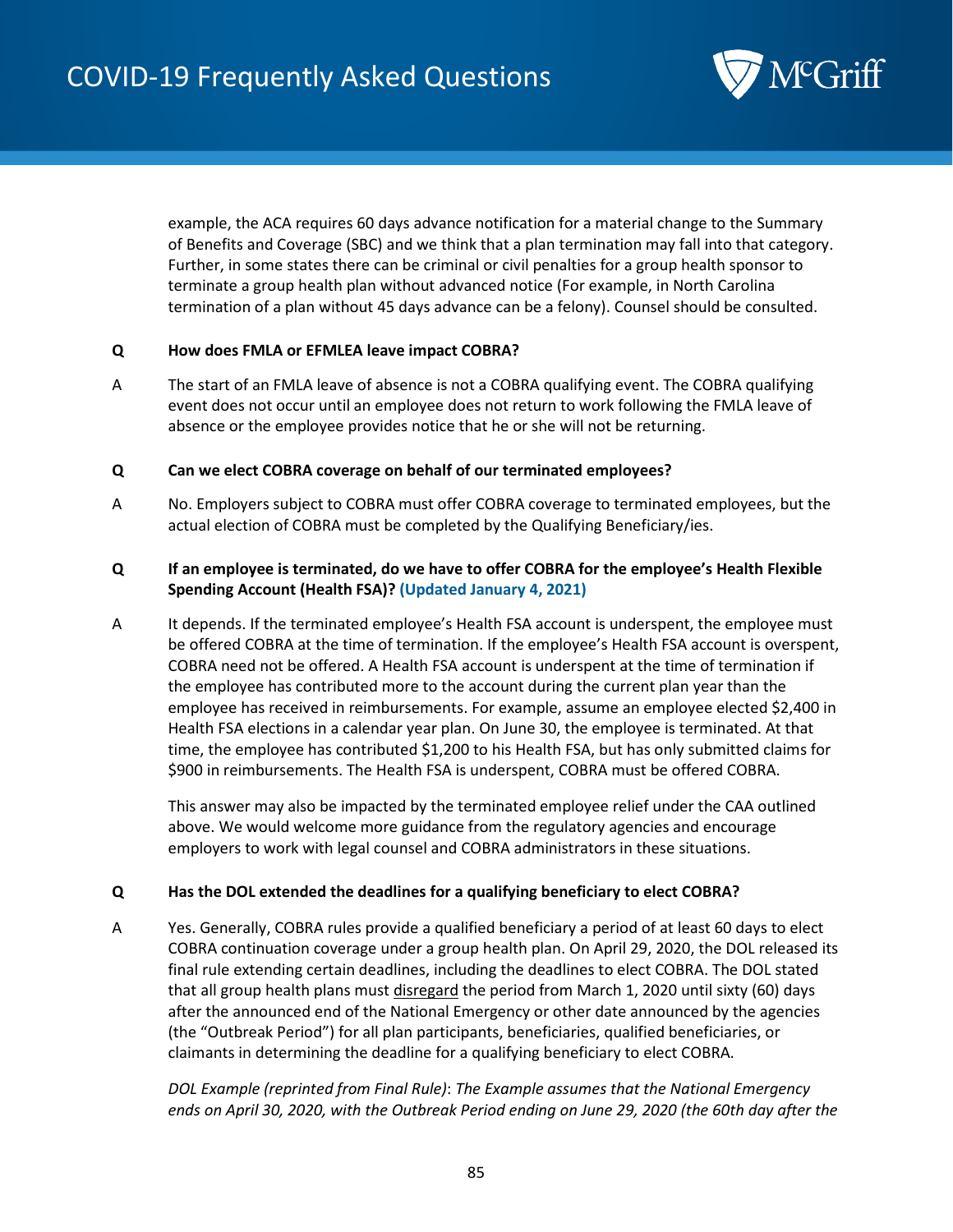

*end of the National Emergency).* Individual A works for Employer X and participates in X's group health plan. Due to the National Emergency, Individual A experiences a qualifying event for COBRA purposes as a result of a reduction of hours below the hours necessary to meet the group health plan's eligibility requirements and has no other coverage. Individual A is provided a COBRA election notice on April 1, 2020. What is the deadline for A to elect COBRA?

*Conclusion*. Individual A is eligible to elect COBRA coverage under Employer X's plan. The Outbreak Period is disregarded for purposes of determining Individual A's COBRA election period. The last day of Individual A's COBRA election period is 60 days after June 29, 2020, which is August 28, 2020.

Se[e DOL Final Rule Extension of Certain Timeframes for Employee Benefit Plans, Participants and](https://www.federalregister.gov/documents/2020/05/04/2020-09399/extension-of-certain-timeframes-for-employee-benefit-plans-participants-and-beneficiaries-affected)  [Beneficiaries Affected by COVID-19.](https://www.federalregister.gov/documents/2020/05/04/2020-09399/extension-of-certain-timeframes-for-employee-benefit-plans-participants-and-beneficiaries-affected)

### **Q Did the DOL extend the time an employer must allow a qualified beneficiary to make COBRA premium payments?**

A Yes. Group health plans cannot require payment of premiums before 45 days after the day of the initial COBRA election. Generally, a premium payment is considered paid timely if it is made no later than 30 days after the first day of the period for which payment is being made (and COBRA can be terminated for failure to pay premiums). On April 29, 2020, the DOL released its [final rule](https://www.federalregister.gov/documents/2020/05/04/2020-09399/extension-of-certain-timeframes-for-employee-benefit-plans-participants-and-beneficiaries-affected) extending certain deadlines, including the deadlines for certain COBRA premium payments. The DOL stated that all group health plans must disregard the period from March 1, 2020 until sixty (60) days after the announced end of the National Emergency or other date announced by the agencies (the "Outbreak Period") for all plan participants, beneficiaries, qualified beneficiaries, or claimants in determining the deadlines for COBRA premium payments.

*DOL Examples (reprinted from [Final Rule\)](https://www.federalregister.gov/documents/2020/05/04/2020-09399/extension-of-certain-timeframes-for-employee-benefit-plans-participants-and-beneficiaries-affected): The Example assumes that the National Emergency ends on April 30, 2020, with the Outbreak Period ending on June 29, 2020 (the 60th day after the end of the National Emergency).*

*Example 1*: On March 1, 2020, Individual C was receiving COBRA continuation coverage under a group health plan. More than 45 days had passed since Individual C had elected COBRA. Monthly premium payments are due by the first of the month. The plan does not permit qualified beneficiaries longer than the statutory 30-day grace period for making premium payments. Individual C made a timely February payment, but did not make the March payment or any subsequent payments during the Outbreak Period. As of July 1, Individual C has made no premium payments for March, April, May, or June. Does Individual C lose COBRA coverage, and if so for which month(s)?

*Conclusion*. In this example, the Outbreak Period is disregarded for purposes of determining whether monthly COBRA premium installment payments are timely. Premium payments made by 30 days after June 29, 2020, which is July 29, 2020, for March, April, May, and June 2020, are timely, and Individual C is entitled to COBRA continuation coverage for these months if she timely makes payment. Under the terms of the COBRA statute, premium payments are timely if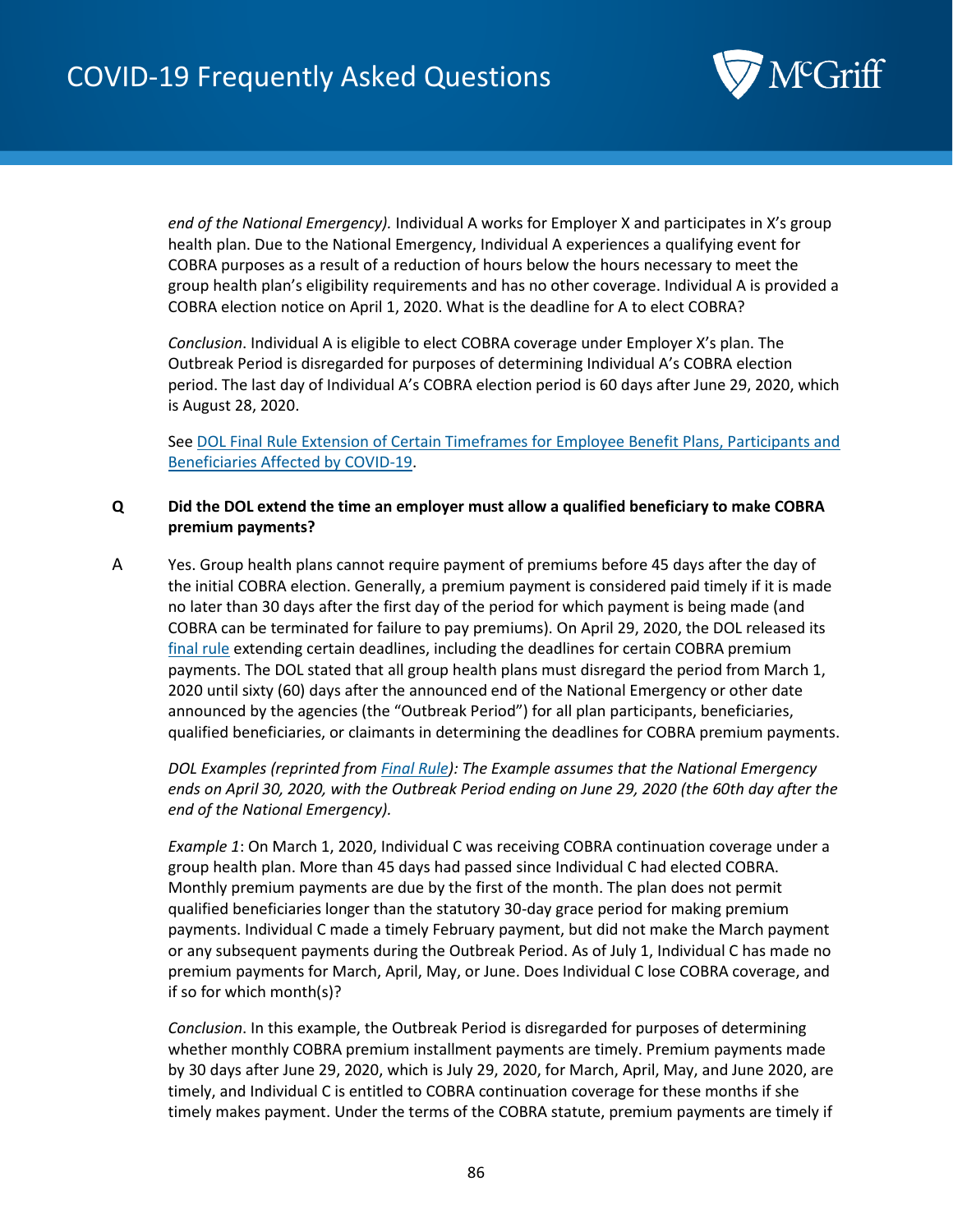

made within 30 days from the date they are first due. In calculating the 30-day period, however, the Outbreak Period is disregarded, and payments for March, April, May, and June are all deemed to be timely if they are made within 30 days after the end of the Outbreak Period.

Accordingly, premium payments for four months (i.e., March, April, May, and June) are all due by July 29, 2020. Individual C is eligible to receive coverage under the terms of the plan during this interim period even though some or all of Individual C's premium payments may not be received until July 29, 2020. Since the due dates for Individual C's premiums would be postponed and Individual C's payment for premiums would be retroactive during the initial COBRA election period, Individual C's insurer or plan may not deny coverage, and may make retroactive payments for benefits and services received by the participant during this time.

*Example 2:* Same facts as above. By July 29, 2020, Individual C made a payment equal to two months' premiums. For how long does Individual C have COBRA continuation coverage?

*Conclusion*. Individual C is entitled to COBRA continuation coverage for March and April of 2020, the two months for which timely premium payments were made, and Individual C is not entitled to COBRA continuation coverage for any month after April 2020. Benefits and services provided by the group health plan (e.g., doctors' visits or filled prescriptions) that occurred on or before April 30, 2020 would be covered under the terms of the plan. The plan would not be obligated to cover benefits or services that occurred after April 2020.

## **Q Can we provide more than 18 months of COBRA coverage to furloughed/terminated employees?**

A The COBRA rules do not prohibit an employer from offering a longer period than the normal 18 month required period. However, if an employer wants to offer a longer period, it should discuss this with the carrier or stop loss carrier for the plan and obtain permission in writing before making this offer. Otherwise, the carrier or stop loss carrier may deny any claims during the extended period and the employer may be 100% fully self-insured (bare) on those claims and have to pay them out of the employer's assets.

### **CORONAVIRUS AID, RELIEF AND ECONOMIC SECURITY ACT [\(CARES ACT\)](https://www.congress.gov/bill/116th-congress/house-bill/748/text)**

### **Q What is the CARES Act?**

A The President signed the Coronavirus Aid, Relief and Economic Security Act (CARES Act) on March 27, 2020. This legislation provides \$2.2 trillion in federal funding intended to stimulate the economy due to layoffs and other economic consequences of the COVID-19 pandemic. It follows on the heels of the FFCRA which provided expanded paid leave provisions in light of COVID-19. The CARES Act is 880 pages long and covers many different areas. The below FAQs touch on a few key provisions of the CARES Act related to group health plans and other employee benefit plans as well as certain aspects of the broader economic stimulus.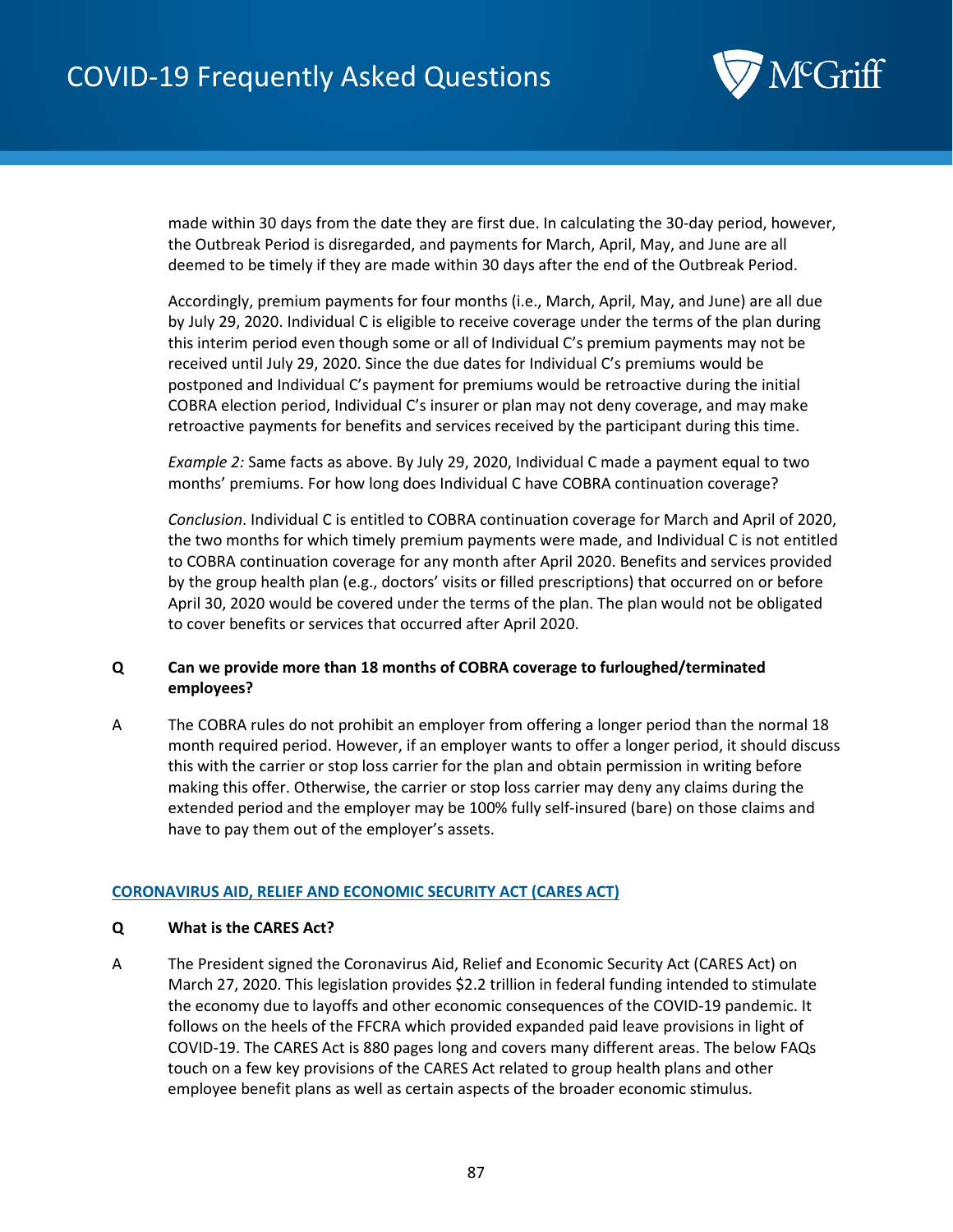

#### **CARES Act: Group Health Provisions**

#### **Q Does the CARES Act expand testing and coverage of COVID-19 without cost sharing?**

A The CARES Act expands testing and coverage of COVID-19 without cost sharing. The FFCRA previously required waiving all cost sharing for certain *FDA approved tests* but the CARES Act expands the approved forms of diagnostic testing that must be covered. It also requires testing providers to publicize the testing price and to establish reimbursement rates for testing by reference to either previously negotiated or published rates. Additionally, it requires coverage for any "qualifying coronavirus preventive service" which should ultimately cover vaccines/ immunizations that meet certain standards. Once a vaccine meets those standards, it must be covered with no cost sharing within *15 days -* a substantially shorter period than required under the ACA for other newly approved preventive services.

While COVID-19 testing is covered without cost sharing, several regulatory agencies recently clarified that testing conducted to screen for general workplace health and safety (such as employee "return to work" programs) is beyond this scope of FFCRA and the CARES Act.

## **Q What documents need to be amended to address the requirement that COVID-19 testing and COVID-19 vaccines (when developed) be provided without cost sharing?**

A This change is required, not permissive. The group health plan will need to be amended with a corresponding summary of material modifications (SMM) issued to plan participants. Usually these types of changes could require 60 days advance notice under the ACA if the change affects the content of the Summary of Benefits and Coverage (SBC), but that timing is overridden for these changes that are required, not permissive. A single notice can serve as both the SBCrelated notice and the SMM and should be issued as soon as possible.

### **Q Can employees use Health FSA, HRA and HSA dollars on over the counter (OTC) expenses?**

A Yes. The ACA previously barred the reimbursement of over the counter (OTC) expenses from Health FSAs, HRAs and HSAs. The CARES Act now allows employees to request reimbursement of these expenses, along with menstrual care products, without a prescription effective January 1, 2020. This change is permanent (no sunset date) but is a permissive, not required, change.

Employers wanting to permit OTC expenses for Health FSAs and HRAs will likely need to amend their plan document. Similarly, for HSAs, it is possible that the custodial agreement may need to be amended. Although there is no specific guidance to date, it may be possible to adopt an amendment now and make the change retroactive to January 1, 2020; however, as there is no definitive guidance, employers should consult with counsel if they are considering a retroactive amendment. Alternatively, plans can be amended on a prospective basis. Employers should check with their plan administrators for additional guidance, such as whether an amendment is needed, when amendment language will be available and whether retroactive manual claims are possible. Point of sale systems will likely require programming in order for debit cards to be used. Employers should consult counsel for advice on the effective date of this change.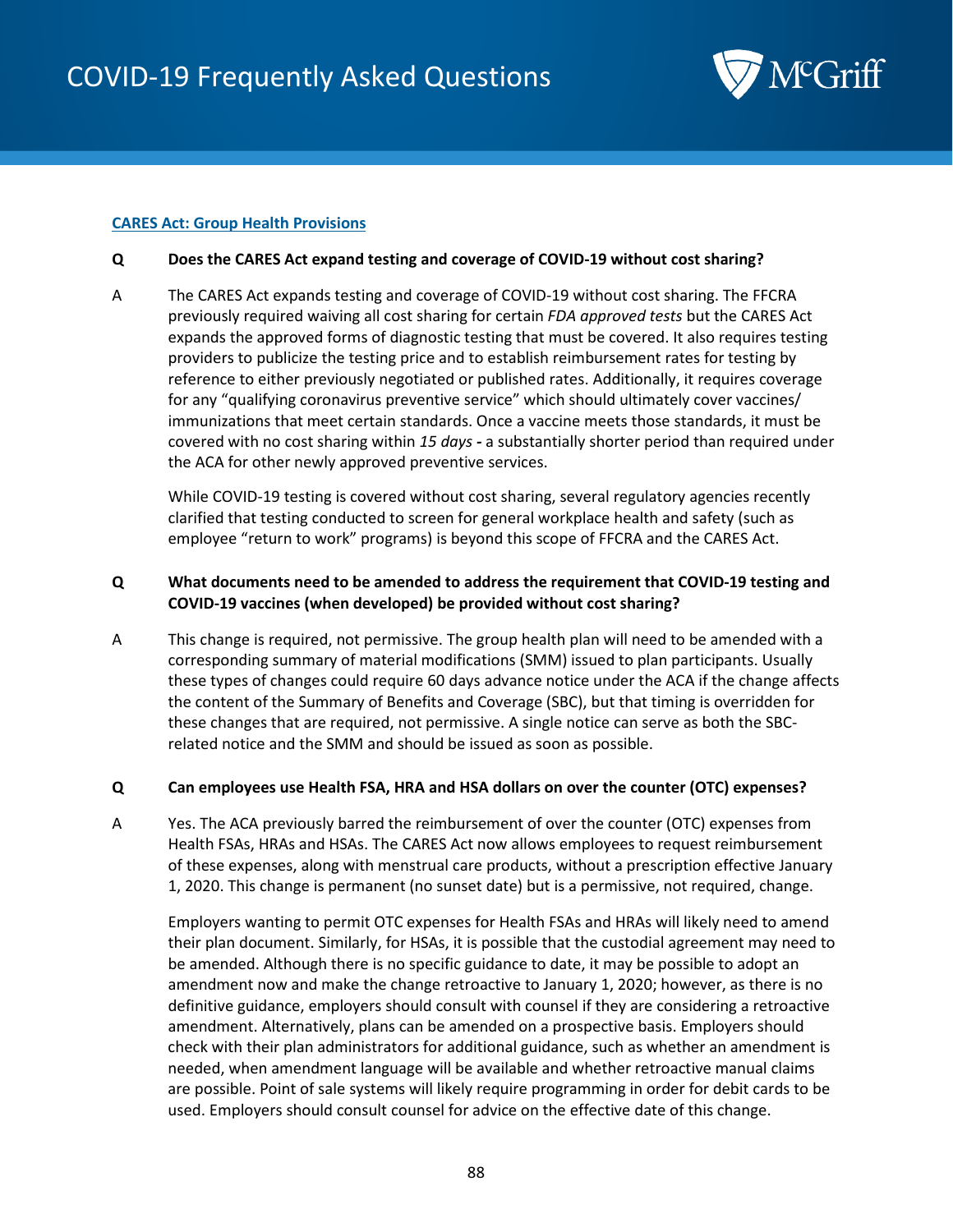

- **Q The IRS extended the deadlines for certain actions, such as the deadline for filing personal income tax returns and making HSA contributions. Did the DOL also extend the deadline for filing Form 5500s?**
- A No. The 2019 Form 5500 filing deadline for a calendar year plan falls on July 31, 2020. It's likely that the DOL declined to extend this deadline because plans have the option to request an extension until October 15<sup>th</sup> by filing IRS Form 5558 with the IRS prior to the July 31<sup>st</sup> deadline.

The DOL did extend the due date for Form 5500 filings for plan years that ended in September, October or November 2019, as well as Form 5500 deadlines falling between April 1 and July 15, 2020 (as a result of a previously filed extension request). These filings are now due on July 15, 2020 and the extension is automatic.

#### **CARES Act: Other Provisions**

- **Q We hear there are a lot of tax-related provisions in the CARES Act. Can you give me a brief summary of what other provisions there are that might help my employees and my business?**
- A The CARES Act is a pretty massive piece of legislation. Besides the provisions for group health plans, it contains provisions for retirement plans and a number of tax provisions that businesses across a broad spectrum of industries may find helpful. Keep in mind that certain eligibility criteria apply and some tax provisions only apply to certain industries (e.g., hospitality). These tax provisions are substantial in nature and as such, employees and employers should consult their respective tax advisors for clarification and further assistance. That said, below is a listing of some other important retirement plan and stimulus provisions.
	- **Certain Retirement Plans**:
		- o Can add a special "coronavirus-related distribution" in 2020 for "qualified individuals" who are diagnosed with COVID-19, have certain family members diagnosed with COVID-19, or experience certain specified adverse financial consequences related to their work because of COVID-19;
		- o Can increase available loan amounts and likely must suspend (and re-amortize) certain loan repayments for qualified individuals as described above for coronavirus-related distributions; and
		- o Can suspend certain required minimum distributions for 2020.
	- **Employee Retention Credit**: Eligible employers (including tax-exempt entities but not governmental entities) may receive a refundable payroll tax credit of up to 50% of the first \$10,000 of certain qualified wages (up to a potential net credit of \$5,000 per employee) paid for periods during which the business operations are closed or partially suspended due to the COVID-19 pandemic. Family or sick leave wages paid out under the FFCRA do *not* qualify here as wages for purposes of the employee retention credit.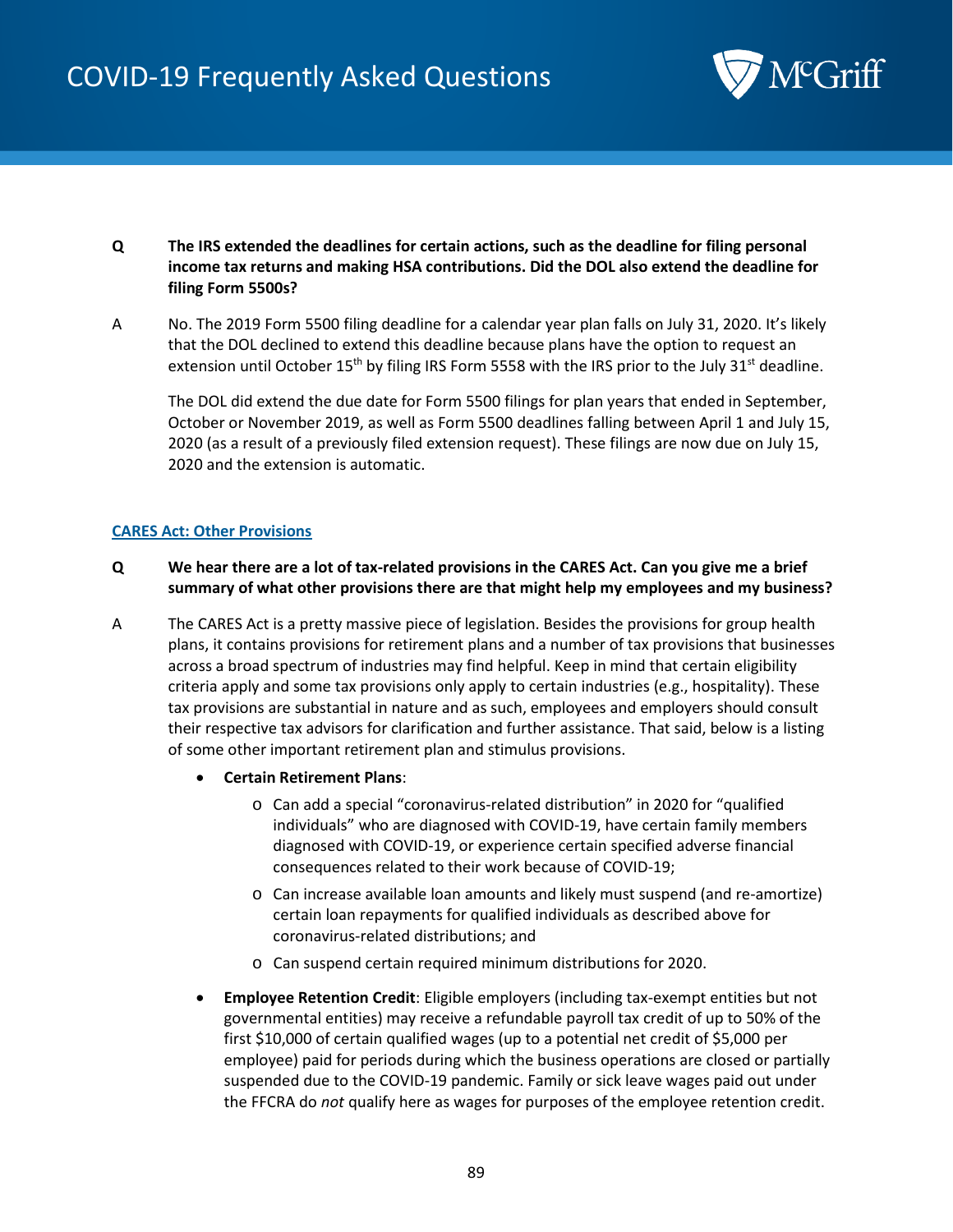

• **Paycheck Protection Program (PPP)**: This program authorizes up to \$349 billion in forgivable loans to small business to pay their employees during the COVID-19 crisis. All businesses (including nonprofits, Tribal business concerns, sole proprietorships, selfemployed individuals and independent contractors) with 500 or fewer employees can apply. Businesses in certain industries can have more than 500 employees if they meet applicable SBA employee-based size standards for those industries. Payroll costs include employee benefits: costs for vacation, parental, family, medical, or sick leave; allowance for separation; payments required for the provisions of group health care benefits including insurance premiums; and payment of any retirement benefit.

If an employer is interested in requesting a PPP loan under the CARES Act, they should reach out to their own financial institution for more information on the application process and how much can be borrowed. The [Treasury Department Fact Sheet](https://home.treasury.gov/system/files/136/PPP--Fact-Sheet.pdf) provides very helpful FAQs on the process and benefits available. See also [SBA Small Business](https://www.sba.gov/page/coronavirus-covid-19-small-business-guidance-loan-resources?mkt_tok=eyJpIjoiTVROa05ERTVOVEUxWldFeCIsInQiOiI4XC9kdXJJOENLeWxEb2dwRnZDd1NtRXV5NytUXC9mRnd2OWsxeDMyVytoWkpMcGdTVnVEKzdaN24zY0RjZVZua2pRbXRmb0NsQjhQY0xtcklYOGdyNVJuY2o0ZVNGcGgrVGlBU3BGQUI5MzJwaDBXeFdValNWczRVNkdMT2NyMGFrIn0%3D)  [Guidance Loan.](https://www.sba.gov/page/coronavirus-covid-19-small-business-guidance-loan-resources?mkt_tok=eyJpIjoiTVROa05ERTVOVEUxWldFeCIsInQiOiI4XC9kdXJJOENLeWxEb2dwRnZDd1NtRXV5NytUXC9mRnd2OWsxeDMyVytoWkpMcGdTVnVEKzdaN24zY0RjZVZua2pRbXRmb0NsQjhQY0xtcklYOGdyNVJuY2o0ZVNGcGgrVGlBU3BGQUI5MzJwaDBXeFdValNWczRVNkdMT2NyMGFrIn0%3D)

- **Delay of Employer Payroll Taxes**: Employers and self-employed individuals may defer paying employer payroll taxes related to Social Security and Railroad Retirement for wages paid in 2020. The deferred amounts would be payable over the next two years – half due December 31, 2021, and half due December 31, 2022.
- **Direct Payments to Individuals**: Taxpayers may receive up to \$1,200 for individuals, up to \$2,400 for couples filing joint tax returns and an additional \$500 per child for families in the form of an advance refundable tax credit. The payments reduce with the level of income and phase out completely at certain income levels. Amounts are not taxable, but individuals must have a Social Security number to be eligible.
- **Student Loan Repayments**: Certain student loan repayments made between the CARES Act enactment date and the end of 2020 (up to \$5,250) by employers for their employees will be tax free. The repayment must apply to the employee's student loan (not the employee's spouse or children); although, the employer can direct payment to either the employee or lender.
- **Unemployment Benefits:** The CARES Act increased the amount of unemployment benefits to allow eligible employees an additional \$600 per week in unemployment benefits and an extension of available benefits to up to 39 weeks (rather than the 26 week cap under most programs). The additional \$600 in weekly benefits is designed to keep as many workers as whole as possible. Some individuals may temporarily receive more benefit than their paycheck. The temporary \$600 is payable by the State to the individual, to be reimbursed by the Federal Government. It will be not charged to the employer's Unemployment Insurance account. This additional sum is only available through July 31. The CARES Act also expanded unemployment eligibility to cover individuals who are unable to work due to a COVID-19 related reason and added several categories of employees who have never been covered, such as self-employed, 'gig' workers, independent contractors, new hires and part-time workers.